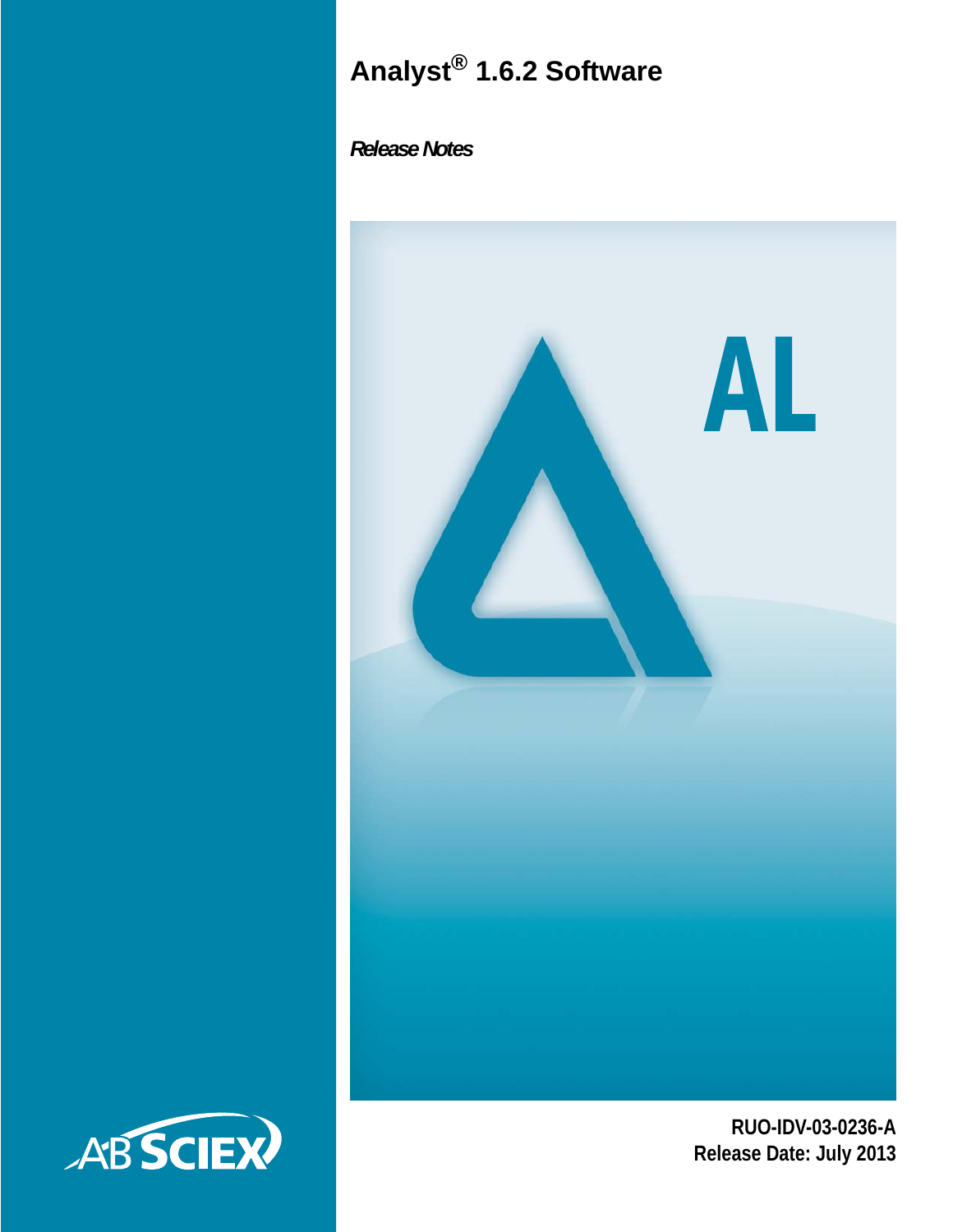This document is provided to customers who have purchased AB SCIEX equipment to use in the operation of such AB SCIEX equipment. This document is copyright protected and any reproduction of this document or any part of this document is strictly prohibited, except as AB SCIEX may authorize in writing.

Software that may be described in this document is furnished under a license agreement. It is against the law to copy, modify, or distribute the software on any medium, except as specifically allowed in the license agreement. Furthermore, the license agreement may prohibit the software from being disassembled, reverse engineered, or decompiled for any purpose. Warranties are as stated therein.

Portions of this document may make reference to other manufacturers and/or their products, which may contain parts whose names are registered as trademarks and/or function as trademarks of their respective owners. Any such use is intended only to designate those manufacturers' products as supplied by AB SCIEX for incorporation into its equipment and does not imply any right and/or license to use or permit others to use such manufacturers' and/or their product names as trademarks.

AB SCIEX warranties are limited to those express warranties provided at the time of sale or license of its products and are AB SCIEX's sole and exclusive representations, warranties, and obligations. AB SCIEX makes no other warranty of any kind whatsoever, expressed or implied, including without limitation, warranties of merchantability or fitness for a particular purpose, whether arising from a statute or otherwise in law or from a course of dealing or usage of trade, all of which are expressly disclaimed, and assumes no responsibility or contingent liability, including indirect or consequential damages, for any use by the purchaser or for any adverse circumstances arising therefrom.

#### **For research use only. Not for use in diagnostic procedures.**

The trademarks mentioned herein are the property of AB Sciex Pte. Ltd. or their respective owners.

AB SCIEX™ is being used under license.

© 2013 AB Sciex Pte. Ltd.

Printed in Canada.



AB Sciex Pte. Ltd. Blk 33, #04-06 Marsiling Ind Estate Road 3 Woodlands Central Indus. Estate SINGAPORE 739256

**Analyst® 1.6.2 Software Release Notes**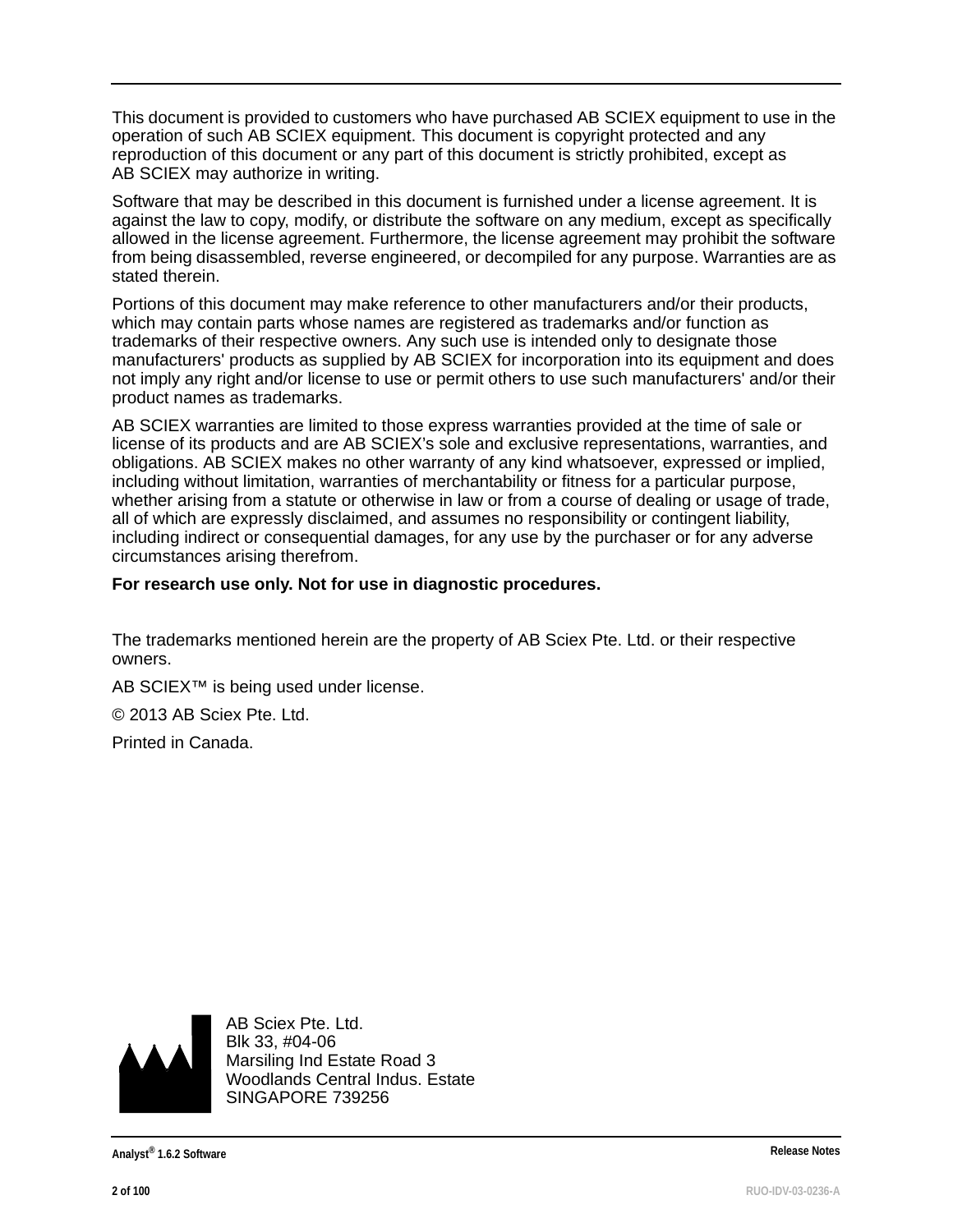# **Contents**

| New Enhancements and Fixes in Analyst 1.6.1 Software 13                |  |
|------------------------------------------------------------------------|--|
|                                                                        |  |
|                                                                        |  |
| New Enhancements and Fixes in Analyst 1.6 Software Components for      |  |
|                                                                        |  |
|                                                                        |  |
|                                                                        |  |
|                                                                        |  |
| New Enhancements and Fixes in Analyst 1.6 Software 21                  |  |
| New Enhancements and Fixes in the Analyst 1.5.2 Software with HotFixes |  |
|                                                                        |  |
|                                                                        |  |
|                                                                        |  |
|                                                                        |  |
|                                                                        |  |
|                                                                        |  |
|                                                                        |  |
|                                                                        |  |
|                                                                        |  |
|                                                                        |  |
|                                                                        |  |
| New Enhancements and Fixes in the Analyst 1.5.1 HotFix 30              |  |
|                                                                        |  |
|                                                                        |  |
|                                                                        |  |
|                                                                        |  |
| Acquire                                                                |  |
|                                                                        |  |
|                                                                        |  |
| New Enhancements and Fixes for the Analyst 1.5.1 Software 32           |  |
|                                                                        |  |
| Acquire - Acquisition and Batch Editor 34                              |  |
|                                                                        |  |
|                                                                        |  |
|                                                                        |  |
|                                                                        |  |

**Release Notes Analyst® 1.6.2 Software**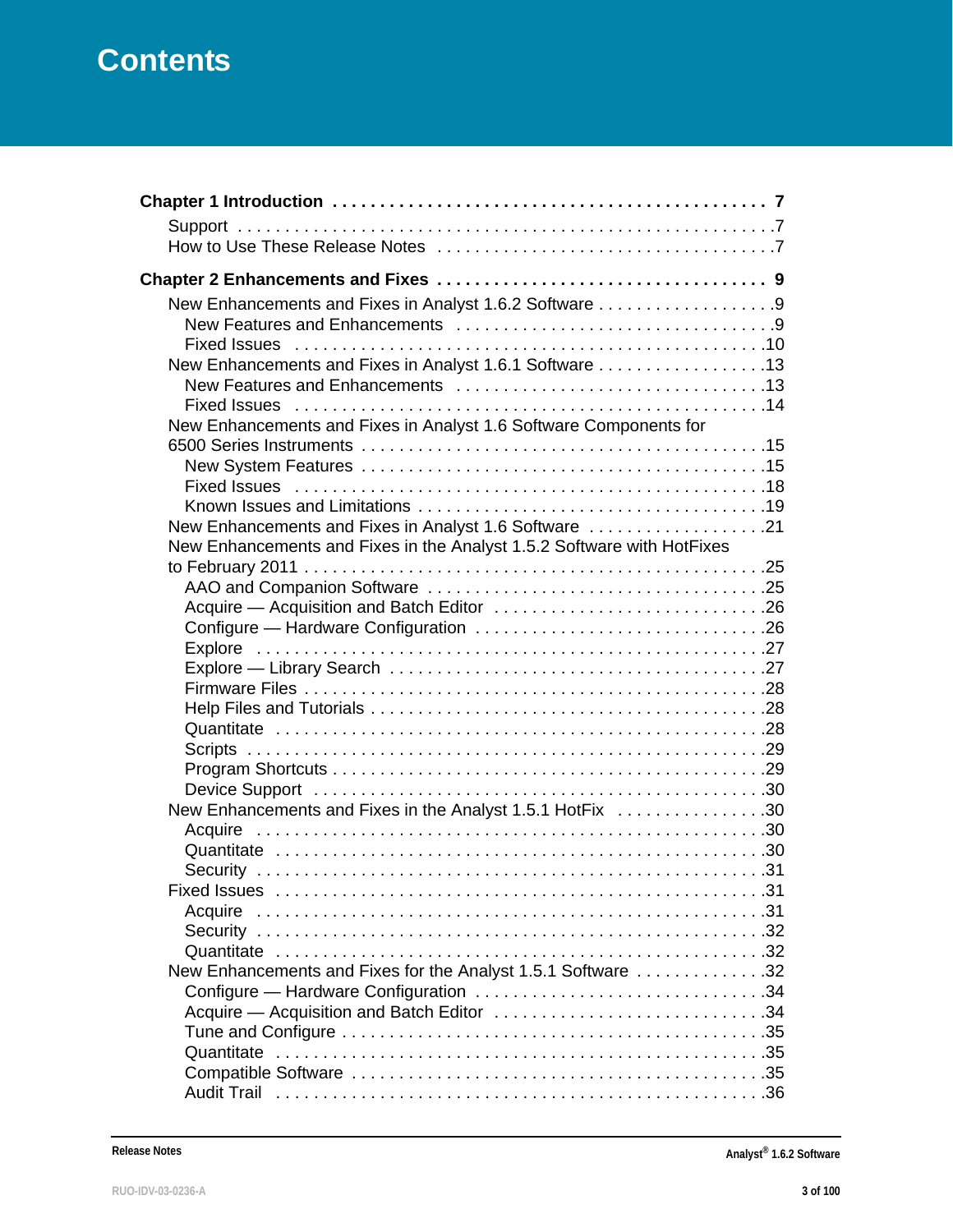| Acquire — Acquisition and Batch Editor 36<br>Acquire — Information Dependent Acquisition (IDA) and |  |
|----------------------------------------------------------------------------------------------------|--|
|                                                                                                    |  |
|                                                                                                    |  |
|                                                                                                    |  |
| New Enhancements and Fixes in the Analyst 1.5                                                      |  |
|                                                                                                    |  |
|                                                                                                    |  |
|                                                                                                    |  |
| New Enhancements and Fixes in the Analyst 1.5                                                      |  |
|                                                                                                    |  |
|                                                                                                    |  |
|                                                                                                    |  |
|                                                                                                    |  |
|                                                                                                    |  |
|                                                                                                    |  |
|                                                                                                    |  |
|                                                                                                    |  |
|                                                                                                    |  |
| Chapter 3 Notes on Use, Known Issues, and Limitations  53                                          |  |
| Guidance for Antivirus and Backup Software 53                                                      |  |
|                                                                                                    |  |
|                                                                                                    |  |
|                                                                                                    |  |
|                                                                                                    |  |
| Tune and Calibrate - Compound Optimization 58                                                      |  |
| Tune and Calibrate — Instrument Optimization 58                                                    |  |
|                                                                                                    |  |
|                                                                                                    |  |
|                                                                                                    |  |
|                                                                                                    |  |
|                                                                                                    |  |
|                                                                                                    |  |
|                                                                                                    |  |
|                                                                                                    |  |
|                                                                                                    |  |
|                                                                                                    |  |
|                                                                                                    |  |
|                                                                                                    |  |
|                                                                                                    |  |
|                                                                                                    |  |
|                                                                                                    |  |
|                                                                                                    |  |
|                                                                                                    |  |
|                                                                                                    |  |
|                                                                                                    |  |
|                                                                                                    |  |
|                                                                                                    |  |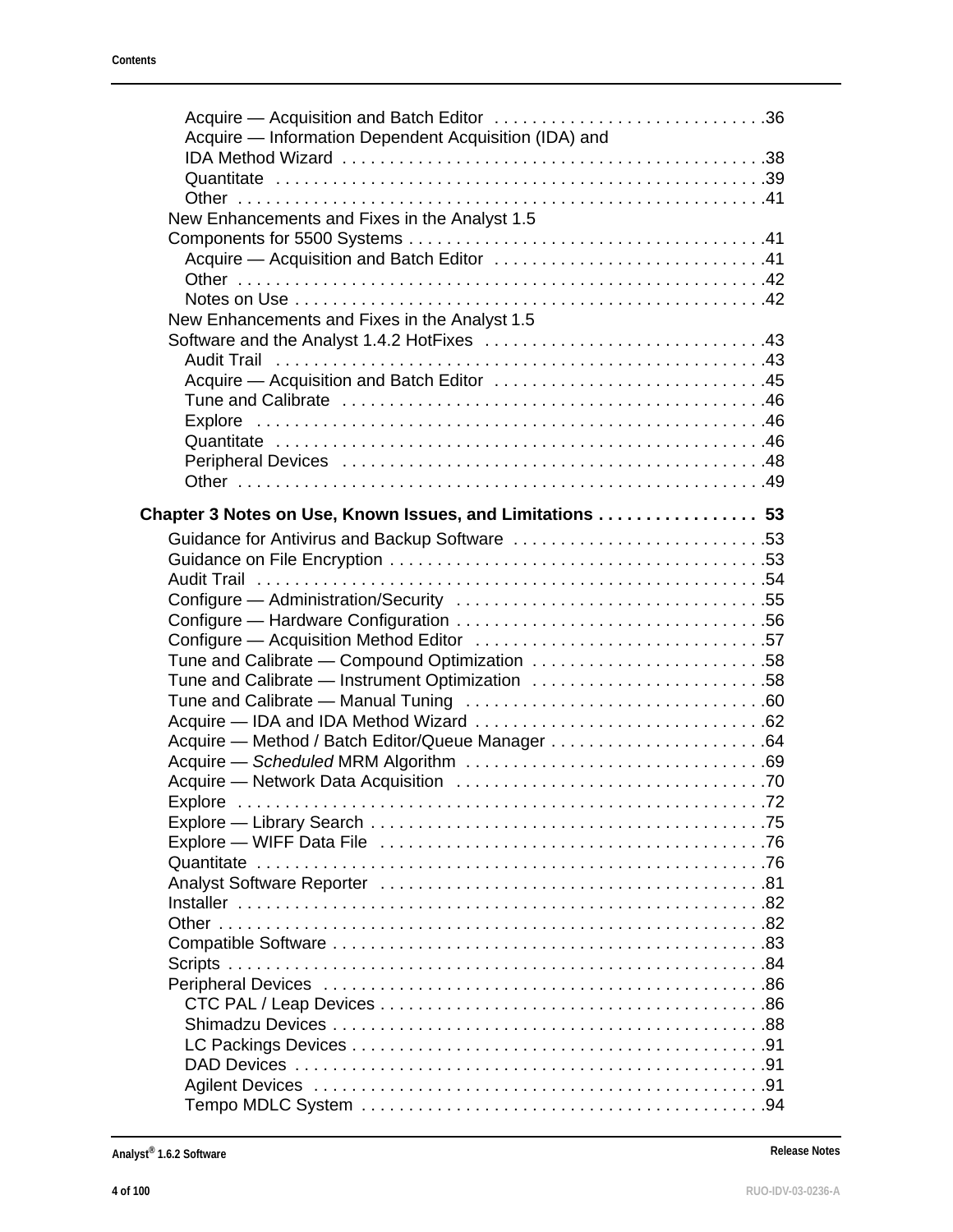| Appendix B Technical Information Regarding Integration 99     |  |
|---------------------------------------------------------------|--|
| Integration Issue Addressed in the Analyst® 1.4.2 Software 99 |  |
| Changes Introduced in the Analyst 1.5 Software 99             |  |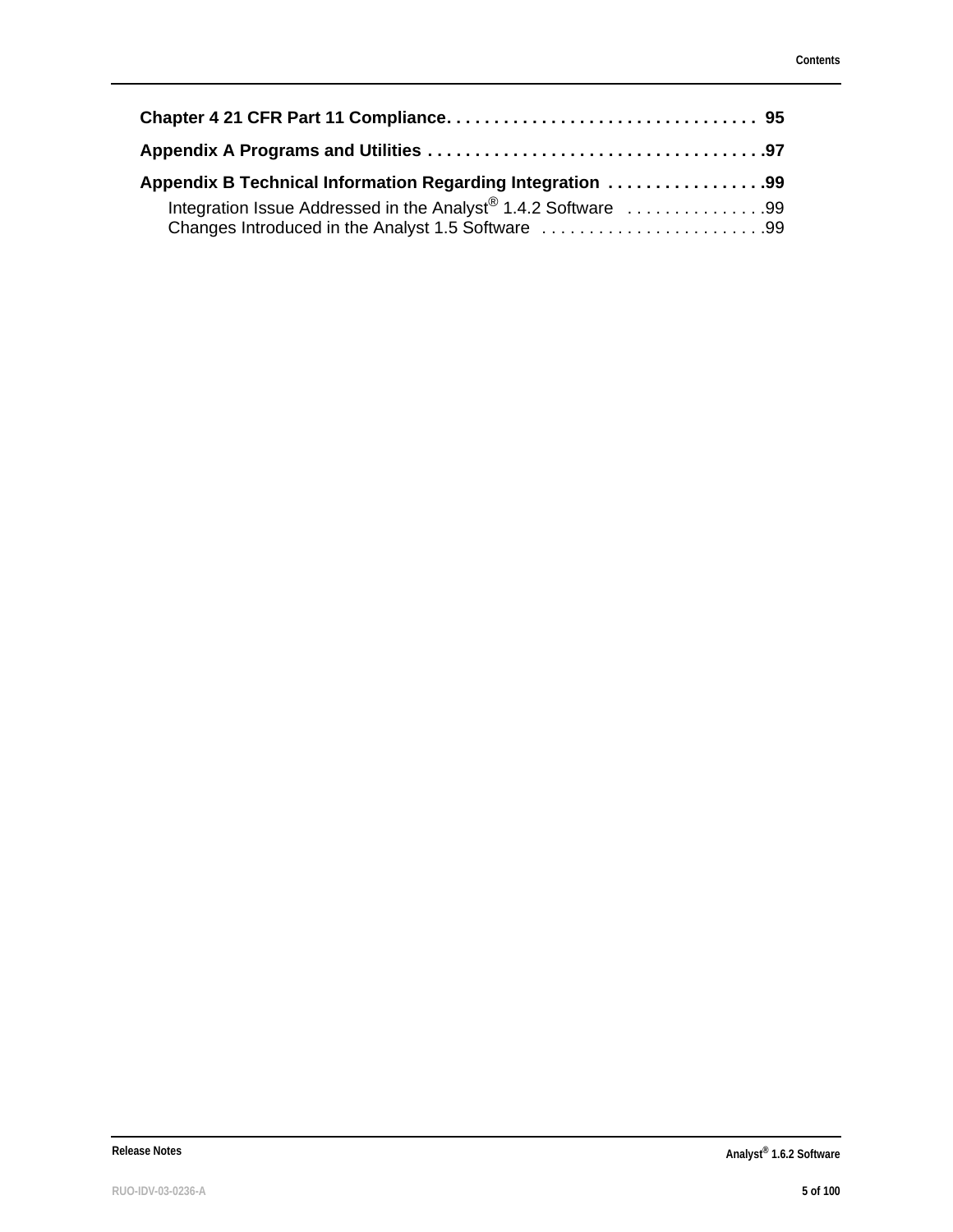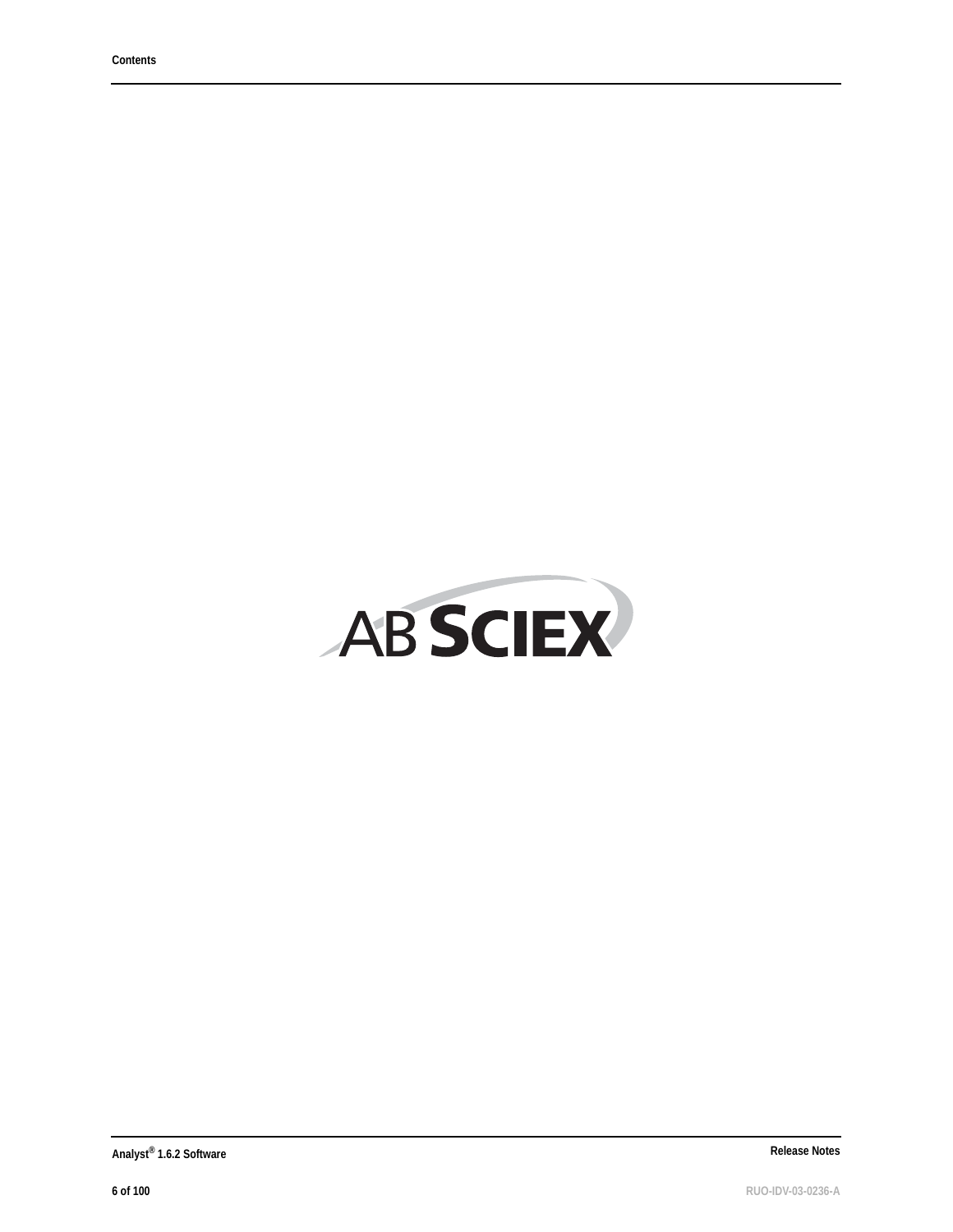<span id="page-6-0"></span>Thank you for choosing AB SCIEX to supply your LC/MS/MS system. We are pleased to give you the Analyst<sup>®</sup> 1.6.2 software, the most comprehensive LC/MS/MS software package available.

The *Analyst® 1.6.2 Software Release Notes* describe the many new features introduced in the Analyst 1.6.2 software, as well as workarounds for possible issues. Use these release notes for reference as you become familiar with the software, and for future reference. For installation and software compatibility information, see the *Analyst® 1.6.2 Software Installation Guide*.

# <span id="page-6-1"></span>**Support**

At AB SCIEX, we are committed to providing the highest level of support for our Analyst software users. To obtain answers to questions about any of our products, report problems, or suggest improvements, visit **www.absciex.com**. For on-site service, support, and training, visit **www.absciex.com/FAQ** or **www.absciex.com/training**.

# <span id="page-6-2"></span>**How to Use These Release Notes**

To help you understand what is new and what is fixed relative to your current Analyst software version, the Analyst 1.6.2 software release notes have been structured so that you only have to read the sections that are relevant to you.

**Note:** For reference, the name of the software patch or HotFixes release where the issue was previously fixed is included.

Read [New Enhancements and Fixes in Analyst 1.6.2 Software on page 9](#page-8-3) of the release notes and then also read up to and including the section describing the software version you are upgrading from.

Everyone should read [Notes on Use, Known Issues, and Limitations on page 53,](#page-52-3) as this section applies specifically to issues that are known in the Analyst 1.6.2 software.



**Note:** The numbers in brackets are reference numbers to each issue or feature in our internal tracking system.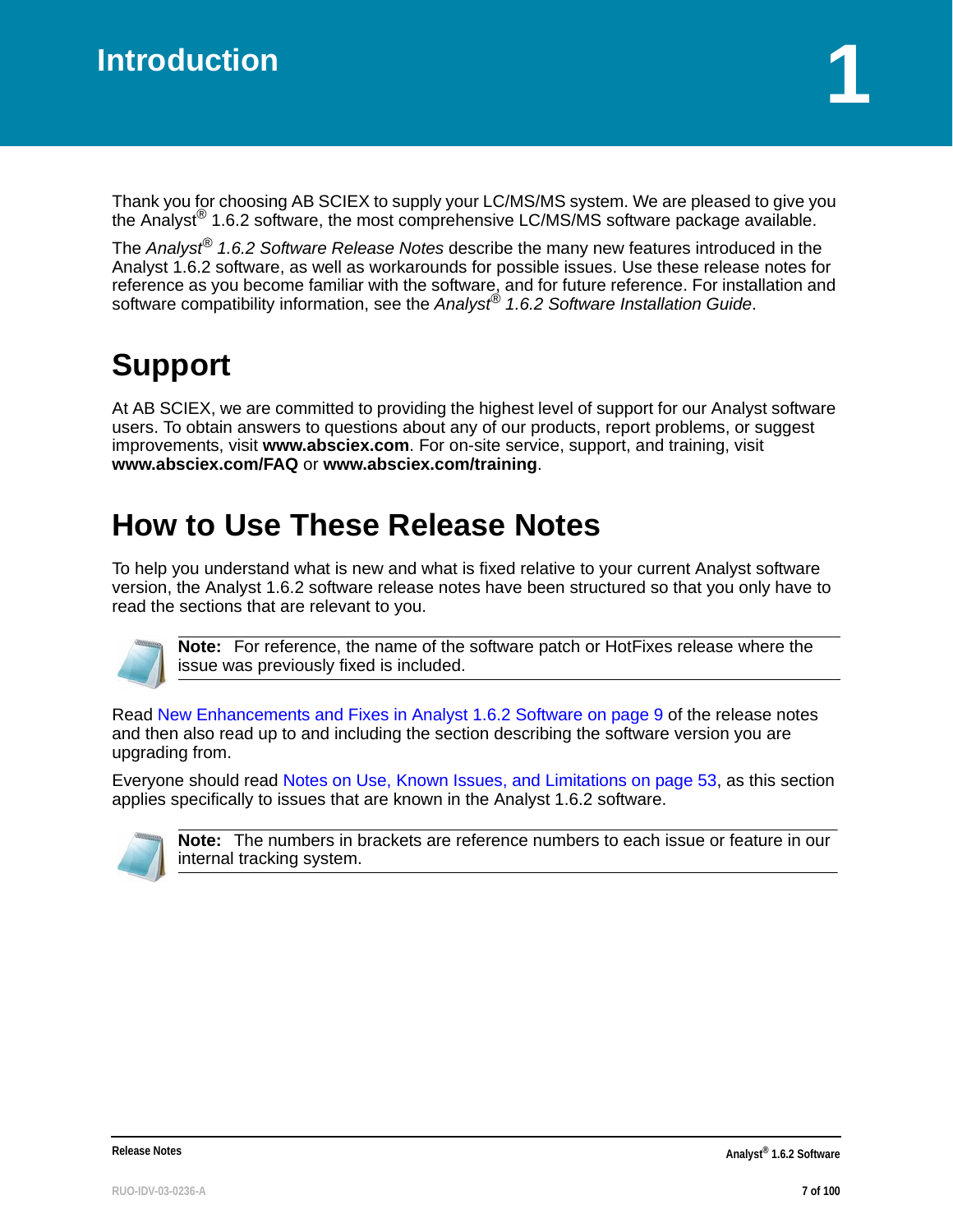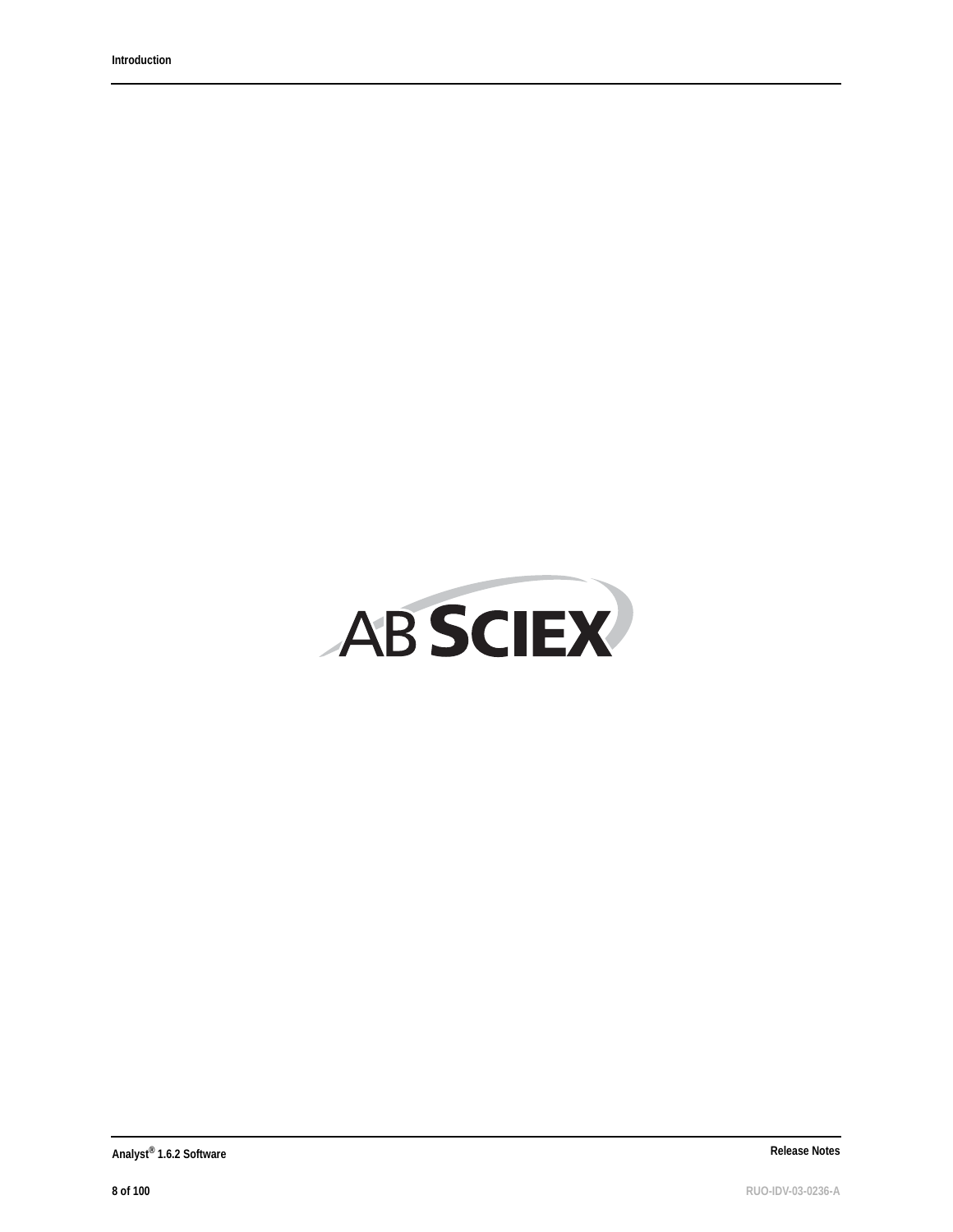# <span id="page-8-3"></span><span id="page-8-1"></span><span id="page-8-0"></span>**New Enhancements and Fixes in Analyst 1.6.2 Software**

# <span id="page-8-2"></span>**New Features and Enhancements**

# **Added support for Windows 7 (64-bit) operating system (OS)**

The Analyst® 1.6.2 software now supports Windows 7 (64-bit) SP1 OS and it continues to support Windows 7 (32-bit) SP1 and Windows XP SP3 operating systems.

# **Added support for all mass spectrometers**

The Analyst 1.6.2 software supports all current triple quadrupole and QTRAP<sup>®</sup> instruments including support for SelexION™ technology on the 5500 and 6500 series of instruments.

# **New** *Scheduled* **MRM™ Pro Algorithm**

The *Scheduled* MRM Pro algorithm offers enhancements that improve flexibility and data quality for users who monitor large numbers of transitions per experiment.

# **Added support for MS Office 2013 for the Reporter 3.2 Software**

The Reporter 3.2 software included with the Analyst 1.6.2 software can now print reports using MS Office 2007, 2010, or 2013.

# **New cable-free synchronization mode for autosamplers using AAO**

A new synchronization mode has been added to the Method Editor to allow autosampler synchronization without the use of the AUX I/O cable. This is only applicable to AAO-controlled devices with drivers supporting this synchronization mode.

# **New firmware for 4500, 5500, and 6500 series instruments**

The firmware for the 4500, 5500, and 6500 series of instruments has been harmonized into a single version. It also supports SelexION technology on the 5500 and 6500 series instruments. There are no changes that affect data or data quality. For information on how to upgrade the firmware of your mass spectrometer, refer to the *Installation Guide* for the Analyst 1.6.2 software.

# **Change to inter-scan operation for MRM** *Scheduled***™ MRM Algorithm scans**

A change has been made to inter-scan timings for the 4500 and 6500 series of instruments. The changes provide improved signal stability and reduce crosstalk in all scans included those using SelexION™ technology. In some cases signal intensity might increase slightly. (AN-238)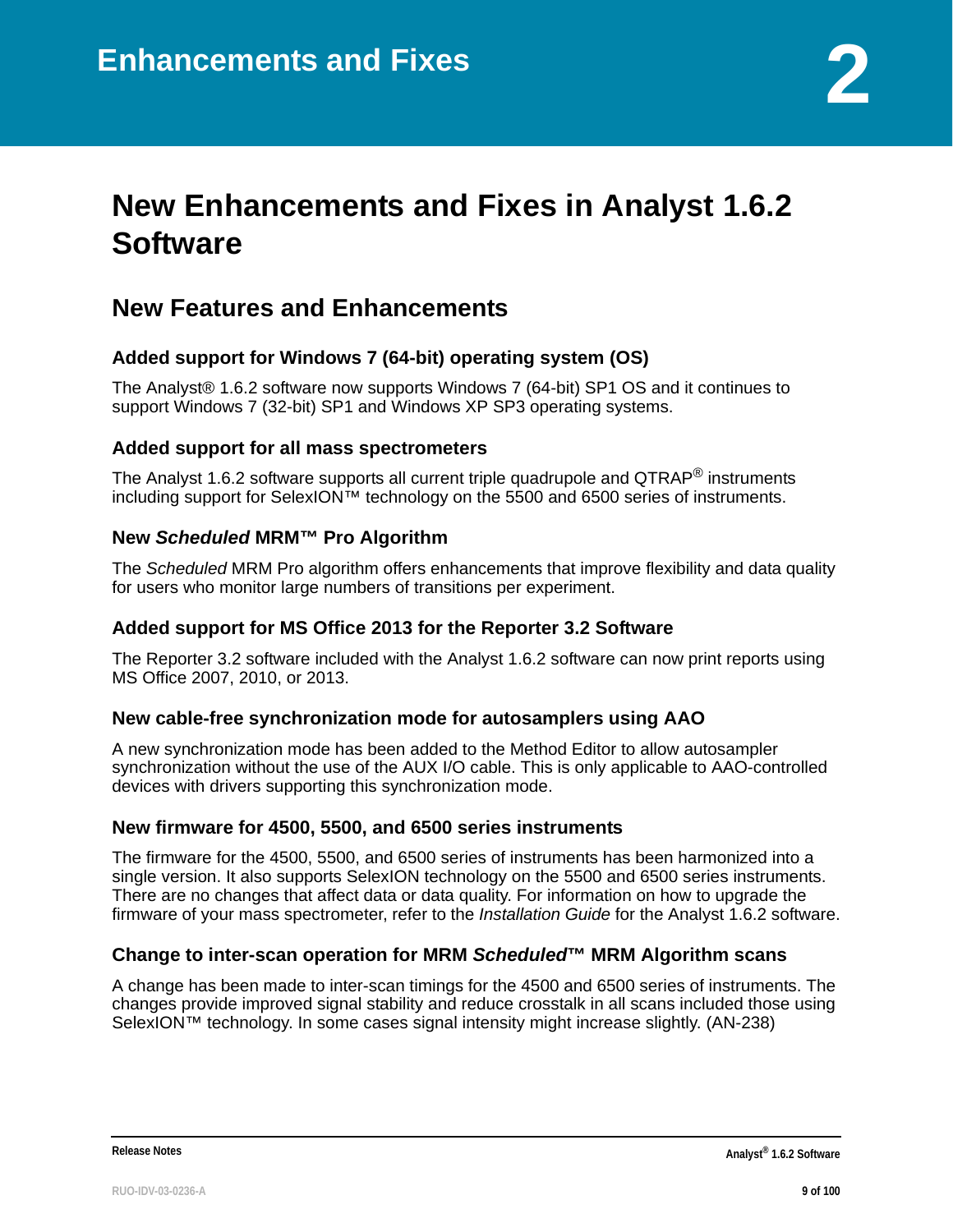# **Target Scan Time was incorrectly applied for methods with two** *Scheduled* **MRM Algorithm experiments**

When a method was created with two *Scheduled* MRM™ algorithm experiments, if the user specified differing target scan times for each *Scheduled* MRM algorithm experiment, the software would apply the scan time of the second experiment for both. This has been corrected, and each experiment will use the target scan time assigned in the method. (AN-155)

# **Cycle time calculation changed for methods with two** *Scheduled* **MRM Algorithm experiments**

When creating a method with two *Scheduled* MRM algorithm experiments, the Analyst software now optimizes the cycle time which might result in dwell times being calculated lower than in previous releases. As a result, users running a method that was also run previous to the Analyst 1.6.2 software might now notice more data points being collected in the same period of time. (AN-155)

# **Documentation Changes**

The Analyst 1.6.2 software does not include Ion Source Guides and Site Planning Guides. Ion source guides are now delivered with the ion sources, and the Site Planning Guides are available on the AB SCIEX Web site, http://www.absciex.com/downloads/mass-spectrometry-user-guides.

# **Retention time up to two decimal places is now displayed in saved** *Scheduled* **MRM Algorithm methods opened in the Analyst 1.6.2 software**

The Analyst 1.6.2 software allows the user to enter a value with two decimal places in the Time (min) column. This value is used for acquisition and is displayed in File Info. When the saved *Scheduled* MRM algorithm method was opened in the Acquisition Method Editor, retention time values entered with two decimal places were only displayed up to one decimal place in the Time (min) column. This issue has been corrected and now retention time up to two decimal places is displayed. (AN-221)

# <span id="page-9-0"></span>**Fixed Issues**

# **Data files were being saved in the wrong data file during network acquisition**

In very rare cases, when acquiring to network locations it was possible for data to be stored in the wrong data file. This has been corrected. (AN-25)

# **Certain character combinations could cause acquisition issues**

When acquiring data, the Analyst software was unable to acquire properly if the data folder had certain character combinations in the name. This would lead to failed acquisitions. The issue has been corrected. (AN-24)

# **Reporter — Users could create and print report for the Results Table that was changed but not saved**

Previously, users could print Results Tables that contained unsaved changes, using the Reporter software. The behavior of the Analyst software has been changed and now the software displays a message prompting the user to save the changes in the Results Table before printing the report. (AN-231)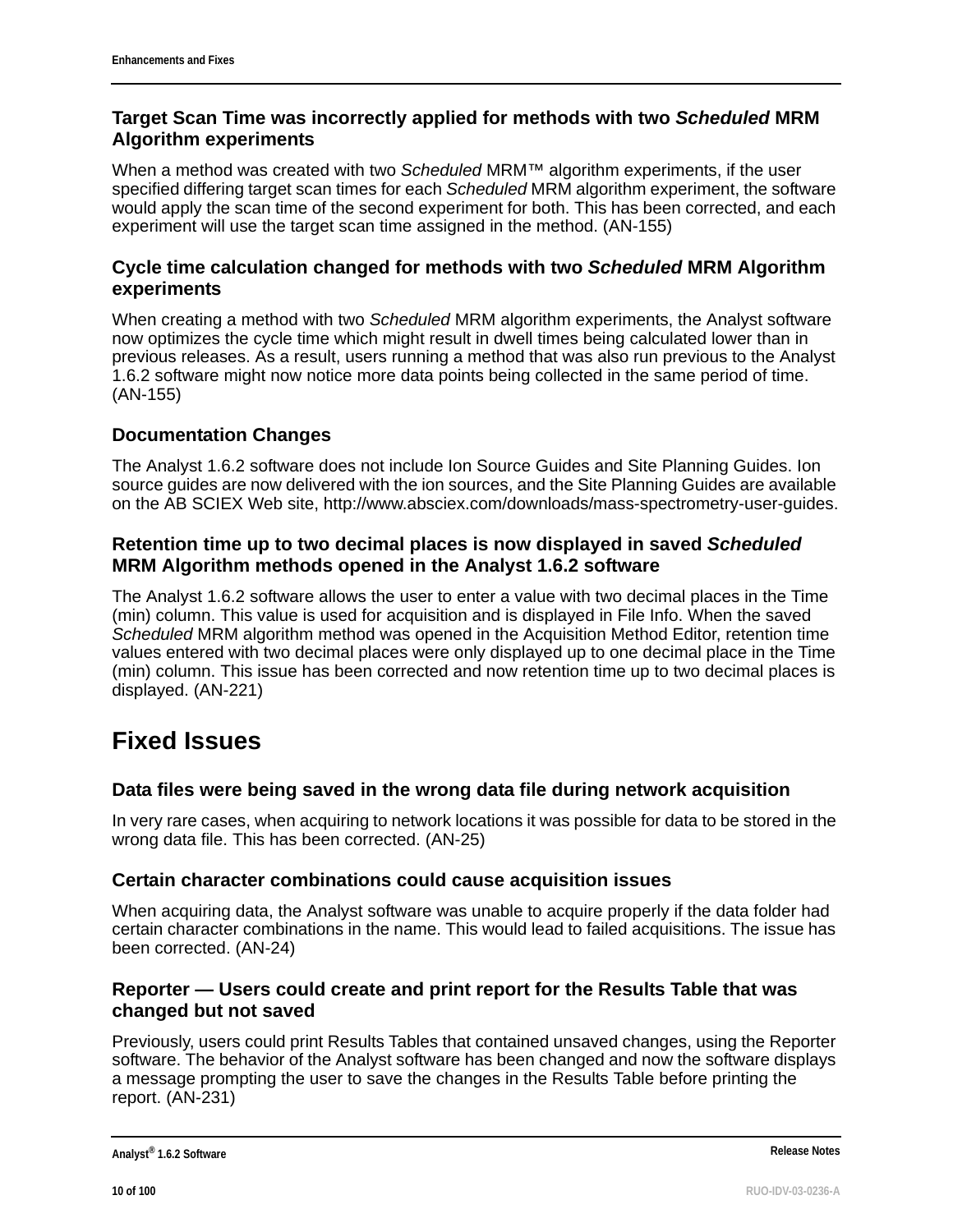# **Analyst® 1.6 Patch for Agilent G4234 Column Selection Valve**

The Analyst® 1.6 Patch for Agilent G4234 Column Selection Valve adds support for the G4234 Column Selection Valve when installed in the Agilent 1290 G1316C Thermostatted Column Compartment. This patch functionality is included in the Analyst 1.6.2 software. (AN-10)

# **GS2 parameter remains editable when IonDrive™ Turbo V Ion Source is being used**

Previously, the GS2 parameter was editable when the IonDrive Turbo V Ion Source was used with the APCI probe on the 6500 series of instruments, but no gas was actually applied. This issue has been corrected, and the GS2 parameter is greyed out when the IonDrive Turbo V Ion Source with APCI probe is used on the 6500 series of instruments. (AN-40)

# **Reports generated using the Reporter software do not display the names of the 4500, 5500, and 6500 series instruments**

The reports generated using the Reporter software were not displaying the instrument name for data acquired with the 4500, 5500, and 6500 series instruments. This issue has been corrected. (AN-17)

# **Analyst® 1.6.1 Patch for Empty Password Issue added in Analyst 1.6.2 Software**

The Analyst<sup>®</sup> 1.6.1 Patch for Empty Password Issue fixed an issue in which entering a 'blank' password into an e-signature window after entering the correct password would cause the Analyst service to crash. This patch functionality is included in the Analyst 1.6.2 software. (AN-30)

# **Analyst® 1.6.1 Patch for Agilent Devices**

The Analyst<sup>®</sup> 1.6.1 Patch for Agilent Devices added support for acquisition with the Agilent Series 1260 G1329B (Standard) autosampler. It also provided a fix for hardware profile activation failure with the Agilent Series 1200 G1315C DAD. The G1315C DAD can now be activated successfully and used for acquisition. (AN-26)

# **Log-on User field in File Info displays N/A in Windows 7 OS**

When a user submitted a batch and closed the Analyst software before acquisition was completed, the File Info of samples acquired after the software was closed displayed N/A in the Log-on User field in File Info. This issue only existed on Windows 7 and has been corrected. (AN-47)

# **Calculated Concentration values were not updated if Dilution Factor for Standard was set to zero in the Results Table**

If the Dilution Factor for the Standard was set to zero, the values in the Calculated Concentration field were not being updated in the Results Table. This issue has been corrected. (AN-51)

# **Network Acquisition could cause checksum failure**

When running a network acquisition with datafile checksums enabled, the checksum of the acquired network datafile is verified at the end of the batch. As part of this verification, the datafile must be opened. However, if the local cache file has not been copied to the network yet, the open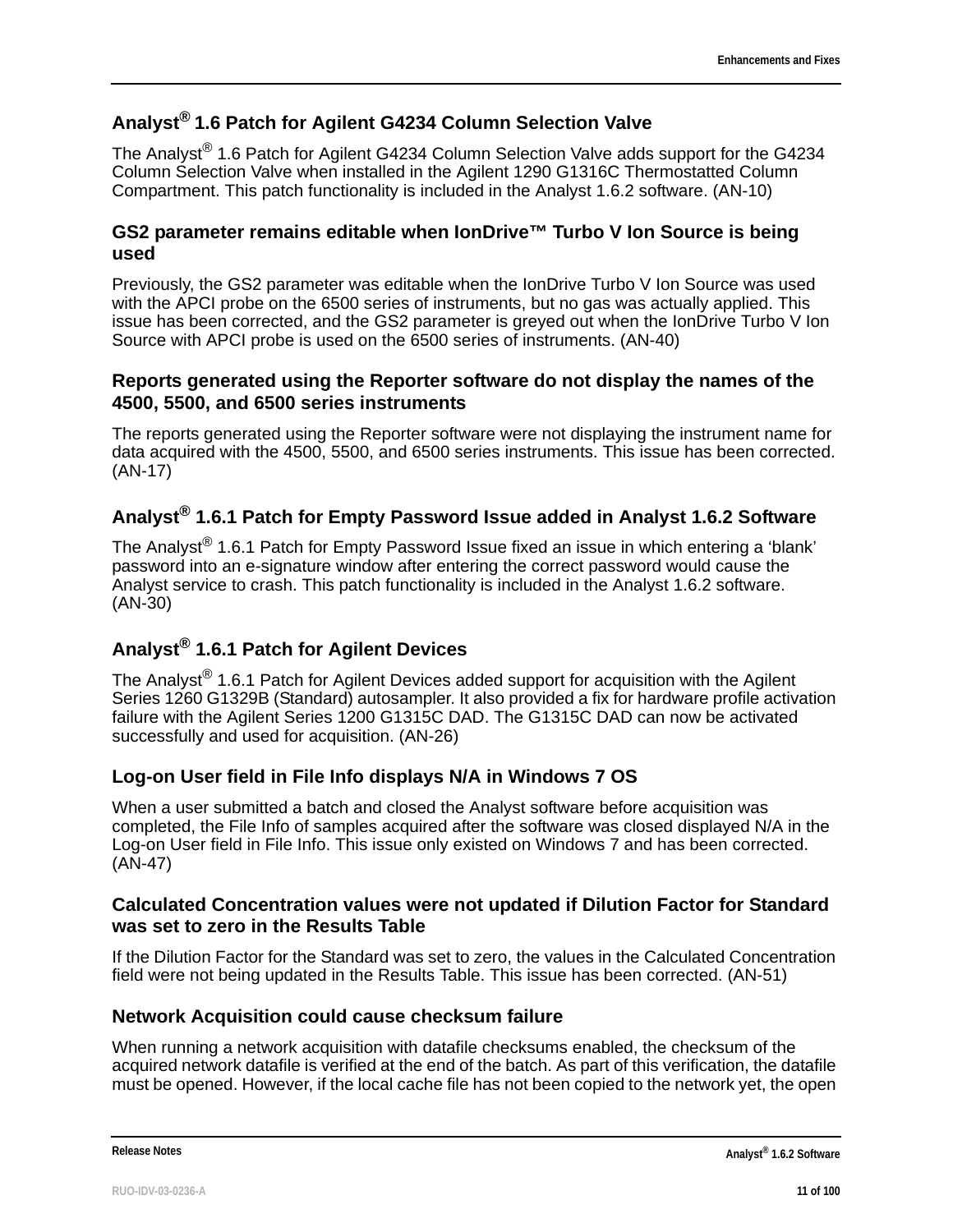operation will fail and lead to an invalidation of the checksum. This issue has been corrected. (AN-83)

# **Report still generated when Cancel was selected in eSignature dialog**

When the Reason Prompt and E-Signature check boxes were selected for the Printing document on printer event in the Audit Map editor, and a report was printed from a Results Table, the report was still generated even when Cancel was pressed in the eSignature window. This issue has been fixed. (AN-129)

# **Checksum validation added in quantitation**

During quantitation, when the user selects a sample to add using the Add/Remove samples, the software verifies whether the checksum is enabled and if the .wiff file has a valid checksum. If the checksum is invalid, then a message is shown informing the user and the file is not used for quantitation. (AN-156)

#### **Checksum validation added before running a sample**

If the user tries to acquire a sample to a .wiff file with an invalid checksum, then that sample is aborted, and an error message is shown. The batch continues to the next sample. If all of the samples in the batch are stored in the same wiff file, then the rest of the batch is aborted, sample by sample. When the checksum validation fails, an audit trial entry is entered in the project section of the audit trail. (AN-156)

#### **Checksum validation added in Manual Tune**

In Manual Tune, when the user tries to acquire manual tune data to a data file with an invalid checksum, the checksum validation fails. When the checksum validation fails, an audit trail entry is entered in the project section of the audit trail. (AN-156)

#### **Checksums may be invalid or not written at all if acquisition to a network location is aborted**

If an acquisition with datafile checksums enabled to a network location is aborted due to an instrument or device fault, the resulting file might have either an invalid or no checksum recorded. In general, failed or aborted samples should not be used for data analysis, as the conditions leading to the failure may result in improper or incomplete data being collected. This issue has been fixed. (AN-188)

#### **Audit Trail archive can be lost during archival process over the Network**

When the audit trail file (project.atd) reaches 1000 records, it will be archived. If the root project is located on a network drive, the audit trail archive can be lost if connectivity to the network is lost during the archiving process. This issue has been corrected. (AN-184)

# **File Information shows incorrect units/values for Total Scan Time field in a**  *Scheduled* **MRM Algorithm method**

The File Information of a .wiff file generated using a *Scheduled* MRM algorithm method displayed the value and unit of the Target Scan Time field incorrectly as 1000 sec instead of 1000 msec or 1 sec. This issue has been corrected. (AN-190)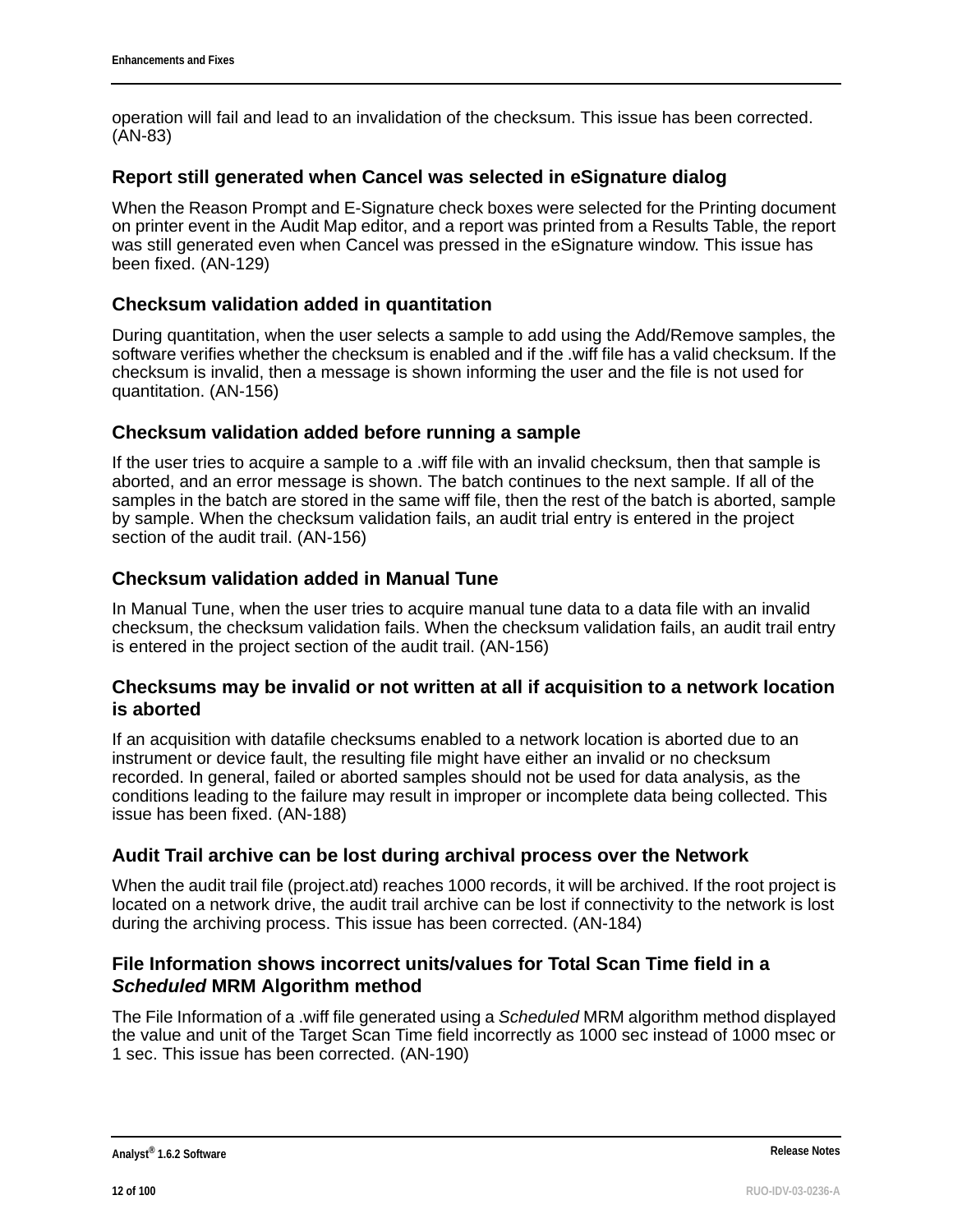# **The MRM3 Optimization script is not supported on Windows 7**

For Windows 7 users, using the MRM3 Optimization script causes the AnalystService to stop responding. This script is not supported for Windows 7. This issue has been corrected. (ST 33878)

# <span id="page-12-0"></span>**New Enhancements and Fixes in Analyst 1.6.1 Software**

# <span id="page-12-1"></span>**New Features and Enhancements**

# **4500 Series Instrument support**

The Analyst 1.6.1 software adds support for the following new instruments:

- AB SCIEX QTRAP<sup>®</sup> 4500 system
- AB SCIEX Triple Quad™ 4500 system

# **Shimadzu SIL-30ACMP and CTO-30AS**

The Analyst 1.6.1 software adds support for the Shimadzu SIL-30ACMP autosampler and CTO-30AS column oven.

# **Method Converter for the 4500 Series of Instruments**

The Method Converter script has been updated to allow conversion of existing methods to be used on the 4500 Series of instruments. In addition, several enhancements and improvements have been made to the script to address various issues. Refer to the [Fixed Issues](#page-13-0) section for more information.

# **New firmware available for 5500 instruments**

The firmware for the AB SCIEX QTRAP 5500 and AB SCIEX Triple Quad 5500 systems has been upgraded. The new firmware addresses an issue where some mass spectrometers would reset if the acquisition queue was aborted while the system was in the equilibration state. There are no changes that affect data or data quality. For information on how to upgrade the firmware of your mass spectrometer, refer to the *Installation Guide* for the Analyst 1.6.1 software.

# **Documentation Changes**

# **Combined Hardware- and Software-Specific Information for 4500 Series of Instruments into a Single Guide**

All the hardware- and software-specific information for the 4500 series of instruments has been combined into a single guide called the *4500 Series of Instruments System User Guide*. The guide also contains basic information for setting up and using the Analyst software to create methods, acquire samples, and analyze data. This *System User Guide* replaces the *Getting Started Guide* for the 4500 series of instruments. The *Getting Started Guide* is still applicable to instruments other than the 4500 series of instruments.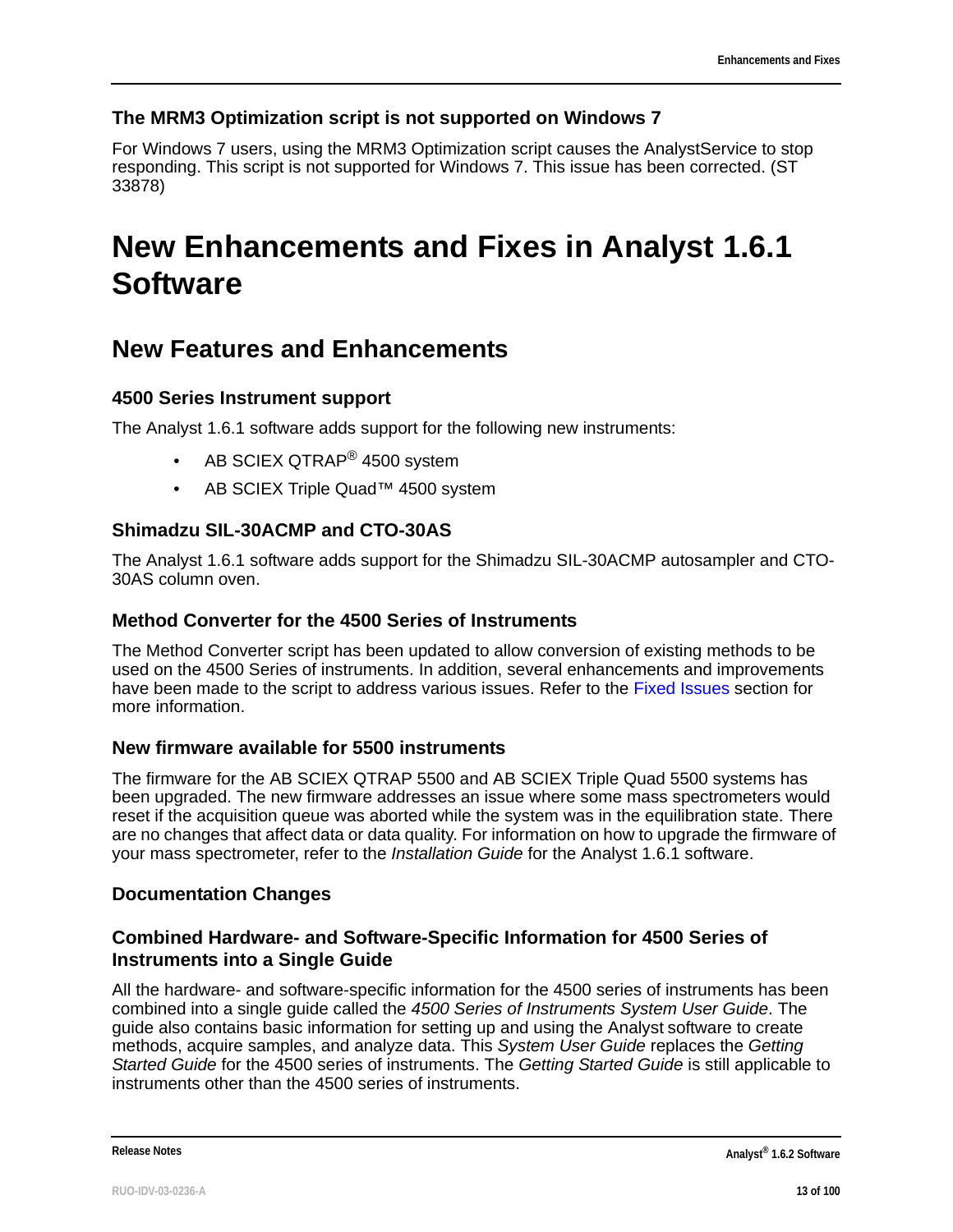# **Advanced User Guide**

A new guide called the *Advanced User Guide* has been created. It contains all the advanced information needed to set up and use the Analyst software to create methods, acquire samples and analyze data. This guide replaces the *Software Reference Guide*.

# **Updated Reference Tables**

The calibration reference tables have been updated in the Analyst 1.6.1 software. The changes are only applicable to the 4000 and 4500 series of instruments. Existing calibration reference tables will not be updated.

When installing a new 4500 series instrument, the FSE will install the new calibration reference tables.

# <span id="page-13-0"></span>**Fixed Issues**

# **Corrected MRM Optimization script issue on the Windows 7 operating system**

Occasionally when running the MRM Optimization script on the Windows 7 operating system, the script would stop responding during the optimization process. This issue has been fixed and the script now runs to completion. (TT 33878)

# **Unable to extract Multiple XICs to stacked panes**

In the Analyst 1.6 software, if users attempted to extract multiple ion chromatograms to individual panes, only one pane would contain an XIC; the rest would be blank. This issue has been corrected and the Extract XIC functionality has been restored. (TT 34196)

# **Method duration may be calculated incorrectly**

When calculating the expected duration of multi-period mass spectrometer acquisitions or acquisitions with polarity switching, there may have been a mismatch between the calculated number of cycles and method duration. As a result, acquisitions may have appeared to end early. There was no data lost as the number of cycles acquired was correct — the defect was graphical. This has been corrected and the expected duration now matches the calculated number of cycles. (TT 34541)

#### **Method Converter**

Several defect fixes have been implemented in the Method Converter script for the Analyst 1.6.1 software:

- Users were unable to convert AB SCIEX Triple Quad™ 5500 system methods to the API 4000™ or API 5000™ system methods.(TT 34543)
- Various user interface corrections, such as spelling, punctuation, and so on.
- When converting MCA methods, the "Number of Scans to Sum" parameter was not transferred to the converted method. (TT 34788)

#### **Column Oven Parameters Help topic updated**

The Analyst Help topic for Column Oven Parameters has been updated for clarity. (TT 34730)

```
Analyst® 1.6.2 Software Release Notes
```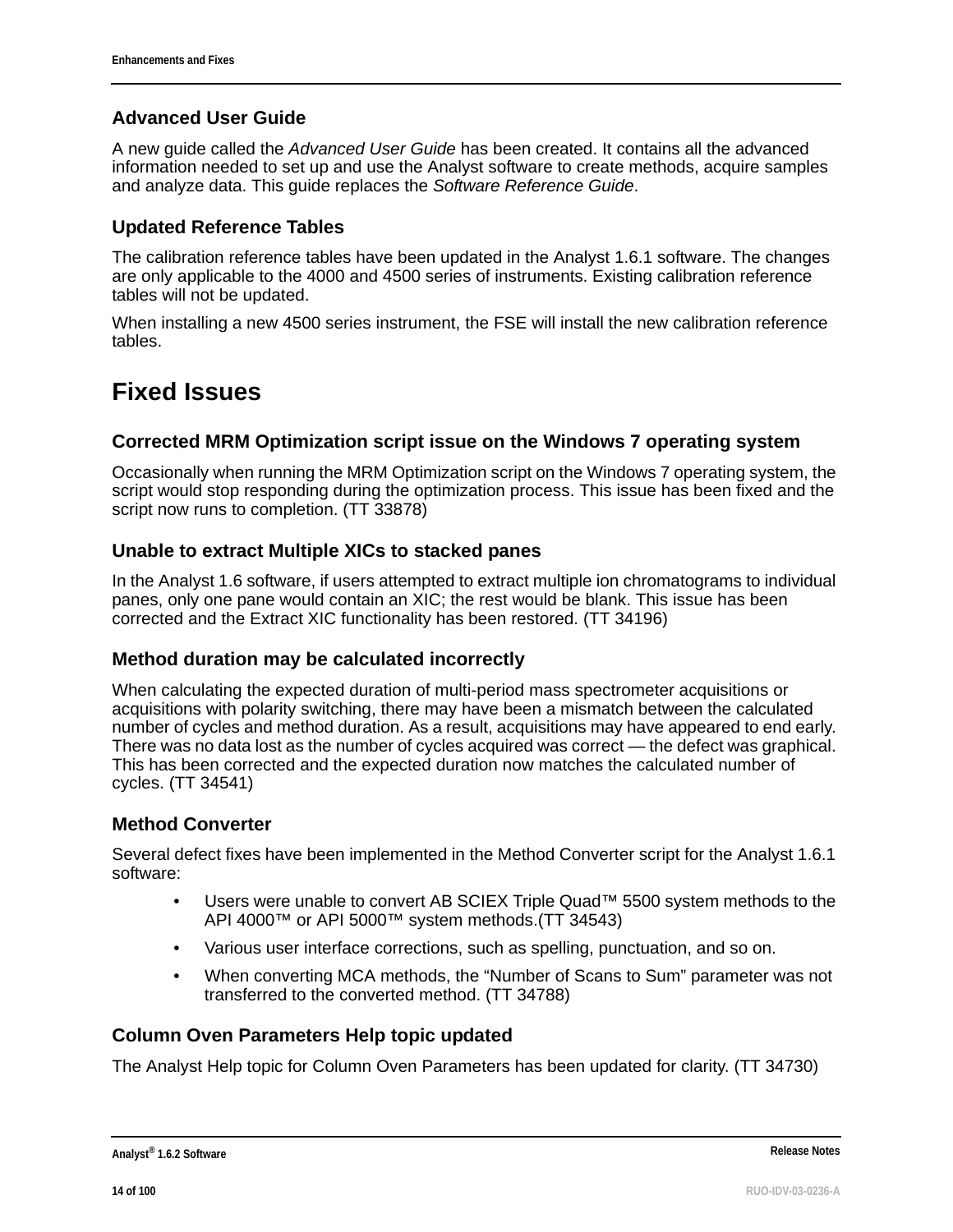# **Maximum/Minimum DP values for the 5500 instruments in Compound Optimization was showing +/- 400 instead of +/- 300**

When running the Compound Optimization routine, the reports were incorrectly showing the Declustering Potential (DP) for the 5500 series of instruments as +/- 400 instead of +/- 300. This issue has been corrected and the limits now show properly. (TT 34909)

# **No message displayed for source change when method editor active**

The Analyst 1.6 software introduced a change that inadvertently removed the user message when the source was removed or replaced while an acquisition method was open. This issue has been addressed, and users will again see a message if the source is removed. (TT 34919)

# *Scheduled* **MRM™ Algorithm: Unable to save method if RT < Half Detection Window**

The Analyst 1.6 software introduced a requirement that retention times for ions in *Scheduled* MRM™ algorithm methods had to be less than half of the user-set detection window. In response to customer feedback, this limitation has been removed. (TT 35095)

# **Text in Current Spectrum window may overlap in Instrument Optimization**

When running Instrument Optimization, users may have seen overlapping text in the Current Spectrum window. This has been resolved. (TT 35177)

# **Agilent 1260/1290 DAD: Data mismatch with Agilent Instant Pilot**

Recent firmware changes by Agilent have modified the scale used for absorbance data sent from the Agilent 1260 and 1290 DADs to the Analyst software. As a result, users may have seen a mismatch between the data shown in the Analyst software and the data shown on the Agilent Instant Pilot. This has been corrected and features have been implemented to ensure that scale changes will not affect the Analyst software data in the future. (TT 35191)



**Note:** The absorbance data as collected in the Analyst software was correct, but was scaled improperly. Because DAD data is relative, the data was internally consistent.

# <span id="page-14-0"></span>**New Enhancements and Fixes in Analyst 1.6 Software Components for 6500 Series Instruments**

# <span id="page-14-1"></span>**New System Features**

These features are in addition to the features and enhancements listed in the Analyst 1.6 software release notes.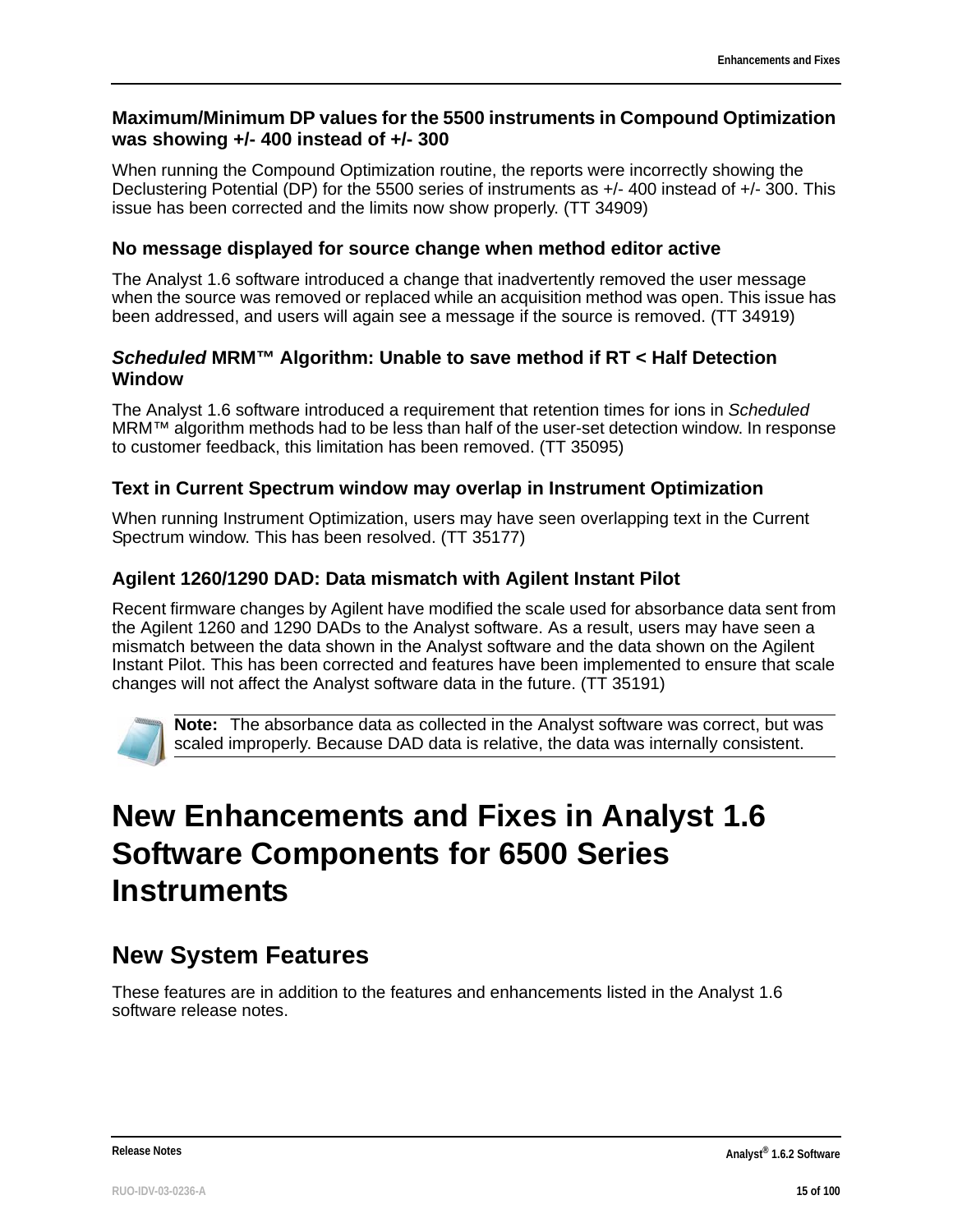# **Support for the 6500 Series Instruments**

The Analyst 1.6 Software Components for 6500 Series Instruments adds support for the 6500 series of instruments, which can be used with or without SelexIon™ technology. The software allows users to configure hardware profiles in two modes for each instrument:

- Low mass mode, which provides high sensitivity within the 5 Da to 1250 Da range for quadrupole scans and 50 Da to 1000 Da for LIT (linear ion trap) scans.
- High mass mode, which expands the mass range to 5 Da to 2000 Da for quadrupole scans and 50 Da to 2000 Da for LIT scans.

# **Configuring the mass mode to be used for acquisition**

To activate a hardware profile for the 6500 series of instruments, the mass mode must first be selected. This choice is located within the "Setup" page for the 6500 series of instruments. When configuring a hardware profile, select the mass spectrometer and then click "Setup Device" to open the configuration page. Use the Dual Mass Mode options located at the bottom of the dialog to select the mass mode.

**Note:** Users should create two hardware profiles for the mass spectrometer — one for high mass mode and the other for low mass mode. This will help to avoid inadvertently submitting methods for a mass mode that is different from the activated hardware profile.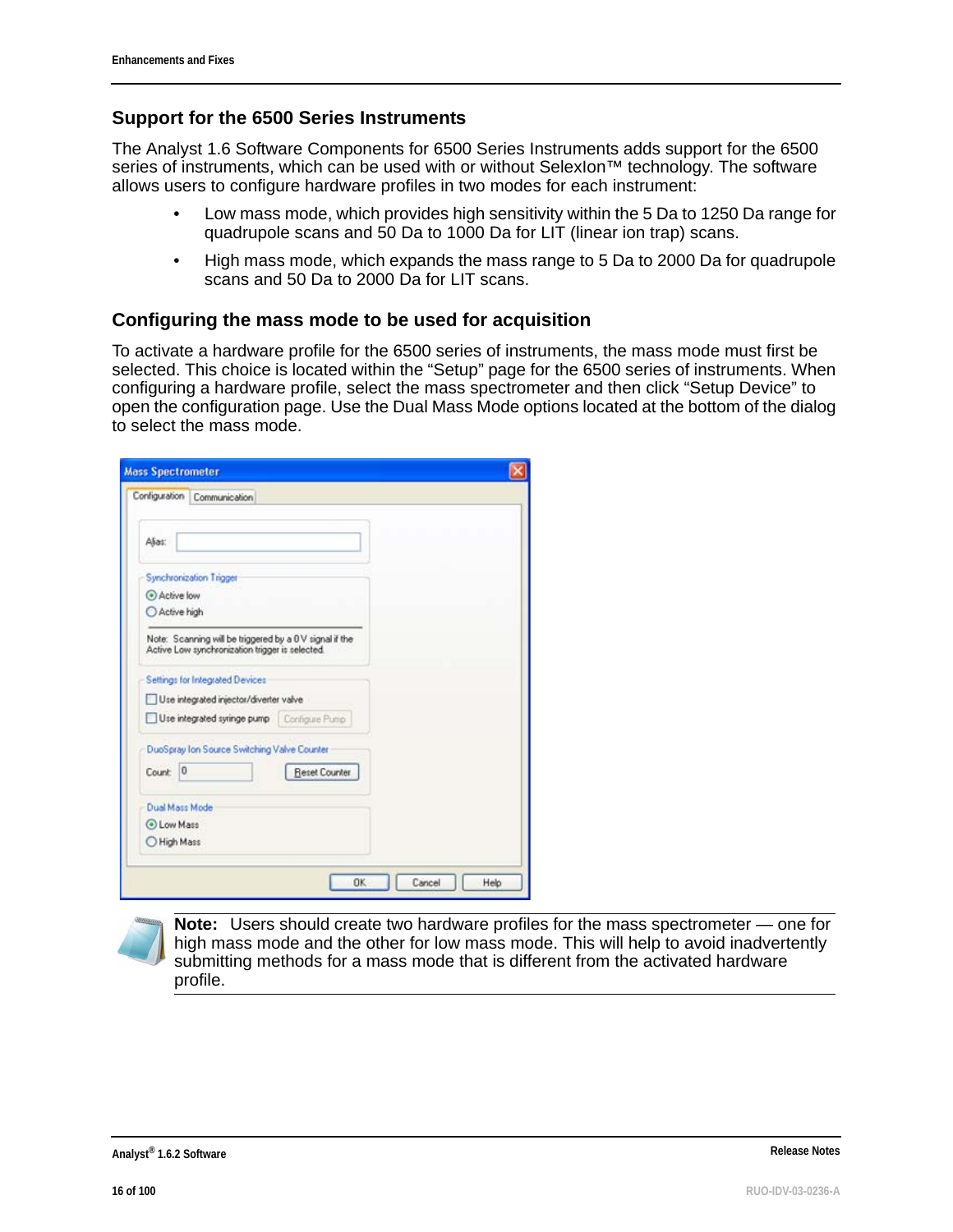**Note:** Users are unable to submit acquisition methods that do not match the currently configured mass mode. If the user attempts to submit a method that does not match the currently configured mass mode, on clicking the Submit tab, the user is presented with a message stating that the method is incompatible with the currently configured mass mode. Also, the Submit button is not active. Submission of the method will not be allowed.

**Note:** The Calibration Peak List for a low mass hardware profile for a 6500 series instrument displays some additional ions that exceed 1000 Da for the quadrupole mode or 1250 Da for the LIT mode (to view the calibration peak list, right-click in an open data file, click List Data, and then click Peak List tab). For example, in the case of PPG positive, the Calibration Peak List for a low mass hardware profile displays 1254, 1545, and 1952 masses. The presence of additional ions in the list does not affect the actual mass calibration of the instrument, and the additional ions are only displayed in the Calibration Peak List. The workflows for Reference tables in Calibrate from Spectrum and Tuning Options do not show additional ions in the low mass mode.

# **Mass Mode is visible within the Analyst Software**

After a hardware profile is activated, the mass mode of a 6500 series of instrument is visible to users from within the Analyst software. The Status display in the software has been updated to show the active mass mode, and the File Information section of acquired data files will also show which mass mode was used to acquire the data.

# **Support for SelexION™ Technology**

The SelexION technology can be used with the 6500 series of instruments. The SelexION technology allows the user to:

- Control and monitor all DMS-related parameters from within the Analyst software.
- Perform Compound Optimization for DMS parameters.
- Separate isobaric compounds using DMS technology.
- Use DMS parameters in IDA methods, including ramping Compensation Voltages.

For more information, refer to the SelexION Technology User Guide.

#### **Method Converter updated for 6500 Series Instruments**

The Convert Methods script has been updated to allow conversion of existing methods to be used with the 6500 series of instruments. However, the Convert Methods script does not allow conversion of existing methods with mass ranges over 1250 Da into a type that is compatible with the low mass range 6500 series of instruments. In this case, the Save button in the script will not be active.

# **Support for the IonDrive™ Turbo V Source**

The 6500 Series instruments support the IonDrive™ Turbo V ion source. The source information will be visible in the Instrument Status window.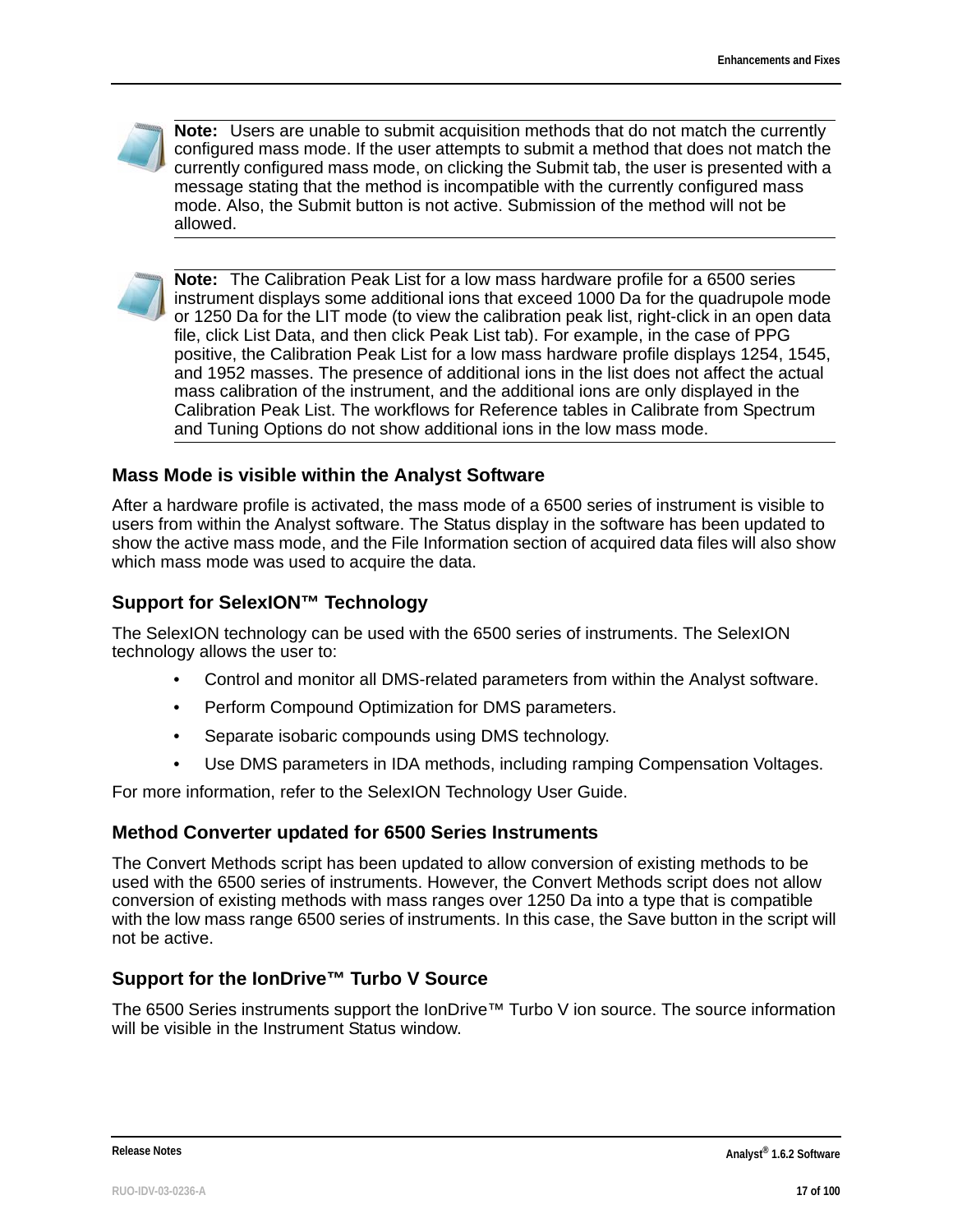# **MS3 scan type updated for 6500 Series Instruments**

MS3 scan type has been updated for the 6500 series of instruments. The overall scan time for a mass range will be significantly shorter than on the 5500 series of instruments, which will result in more data points being acquired over the duration of the method acquisition.

# **New AAO interfaces added**

The Analyst 1.6 Software Components for 6500 Series Instruments adds two new AAO interfaces, to allow add-on applications to access features associated with the new mass modes provided for the 6500 Series instruments. Refer to the AAO Release Notes and AAO User Guide for more information.

# **Shimadzu SIL-30ACMP and CTO-30AS**

The Analyst 1.6.1 software adds support for the Shimadzu SIL-30ACMP autosampler and CTO-30AS column oven.

# **Documentation Changes**

#### **Combined Hardware- and Software-Specific Information for 6500 Series of Instruments into a Single Guide**

All the hardware- and software-specific information for the 6500 series of instruments has been combined into a single guide called the 6500 Series of Instruments System User Guide. The guide also contains basic information for setting up and using the Analyst software to create methods, acquire samples, and analyze data. This System User Guide replaces the Getting Started Guide for the 6500 series of instruments. The Getting Started Guide is still applicable to instruments other than the 6500 series of instruments.

#### **Advanced User Guide**

A new guide called the Advanced User Guide has been created. It contains all the advanced information needed to set up and use the Analyst software to create methods, acquire samples and analyze data.

# <span id="page-17-0"></span>**Fixed Issues**

# **Change to Quantitation Fix introduced in Analyst 1.5.2 HotFixes to February 2011 software**

In the Analyst 1.5.2 HotFixes to February 2011 software, a fix was introduced to allow the use of the Sum Multiple Ions feature with compressed data. This fix has been improved upon. This change has no effect on quantitation results. (TT 31956)

# **Improved support for Agilent 1260 DAD**

The Agilent 1260 G4212B DAD was introduced in the Analyst 1.5.2 software. However, users were not able to reliably activate the device or use it for acquisitions. This issue has been fixed. (TT 33318)

# **Shimadzu Nexera POST treatment is now supported**

In the Analyst 1.6 software, it was recommended to make sure that post-injection wash cycles were completed before the end of the mass spectrometer acquisition to avoid errors. The Analyst

```
Analyst® 1.6.2 Software Release Notes
```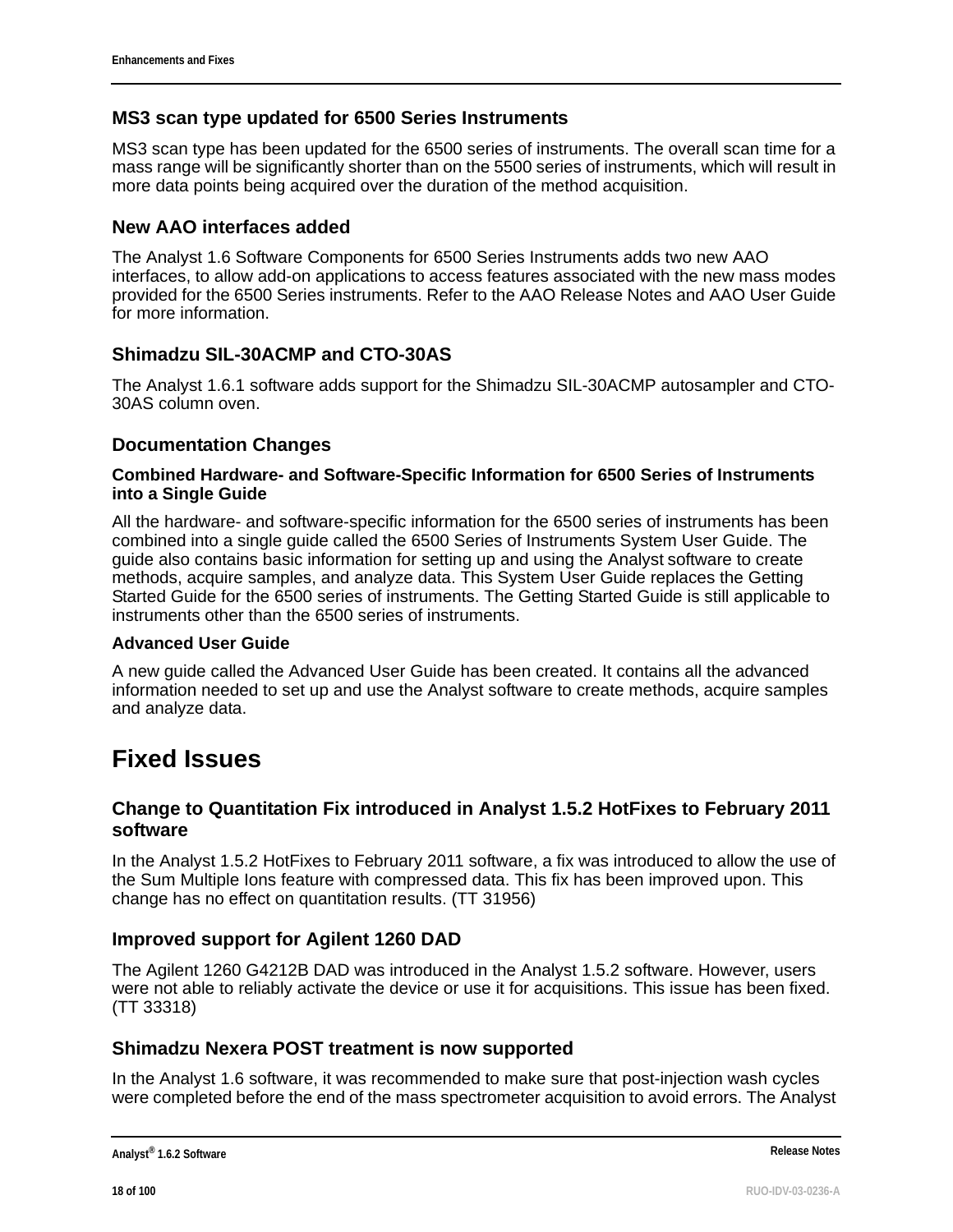1.6 Software Components for 6500 Series Instruments allows users to use post-injection wash cycles of any length with the Shimadzu Nexera devices. Wash cycles no longer need to be completed before the end of acquisition. (TT 33825)

# <span id="page-18-0"></span>**Known Issues and Limitations**

These issues are in addition to the known issues and limitations listed in the Analyst 1.6 Software Release Notes.

# **Users should deactivate the hardware profile before turning the SelexION controller module on or off**

If users want to turn the SelexION controller module on or off (to temporarily add or remove the SelexION technology to or from the system), first deactivate the currently active hardware profile in the Analyst software. Failure to do so may result in the mass spectrometer entering an unstable state resulting in a loss of control from the Analyst software. If the user does not deactivate the profile and the mass spectrometer enters this unstable state, control may be recovered by removing and re-seating the ion source, or by power cycling both the mass spectrometer and the controller module and then reactivating the hardware profile. (ST 34011)

# **Using multiple DT values in a single acquisition method**

When creating acquisition methods in which DT (DMS Temperature) is specified, users should refrain from using different DT values between experiments and periods. While the DMS technology is able to change DT during acquisition of a single sample, the system (mass spectrometer and DMS technology) requires approximately 10 minutes to equilibrate before collecting consistent data. Therefore, changing DT during a scan may lead to incorrect or inconsistent data. (ST 33961)

# **Changing DT value in Manual Tuning**

While in the Manual Tuning mode, if the user changes DT between scans, they should allow approximately 10 minutes for the system (mass spectrometer and DMS technology) to equilibrate before collecting consistent data.

# **Applying all DMS parameters to all experiments in Method Editor**

When creating an acquisition method, if users want to apply their currently set DMS parameters to all experiments of the same polarity, they do so by clicking Edit Parameters and then selecting the options to apply the Source/Gas and Compound parameters to all other experiments of the same polarity. Alternately, to apply only a subset, they can select either the Source/Gas or the Compound option as listed in Table 2-1. (ST 33411)

| <b>Parameter name</b>           | Group      |
|---------------------------------|------------|
| Separation Voltage (SV)         | Compound   |
| Compensation Voltage (COV)      | Compound   |
| DMS Offset (DMO)                | Compound   |
| DMS Resolution Enhancement (DR) | Source/Gas |
| DMS Temperature (DT)            | Source/Gas |

#### **Table 2-1 DMS parameters and their respective groups**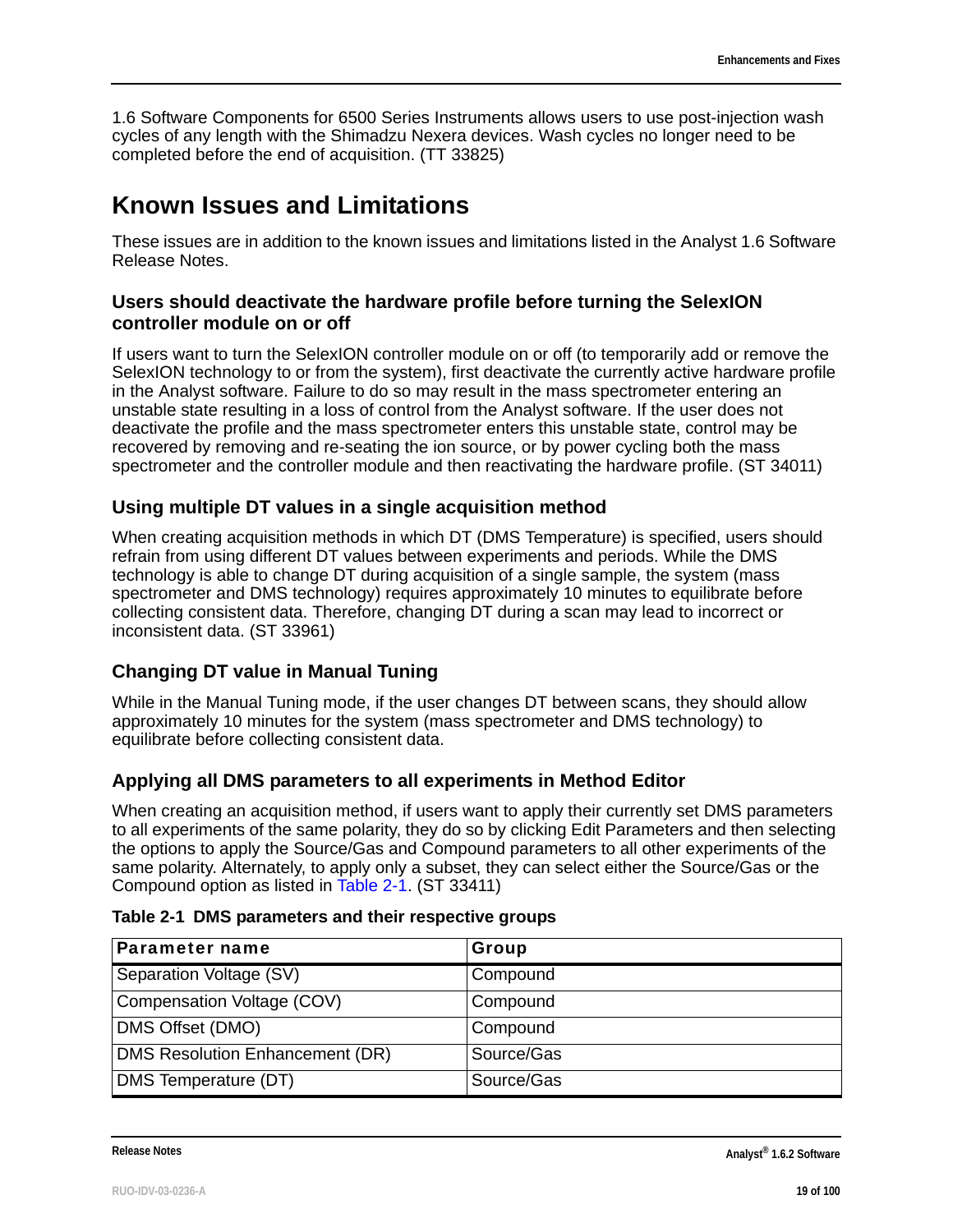| <b>Parameter name</b>      | Group      |
|----------------------------|------------|
| Modifier (MD)              | Source/Gas |
| Modifier Composition (MDC) | Source/Gas |
| Modifier Density (MDD)     | Source/Gas |
| Modifier MW (MDW)          | Source/Gas |

#### **Table 2-1 DMS parameters and their respective groups**

# **Ramping COV in Method Editor**

When creating an acquisition method with the Ramp COV option enabled, users will see that the COV value is still editable in the Parameter Table. Editing this field will not affect the COV Ramp. However, the value in this field will be displayed in the File Info. (ST 33573)

# **Ramping DMS parameters in Manual Tuning**

When using the Ramp Parameter option in Manual Tuning and choosing to ramp a DMS parameter (COV, DMO, or SV), users will see that the selected parameter is still editable under the DMS Tab. Editing the value in the tab will not affect the selected ramp. This behavior is consistent with other rampable Compound parameters. (ST 33573)

# **Indexes shown in Compound Optimization (FIA) may be incorrect**

When running FIA Compound Optimization, on the Source Parameters window, users may see that the indexes shown for Parameters do not progress linearly. This is because the DMS parameters that cannot be optimized in the FIA workflow are hidden from view and the list is not indexed again. (ST 33950)

# **Inaccurate error message if DMS controller box changes state during acquisition**

If the DMS controller box is turned on or off during acquisition to a state that does not match the method being acquired, the acquiring sample is aborted with the reason given as "stopped by user." (ST 35133)

# **Peak Hopping scans should not be used with the 6500 Series Instruments**

The Analyst 1.6 Software Components for 6500 Series Instruments has not been optimized for peak hopping scans with the 6500 series instruments. As a result, users should not use this scan type with the 6500 Series Instruments. (ST 35863)

# **Convert Methods script incorrectly truncates masses to 1250 Da for LIT scans**

When using the Convert Methods script to convert a method with a mass range above 1000 Da (for example, a High Mass QTRAP 6500 method) for the QTRAP 6500 instrument when operating in Low Mass mode, the script will incorrectly truncate the mass range to 1250 Da. However, the Save button will be unavailable, so methods cannot be incorrectly saved. (ST 36069)

# **Compound Optimization allows gradient methods to be used with Shimadzu LC devices**

When running Compound Optimization, the software cannot detect if a Shimadzu LC method is isocratic. As Compound Optimization is only possible with isocratic methods, users should make

```
Analyst® 1.6.2 Software Release Notes
```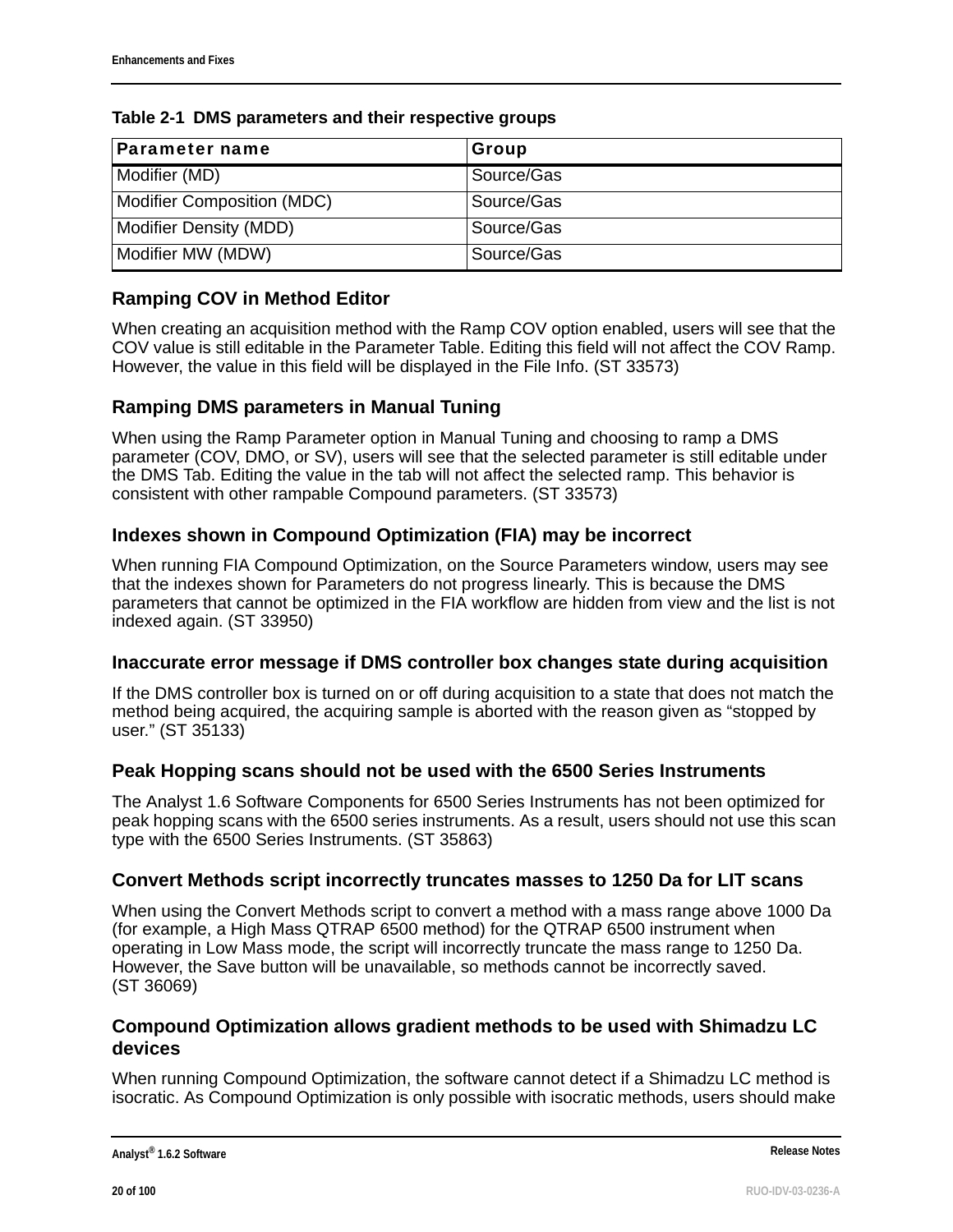sure that the starter method uses an isocratic flow when a Shimadzu LC stack is used. (ST 36322)

#### **When running Instrument Optimization, the final graph will not be displayed**

When running Instrument Optimization, the on-screen graphs will show the results of the scan that has just completed. However, after the final scan completes, the Optimization Report will be shown, skipping the final graph. If Instrument Optimization is then executed immediately again, the missed graph will be shown on-screen during the first scan. This a graphical issue only, and optimization is not affected by this behavior. (ST 36328)

# **Guidance on using Reporter 3.2 with Library Search templates**

If you are planning to use the Library Search templates in the Reporter 3.2 software to generate reports, contact Technical Support using support@absciex.com. An action may be required on the Dell OptiPlex 990 computers to enable these reports. (TT 36350)

#### **Shimadzu autosampler state shows as green when a vial is missing**

If a missing vial is detected during acquisition, the Analyst software will continue to display the green Ready state for the Shimadzu stack, instead of showing red. However, the detailed status for the stack does show that the autosampler has encountered a missing vial, and the event log records the same warning. (TT 36339)

# **Compound optimization report cannot be saved properly in .pdf format**

Users should refrain from saving Compound Optimization reports in .pdf format. Selecting this option will product blank reports. (TT 36232)

# **Syringe pump button name in Manual Tune updates slower than usual**

In Manual Tune, when the Start Syringe Pump button is clicked, occasionally the button name does not update to "Stop Syringe Pump" in real time. This may cause the user to click the button again, not realizing that the syringe pump has already started running. (TT 35711)

# **Graph Information Window is grayed out after more than one peak is highlighted**

When the data being acquired in Manual Tune is viewed using the View > Graph Information Window menu item and the user resizes the Graph Information window, then this window becomes non-active and cannot be enabled. (TT 36158)

# **EPI method with CES enabled acquires longer than the set duration time**

When an EPI method with enabled Collision Energy Spread (CES) and set method duration is used to acquire data in manual tune, the data is acquired longer than the set duration time. (TT 36079)

# <span id="page-20-0"></span>**New Enhancements and Fixes in Analyst 1.6 Software**

Analyst<sup>®</sup> software splash screens and icons have been updated.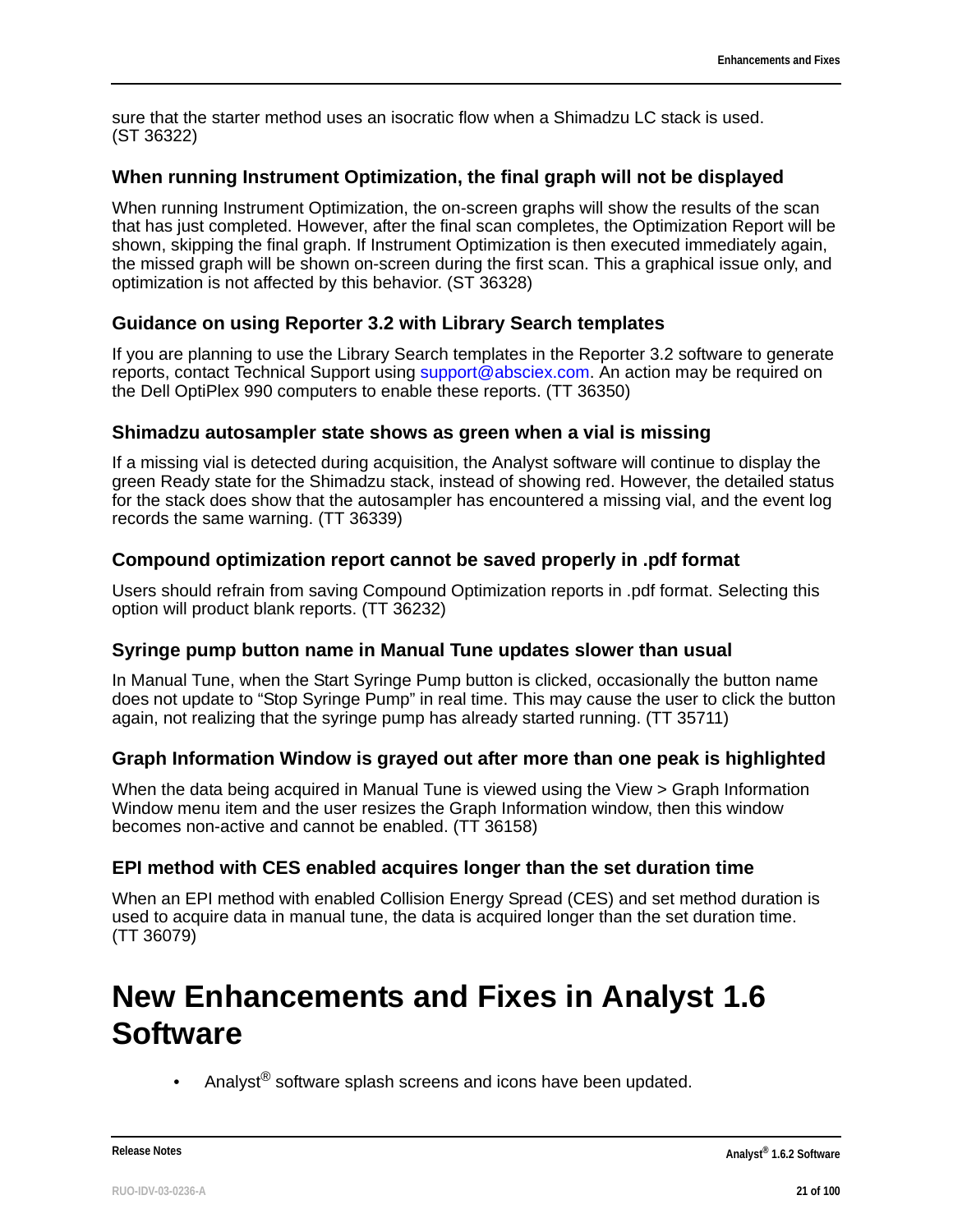- Introduces support for Windows 7 (Professional Edition)
	- For users with Administrator privileges (Built-in Administrator or Protected Administrator Users), the following UAC level is recommended: "Default – Notify me only when programs try to make changes to my computer".
	- For users without Administrator privileges (Standard Users), the following UAC level is recommended: "Default – Always notify me when".
	- Added the ability to pin both the AnalystLauncher and Analyst software shortcuts to the Task bar. The shortcuts are consolidated into one button that launches the Analyst software.
	- Ability for the Analyst software to track recently or frequently used files using the Windows 7 jump list feature.
- Enhancements for methods using the *Scheduled* MRM™ algorithm
	- Two *Scheduled* MRM algorithm experiments are now supported within a single acquisition method.
	- IDA acquisition methods can now include two *Scheduled* MRM algorithm experiments.
	- Introduces the ability to switch polarity during cycles that contain two *Scheduled* MRM algorithm experiments.
	- The 5500 series of instruments now supports the acquisition of 4000 *Scheduled* MRM algorithm transitions with four parameters (CE, DP, EP, CXP).
	- *Scheduled* MRM algorithm data containing more than 2500 transitions will be opened in TIC mode.
- Reporter 3.2 software is included with the Analyst 1.6 software
	- Reporter 3.2 software is now automatically installed during the installation of the Analyst software.
	- Users can edit the Reporter 3.2 templates found in the <drive>:\Analyst Data\Projects\API Instrument\Templates folder. User-created templates that were created using previous versions of the Reporter software must be updated using the Reporter Template Converter.
- Analyst software now supports CTC firmware version 4.2.
- Increased the mass range of the 3200 QTRAP<sup>®</sup> system to 2000 Da in RFDC mode. LIT scan types are still limited to 1700 Da. A new configuration file for the 3200 QTRAP system is included. To use the increased mass range, the configuration table must be updated using the ConfigUpdater.

# **New firmware for 5500 instruments is included**

This firmware allows users to ramp the collision energy parameter using the CE values in the mass ranges table. (ST 29645)

# **Analyst Access Object subproject support**

The Analyst Access Object supports projects that use subprojects. (ST 16999)

**Analyst® 1.6.2 Software Release Notes**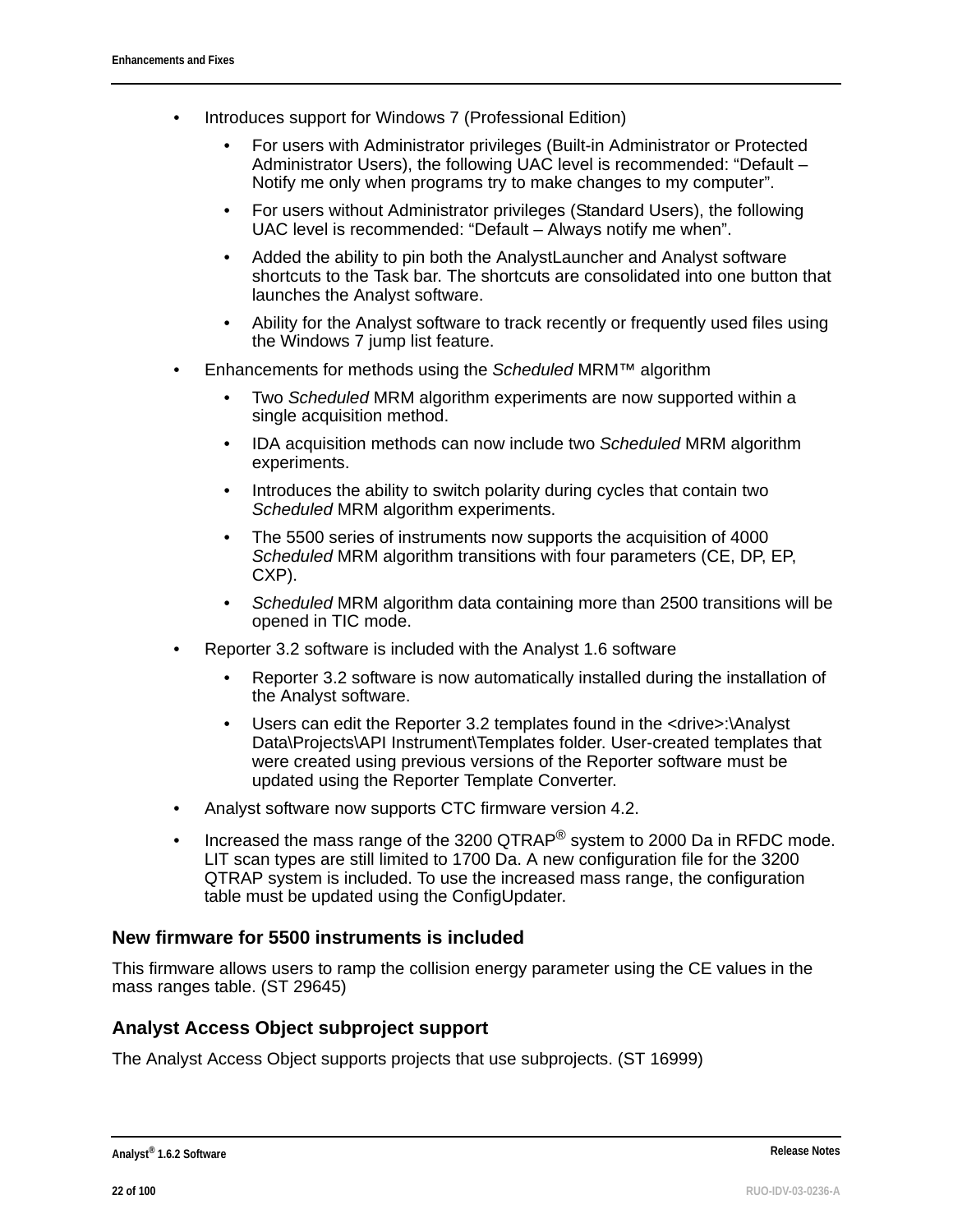# **User-created audit map enhancements**

You can now delete the Default audit map and select a user-created audit map that will be applied automatically when a new project is created. (ST 18933)

# **Users with the Administrator role can unlock the software**

Users that have the Administrator role for the Analyst software can now unlock the Analyst software if the application is locked by the current user. (ST 27692)

#### **Users can print Results Tables that have been changed but not saved**

If users modified the peak review layout and attempted to print the Results Table without first saving it, they were prompted with a message stating that the Results Table has to be saved. This issue has been corrected and users can now print the Results Table after the peak review layout has been changed but not saved. (ST 27869)

# **Files in Cache folder are deleted**

If you have confirmed that all data has successfully been uploaded to the server and files still remain in the cache folder, restart the PC, navigate to \Analyst Data\WIFF\_CACHE\_BACKUP (hidden folder) and delete the contents before re-launching the Analyst software. This issue has been corrected. After network acquisition during which one sample file is saved per .wiff file has completed, the files in the Cache folder are now deleted. (ST 28260, ST 28323)

# **Acquiring data to a network location does not clear temporary (Cache) files**

When using Network Acquisition, the local cache folder may not be emptied after successfully uploading the data file to the network. If this happens, users may see that the "Date Modified" date for some data (.wiff) files in Windows has changed to a more recent time than when the file was actually acquired. While the Windows timestamp of the file has been changed, the actual contents of the file are not modified, unless there are actual changes to the data file that have not yet been uploaded to the network.

# **Mapped drives are converted automatically**

Previously network acquisition over mapped drives was not recommended. Now mapped drives are converted automatically to full UNC paths. Full network path lengths must be limited to 128 characters. (ST 29237)

# **Audit Trail Manager logs invalid checksum**

If Data File Checksum is activated, at the end of batch acquisition, the Audit Trail Manager now logs any invalid checksum. (ST 31209)

#### **Data discrepancy in quantitation**

When performing an integration using the Analyst Classic algorithm, a discrepancy between the chromatogram in the peak review and the Results Table is observed if the sample is corrupted. The remaining samples were integrated incorrectly. This issue has been corrected. (ST 16964)

# **Unable to open Wiff to MatLab files generated using the Analyst 1.5 software**

Files generated using the Wiff to MatLab script and Analyst 1.5 software data cannot be opened in later versions of the Analyst software. This issue has been corrected. (ST 21099)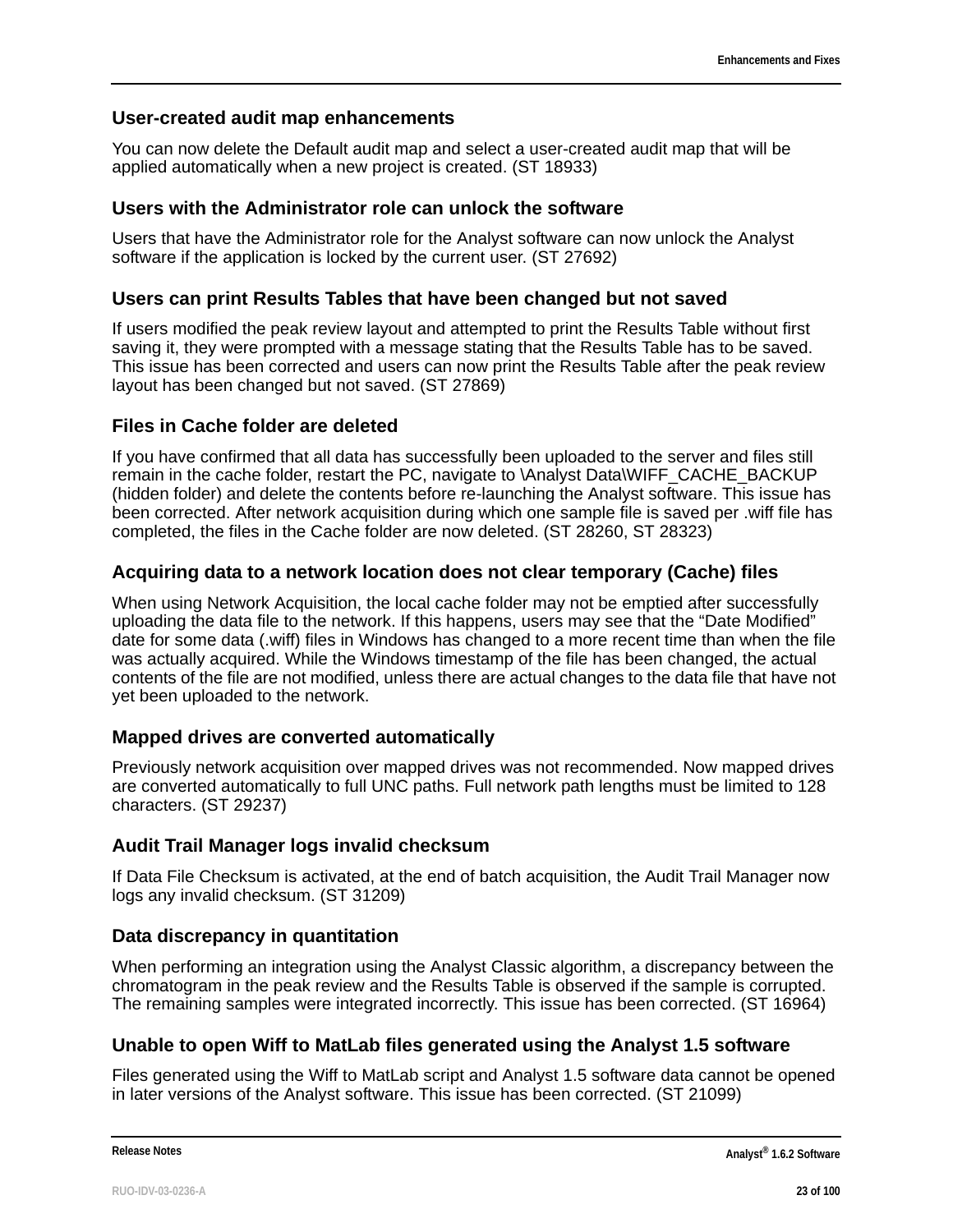# **During infusion Compound Optimization on the 5500 series of instruments, the preset syringe pump options are used**

Previously, during infusion Compound Optimization, the preset syringe pump options were used; the syringe pump diameter and flow rate used were 4.61 mm and 7µL/min respectively and could not be changed. To use a different syringe pump diameter, start the syringe pump in Manual Tuning and then start Compound Optimization. (ST 9255, 24334)

# **Custom Injection program does not work for Agilent autosamplers**

Previously, users could only create a basic custom injection program. This issue has been corrected and users can now also create a custom injection program. (ST 31036)

# **Data acquisition using DFT occasionally results in a loss of sensitivity during some DFT-enabled scans**

When acquiring data using Dynamic Fill Time (DFT), in some rare instances users may experience a loss of sensitivity during some DFT-enabled scans. When viewing the DFT Tracker, they will also see that negative fill times are occasionally calculated during these scans. This issue has been corrected. (ST 29880)

# **Shimadzu software stops responding during sample acquisition**

The software stops responding during sample acquisition, either in pre- or post-run. This issue has been corrected. (ST 29804)

# **Analyst® 1.5.1 Patch for AAO Batches**

This patch corrects an issue found in the Analyst 1.5.1 software that prevents users from using the Quantitation option available within the Batch Editor when the selected quantitation method contains more than 150 transitions and control of any LC device is established through AAO (Analyst Access Objects). In this scenario, attempting to acquire the batch results in failed acquisitions. This patch functionality is included in the software.

# **Analyst® 1.5.1 Patch for DiscoveryQuant™ Software**

This patch corrects the following issue: DiscoveryQuant — Optimize 2.1 software is not able to successfully process certain product ion spectra (CE), and returns the error—2147467259 to the user. The issue occurs randomly and is not always for the same sample. This patch functionality is included in the software.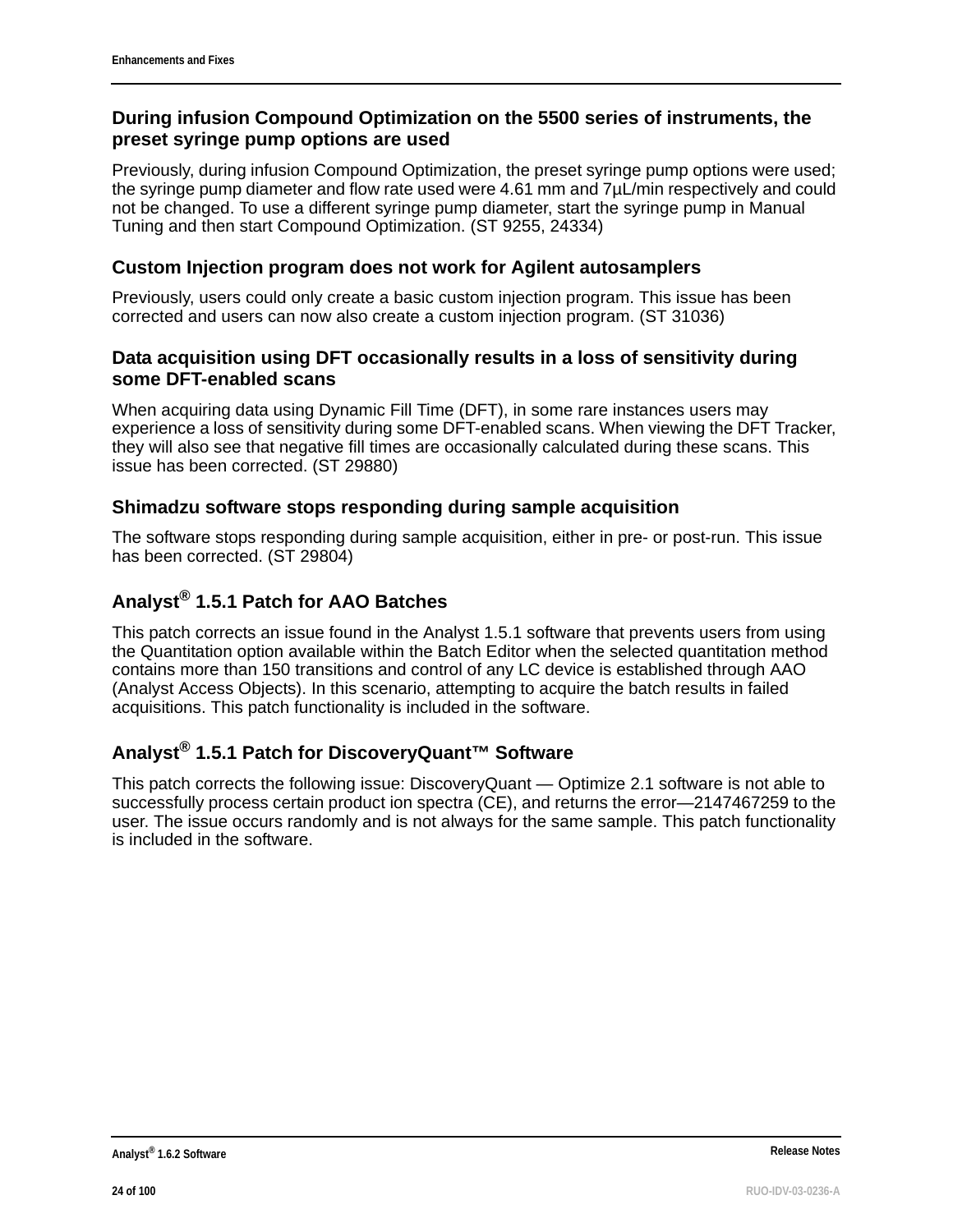# <span id="page-24-0"></span>**New Enhancements and Fixes in the Analyst 1.5.2 Software with HotFixes to February 2011**

# <span id="page-24-1"></span>**AAO and Companion Software**

# **ChemoView Software Reports with large numbers of samples would intermittently fail**

When using the ChemoView™ software to create reports with large numbers of samples, users would intermittently see reporting fail for some samples. This was only seen for large (typically over 100 samples) report batches, and re-running the report would often work properly. This has been corrected. (ST 24863)

# **Submission of a batch fails if the user selects a Quantitation method with more than 150 transitions**

When creating an acquisition batch through an AAO application, if the user selected a Quantitation method with more than 150 transitions, the batch submission would fail. This has been corrected. (ST 21398)

# **Reporter 3.0.1 Software Integrated into the Analyst Software Installer**

Previously, the Reporter 1.0 software was installed by default, and the Reporter 3.0.1 software was included in the installation DVD as an optional software. The Reporter 3.0.1 software is now integrated into the Analyst 1.5.2 Software with HotFixes to February 2011 and installed along with this software. If users have older Reporter 1.0 reports and wish to use them with the Reporter 3.0.1 software, there is a conversion utility available from Start > Programs > AB SCIEX > Reporter 3.0.1. (ST 24738)



**Note:** *If the standalone Reporter 2.0 software is installed on the computer, it should be uninstalled before installing the Analyst 1.5.2 Software with HotFixes to February 2011.* If the Reporter 3.x software is installed on the computer, it will be automatically removed and replaced with the integrated Reporter 3.0.1 Software during the installation of the Analyst 1.5.2 Software with HotFixes to February 2011. Any custom queries and templates will be preserved. If a default query has been modified, a new unmodified version will also be installed with the suffix " new".



**Note:** If the standalone Reporter (2.0 or 3.x) software is installed after installing the Analyst 1.5.2 Software with HotfFixes to February 2011 and is later uninstalled, the Analyst 1.5.2 Software with HotfFixes to February 2011 may lose reporting capabilities. In this scenario, the Analyst 1.5.2 Software with HotfFixes to February 2011 should be reinstalled.

# **Users were required to log-in twice when using certain Companion Software**

When a user logged into the Analyst software with Mixed Mode security enabled and then launched certain companion software (for example, MPX™ driver software), they may have been required to enter their logon credentials when launching the Analyst software as well as when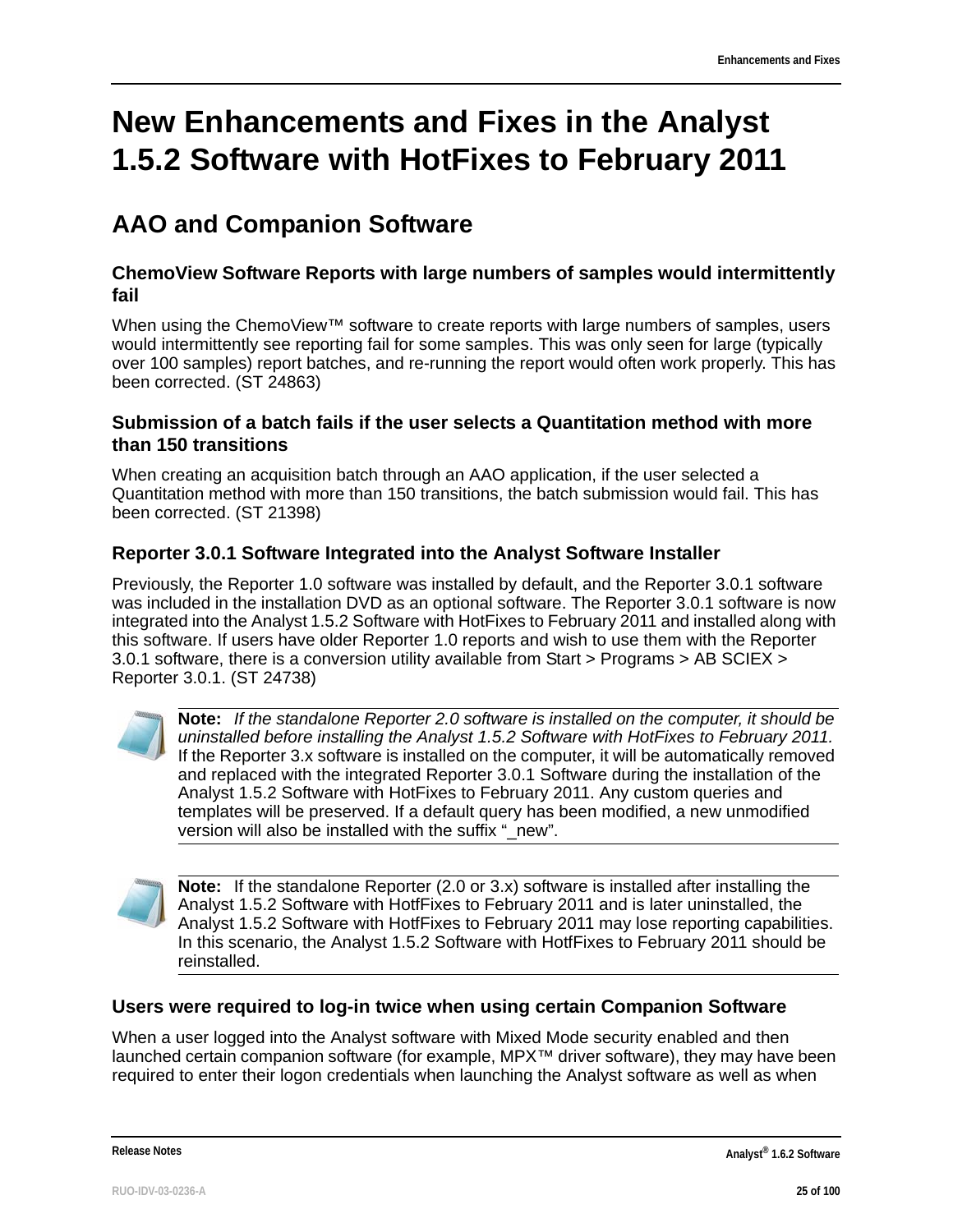launching the companion software. This has been changed, and users will be required to provide their credentials only upon launching the Analyst software. (ST 25713)

# **DiscoveryQuant — Optimize software would fail during acquisition**

When using the DiscoveryQuant<sup>™</sup> — Optimize software, data acquisition would fail for certain samples and report the error - 2147467259. The Analyst software has been corrected to prevent this issue from occurring in future versions of the DiscoveryQuant — Optimize software that support the Analyst 1.5.2 Software with HotFixes to February 2011. (ST 26055)

# <span id="page-25-0"></span>**Acquire — Acquisition and Batch Editor**

# **Some** *Scheduled* **MRM algorithm scans would result in lower intensities than the corresponding MRM scans**

In rare situations, users would see that a *Scheduled* MRM algorithm scan would show lower intensities than the corresponding MRM scan if the line obtained by plotting Resolution offsets against Mass passed through (or near to) the origin. This has been corrected, and now the corresponding *Scheduled* MRM algorithm scans will show proper intensities. (ST 24728)

# <span id="page-25-1"></span>**Configure — Hardware Configuration**

# **Included support for the following Agilent 1260 devices (ST 24294):**

- G1310B Isocratic Pump
- G1311B Quaternary Pump
- G1312B Binary Pump
- G1316A Thermostatted Column Compartment (TCC)
- G1367E Autosampler
- G4212B Diode Array Detector (DAD)

# **Included Support for the following Agilent 1290 devices (ST 25922):**

- G4220A Binary Pump
- G4226A Autosampler
- G4212A Diode Array Detector (DAD)
- G1316C Thermostatted Column Compartment (TCC)

# **Added support for barcode reading with CTC PAL autosamplers**

Users are now able to enable or disable reading and recording the barcode information on vial labels during acquisition, when using a CTC PAL autosampler that supports this feature. The information will be stored and visible in the data file (File Info). Also, when data containing scanned barcodes is quantitated, a "Scanned Barcode" column will automatically be added to the Results Table. (ST 26786)

**Analyst® 1.6.2 Software Release Notes**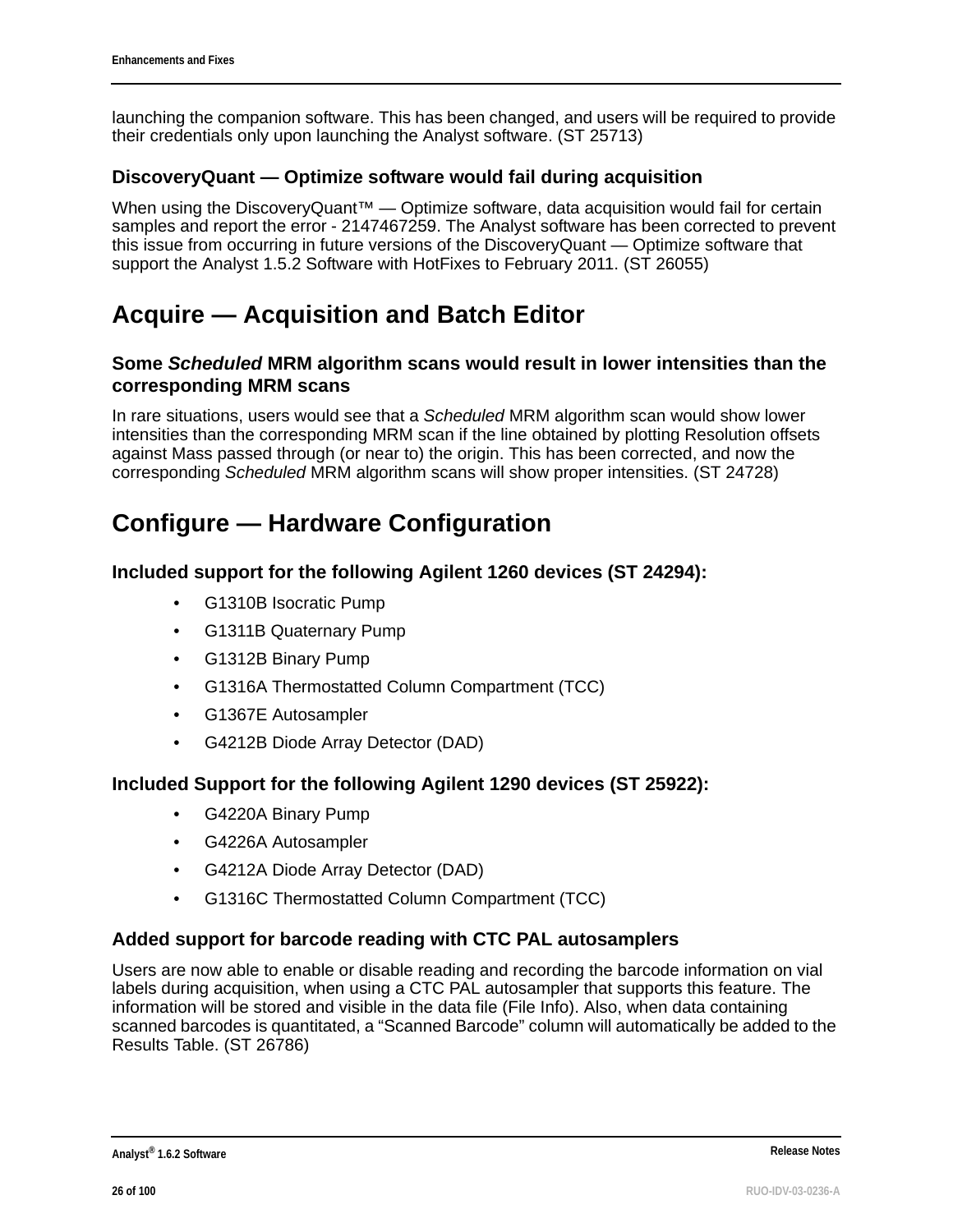# **RFID tags supported for 1290 TCC switching valve**

The Agilent 1290 TCC (G1316C) supports switching valves with RFID tag. When data is acquired with an RFID tagged switching valve, the valve type and serial number will be added to the File Info of the sample.

# **RFID tags supported for DAD Flow Cell and Lamp**

The Agilent 1290 DAD (G4212A) supports RFID-tagged flow cells and lamps. When data is acquired using an RFID tagged flow cell or lamp, the serial number of the part will be added to the File Info of the sample.

# **Analyst 1.5.2 Software with HotFixes to February 2011 supports the most recent Agilent devices firmware**

The Analyst 1.5.2 Software with HotFixes to February 2011 has been tested with the latest (at time of release) released firmware versions for supported 1100, 1200, 1260 and 1290 devices. For a list of supported firmware, see the *Software Installation Guide* for the Analyst software.

# <span id="page-26-0"></span>**Explore**

# **The Calibration Tables timestamp shown in File Info may be incorrect if a non-US time format is used**

If data was acquired on a computer using a non-US date format, and if the users view the File Information on a different computer, they might see that the "Last Modification Date" for the Calibration Tables was the same as the Sample Acquisition timestamp. This has been corrected, and the data acquired on a computer using a non-US date format will display the correct timestamp for the Calibration Tables' Last Modification Date. (ST 22722)

# **Checksum Verification may fail even though the data file is intact and not corrupted**

In rare instances, when verifying the Checksum information embedded within a .Wiff file, the Analyst software would incorrectly report that the verification had failed. The Analyst 1.5.2 Software with HotFixes to February 2011 corrects this issue and will now correctly report that the verification has succeeded when the data is intact. This does not affect the verification results of corrupted/modified files, which will continue to fail checksum verification. (ST 26701)

# <span id="page-26-1"></span>**Explore — Library Search**

# **Printed Library Search results do not match the on-screen results**

When printing the results of library searches, users would see the following formatting errors in the printed output: the font size of the printed text would be too large; in single-page printing, the second library match would always be printed even when not requested; and in multi-page printing, UV spectra would not be printed even when requested. The Library Search printing functionality now works properly; the text is printed in a reasonable font size, and only the requested elements are printed. (ST 23330)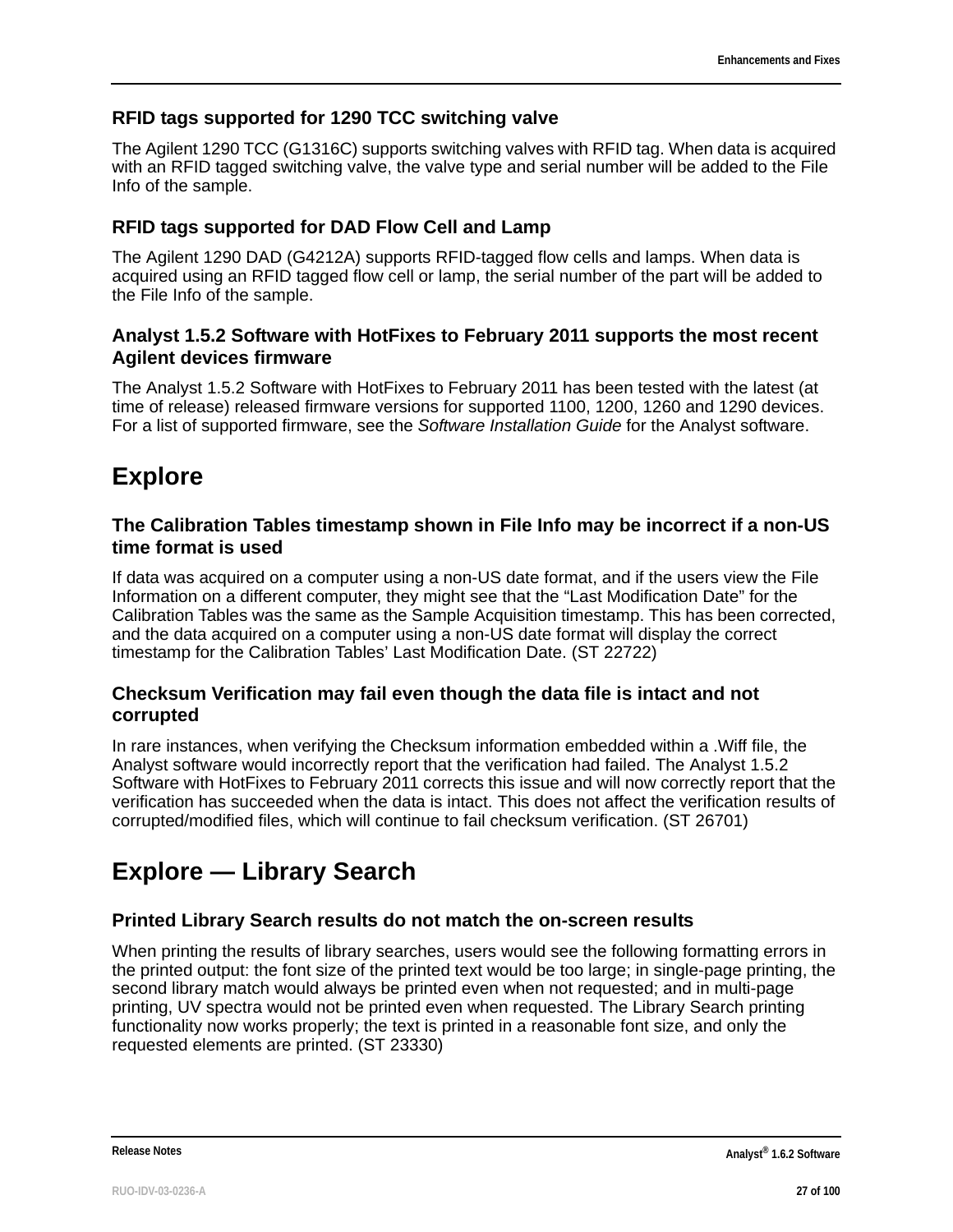# <span id="page-27-0"></span>**Firmware Files**

# **New firmware available for AB SCIEX QTRAP 5500 and AB SCIEX Triple Quad 5500 systems**

The firmware for the AB SCIEX QTRAP<sup>®</sup> 5500 and AB SCIEX Triple Quad<sup>™</sup> 5500 systems has been upgraded. The changes made in this firmware revision are not customer facing. For information on how to upgrade the firmware of your mass spectrometer, see the *Software Installation Guide* for the Analyst software.

# <span id="page-27-1"></span>**Help Files and Tutorials**

# **Contents of Ion Optics Tutorial revised**

The Ion Optics Tutorial (available at Start > Programs > AB SCIEX > Analyst > Tutorials) has been revised for content and accuracy. (ST 25565)

# **"Library Search Results" Help topic updated**

The topic "Search Results: Print Options Dialog" has been updated to more accurately reflect the various printing options. (ST 28211)

# **Obsoleted Help files removed**

Two help files, ENDURANCEAS.hlp and PALAS.hlp are no longer required and have been removed from the \Program Files\Analyst\Help folder. (ST 23351)

# <span id="page-27-2"></span>**Quantitate**

# **Quantitation fix to prevent rounding errors with IntelliQuan Algorithm (addendum to fix in the Analyst 1.4.2 software)**

In the Analyst 1.4.2 software, a change was implemented for the IntelliQuan algorithm to reduce the likelihood of rounding errors causing a discrepancy between the Results Table and Peak Review due to an improper selection of the Noise Threshold. The Analyst 1.5.2 Software with HotFixes to February 2011 builds upon this fix by further reducing the likelihood of these discrepancies being created. The IntelliQuan algorithm has not been changed. (ST 27614)

# **Quantitation fix to prevent rounding errors with Analyst Classic Algorithm**

When using the Analyst Classic algorithm to create Results Tables, there was a rare possibility that users might see a discrepancy between the values shown in the Results Table and in Peak Review. Depending on the Peak Separation Width selected, a small rounding error could affect the baseline calculation and cause the Peak Review pane to calculate areas differently than in the Results Table. The likelihood of users experiencing this discrepancy has been significantly reduced without changing the Analyst Classic algorithm. (ST 21863)



**Note:** For details on the original solution implemented in the Analyst 1.4.2 software, see [Appendix B](#page-98-3) (reprinted from the Analyst 1.4.2 Software *Release Notes*).

**Analyst® 1.6.2 Software Release Notes**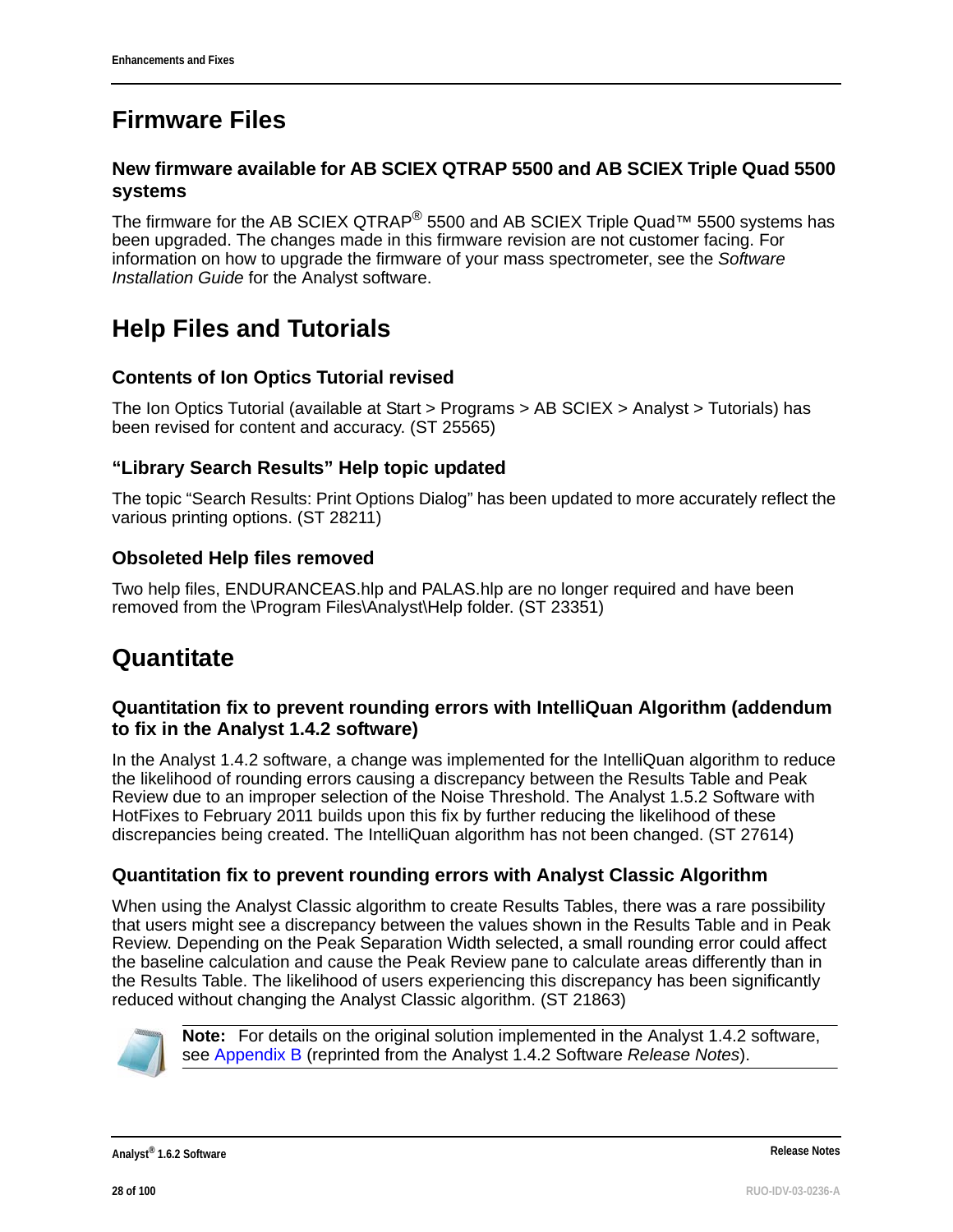# **Record Modified flag stays on even though the entire quantitation method was updated**

If the user changed some integration parameters in Peak Review and then selected the option to Update the Method, the Record Modified flag would not always be cleared for the updated peaks. This has been corrected and the Record Modified flag will now be cleared when the method is updated. (ST 26582)

# **Sum Multiple Ions may produce incorrect results**

Previously, when the Sum Multiple Ions option was used to create a quantitation method, the Results Tables produced with this method may have shown visible artifacts when the peaks were viewed in Peak Review. This issue has been corrected. (ST 21831)

# **Accept Changes dialog may not be shown for manual integrations**

If the user performed a manual integration in Peak Review and navigated to a different sample or the Results Table, they may not have been prompted to accept the change before it was committed. This has been corrected, and the Accept Changes dialog will be displayed when navigating away from an uncommitted change. If the Audit Map is configured to require either a Reason or E-Signature for a manual integration, the Accept Changes dialog will not be presented to the user. (ST 22745)

# <span id="page-28-0"></span>**Scripts**

# **MRM3 Optimization Script replaces MS3 Quant Optimization script and is installed by default**

The MS3 Quant Optimization script has been replaced by the MRM3 Optimization Script. This script provides the functionality of the MS3 Quant Optimization script and adds the ability to work with peptides and multiple charged ions. Users who upgrade from a previous version of the Analyst software will retain the previous MS3 Quant Optimization script and also receive the new MRM3 Optimization script. Users who perform a fresh installation of the Analyst software will see only the MRM3 Optimization Script in the Script menu within the Analyst software. (ST 22752)

# <span id="page-28-1"></span>**Program Shortcuts**

# **New documentation is available in Start > Programs > AB SCIEX > Analyst > Site Planning Guides**

• *API 2000™ System Site Planning Guide*

# **New documentation is available in Start > Programs > AB SCIEX > Analyst > Qualified Maintenance Guides**

*• API 2000™ Qualified Maintenance Guide*

# **New documentation available in Start > Programs > AB SCIEX > Analyst > Ion Source Guides**

• *Turbo V™ Ion Source Operator's Guide*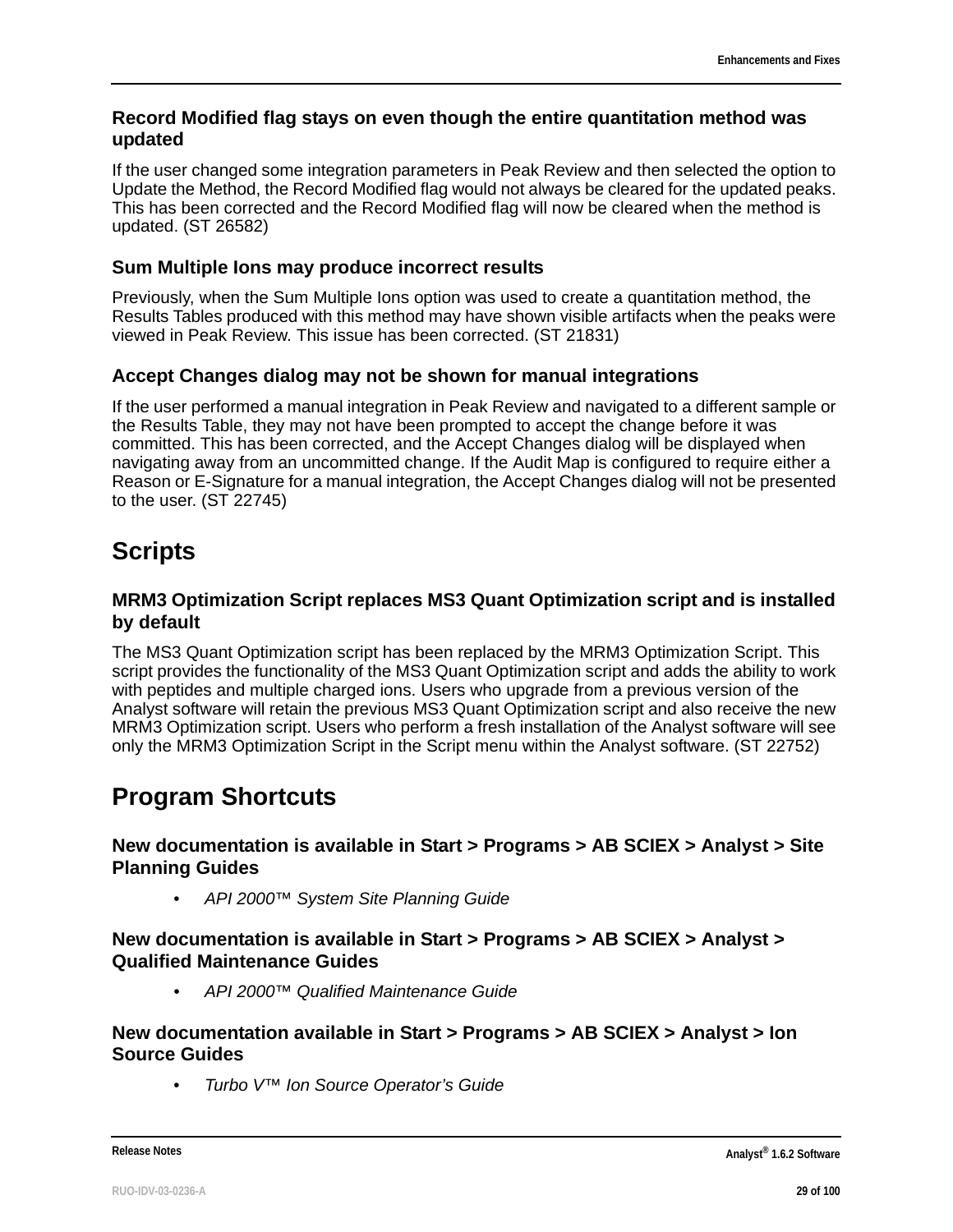- *NanoSpray® Ion Source Operator's Guide*
- *DuoSpray™ Ion Source Operator's Guide*
- *API 2000™ Source Operator's Guide*
- *NanoSpray III Head and Emitter Tip Assembly*
- *PhotoSpray® Ion Source Operator's Guide*
- *Ion Source Specifications*

# <span id="page-29-0"></span>**Device Support**

# **Support for Agilent G1367D Autosampler**

Analyst<sup>®</sup> 1.5.1 HotFixes to June 2010 adds support for the Agilent 1367D model Autosampler. (ST 18976)

# **Support for Agilent 1200 G1329B Autosampler**

Analyst<sup>®</sup> 1.5.1 HotFixes to June 2010 adds support for the Agilent 1200 1329B model Autosampler. (ST 18976)

# <span id="page-29-1"></span>**New Enhancements and Fixes in the Analyst 1.5.1 HotFix**

**Note:** For reference, the name of the software patch or HotFixes release where the issue was previously fixed is included.

# <span id="page-29-2"></span>**Acquire**

# **Default scan speed for ER scans on the 3200 QTRAP system changed to 1000 amu/s**

The default scan speed for ER (Enhanced Resolution) scans on the 3200 QTRAP system has been changed to 1,000 amu/s. The option for 250 Da/s still exists and can be selected by users who want to use the slower speed. (ST 21519)

# <span id="page-29-3"></span>**Quantitate**

# **Prevent exporting or saving Results Tables containing unsaved changes**

Users will now be forced to save a results table before they export or print from it. This new workflow feature is designed to help customers adhere to operating procedures that prohibit the practice of printing or exporting unsaved results tables. However, it remains the responsibility of the customer to ensure that SOPs are created and followed to prevent users from taking actions in the software that may be possible, but not desirable. (ST 19788)

```
Analyst® 1.6.2 Software Release Notes
```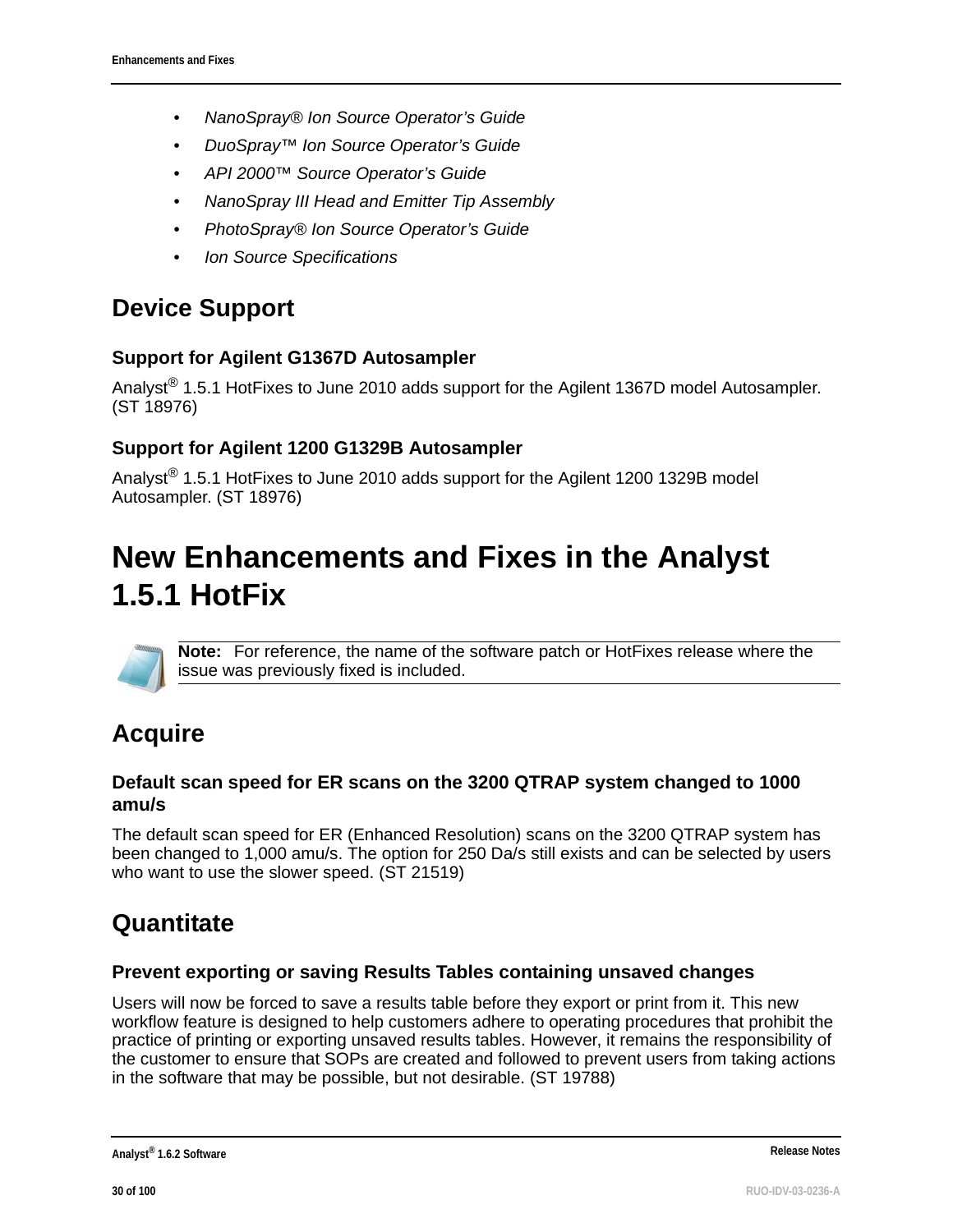# <span id="page-30-0"></span>**Security**

# **Project Level Security enhancement when using AAC**

Analyst 1.5.1 software introduced changes to the way in which project-level security is managed when using AAC (Analyst Administrator Console). The Analyst<sup>®</sup> HotFixes to June 2010 introduces the ability for users to choose between strict project-level control (as in Analyst 1.5.1 software) and the previous (pre-1.5.1) project-level control. Administrators have the option to enable or disable enhanced project-level security on a client-by-client basis, allowing some users to operate in a relaxed environment while tightly controlling the project-level security of other users. No changes were made to the AAC Server for this enhancement. (ST 20497)

# <span id="page-30-1"></span>**Fixed Issues**

# <span id="page-30-2"></span>**Acquire**

# **IDA Experiments with an ADC Card in the active hardware profile are now possible**

If an ADC (Analog-Digital Conversion) card was active in the Hardware Profile, users were unable to run IDA experiments. Doing so caused the ADC card to fail and turn red in the Instrument Status area, which in turn caused the acquisition to fail. (ST 16102)

# **Users can now control Agilent 1100 or 1200 Hardware in a CAN configuration over Ethernet**

Users were unable to connect Agilent LC hardware in a CAN configuration if the first device was connected to the computer via Ethernet. Users can now use both Ethernet and RS-232 connections for the first device in a CAN configuration. (ST 16108)

# **Peak Hopping scans missing first data point**

When performing acquisitions using the Peak Hopping scan mode, the data list would begin above the requested start mass. This has been corrected and when performing Peak Hopping scans, users will see all non-zero data points. (ST 16866)

# **Mass Defect not applied uniformly during Peak Hopping scans**

When performing acquisitions using the Peak Hopping scan mode, if the number of measurements (or spectrum data points) was less than or equal to 97 users would see the entered Mass Defect only applied to the first data point. Subsequent points would then be incremented solely based on the step size. However, if the mass range was greater than 97 Da, the Mass Defect would be applied correctly, but data points would be shifted as described above. (ST 22642)

# **Dynamic Fill Time was occasionally calculated incorrectly for ER scans**

When an ER scan using DFT was included in a method that uses LC, occasionally, the required fill time was improperly estimated and defaulted to the maximum fill time value regardless of ion intensities. This sometimes resulted in ER scans that were of poor spectral quality due to space charge. This issue applied only to non-AB SCIEX QTRAP 5500 systems, but is now fixed. (ST 17281)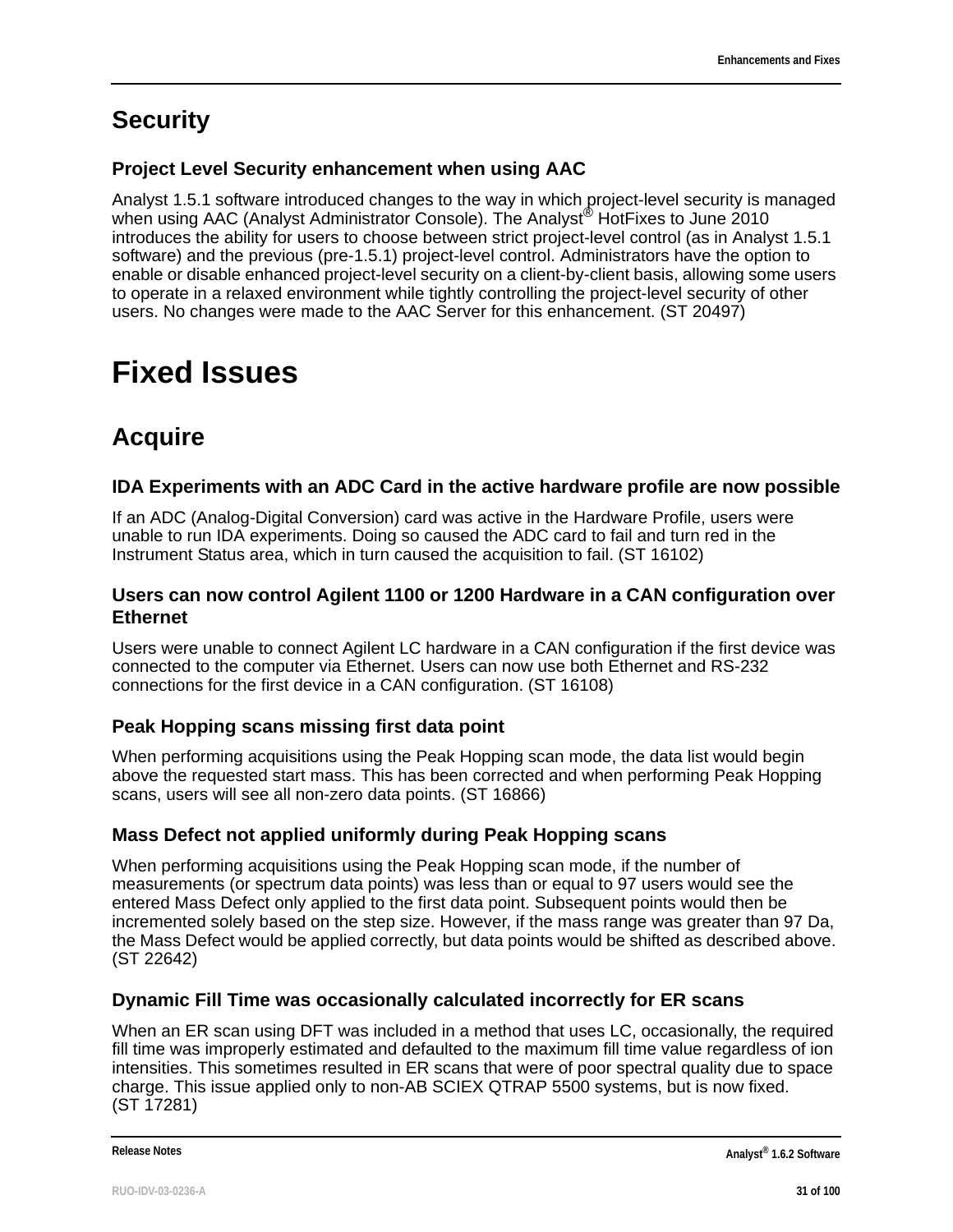# **IDA methods using two EMS scans of opposite polarities now properly triggers dependent scans**

If an IDA method contained two EMS survey scans of opposite polarities, the dependent scan would not be triggered even if the IDA criteria were satisfied. (ST 17045)

# <span id="page-31-0"></span>**Security**

# **Analyst software now supports long domain names in Mixed Mode**

If a network domain contained more than 15 characters, users were unable to use Audit Trails. Users would find that upon entering their credentials for an e-signature, the password would be rejected and an error message would be presented. (ST 20279)

# <span id="page-31-1"></span>**Quantitate**

# **Area Ratio columns containing Div/0! would be exported as "-7"**

When exporting Results Tables to text files, if an Area Ratio column containing Div/0! entries was exported, the Div/0! fields would be exported as "-7". They will now be exported as "N/A". (ST 18919)

# **Quantitation Methods with multiple decimal places may be modified if the user switches between tabs**

If the user was building or viewing a quantitation method that includes transitions specified to 2 or 3 decimal places, switching between the Components and Integration tabs in the full method editor may have caused similar transitions to be modified or switched. Users would notice that the decimal components of the transitions were rounded or changed upon returning to the Components tab and the chromatograms may have become mismatched with their respective analytes in the Integration tab. (ST 22277)

# <span id="page-31-2"></span>**New Enhancements and Fixes for the Analyst 1.5.1 Software**

**Note:** For reference, the name of the software patch or HotFixes release where the issue was previously fixed is included.

# **Merged two software platforms into a single version of the software**

This release combines the Analyst 1.5 software and the Analyst software 1.5 5500 Components, providing one software version that supports all our currently supported QTRAP and triple quadrupole instruments. For a list of supported instruments, see the *Analyst® 1.5.1 Software Installation Guide*. In addition, previously released HotFixes and patches have been included.

# **Added support for the following Microsoft products**

• Microsoft Office 2007

**Analyst® 1.6.2 Software Release Notes**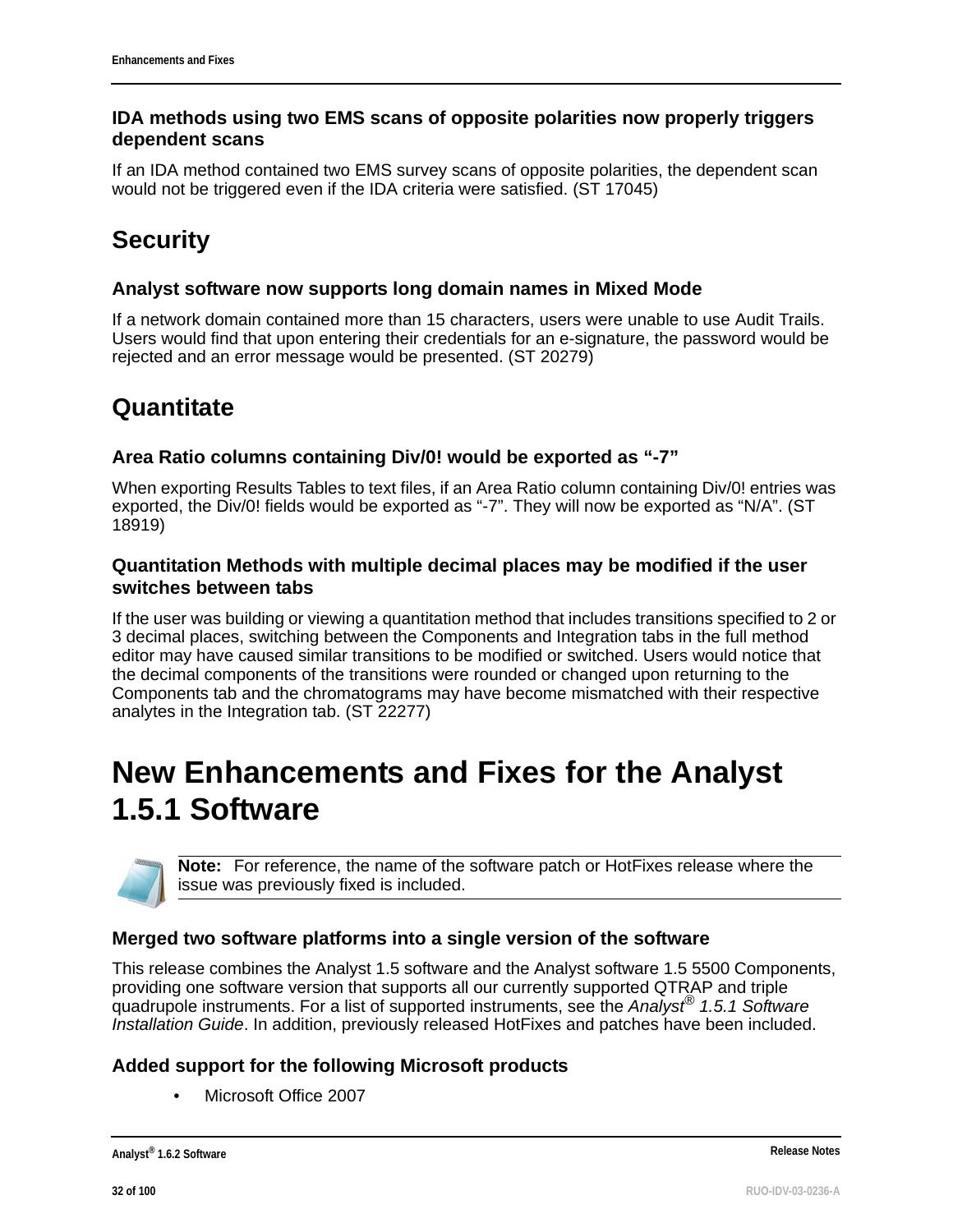• Microsoft Windows XP SP3

# **New software and hardware documentation available**

In **Start > Programs > AB SCIEX**, the following new documentation is available:

- *Standard Quantitation Tutorial*
- Hardware Guides for all systems
- Safety Guides in the following languages: French, German, Italian, Japanese, Spanish, and English
- Protein and Peptide Quantitation Tutorial
- Ion Optics Tutorial for the 5500 series of instruments
- Qualified Maintenance Guides
- Site Planning Guides

# **Integrated support for GPIB driver version 2.5**

GPIB driver version 2.5, including USB.

#### **Script enhancements**

- Improved IDA Trace Extractor script to allow the ability to select polarity per fragment or neutral loss specified or fragment and neutral loss specified.
- Improved Dynamic Background Subtraction™ (DBS) algorithm to add more control over the DBS functionality embedded in methods created in the Analyst software. Users now have access to the number of background spectra that they want to average as well as access to the number of points for smoothing the current spectrum.
- Improved Merge MRM methods script to allow the option to populate the Compound ID column in the final MRM method with the compound name used in Compound Optimization.
- Improved the Regression calculator by resizing the form, text boxes, and labels to enable the display of values smaller than 0.001. (ST 16959)
- Convert Methods script enhancements. The following Convert Methods script issues have been fixed:
	- Convert Methods script incorrectly converted *Scheduled* MRM algorithm methods to MRM methods. This script now allows the user to automatically carry over the retention time information and all other *Scheduled* MRM parameters without having to enter them manually. (ST 15463)
	- The Compound IDs were not carried over to the newly created method when running the Convert Methods script. The Compound IDs are now carried over automatically. (ST 15464)
	- When users converted IDA methods, the IDA criteria and dependent scan experiments were lost. This script now carries over the IDA Criteria and dependent scans automatically. (ST 15326)
	- The Convert Methods script did not optimize the mass ranges for LIT scan types when converting methods for use between QTRAP systems. This script now automatically optimizes the mass ranges for the new method. (ST 18670)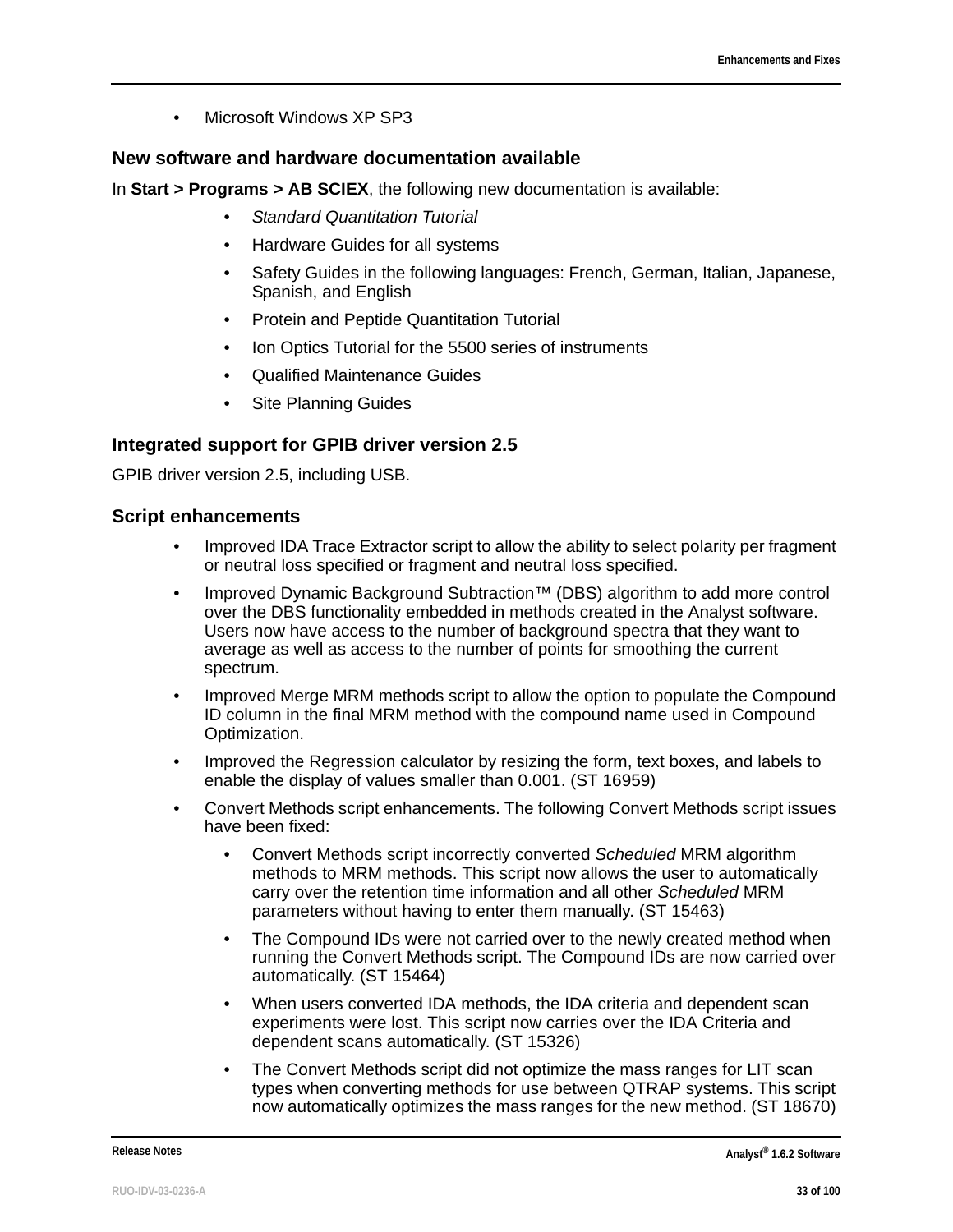# <span id="page-33-0"></span>**Configure — Hardware Configuration**

# **Included support for the following Shimadzu devices for the 5500 series of instruments**

- Included support for the Shimadzu High Pressure LC devices: LC-20ADXR pump and the SIL-20ACXR and SIL-20AXR autosamplers. (ST 15748)
- Integrated Shimadzu LC MIMIC 5.4 SP1 driver (version 5.4.1.7). (ST 17947)

# **Agilent 1200 DAD G1315 C and D models acquire at the set rate**

Agilent 1200 DAD G1315 C and D models acquire at the set rate when in Spectral Mode. All frequencies can be acquired now. (ST 12696)

# **A new entry has been added to the autosampler database to support the MPX™-2 High Throughput System**

The autosampler database has been updated to include MPX-CTC as on option on the Location tab in the Batch Editor. (ST 16742)

# **Invalid parameter Access Ranges are now corrected**

After installing the Analyst<sup>®</sup> 1.5 HotFixes to March 2009, the parameter Access Ranges were replaced by the firmware ranges, atypical behavior may have been observed and it may not have been apparent that the parameter settings were the cause. Because the firmware range for each parameter is typically much wider than the Access Range appearing in the originally installed software, switching a positive mode polarity method to the negative mode polarity, or vice versa, causes opposite polarity lens values to be applied and used in a method without any software error messages appearing. Consequently, a user may not have been able to see any data being collected when running such methods. During installation of the Analyst 1.5.1 software, these ranges are checked and the user is prompted if they need correcting. (ST 15063) (Analyst<sup>®</sup> 1.5 Patch for ParamSettings Access Ranges.)

# <span id="page-33-1"></span>**Acquire — Acquisition and Batch Editor**

# **The Target Scan Time for 5500 systems is now optimized**

The actual scan time calculated from the Target Scan Time in *Scheduled* MRM algorithm experiments is now calculated differently for the 5500 systems because of the superior performance of these systems. As a result, users may notice a decrease in the dwell time used in their methods. Also, a greater number of MRM transitions in a single window can now be acquired. (ST 13970)

# **Autosamplers are now automatically selected in the Select Autosampler dialog**

Previously, users had to select the autosampler in the Select Autosampler dialog when they imported a batch. Now when you import a batch, the autosampler that is automatically selected is the same one used in the active hardware profile. (ST 15747)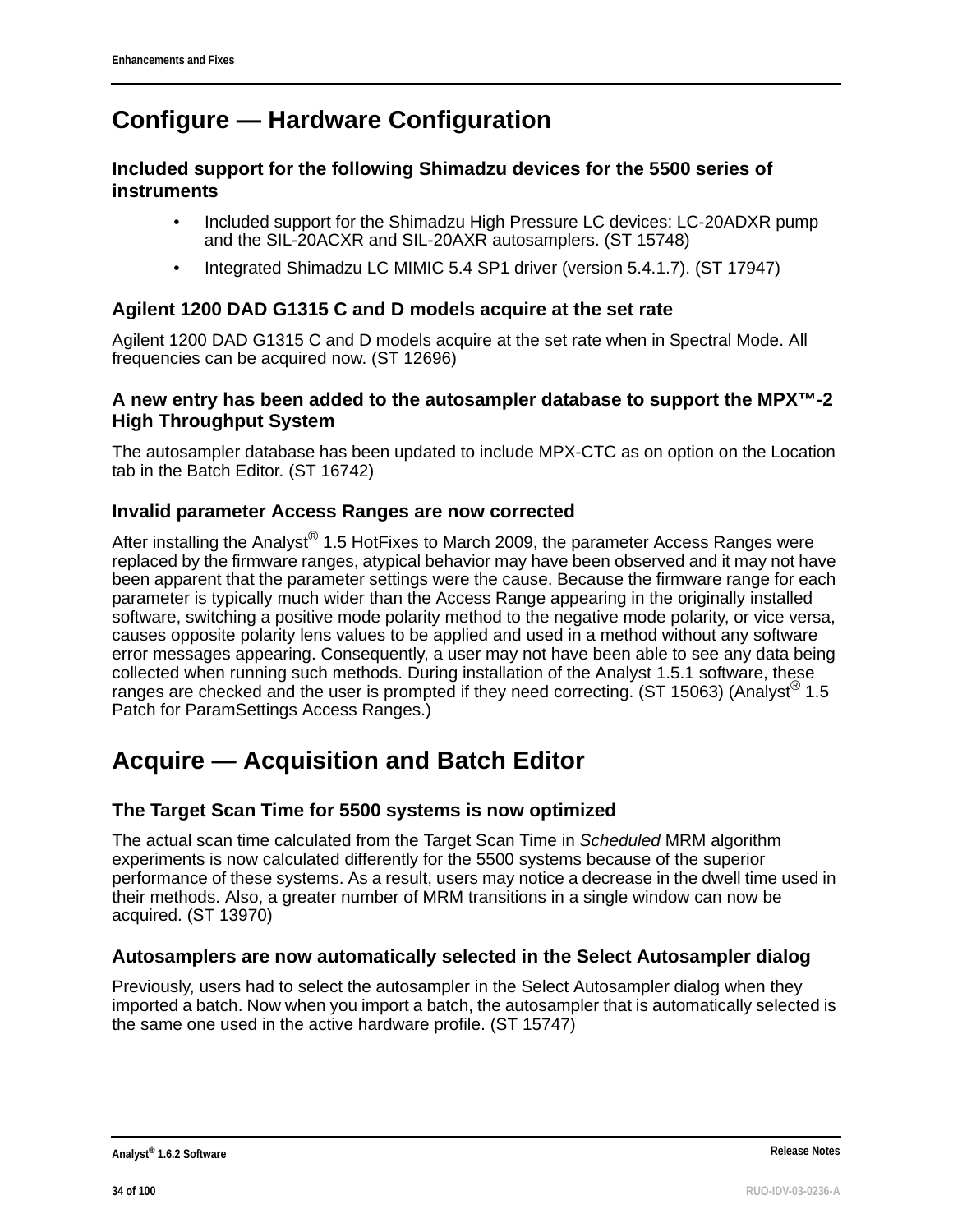# **Charge state now optimized when switching polarity at the dependent scan level**

In previous Analyst software versions, when the charge state of a peak at the survey or confirmation level was undetermined, the mass assignment for that peak was not changed as expected in subsequent experiments. The polarity switching is now working correctly when switching polarity at the dependent scan level in an IDA method regardless of the assigned charge state for the survey peak. (ST 14702)

# **Improvements to the MS/MS/MS scan type for the 3200 QTRAP systems**

Improved the intensity for MS/MS/MS scan types. Users may notice an increase of 30.5 ms in their acquisition methods. (ST 17882)

# **Issue applying Source/Gas parameters to opposite polarity experiments in a single method now corrected**

If the acquisition method had two experiments with different polarities and the user applied source and compound parameters to all other experiments, the Analyst software may have stopped responding. This issue is now resolved. (SCR 14299)

# <span id="page-34-0"></span>**Tune and Configure**

# **DP values used during optimization are now within range**

Instrument Optimization now addresses the issue where the DP values used during optimization were out of range for some systems (API 5000™, AB SCIEX Triple Quad 5500, and AB SCIEX QTRAP 5500 systems) causing Instrument Optimization to stall in some instances. For these cases, optimization is expected be more successful. (ST 17937, ST 9982)

# <span id="page-34-1"></span>**Quantitate**

# **Quantitation methods distinguish between MRM transitions**

The quantitation method now distinguishes between MRM transitions where masses are at least 0.001 Da apart. This limit was previously 0.1 Da. (ST 14231)

# <span id="page-34-2"></span>**Compatible Software**

# **Analyst software menu option and icon now automatically opens the Reporter software**

The Tools > Report menu option, including the icon in the tool bar, will open the Reporter software found in the Companion Software section in the Navigation bar. (ST 15755)

# **Analyst Administrator Console support improvements**

When users log on to the Analyst software, they will only see projects for which their workgroup has access. Now users will be forced to re-authenticate their credentials if they change root directories. As a result, users may not have access to local projects such as the API Instrument project. These local projects must be shared and then added to Workgroups if access to these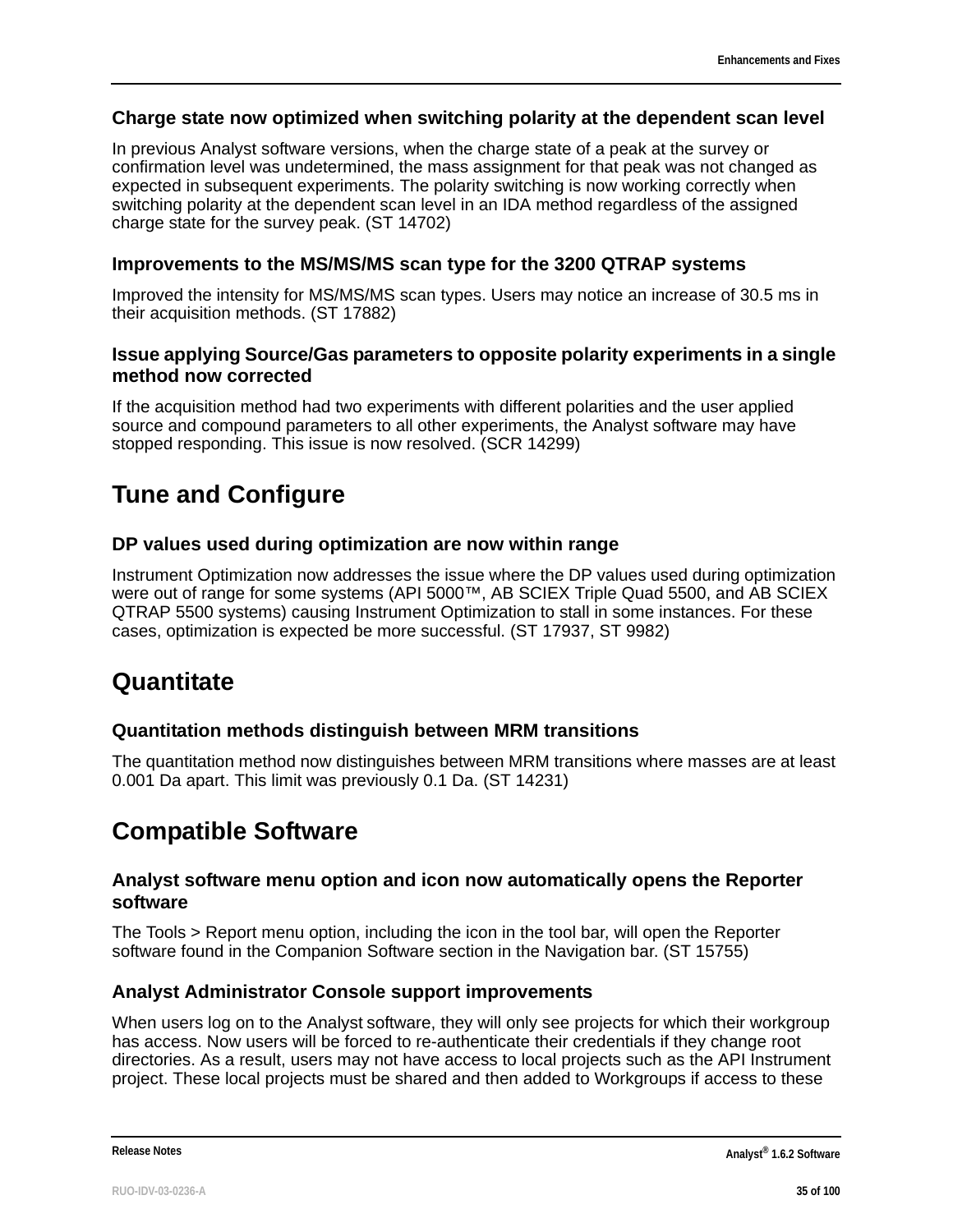folders is required at the Workgroup level. The local projects are still available when logging in locally. (ST 14015)

# **Improvements to the Translate.exe utility**

You can now translate NETCDF files to .wiff files and .wiff to NETCDF files for all data files. (ST 14018)

# <span id="page-35-0"></span>**Audit Trail**

# **Screen lock and auto logout Wait Times recorded correctly in the Audit Trail Manager**

The wait times for screen lock and auto logout were reversed in the Audit Trail records when the features were enabled. These fields are now recorded correctly. (SCR 5014) (Analyst<sup>®</sup> 1.5 HotFixes to March 2009)

# **Actual Lockout and Auto Logout Wait times can be entered correctly**

The actual Lockout and Auto Logout Wait times within the Security Configuration options were reversed relative to the entered values. This issue has now been fixed. (Analyst<sup>®</sup> 1.5 HotFixes to March 2009)

# <span id="page-35-1"></span>**Acquire — Acquisition and Batch Editor**

# **The mass range has been increased to 1250 Da for quadrupole scan types on the 5500 series of instruments**

This change is for quadrupole scan types only (Neutral Loss, Precursor Ion, Product Ion, MRM, Q1 MS, Q1 Multiple Ions, Q3 MS, Q3 Multiple Ions). The mass range for LIT scan types remains at 50 to 1000 Da. (ST 13316) (Analyst® 1.5 Software Components for 5500 Systems HotFixes to April 2009)

# **A new scan speed has been introduced for quadrupole scan types on the 5500 series of instruments**

A new scan speed of 12000 Da/s is now available for the following scan types: Neutral Loss, Precursor Ion, Product Ion, Q1 MS, Q3 MS. (ST 11711) (Analyst<sup>®</sup> 1.5 Software Components for 5500 Systems HotFixes to April 2009)

# **Mass range for the API 3200 LC/MS/MS System has been increased to 2000 Da**

An updated Configuration Table is included for this enhancement. The feature is optional and will not be activated until the updated Configuration Table (B9633002.FW) has been installed on the API 3200™ instrument. This mass range extension only applies to the triple quadrupole system and does not apply to the 3200 QTRAP system. (TT 10436) (Analyst<sup>®</sup> 1.5 HotFixes to March 2009)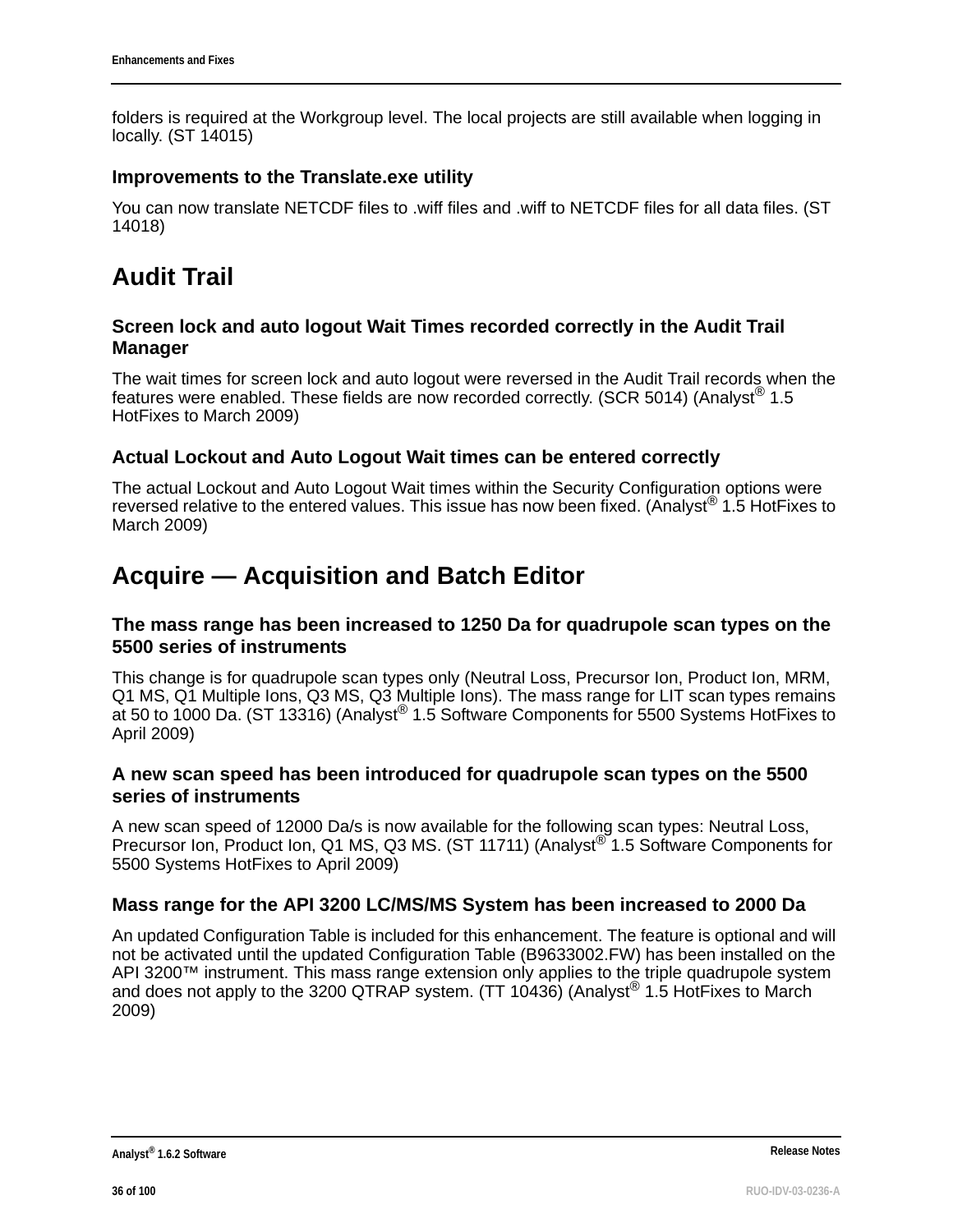## **The pause time is maintained for Q1, Q3, MS2, Precursor, and Neutral Loss scan types for the API 5000™ system**

The user can now toggle between tabs without the pause time doubling when the average mass entered in the mass ranges table is equal to or exceeds 1000 Da. (ST 11465)

# **Diverter valve fixes**

- The diverter valve on the 5500 series of instruments now switches correctly in MS/ MS/MS experiments. (ST 14521) (Analyst<sup>®</sup> 1.5 5500 Components Patches - August 2009)
- Acquisition is now successful when the diverter valve on a 5500 instrument is included in a method containing a *Scheduled* MRM algorithm experiment type, when the method is an IDA method, or if the acquisition method is being collected with Dynamic Fill Time (DFT). (ST 13730) (Analyst® 1.5 5500 Components Patches - August 2009)
- Users can now switch the integrated diverter valve on a 5500 instrument when using an LC stack during MRM acquisition. (ST 12157) (Analyst® 1.5 Software Components for 5500 Systems HotFixes to April 2009)
- Running a batch with over 200 samples will no longer cause the batch queue to stall at about sample 210 when the acquisition method contains a diverter valve method for the internal diverter valve on a 5500 instrument. (ST 17168) (Analyst<sup>®</sup> 1.5 5500 Components Patches - August 2009)

# **Support for new autosampler layouts**

The Analyst software autosampler database has now been updated to support new autosampler layouts from the device vendors: (Analyst $\mathcal{B}$  1.5 HotFixes to March 2009)

- Dionex TSP AS3000/AS3500 (SCR 15521)
- Dionex ACC-3000 (SCR 15521)
- Jasco AS-1555 (SCR 15522)
- Jasco AS-1550 (SCR 15522)
- Jasco AS-1559 / AS-2059 / AS-2059-SF / X-LC3059AS (SCR 15522)
- Jasco AS-2050 / AS-2051 (SCR 15522)
- Jasco AS 2055 / AS-2057 (SCR 15522)
- Shimadzu: control rack for SIL-20A, 20AC, 20AXR, and 20ACXR (SCR 15319)
- Waters Acquity (SCR 15524)

# **Sample peak in the MS no longer delayed when acquired with the Shimadzu UV detector**

When the Shimadzu UV detector was used in acquisition, the sample peak in the MS was delayed 30 seconds even though no delay was specified. This issue has been fixed. The delay is no longer observed. (SCR 15534) (Analyst<sup>®</sup> 1.5 HotFixes to March 2009) (ST 12316) (Analyst<sup>®</sup> 1.5 Software Components for 5500 Systems HotFixes to April 2009)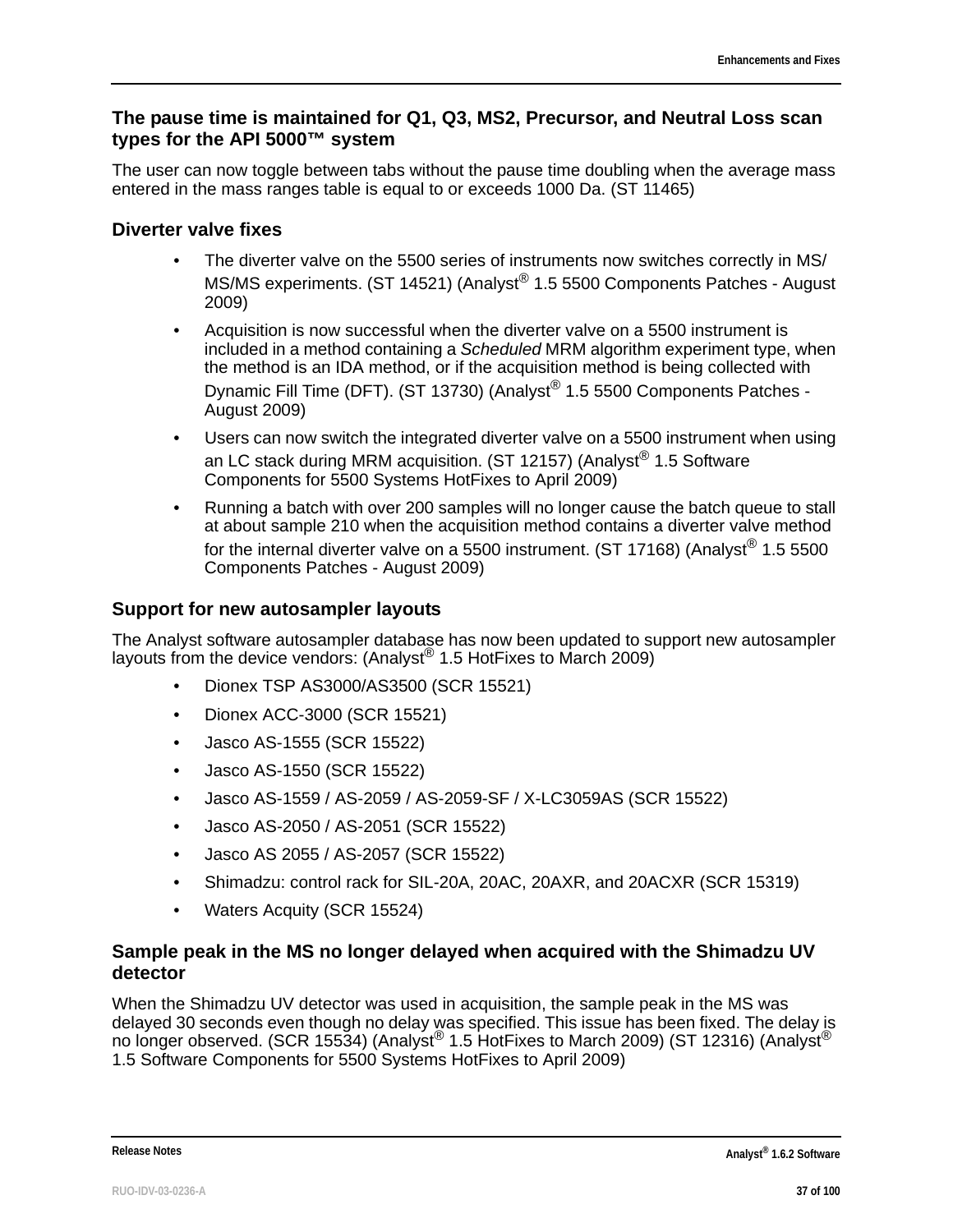# **Support for Shimadzu autosampler injection volumes of less than 1 µL**

Acquisition methods with injection volumes down to 0.1 µL are now supported. Previously, users could only use injection volumes equal to or greater than 1  $\mu$ L. (ST 10763) (Analyst<sup>®</sup> 1.5 HotFixes to March 2009)

#### **Included support for the following Shimadzu devices**

Support for the Shimadzu High Pressure LC devices, LC-20ADXR pump and the SIL-20ACXR and SIL-20AXR autosamplers, has been implemented for the following systems: 2000 series of instruments, API 3000™ instrument, 3200 series of instruments, 4000 series of instruments, and the API 5000 instrument. (ST 15748) (Analyst $^{\circledR}$  1.5 HotFixes to March 2009)

#### **Autosampler name appears correctly in the Batch Editor Autosampler layout list**

The LC Packings WPS-3000 autosampler now appears as Dionex WPS-3000. The autosampler layout is correct and has not been changed. (SCR 15551) (Analyst<sup>®</sup> 1.5 HotFixes to March 2009)

#### **Injection volume can now be entered in the Method Editor**

In the Method Editor, when attempting to enter the injection volume for CTC PAL autosamplers, users received an error for every digit they entered. Now users can enter the injection volume without any errors. (ST 14016) (Analyst<sup>®</sup> 1.5 Patch for CTC PAL Autosampler Injection Volumes)

#### **Batch submission speed increased when using multiple methods**

Previously when using a CTC PAL autosampler, batches with multiple methods slowed the submission speed of the batches. Batches using multiple methods submit successfully now with no delays. (ST 14016) (Analyst<sup>®</sup> 1.5 Patch for CTC PAL Autosampler Injection Volumes)

## **All valid injection volumes can now be used with CTC autosamplers in both the Method and Batch editors**

With systems using the CTC PAL autosampler, when users attempted to enter an injection volume in the Method and Batch editors, they received an error when trying to enter valid volumes. All valid injection volumes can now be used in the Method and Batch editors. (ST 14016) (Analyst<sup>®</sup> 1.5 Patch for CTC PAL Autosampler Injection Volumes)

#### **Injection volume now validates against specified syringe size for the CTC PAL autosampler**

The injection volume can now be validated against the installed syringe, and the selected method syringe. (SCR 12931) (Analyst<sup>®</sup> 1.5 Patch for CTC PAL Autosampler Injection Volumes)

# **Acquire — Information Dependent Acquisition (IDA) and IDA Method Wizard**

#### **Long IDA batches containing an ER scan type now acquire successfully**

Long (about 25 hours) Information Dependent Acquisition (IDA) batches that contained an ER scan type with DFT enabled are now acquired successfully. (ST 13718) (Analyst<sup>®</sup> 1.5 5500 Components Patches - August 2009)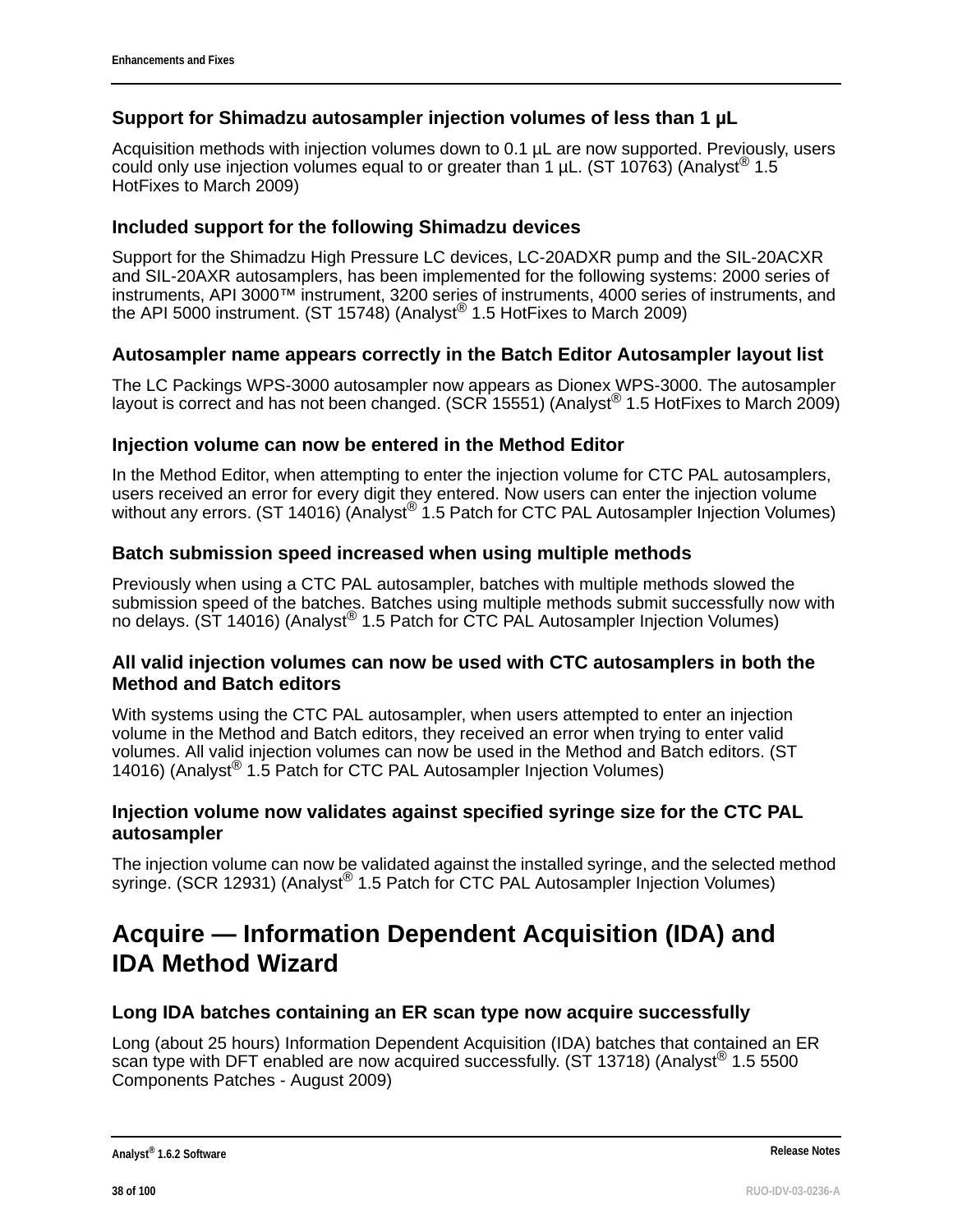# **Correction of calibration shifts**

Calibration shifts of up to 1 Da or more were observed when two or more precursor ion scan types, two neutral loss scan types, or a combination of these two scan types was used either inside or outside an IDA experiment. This issue has now been fixed. (ST 12749) (Analyst<sup>®</sup> 1.5 5500 Components Patches - August 2009)

# **Correct DAC value applied for negative precursor ion scan type or neutral loss scan type**

If a user ran an experiment that contained a negative precursor ion scan type or a neutral loss scan type, a calibration shift for the negative ions was observed. This issue has now been fixed.  $(ST 13636)$  (Analyst<sup>®</sup> 1.5 Software Components for 5500 Systems HotFixes to April 2009)

## **Calibration shift no longer observed when looping two precursor ion or two neutral loss experiments (or a combination of the two experiments)**

If a user used any two precursor ion scans, two neutral loss scans, or a combination of those two scan types, a calibration shift of approximately 1 Da was observed. This issue is now fixed. (ST 12749) (Analyst® 1.5 5500 Components Patches - August 2009)

# **Quantitate**

# **All Results Tables from previous versions of the Analyst software open successfully**

If a user tried to open a Results Table created in a previous version of the Analyst software, the software occasionally closed unexpectedly without logging any errors in the event log. This issue did not affect data integrity. This issue has now been fixed. (ST 15562) (Analyst<sup>®</sup> 1.5 Software Components for 5500 Systems HotFixes to April 2009) and (ST 12870) (Analyst® 1.5 HotFixes to March 2009)

# **'Apply to All Rows' check box added to query for Results Tables**

You now have the option of applying a query to only those rows that are currently visible in the Results Table or to all the rows in the Results Table. To use this feature, select the Apply to All Rows check box in the Query Editor dialog. (SCR 15543) (Analyst® 1.5 HotFixes to March 2009)

# **Nested queries and group/ungroup logic fixes added to Results Table queries**

You can now group or ungroup queries. You can also nest queries within other queries as long as they do not share the same start or end item. (SCR 15543) (Analyst® 1.5 HotFixes to March 2009)

# **'One click' peak review available in Calibration plot**

You can now open the peak review pane by clicking a data point on the calibration plot. Click another data point to refresh the peak review pane and show the peak associated with that point. (SCR 15543) (Analyst® 1.5 HotFixes to March 2009)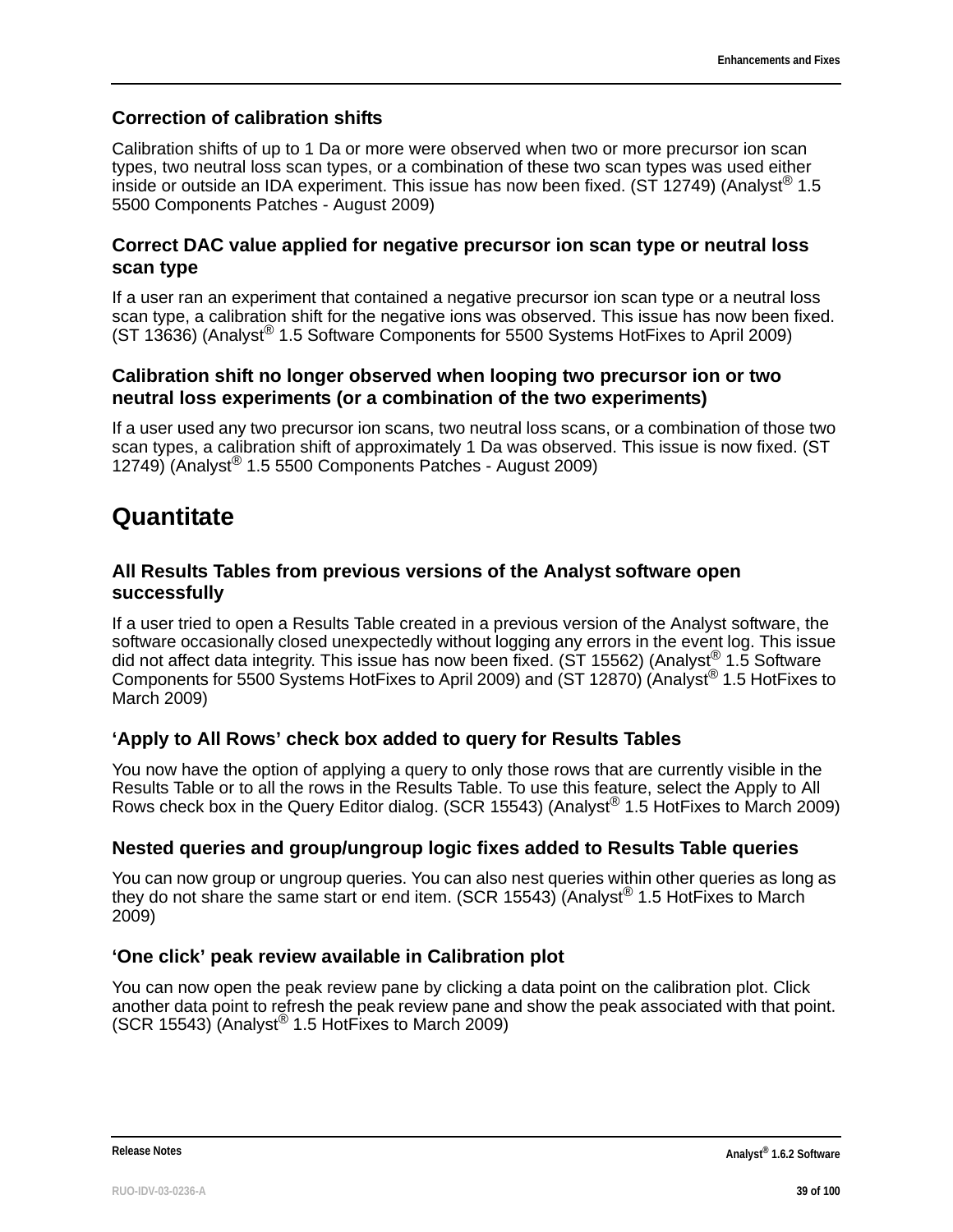## **Analyte names field expanded in the calibration pane**

The Analyte list field containing the names in the calibration pane has been modified to allow for a greater number of Analytes to be displayed. Previously, the box showed a maximum of three analytes. (SCR 15543) (Analyst® 1.5 HotFixes to March 2009)

#### **Filter Results Table by Sample Type now available**

In addition to filtering the Results Table rows by Analyte and Analyte Group, you can now filter a Results Table by Sample Type and view only a specific type at a time. (SCR 15543) (Analyst<sup>®</sup> 1.5 HotFixes to March 2009)

#### **New 'contains' Operator for custom Formula column available**

You can now create a formula for a custom Formula column in the Results Table using the new "contains" operator. This operator performs a string comparison of two fields and then returns either a TRUE value, if one string is contained within the other, or FALSE, if one string does not contain the other.

The custom Formula column can then be queried to show only those that are TRUE or FALSE, depending on preferences. (SCR 15543) (Analyst<sup>®</sup> 1.5 HotFixes to March 2009)

#### **Expected Retention Time appears correctly in the Results Tables**

If you used the Quantitation Wizard to create a new Results Table using the Automatic Method option on the Select Method page, the Analyte Expected Retention Time was incorrectly reported as "0" for the first compound and Expected Retention Time values were shifted to the next compound. The Analyte Expected Retention Time is now correctly populated. (TT 9401) (Analyst<sup>®</sup> 1.5 HotFixes to March 2009)

#### **ADC data can be quantified by the Analyst Classic algorithm**

When quantifying ADC data with the Analyst Classic algorithm, the user received the message "The method cannot be used because it is not compatible with all of the selected samples." You can now quantitate ADC data using the Analyst Classic algorithm. (TT 6978) (Analyst<sup>®</sup> 1.5 HotFixes to March 2009)

#### **Quick Quant method uses the customer-selected IntelliQuan values**

After the preset parameters were modified using the IntelliQuan global settings, those preset values were not used when creating Quantitation methods using the Quick Quant feature in the Batch Editor. Instead, parameters in the Quantitation method creation dialog were reset to zero. Now, the Quantitation methods using the Quick Quant feature in the Batch Editor use the preset values that were set in the IntelliQuan dialog. (TT 6997) (Analyst<sup>®</sup> 1.5 HotFixes to March 2009)

#### **IS Quality no longer displays unknown characters**

When no peak was found, the IS Integration Quality in the Integration Quality displayed "-1.J#" instead of the correct value of zero. Now, the IS Integration Quality reports correctly as zero. (TT  $\overline{7388}$ ) (Analyst<sup>®</sup> 1.5 HotFixes to March 2009)

#### **Custom Columns updated in the Results Table**

When Custom Columns were added in the acquisition Batch Editor, only the first compound was updated in the Results Table after quantitation. The remaining compounds displayed N/A. This

```
Analyst® 1.6.2 Software Release Notes
```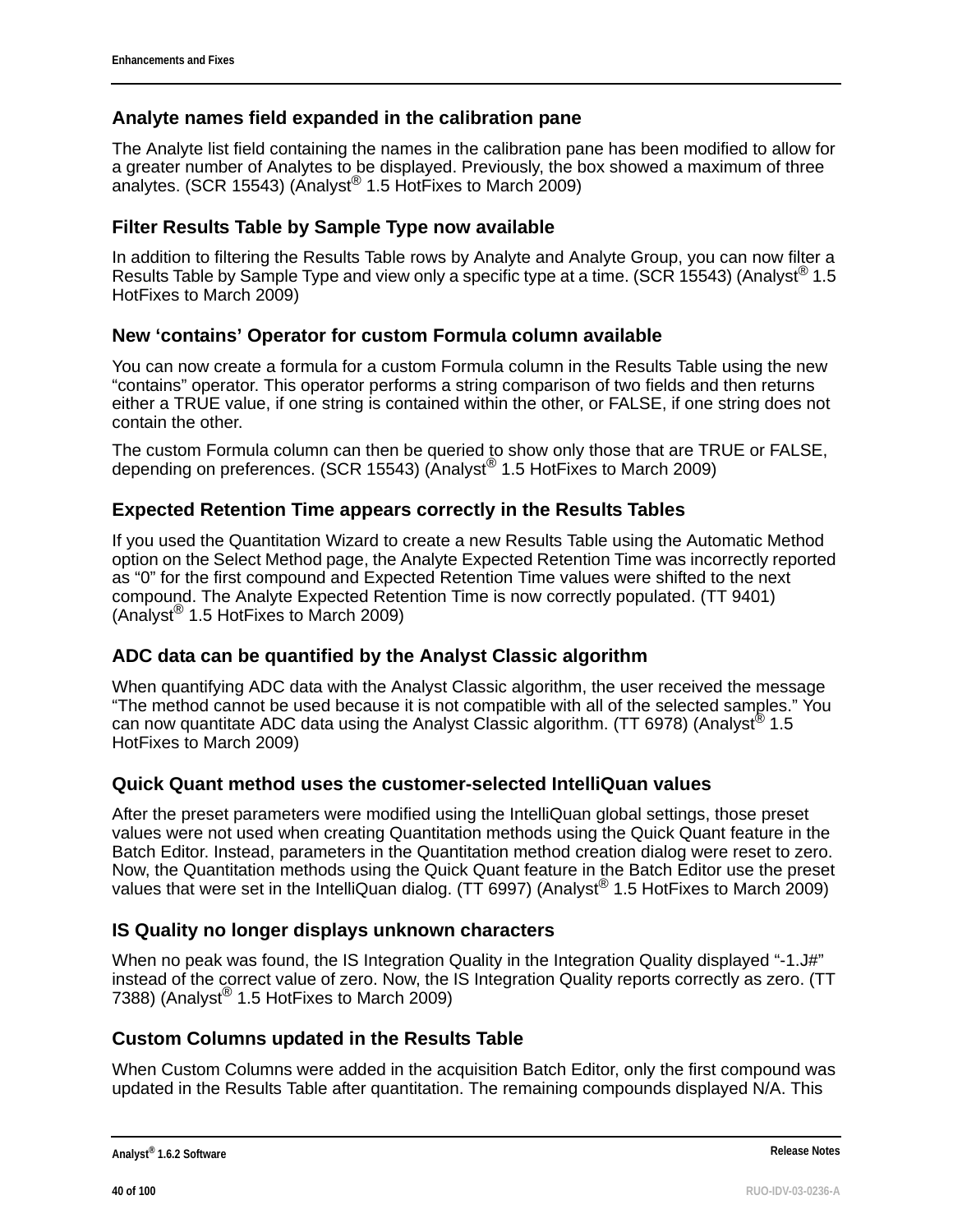issue has been fixed. All compounds are updated in the Custom Columns. (SCR 15535) (Analyst<sup>®</sup> 1.5 HotFixes to March 2009)

#### **Quantitation of** *Scheduled* **MRM algorithm data file**

An internal change has been made to the way in which Analyst<sup>®</sup> software handles data layouts in the Results Table. Now the summary columns are handled in a more consistent fashion. This change is transparent and will have no functional impact to this feature. (ST 8250) (Analyst<sup>®</sup> 1.5 HotFixes to March 2009)

#### **Expected RT and RT Window values no longer set to zero in the Results Table**

When a Results Table was created and a peak was not found for a particular sample, the associated Expected RT and RT Window values were set to zero in the Results Table. Changing the integration parameters to correctly integrate these peaks would populate the correct Expected RT and RT Window values. This issue has been fixed. The Expected RT and RT Window values are now populated whether or not a peak is found. (TT 5447) (Analyst<sup>®</sup> 1.5 HotFixes to March 2009)

# **Other**

#### **4000 QTRAP instrument compatible with DuoSpray and PhotoSpray ion sources**

With the previous Configuration Table, the 4000 QTRAP instrument (AR series) did not recognize the DuoSpray and PhotoSpray ion sources. An updated Configuration Table has been included in this release. To fix this issue, update the Configuration Table (B9609031.FW) on the 4000 QTRAP instrument. (SCR 15548) (Analyst® 1.5 HotFixes to March 2009)

#### **Resolution settings saved after copying**

When you copy experiments in the acquisition method, the resolution settings were not saved. Re-enter this information. This issue is now fixed. (SCR 13080)

# **New Enhancements and Fixes in the Analyst 1.5 Components for 5500 Systems**

With the exception of the last item in this section, the following information describes support for the AB SCIEX QTRAP 5500 System and the AB SCIEX Triple Quad 5500 System.

**Note:** For reference, the name of the software patch or HotFixes release where the issue was previously fixed is included.

# **Acquire — Acquisition and Batch Editor**

#### **Faster Linear Ion Trap (LIT) scan rates**

The system performs LIT scans in all modes at up to 20000 Da/s, as well as 1000 and 10000 Da/ s. In addition, Enhanced Resolution scan types are available at 50 and 250 Da/s.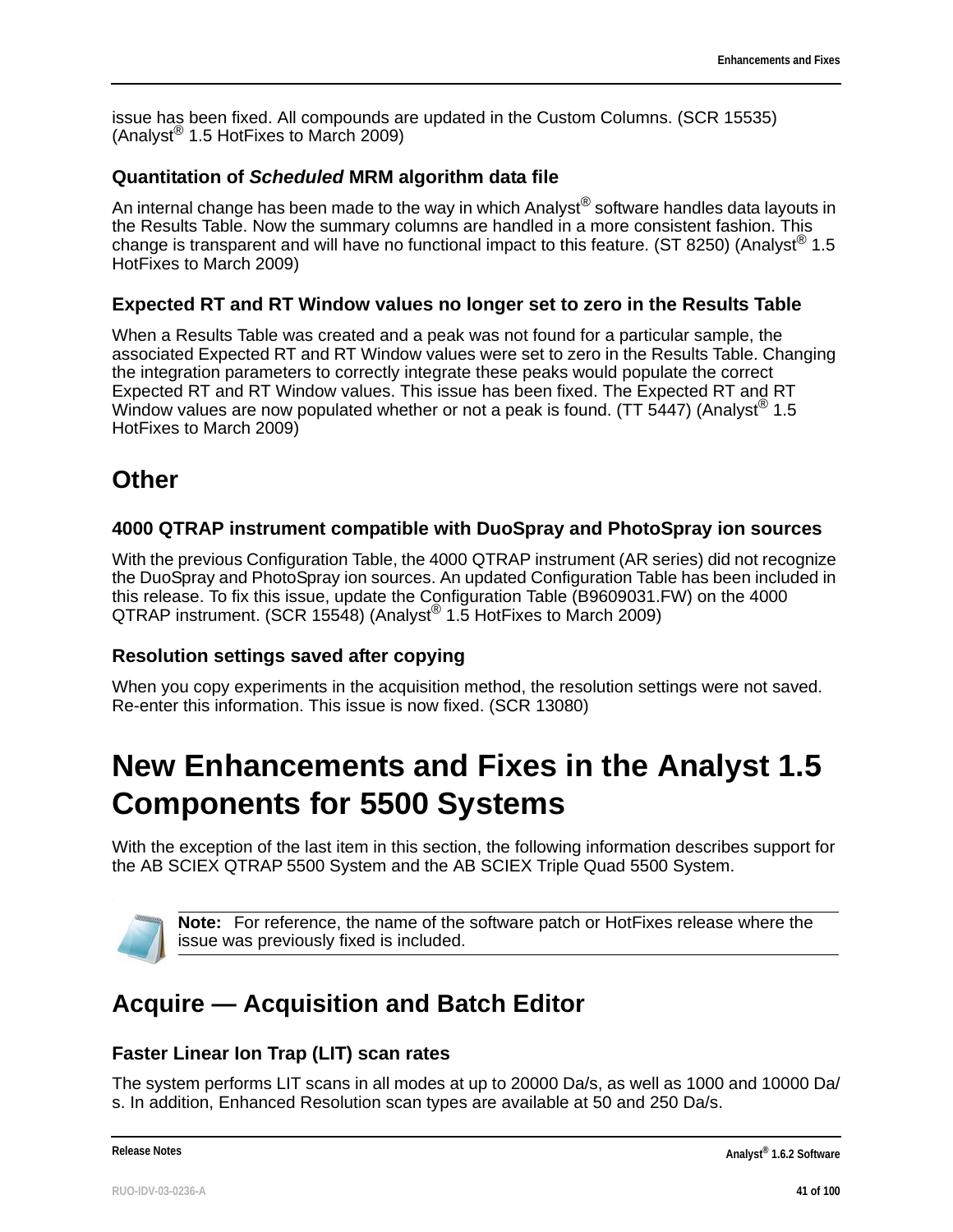#### **Pre-set quadrupole scan rates**

Quadrupole scanning is now done at fixed scan rates (up to 2000 Da/s), which simplifies operation for the customer while ensuring good data quality.

#### **Better Quadrupole and LIT sensitivity relative to the 4000 QTRAP system:**

- Better quadrupole sensitivity means increased MRM sensitivity resulting in lower limits of quantitation.
- Better LIT sensitivity means better qualitative and quantitative data.

#### **Faster polarity switching**

The system is capable of switching polarity in only 50 ms, which is more than 10 times faster than our existing systems.

#### **Quadrupole MRM improvements**

Shorter transit times across the improved LINAC<sup>®</sup> collision cell allow lower dwell and pause times to be used for multiple MRM experiments. Up to 1250 MRM transitions are now supported in a single experiment, and up to 2500 MRM transitions using the Scheduled MRM algorithm.

## **Quadrupole scanning improvements**

The improved LINAC collision cell also leads to better precursor and neutral loss scanning, with scan rates up to 2000 Da/s at unit resolution.

# **Other**

#### **Communication via Ethernet now available**

The communication between the system and the acquisition computer is now provided through an Ethernet connection instead of a GPIB connection.

#### **Integrated syringe pump and integrated diverter valve available**

The system is equipped with an integrated syringe pump and integrated diverter valve. You can start these devices manually or control them through the Analyst software.

# **Notes on Use**

- In the DFT Method Options, the target TIC values are optimized for the 10000 Da/s scan speed with the exception of the Enhanced Resolution target TIC, which is optimized for the 250 Da/s scan speed. These values are suitable for all other scan speeds.
- By design, if the integrated syringe pump is configured in a method, the syringe pump will remain running after completing a run until the Max Idle Time is reached. You must manually stop the syringe pump after you have completed Instrument Optimization if you want to stop the flow from the syringe pump. Instrument Optimization will not turn off the syringe pump.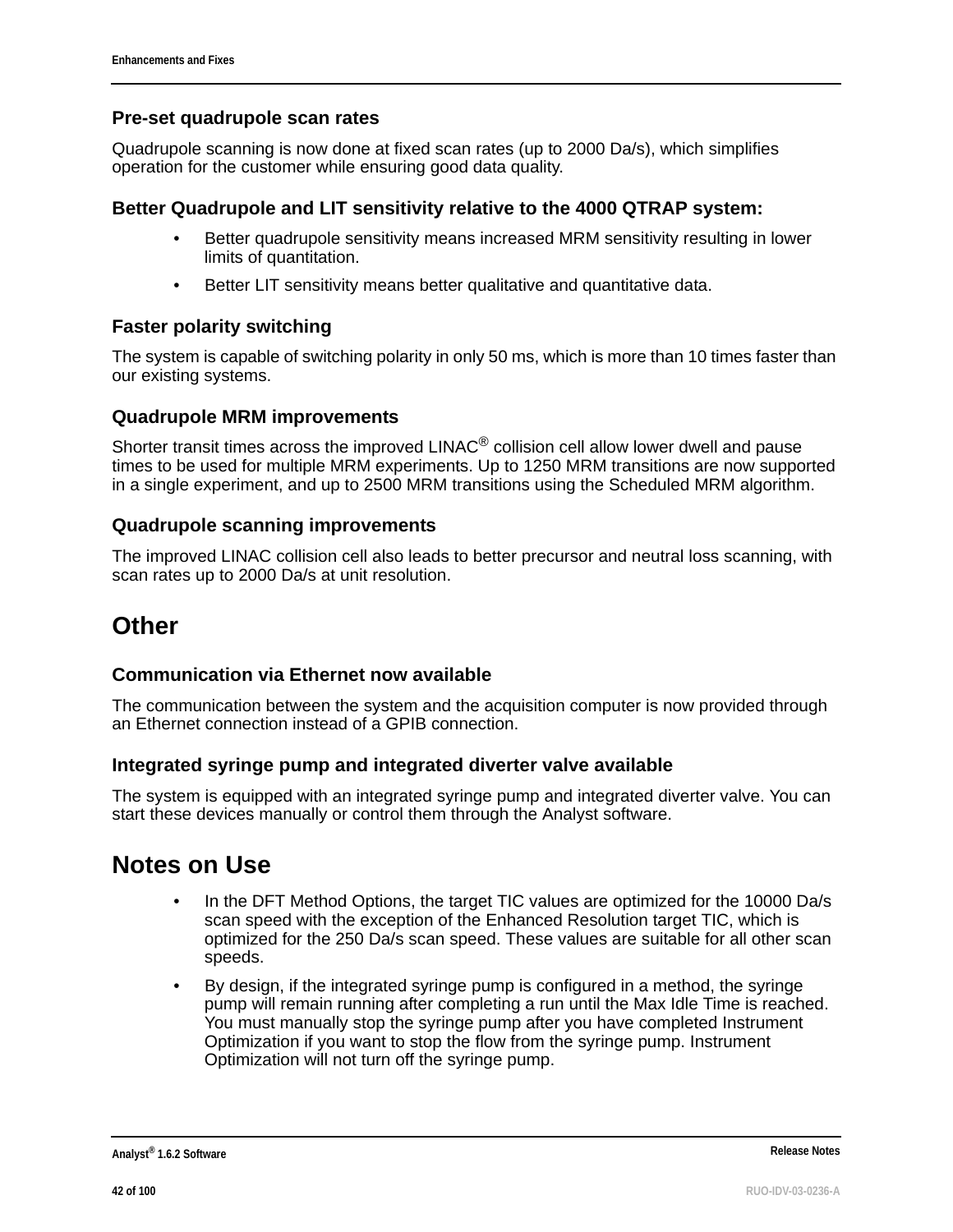

**Tip!** You can adjust the Max Idle Time in the Queue Options by clicking **Tools** > **Settings** > **Queue Options**.

- The Analyst software operation may be slow in the areas of the Method Editor, Explore, and Quantitation when dealing with a large number of MRM transitions.
- Make sure that you have a printer configured before running Instrument Optimization.
- The Queue must be in Ready state before you start the syringe pump: If the Queue is in Standby mode, put the queue in Ready state before starting the syringe pump.

# **IntelliQuan parameters now selected in peak list tab for data acquired using the Scheduled MRM algorithm**

When data acquired using the *Scheduled* MRM algorithm are opened, the corresponding peak list will now correspond to the recommended integration algorithm. Previously the Analyst Classic algorithm was being applied instead of the IntelliQuan algorithm to data when the first sample in the data file was not a *Scheduled* MRM sample. (ST 6981)

# **New Enhancements and Fixes in the Analyst 1.5 Software and the Analyst 1.4.2 HotFixes**

**Note:** For reference, the name of the software patch or HotFixes release where the issue was previously fixed is included.

# **Audit Trail**

# **Actions logged to the correct Audit Trail\***

It has been noted that if a user changes the active Project while data is being acquired, the Audit Trail will show data being added to the newly selected project rather than the original one. This issue has been resolved, and now changing the active project while data is being acquired will not affect which Audit Trail information is logged to. (SCR 15270) (Analyst<sup>®</sup> 1.4.2 HotFixes to July 2007)

\**These actions require that the Audit Trail is set to record the described actions*

# **Record Modified flag now clears**

If a user manually integrated a sample and accepted the changes but then manually cleared the "Manual Integration" check box and accepted that change, the Results Table reverted to the original (automatic) integration, but the Record Modified flag still remained. This has been corrected and now manually clearing the "Manual Integration" box and accepting the changes clears the Record Modified flag. (SCR 15161) (Analyst<sup>®</sup> 1.4.2 HotFixes to July 2007)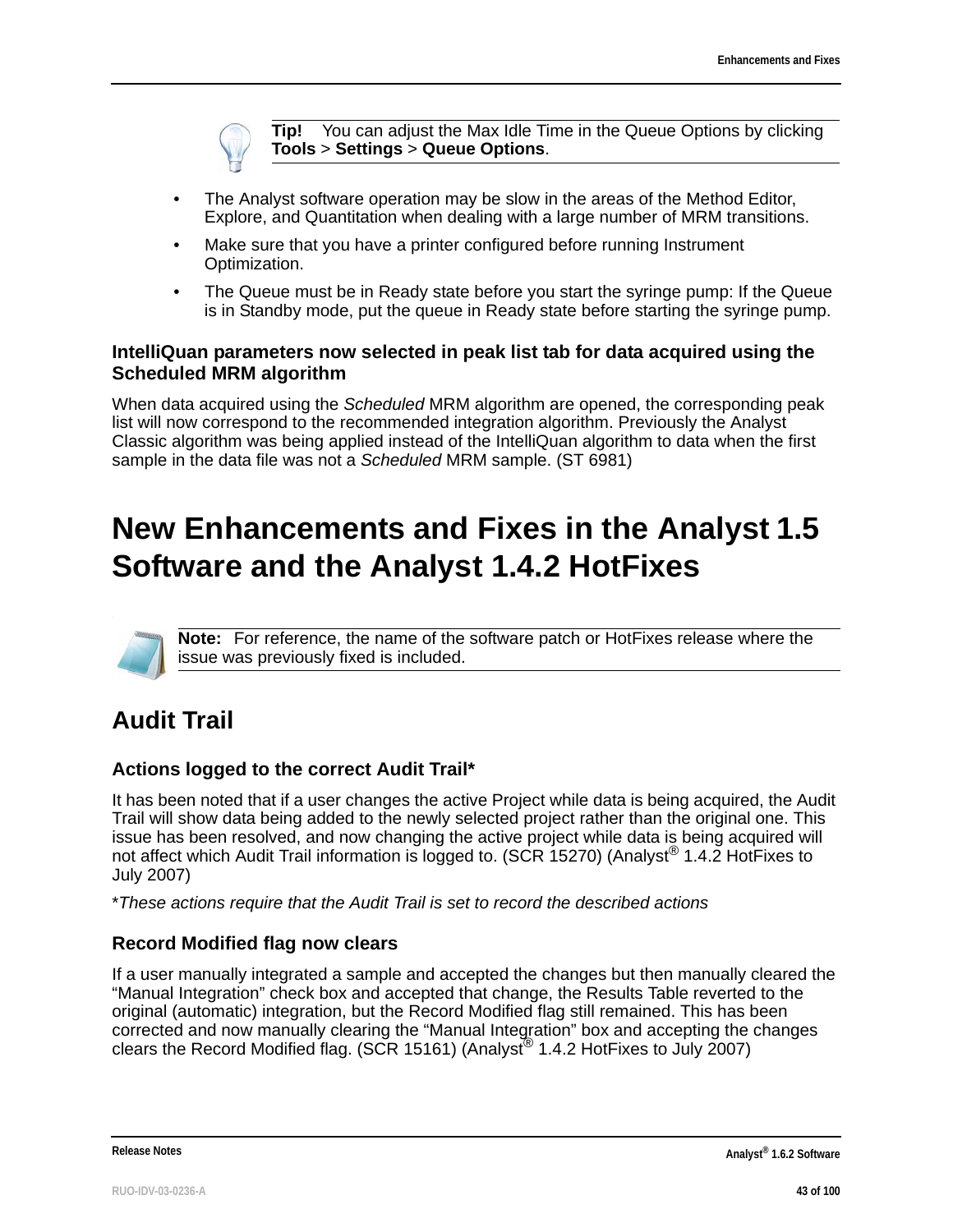# **Canceling a manual integration no longer flags a sample as modified**

When e-Signatures were required as per the Audit Trail settings, and if a user manually integrated a sample but clicked "Cancel" when prompted for an e-signature, the sample reverted to its original (automatic) integration, but the Record Modified flag remained. This has been corrected and now clicking Cancel when prompted for an e-signature now clears the Record Modified flag. (SCR 15338) (Analyst® 1.4.2 HotFixes to July 2007)

#### **Updating the method now clears the check box**

If a user manually changed a method parameter on a sample and accepted the change, then right-clicked on the chromatogram and selected "Update the Method" the user was asked if he/ she would like to update all peaks, as opposed to only those which have not been manually integrated. If the user selected "No" (Update only those not manually integrated), the Record Modified flag was cleared for all manually integrated samples but the Manual Integration box remained checked on the chromatogram. Analyst® 1.4.2 HotFixes to July 2007 corrects this issue and the Record Modified flag remains checked for all manually integrated samples. (SCR 15160) (Analyst<sup>®</sup> 1.4.2 HotFixes to July 2007)

#### **Record Modified flag now accurately reflects the modification status of the sample**

Incorrect behavior of the record modified flag was found in the following scenarios:

- The Record Modified flag for a manually integrated Analyte Peak is set to "off" when the integration parameters for its Internal Standard peak are modified and globally updated.
- The Record Modified flag remains checked "on" for some Analyte peaks even after the integration method for all samples is reset using the "Update Method" operation.

This behavior has been corrected and the record modified flag is now set properly for these scenarios. (SCR 15506) (Analyst<sup>®</sup> 1.4.2 HotFixes to May 2008)

#### **Audit Trail archives correctly**

For quantitation Results Tables, this issue cannot occur. However, for project and instrument audit trails, in rare cases where the audit trail exceeded 1000 records (for instance, when there are a large number of subprojects), and the user has been denied "modify" permissions for the audit trail folder, a situation could have occurred where these audit trails became unpopulated of archive events.

The audit trails for the project and instrument automatically archive after 1000 records are written. The audit trail is saved in the Project Information folder with a name indicating the type of audit trail and the date and time. A new audit trail is then created with the first record giving the path of the previously archived audit trail.

In the Analyst software version 1.4.2 and earlier, if the user both did not have Windows "modify" permissions and was not explicitly given "delete" permissions, an empty archive file was created that did not show the audit trail records. With this release, neither "modify" nor "delete" rights are required to successfully archive audit trail files. However, Windows read and write access is still required. (SCR 15516) (Analyst® 1.4.2 HotFixes to May 2008)

**Analyst® 1.6.2 Software Release Notes**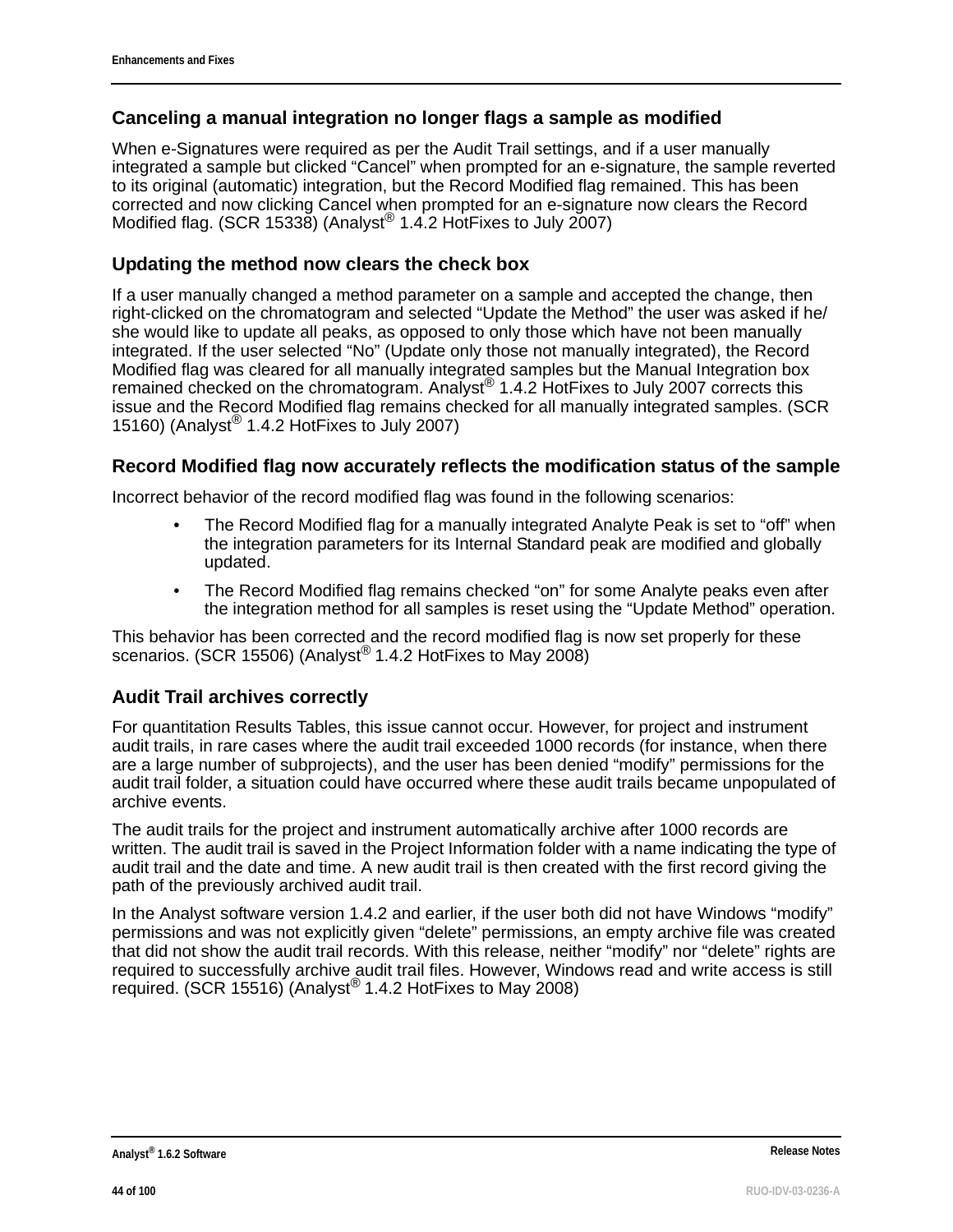# **Acquire — Acquisition and Batch Editor**

# **Scheduled MRM™ algorithm now available**

*Scheduled* MRM algorithm provides the ability to monitor up to a thousand potential analytes in a single chromatographic run. This can be accomplished by supplying a list of MRM transitions and their corresponding retention times and compound IDs, a time window, and a target or desired cycle time such that the system can automatically acquire only the necessary MRM transitions at any given time during a run. On QTRAP instruments, this method can service screening applications with triple quadrupole MRM selectivity and LIT MS/MS simultaneously by focusing on only a few analytes at a time, allowing extra time for MS/MS scans.

The *Scheduled* MRM algorithm functionality can also be used in an Information Dependent Acquisition (IDA) experiment to maximize screening and confirmation capabilities.

# **DBS (Dynamic Background Subtraction™) functionality now fully integrated**

DBS functionality improves the ability of the mass spectrometer to find more analytes in a chromatographic run while using IDA. By subtracting predicted analyte signal from the analyte(s) of focus during the course of an IDA run, DBS dynamically filters new analytes from the background noise. This functionality is now fully integrated into the software as a check box on the First Level Criteria tab of an IDA experiment.

# **Methods for Agilent 1100 devices are compatible with Agilent 1200 devices**

Methods created with an Agilent 1100 stack will now open or run when a functionally equivalent Agilent 1200 stack is configured. For example, if the 1100 method contained an isocratic pump and wellplate autosampler, this method did not open or run when connected to a 1200 isocratic pump and 1200 wellplate autosampler. Upon installation of this release, users who have created methods on their Agilent 1100 stack are able to use them on a functionally equivalent Agilent 1200 stack without having to recreate the methods. [Please note that the Agilent 1200 highpressure devices (G1312 B pump, G1367C autosampler, G1316 C column oven) are not considered functionally equivalent to any Agilent 1100 device. Therefore, a user will still not be able to use their 1100 methods when a 1200 high-pressure device is configured.] (SCR 15141) (Analyst® 1.4.2 HotFixes to November 2006)



**Note:** The information for Agilent 1100 devices which is available in the Help is also valid for Agilent 1200 devices.

# **Delay times now properly applied**

When a method was created with a delay time greater than 30 seconds and was run in a batch, the delay times were occasionally longer or shorter than what was specified. This issue has been resolved. Acquisition Delay Times now reflect the times specified in the method. (SCR 15142) (Analyst® 1.4.2 HotFixes to November 2006)

#### **Improved data capacity**

To accommodate the larger data size introduced by the *Scheduled* MRM algorithm functionality, .wiff data file compression has been introduced. As a result, the data capacity of files is now improved.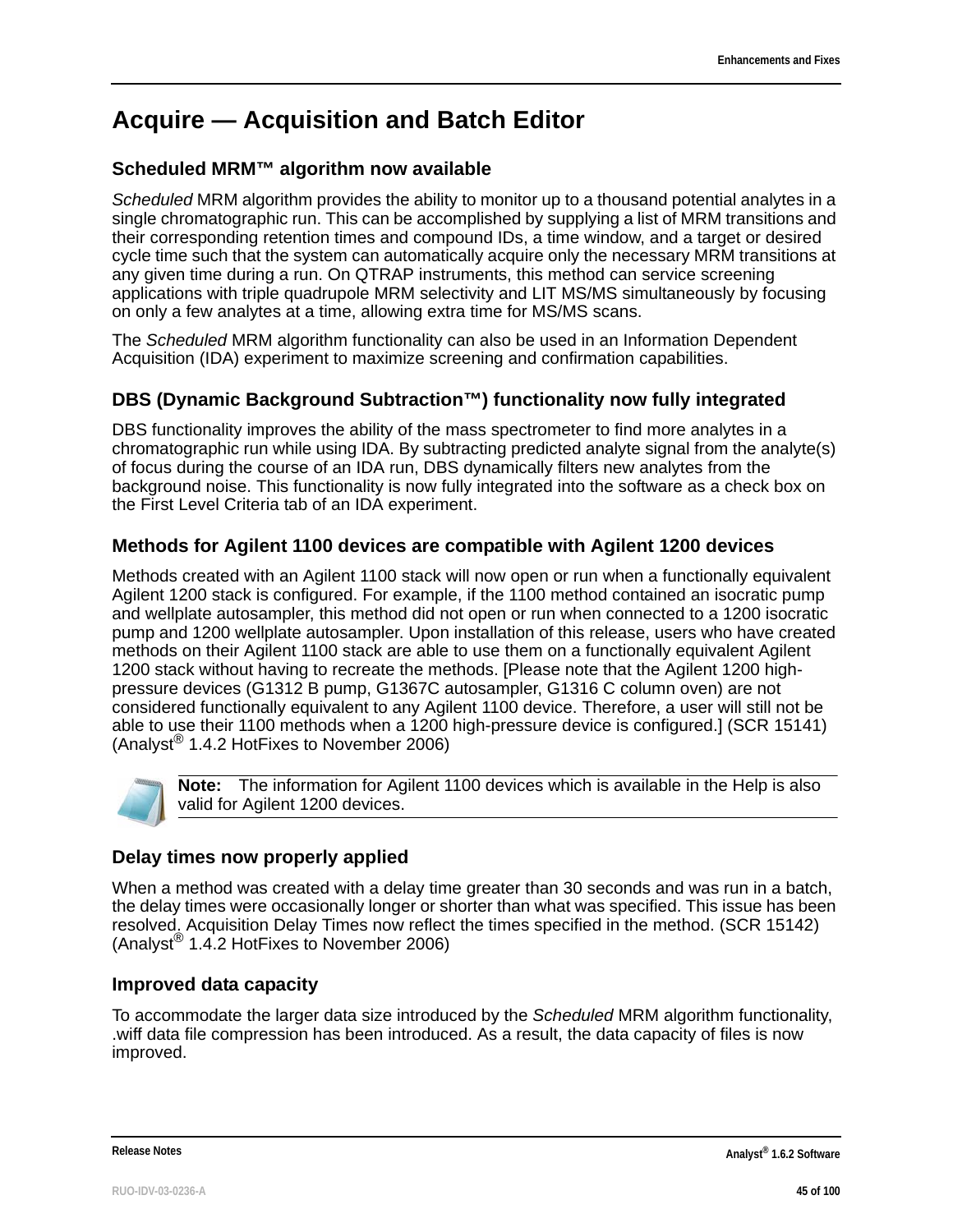# **Dynamic Fill Time (DFT) improvements**

Improvements have been made to the DFT to better control the number of ions in the linear ion trap. This can result in improved spectral quality.

# **QTRAP data available for EPI scans in IDA methods**

In a small number of cases, an issue was observed on the QTRAP series of instruments involving Enhanced Product Ion (EPI) scans in IDA methods occasionally failing to fragment the parent ion. Analyst<sup>®</sup> 1.4.2 HotFixes to July 2007 resolves this issue and EPI scans in IDA methods will collect data properly. (SCR 15360, SCR 15298) (Analyst<sup>®</sup> 1.4.2 HotFixes to July 2007)

# **Tune and Calibrate**

#### **Tune enhancements**

A fully automated Instrument Optimization tuning function, formerly offered as a script called "AutoTune" has been fully integrated into the Analyst 1.5 or later software. The instrument optimization feature automatically tunes your instrument for you in minutes, saving time and effort formerly used in the mass calibration process. Because Instrument Optimization includes the optimization of the resolution of the instrument, Resolution Optimization has been removed from the Tune and Calibrate module. In addition, Quantitative Optimization has been renamed Compound Optimization and the Tune mode as a whole has been renamed Tune and Calibrate.

# **Explore**

#### **XIC no longer shows empty graphs**

In rare cases, selecting the XIC in Explorer could result in an empty graph. The HotFix corrects this issue, and the XIC shows the appropriate data. (SCR 15198) (Analyst<sup>®</sup> 1.4.2 HotFixes to November 2006)

# **Quantitate**

Several updates have been made to the peak integration in the Analyst 1.5 software. These updates have been made with the following principles in mind:

- Updates apply to the IntelliQuan peak integration mode; that is, the IQA and MQII algorithms. The Analyst Classic peak integration mode remains unaffected.
- The updates are well-documented in the software; quantitative results that use the updated algorithms are labeled **IQA II** and **MQ III** in the Results Table.
- Previous Results Tables (created in versions of the Analyst software earlier than version1.5) will continue to use the non-updated peak integration in the Analyst 1.5 and later software (as opposed to the updated IQA II and MQ III). This is true even if such Results Tables are opened with the Analyst 1.5 and later software, modified and re-saved. To use the new algorithms, create a new Results Table from scratch.
- All new Results Tables in IntelliQuan peak integration mode are created using the updated IQA II and MQ III algorithms.

**Analyst® 1.6.2 Software Release Notes**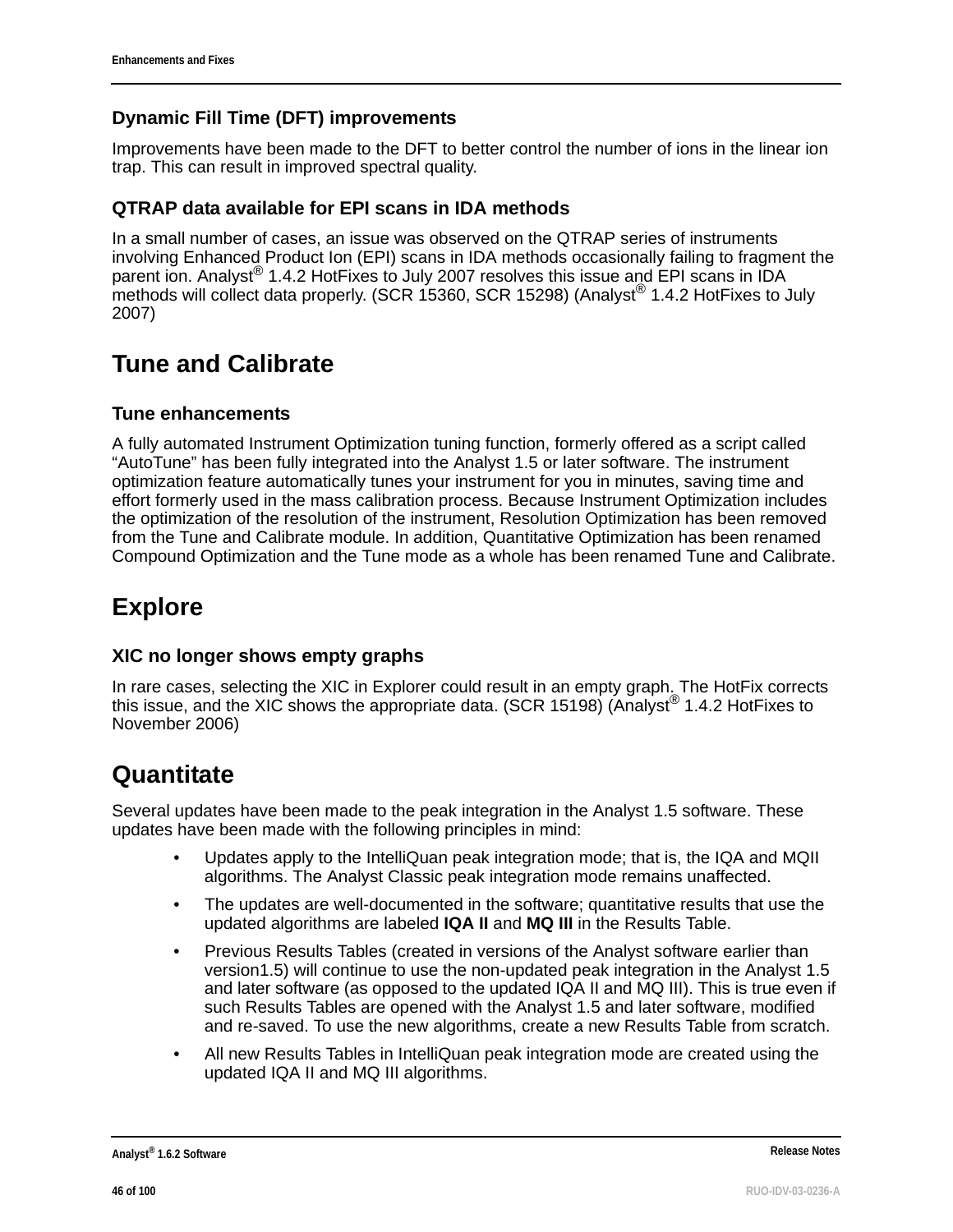A full technical explanation of the changes is included in [Technical Information Regarding](#page-98-0)  [Integration on page 99.](#page-98-0)

For faster review of peaks in Quantitation mode, a measure has been added to indicate the quality of integration of peaks. This new feature is available through the addition of two new columns in the Results Table named "Analyst Integration Quality" and "IS Integration Quality". Values closer to 1 indicate well-integrated peaks and values closer to 0 indicate that the peak is not well-integrated. This indicator makes reviewing manual peaks easier because operators can focus on the lower values to guide manual review of substandard peaks.

#### **Quantitation Optimization above mass 998 is successful**

When the Quantitation Optimization wizard was run on an API 5000 instrument (or in API 5000 system simulation mode) with a mass above 998 resulted in the message: "Quantitation Optimization Failed", followed by an "Unspecified Error" window. This issue is now fixed and optimization proceeds correctly. (SCR 14889) (Analyst® 1.4.2 HotFixes to November 2006)

#### **Results Table Saving action logged in audit trail during QA Review\***

When a user assigned the QA Reviewer role opened a Results Table and then attempted to close it, they were prompted "Do you want to add an annotation about your QA Review to the audit trail for this results table? Yes / No / Cancel". Even if the user selected "No" they were prompted for an e-signature and a saving action was logged in the Audit Trail. With this release, there is no prompt for an e-signature, and no saving action is logged unless an annotation is added. (SCR 14911) (Analyst<sup>®</sup> 1.4.2 HotFixes to November 2006)

#### **Results Tables deleted on overwrite now logged in the Audit Trail\***

With a Results Table active, a user could click File > Save As, and choose to overwrite an existing table. If the auditing capabilities were enabled, the user was prompted to input a reason for this action. Selecting "Cancel" at this point resulted in the deletion of the existing Results Table. No action was logged in the Audit Trail. After installing this release, the existing Results Table is neither deleted nor modified in the case described above. (SCR 15081) (Analyst<sup>®</sup> 1.4.2 HotFixes to November 2006)

\*These actions require that the Audit Trail is set to record the described actions.

#### **Discrepancy Between Results Table and Chromatogram is now corrected**

If a user built a Results Table based on samples that were still being acquired, the Analyst software built the Results Table based on the information available at the time. This could lead to the Results Table showing results that did not agree with the associated chromatograms as shown in the Peak Review window. The Analyst software did not automatically update the Results Table after acquisition is complete.

Following installation of this release, when a user runs the Quantitation Wizard, samples which are in the process of being acquired will not be displayed in the wizard. This prevents users from selecting them and potentially generating incorrect results. If a user runs the Quantitation Wizard during acquisition, he/she will need to build a new Results Table or manually add the samples to the Results Table after the acquisition has completed in order to include samples which were not added because they were still being acquired at the time of the table's creation. (SCR 12842) (Analyst<sup>®</sup> 1.4.2 Hot Fixes to July 2007)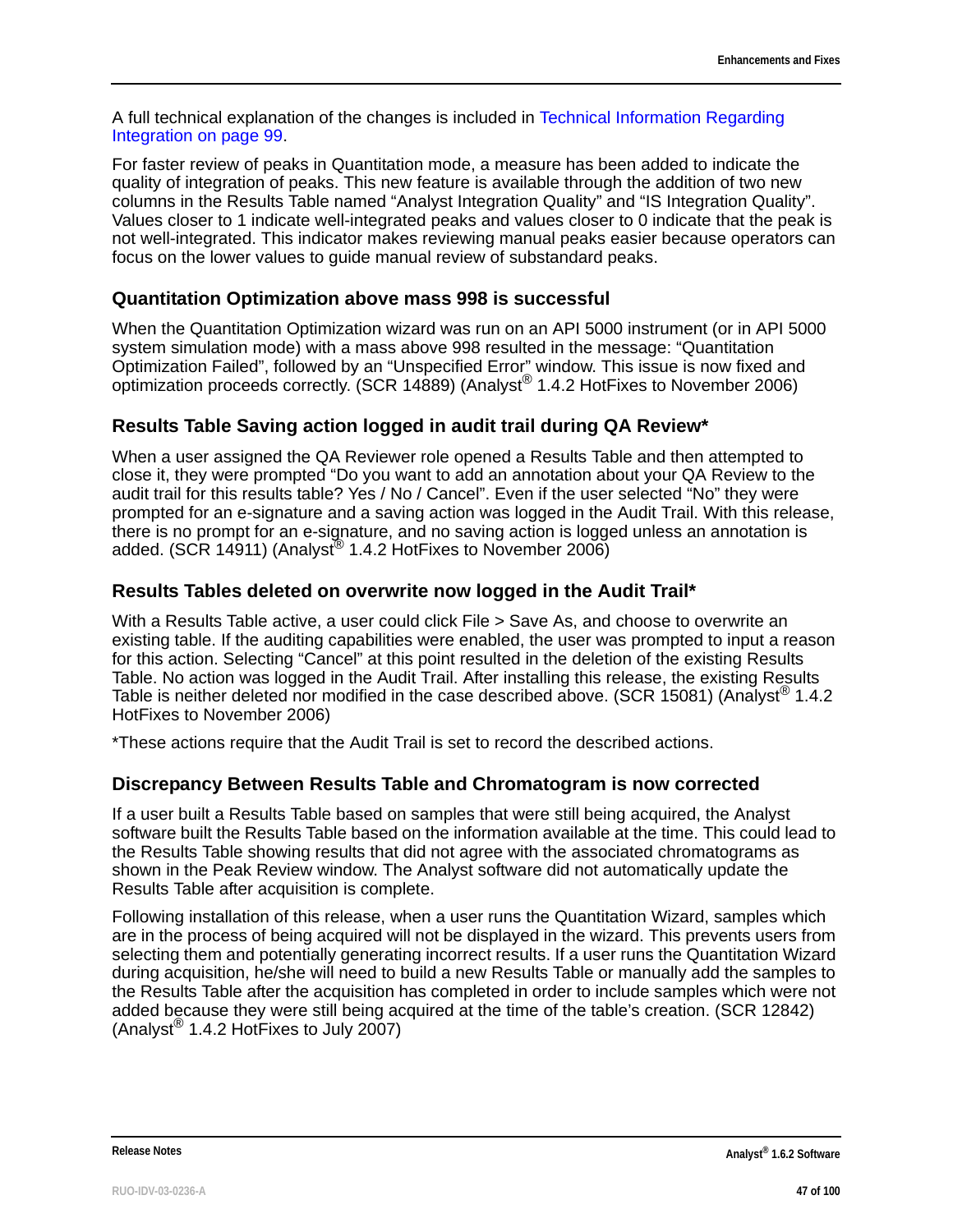# **Area discrepancy between the Results Table and peak review is now fixed**

In the Quantitation module, in rare cases, small discrepancies were reported between the Results Table peak area and the peak review peak area. In sites that reported experiencing the issue, fewer than 1 in 2000 integrations were affected. The issue has been addressed. See [Technical Information Regarding Integration on page 99](#page-98-0). (SCR 15517) (Analyst<sup>®</sup> 1.4.2 HotFixes to May 2008)

#### **Smoothing Value on reports is now printed**

When a Quantitation report was printed for a manually integrated report, the smoothing value used was not printed on the report. This has been corrected and the smoothing value used is now shown. (SCR 14974) (Analyst® 1.4.2 HotFixes to July 2007)

#### **Quantitation Parameters prints correctly when using IntelliQuan**

When printing a Quantitation report for which the Integration Algorithm was set to IntelliQuan, the Integration Parameters shown on the report was actually the settings for the Analyst Classic Algorithm. This issue is fixed and now IntelliQuan reports will properly show the integration parameters used. (SCR 14340) (Analyst<sup>®</sup> 1.4.2 HotFixes to July 2007)

# **Peripheral Devices**

The Analyst 1.5 software provides additional support for the following:

- Autosampler layout database for the Spark Holland Alias autosampler controlled through the Analyst Access Object (AAO) interface. (SCR 15523)
- Autosampler layout database for the Agilent autosampler AS G1367C Hip-ALS SL.
- Agilent DAD 1315D. (ST 17089)

#### **Support for the following Shimadzu LC-20A Prominence devices:**

- Controllers: CBM-20A
- CBM-20A Lite
- Pumps: LC-20AT
- LC-20AD
- $LC-20AB$
- Detectors: SPD-20A
- SPD-20AV
- RID-10A
- RF-10A
- RF-10Axl
- AutoSamplers: SIL-20A
- SIL-20AC
- Rack Charger
- Ovens: CTO-20A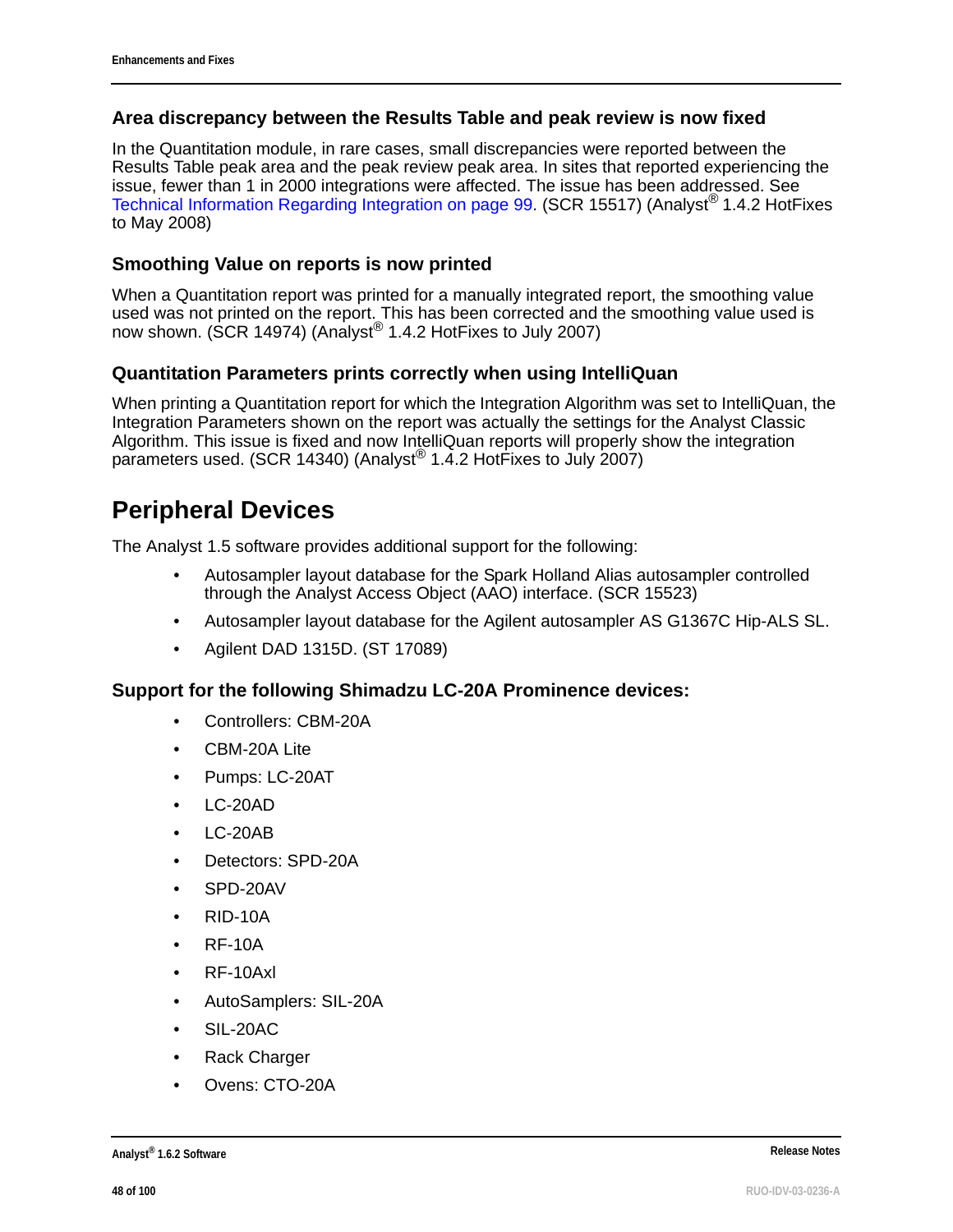# • CTO-20AC

(SCR 14795, SCR 15282) (Analyst® 1.4.2 HotFixes to November 2006)

# **Support for Agilent 1200 DAD is now included**

Support for the Agilent 1200 G1315 D Diode Array Detector. (SCR 15296) (Analyst® 1.4.2 Patch for Agilent 1200 G1315 D DAD)

#### **Shimadzu FIA Quantitation Optimization Isocratic Method now recognized**

Following the installation of Analyst<sup>®</sup> 1.4.2 HotFixes to July 2007, attempting to perform FIA Quantitative Optimization with Shimadzu devices configured natively within the Analyst software caused a message to appear informing the user that an isocratic method was needed. This occurred even when an isocratic method was provided. This issue is resolved and users can once again use Shimadzu devices to perform FIA Quantitative Optimization. (SCR 15516) (Analyst<sup>®</sup> 1.4.2 HotFixes to May 2008)

# **Other**

## **Displaying File Information may have caused Analyst software to stop responding**

In a rare number of instances, displaying the File Information for certain files caused the Analyst software to stop responding. This issue has been fixed. (SCR 15195) (Analyst® 1.4.2 HotFixes to November 2006)

## **The list of devices contained in an Analyst method is now returned**

Program level access to Analyst method components (through use of the Analyst software SDK) would not return the list of devices contained in the Analyst software method. This issue is fixed and the full list of devices in a method is returned. (SCR 15240) (Analyst<sup>®</sup> 1.4.2 HotFixes to November 2006)

# **AAO batch acquisition error**

LC and other peripheral device vendors (excluding Agilent, Shimadzu, and CTC) use the Analyst Acquisition Object (AAO) interface to run their device drivers. When running long batches with a driver using the AAO, the batches intermittently fail. This issue has been fixed. (SCR 14842) (AAO Development Kit for Analyst® 1.4.2 HotFixes to November 2006)

#### **Calling ConfigureBatch() in AAO with more than one template mass range caused issue with column names**

When using the AAO, the ConfigureBatch() command would result in erroneous column names being used if more than one template mass range was specified. This has been corrected with this release and calling ConfigureBatch() with more than one template mass range now results in the proper column names being created. (SCR 15187) (AAO Development Kit for Analyst<sup>®</sup> 1.4.2 HotFixes to November 2006)

#### **Quantitation method reference included in .wiff files acquired by submitting batch through AAO**

When submitting a batch through the Analyst software, a reference to the Quantitation Method used in the batch is created in the .wiff file. However, when submitting a batch via AAO, the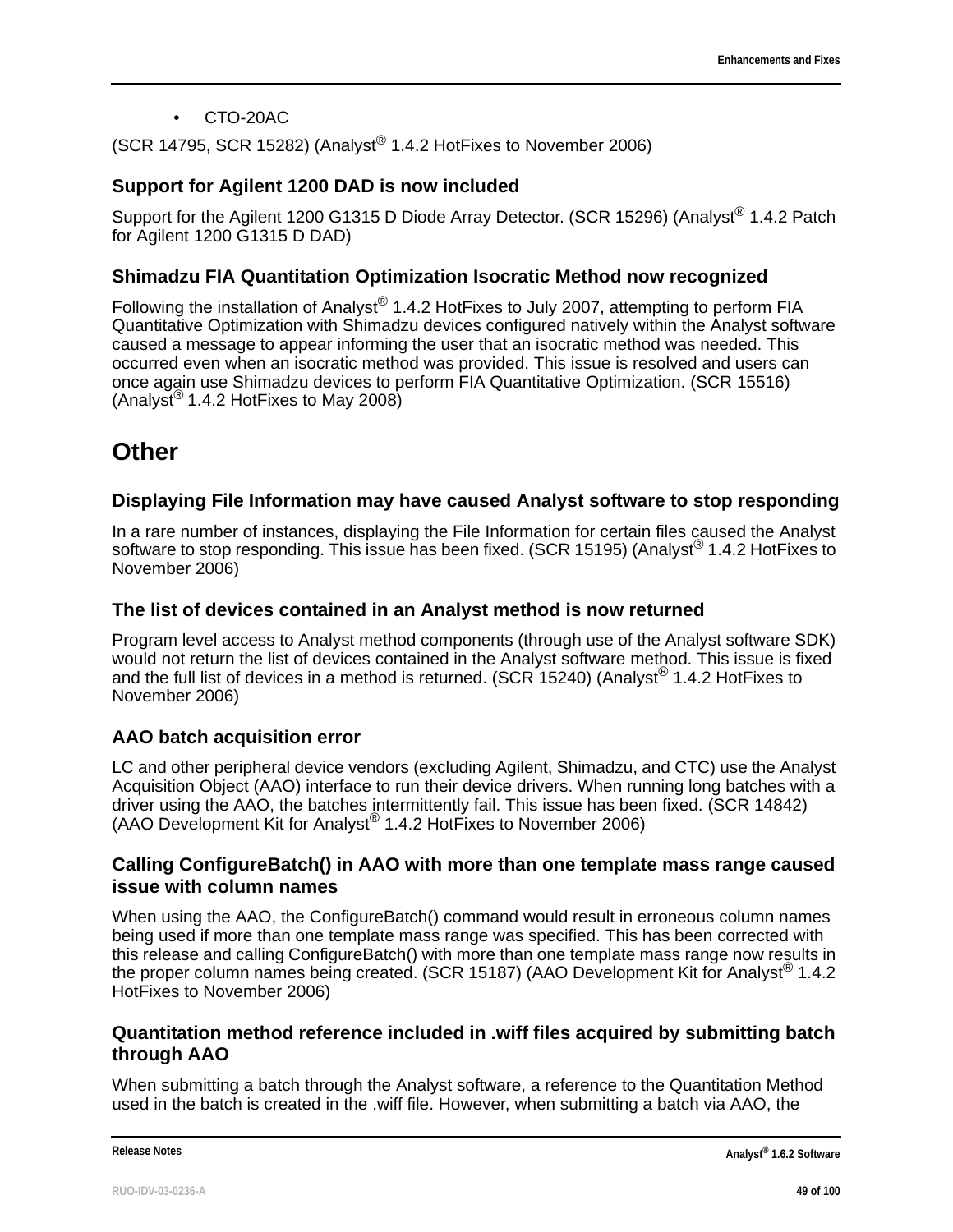reference to the Quantitation method was missing from the resulting .wiff file. This error has been corrected in the HotFixes to November 2006, and now batches submitted via AAO which contain a reference to a Quantitation Method will have the Quantitation Method included in the resulting .wiff file. (SCR 15169) (AAO Development Kit for Analyst® 1.4.2 HotFixes to November 2006)

# **Added AAO event to notify client of change in the Analyst software project**

When a new active project is selected within Analyst software, a new ProjectChange event containing the name of the newly selected project is fired from AAO, allowing the client application to be programmatically synchronized. (SCR 12965) (AAO Development Kit for Analyst<sup>®</sup> 1.4.2 HotFixes to November 2006)

# **Added AAO event to notify client of changes to Analyst software method file**

In the Analyst software, on saving of a method file containing the AAO client application method, a new MethodRequested event is fired from AAO to notify the application of the save. The client application can then respond by calling a new method IAAO\_Method::SendXMLMethodData() with the latest XML method data corresponding to the Analyst software method, which will then be passed back into the Analyst software and then saved into the method file, ensuring the methods in the Analyst software and in the client application are synchronized. (SCR 12963) (AAO Development Kit for Analyst® 1.4.2 HotFixes to November 2006)

# **Added ability to store Analog Detector information to Analyst software data file**

DAD (Diode Array Detector) and ADC (Analog-to-Digital Converter) data acquired from peripheral devices controlled by AAO client applications can now be stored in real-time into the Analyst software .wiff data file via interface methods in IAAO\_Acquire. (SCR 12958) (AAO Development Kit for Analyst<sup>®</sup> 1.4.2 HotFixes to November 2006)

# **Support for ADC Card PCI-6289 and NI-DAQmx 8.3**

The Analyst software now supports the National Instruments PCI- 6289 ADC card as well as NI-DAQmx driver version 8.3. The new driver is required for the new ADC card, but also supports the existing model PCI-6032E. Therefore, this driver change will be transparent to the user, and will not affect any existing functionality. (SCR 15442) (Analyst<sup>®</sup> 1.4.2 HotFixes to July 2007)



**Note:** The existing driver for the ADC Card must be replaced if this release is installed on a PC where an ADC Card is currently installed.

# **Quantitation Optimization for AAO applications**

Previously, Quantitative Optimization (Infusion) could not be performed with AAO-controlled devices, as the mass spectrometer would wait indefinitely for an injection to take place. This has been resolved and the mass spectrometer will no longer wait for an injection as methods are now configured in the NO SYNC mode. As a result, Quantitative Optimization will proceed as expected. (SCR 14921) (Analyst® 1.4.2 HotFixes to July 2007)

# **FIA Quantitation Optimization for AAO applications**

When performing Quantitative Optimization with FIA, the wizard checks the method for an isocratic LC pump method and if an autosampler is present, will set up the display for the user to pick the rack, sample position, and so forth. With Software Applications using the AAO, this did not work and the wizard thought the method is a mass spectrometer-only method. This is now fixed and support for external AAO applications is implemented. AutoSamplers controlled via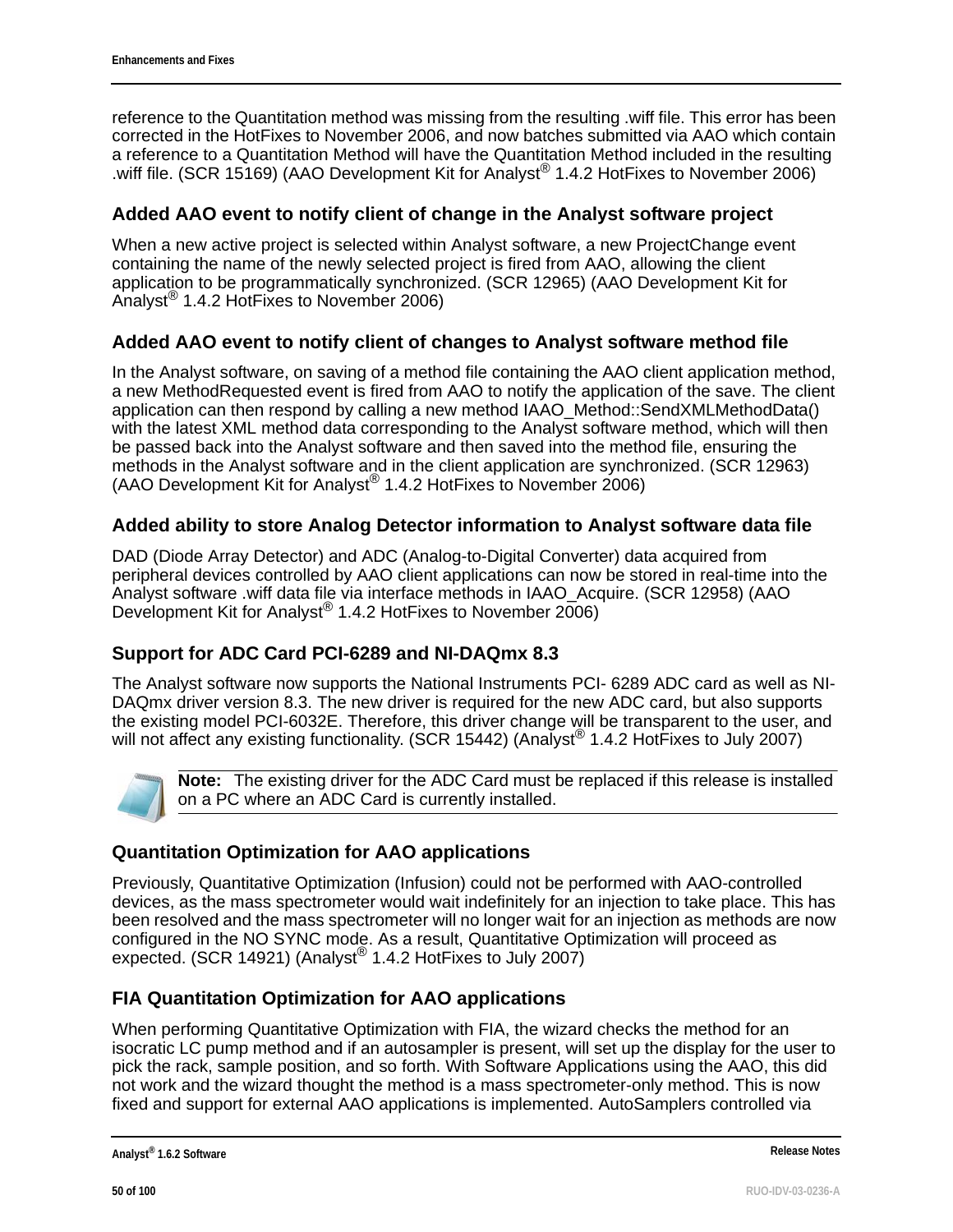AAO can now be configured (including rack/plate/vial selection) during the FIA Quantitative Optimization wizard. (SCR 12956) (Analyst<sup>®</sup> 1.4.2 HotFixes to July 2007)

#### **Manual Tune now works with AAO controlled devices**

Previously, during manual tune the user was not allowed to build methods for devices controlled by the AAO. This has been corrected and LC Pumps controlled via AAO can now be used to build a method as part of the Analyst software manual tune operation. (SCR 12977) (Analyst<sup>®</sup> 1.4.2 HotFixes to July 2007)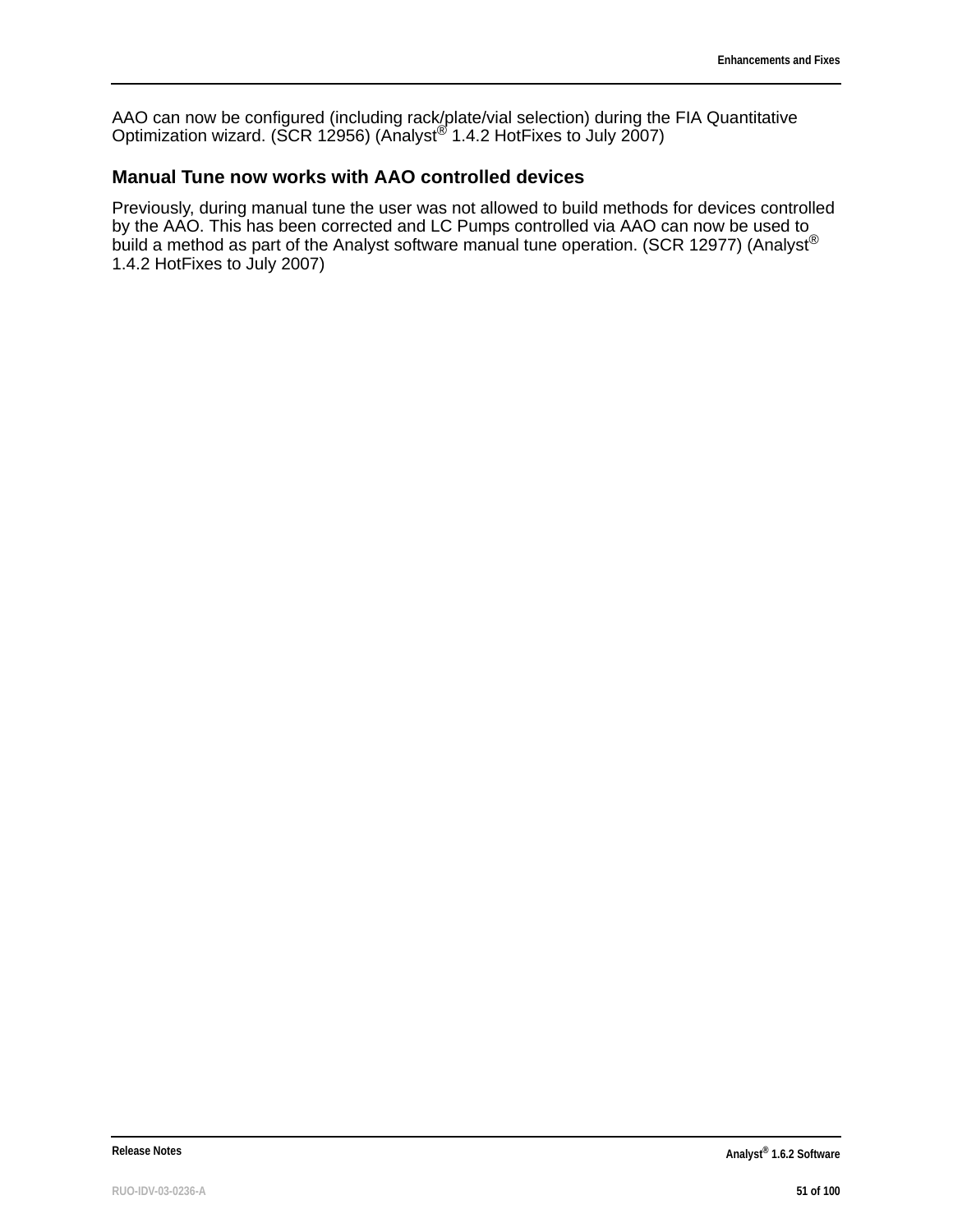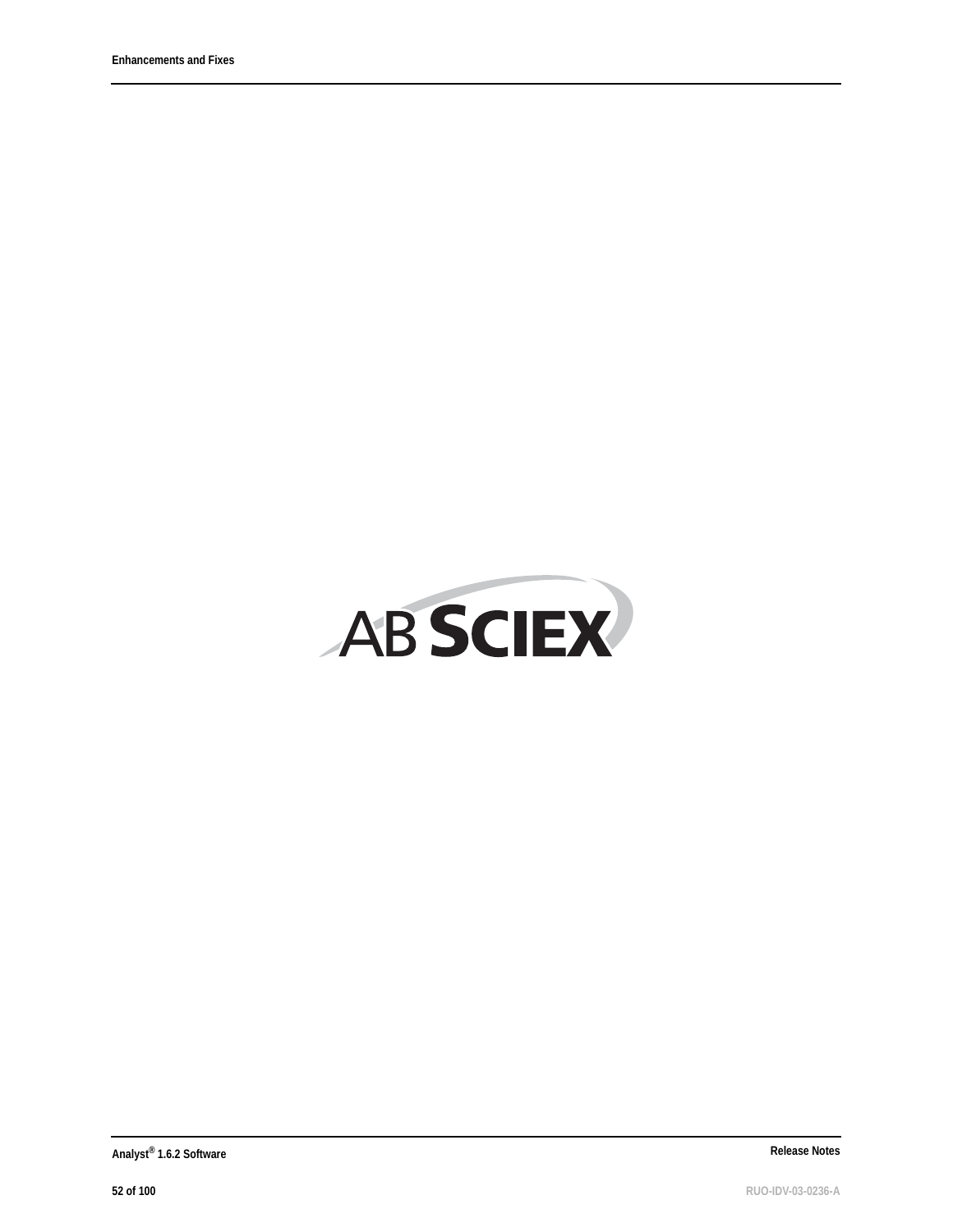

The following is a list of known issues, limitations, and important notes on using the software. There may be other issues or limitations with the Analyst<sup>®</sup> 1.6.2 software in addition to those listed below. If you find additional issues, email **support@absciex.com**.

In general, if the Analyst software is not responding, restarting the software may help. If this does not work, restart the computer to make sure the Analyst Service software and device drivers restart.

# **Guidance for Antivirus and Backup Software**

While it is a widely acknowledged good practice to employ antivirus and backup software, these applications may interfere with the real-time nature of the Analyst software. Some antivirus and backup applications are configured by default to automatically scan and archive a file immediately after creation. Because the Analyst software can perform multiple writes to a single data file during an acquisition sequence, it is important to disable these real-time features to prevent the antivirus or backup software from locking the data file while it is still needed by the Analyst software application. Many widely-used applications can be configured to either disable real-time protection, or ignore certain file-types (for example, .rdb, .wiff and .wiff.scan files). Failure to do so may result in either failed acquisitions or acquisitions that take longer to complete than expected.

In general, the antivirus or backup software on the Analyst software acquisition workstations should be configured in a manner that will disable real-time scanning and archiving of files in the Analyst Data folder. For example, when configuring the Symantec Endpoint software, the following settings have been found to increase performance during data acquisition:

- Antivirus and Antispyware Protection > File System Auto-Protect > File Types: Choose "Selected" and then make sure that the Extensions list does not contain .wiff, .wiff.scan, or .rdb file extensions.
- Antivirus and Antispyware Protection > File System Auto-Protect > File Types > Advanced > Scan files when: Scan when a file is modified.

For instructions on how to best configure your particular antivirus or backup software, contact your antivirus or backup software provider.

# **Guidance on File Encryption**

When using software to encrypt the contents of your hard drive, make sure that the Analyst Data folder is not encrypted. Failure to do so may result in failed acquisitions or corrupted data files.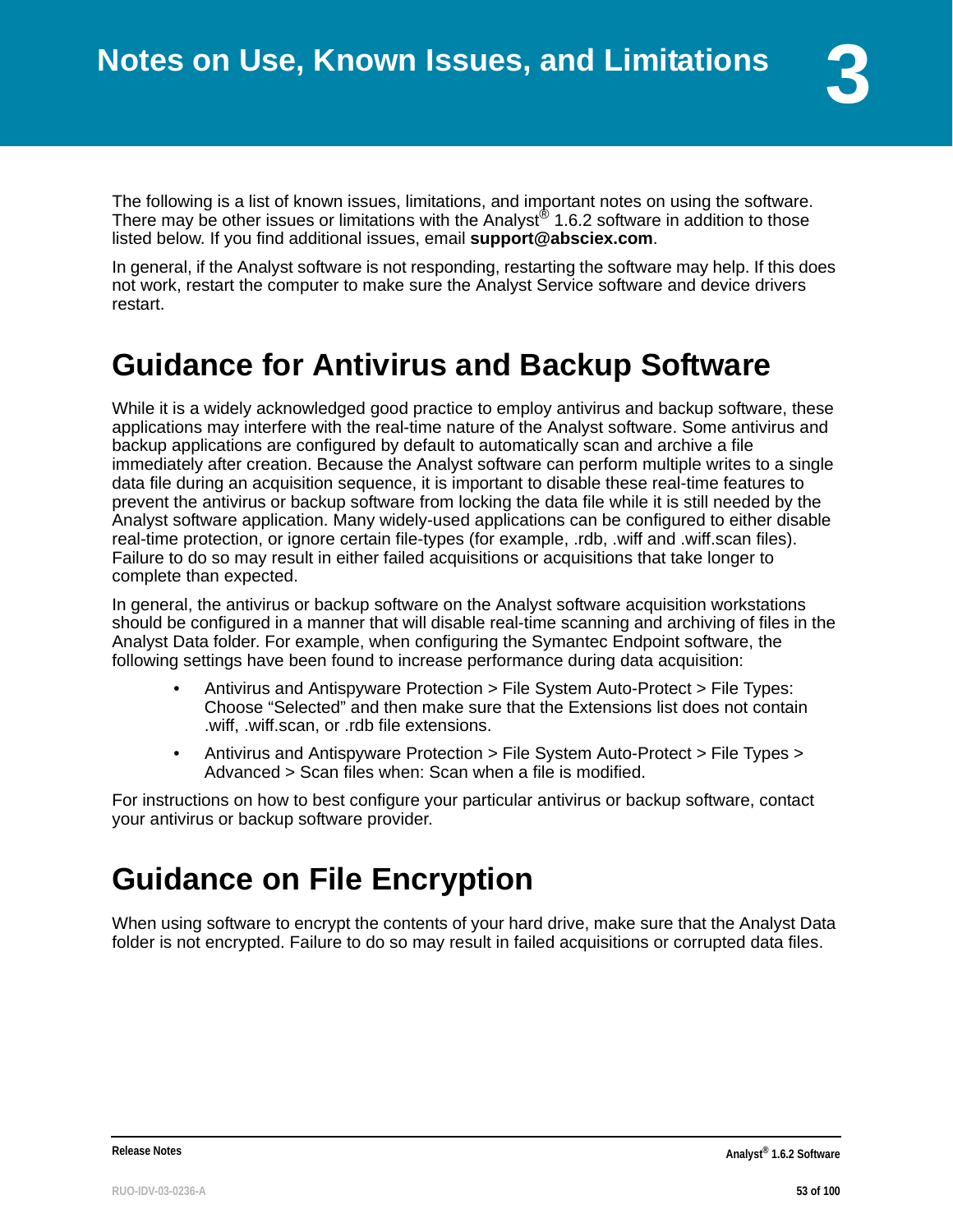# **Audit Trail**

# **Analyst software use in an RDP (Remote Desktop Protocol) Environment (that is Citrix)**

We do not recommend that you access the Analyst software using RDP. Users who access the Analyst software using RDP are logged in the Analyst software audit trail. Any subsequent users who log in to the Analyst software at a workstation that is running RDP will be recorded in the audit trail using the credentials of the first user.

# **Special characters fix**

Although audit trail entries occurring after the installation of the Analyst 1.5 software appear properly, this release does not address those entries made by prior versions of the Analyst software. In some instances, records containing certain special characters not used in the English language (for example, é, ö) are not visible in the audit trail; however, they can still be retrieved by searching or filtering the audit trail by date. (ST 14394)

Some specific special characters will not appear properly even following the installation of the Analyst 1.5.1 software. Audit trail records will display correctly, but these special characters will appear differently in the record. (ST 14394)

For example:

Д will appear as a box

Ň will appear as a G

ß will appear as a superscript z

Avoid using the above characters in the audit trail.

# **Wrong audit trail information with manual integration**

The information in the audit trail is incorrect when you choose to revert back to the manual integration results (that is, when Reject Manual Integration is set). It shows Change Reason and E-signature even though they are not set to prompt for input. (SCR 13761)

# **Audit event deselected unexpectedly**

In the Audit Map Editor dialog, if you right-click the Audited column and click Fill Down, the Project Settings Have Been Changed and Instrument Settings Have Been Changed Events check boxes may be deselected. Do not use Fill Down over these events. (SCR 14266)

# **Closing the IDA file is not logged as event in the audit trail**

If you close an IDA data file, the event is not logged in the audit trail. (ST 9487)

# **The Analyst software stops responding when performing print preview**

When you select to print preview an audit trail that has more than 100 records using the All Pages menu option (right-click), the Analyst software may stop responding. You can preview one page at a time using the Current Page menu option instead. (ST 4284)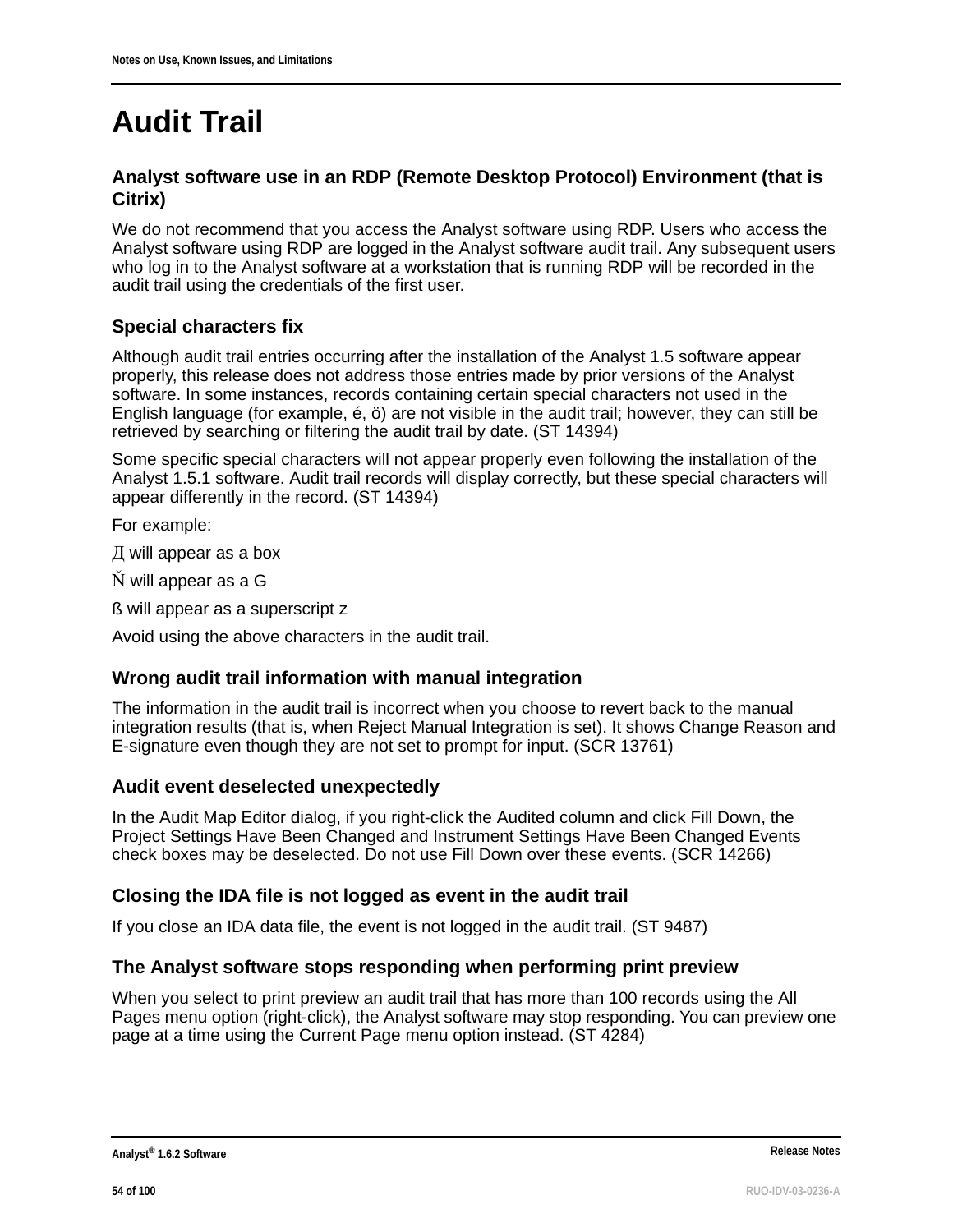# **Audit trail printout columns truncated**

When printing the audit trail in both Portrait and Landscape modes, some columns may be truncated**.** In some cases, this issue may be minimized by printing in Landscape mode. (ST 2261)

## **Wrong module recorded in audit trail**

When you change a Quantitation algorithm to another algorithm, the audit trail incorrectly records the module name as "Build Acquisition Method". (ST 4922)

## **Error when printing a large audit trail**

Printing the audit trail from the active Results Table (Tools > Audit Trail > Show) may cause an error if there are more entries in the audit trail than can be printed on a single page. Print audit trails only from within the Audit Trail Manager (Menu Bar: View > Audit Trail Manager). (ST 6374)

#### **Audit events on network server**

When writing audit events to a project residing on a network file server, the audit information will use the network server clock time instead of the local computer time. This is expected behavior. (SCR 12390)

# **Configure — Administration/Security**

#### **Usernames should not contain spaces**

While Windows supports the use of usernames containing spaces, the Analyst software does not. If in Mixed Mode security, a user attempts to log into the software with a username containing a space, the Analyst software will display an error and fail the login. (AN-50)

#### **Managing Windows operating system file permissions**

To use the Analyst software to manage Windows operating system file permissions, give the Analyst software Administrator software change permission rights for the project folders. This includes any network-based project folders.

#### **Stopping the AnalystService**

Only local administrator group members are allowed to stop the AnalystService (the Acquisition part of the Analyst software). If other users need to stop the service, see the Microsoft Management Console for configuration instructions. Alternatively, users can restart the computer.

#### **Method editor access**

You must have read and write permissions for the Project Information folder to access the method editor. If you have read-only permission and try to open the method editor, the system may stop responding. (SCR 8037)

#### **Mapped network drives might not be visible in Mixed Mode**

When setting the Root Directory in the Analyst software Mixed Mode security environment, the Browse for Folder dialog does not always show the mapped network drives. Use the computer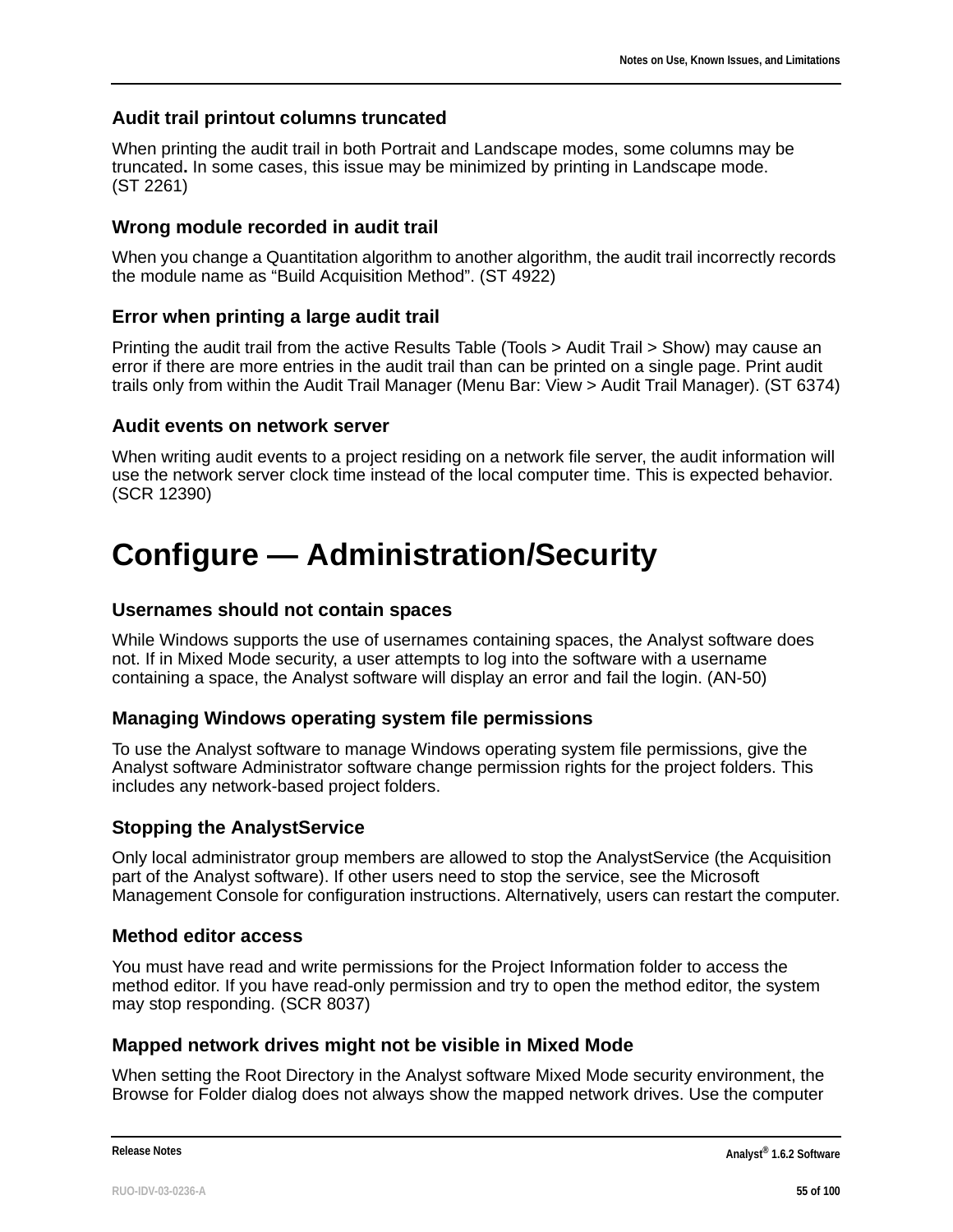name in the UNC (Universal Naming Convention) format (\\computer name\drive name) instead of the mapped letter. (SCR 11094)

#### **The Analyst software does not start if you have no file permissions**

You cannot start the Analyst software if the root directory is set to a network drive for which you have no file permissions set. If the person trying to log on is an Administrator, the Analyst software prompts for an alternate root directory. (ST 9836)

#### **Screen lock wait time incorrect in the audit trail**

In the audit trail data, the wait time recorded for the Screen Lock in the Security Configuration is incorrect. There is also no audit record created when the Wait time for the Screen Lock and Auto Logout fields are modified. (SCR 12935)

#### **Issue deleting user-defined role**

Before deleting a user-defined role, remove all users assigned to this role. If you do not remove users, the results may not appear properly.

#### **Unlocking the Analyst software using the UPN name format**

When attempting to unlock the Analyst software using the UPN format and a user (with unlocking rights) who was not logged into the software when it was locked, the Analyst software displays an error stating that the user is not recognized. This happens whether or not the new user is a legitimate user on the domain. To unlock the software, click OK on the error window and type the new user's credentials a second time (in UPN format).

#### **Disabling access to "Select processing algorithm" does not take effect**

Although access to the "Select processing algorithm to retrieve peak list" for Explore function is disabled for a user role, the user with this role can still modify the integration algorithm for retrieving the peak list.

#### **Help Find**

To activate the Find tab in the Help for the first time after installation, you need to be the Windows local administrator or have the equivalent rights. Otherwise, the message Unable to display the Find tab (177) appears. (SCR 13792)

#### **Screen lock settings not retained on install**

After the Analyst software is installed, the Network Acquisition account screen lock settings are not retained. Re-type this information in the Security tab of the Security Configuration dialog.

# **Configure — Hardware Configuration**

#### **Possible issue activating Shimadzu hardware containing Nexera devices when upgrading from a previous version of the Analyst software**

In some rare cases, after upgrading to the Analyst 1.6.2 software from a previous version, users might be unable to activate a hardware profile containing Shimadzu Nexera devices. However, if

```
Analyst® 1.6.2 Software Release Notes
```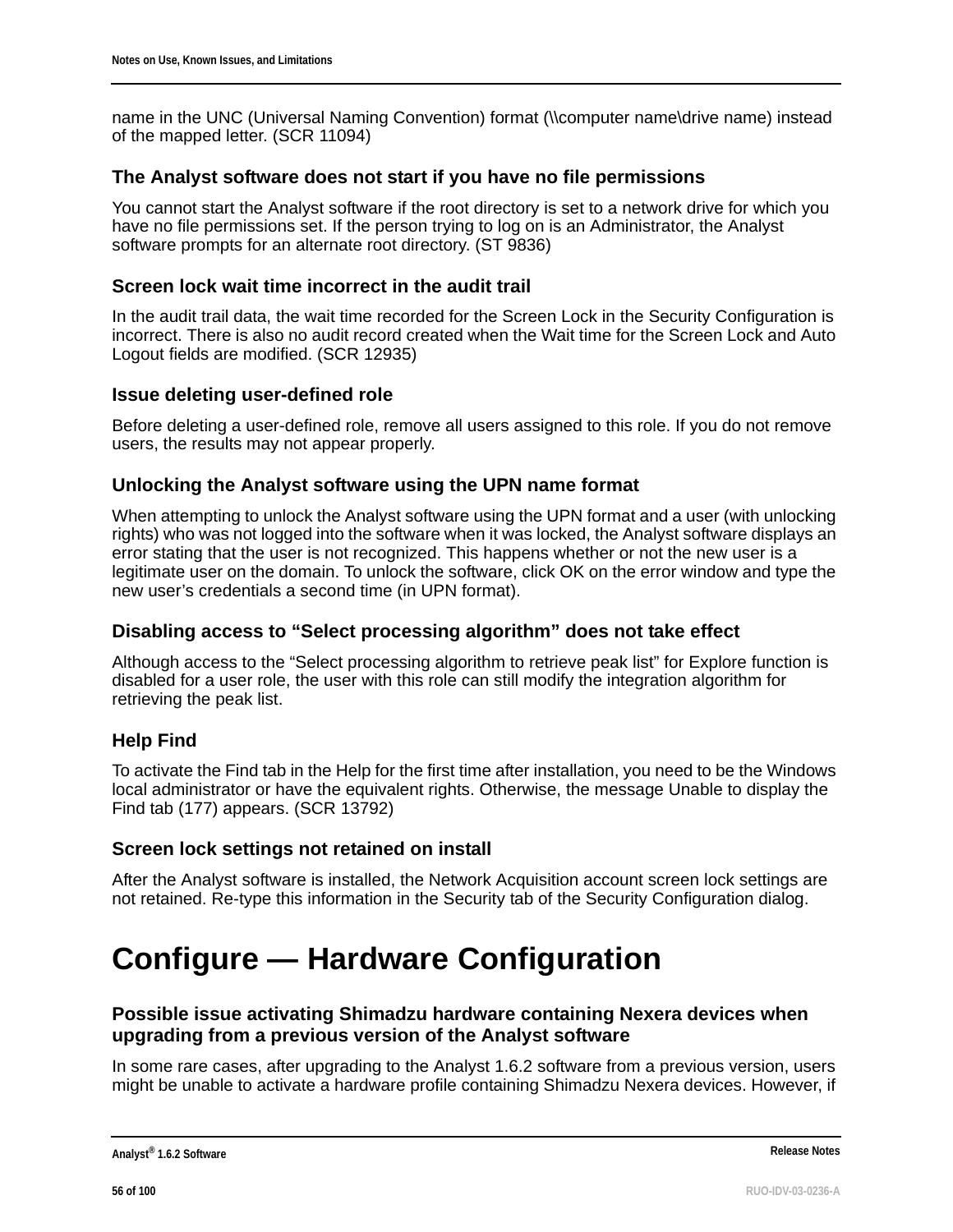the user edits the hardware profile and sets the P.Max setting to Auto or Off, the profile activates properly. (AN-46)

#### **Incorrect profile shown in the error message**

The hardware profile dialog may show an incorrect profile in the error message when failing to activate a profile. (SCR 13820)

# **Incorrect DuoSpray™ Ion Source Switching Valve Counter value**

During IDA acquisition, the value in the DuoSpray<sup>™</sup> Ion Source Switching Valve Counter field in the hardware profile is incorrect. (SCR 13635)

## **Temperature Reached may intermittently show while the Turbo V™ ion source is cooling**

If the Turbo V ion source temperature is set to a value lower than the current setting, the ion source may intermittently report "Temperature Reached" while it is cooling. Users should allow the system to cool or stabilize for the recommended time while the source is cooling. (TT 35398)

#### **Deactivate hardware profile error message appearing during uninstall**

Occasionally, when uninstalling the Analyst software, a message asking the user to deactivate the hardware profile appears even if the hardware profile has been deactivated. To clear this issue, restart the Analyst software. (ST 16060)

# **Configure — Acquisition Method Editor**

#### **Method Editor user interface (UI) issue when modifying scan type and polarity of a saved method**

If the user opens a previously saved MRM method and then changes both the scan type and polarity without switching tabs between changes, an error is shown and the method tabs (Source, Compound, Resolution) are empty. If users are working with saved methods, they should change tabs when making changes scan type or polarity, to refresh the method UI. (AN-48)

#### **Filename is lost from the UI when resaving an existing method that fails validation**

If after the user opens (or creates and saves) a method, modifies the method, and then tries to resave, the method fails validation and an error is shown. The filename is no longer shown in the top of the Analyst software window, and the user is prompted to select a new filename if they try to save once again. (AN-78)

#### **Different CEM values for multi-experiment methods with polarity switching is not supported**

When creating multi-experiment methods, users can choose to switch polarities between experiments. If this option is selected, users should not choose different CEM values for the experiments. If they do, the CEM values are not applied correctly during acquisition. Users should set the same CEM value for all experiments when using polarity switching. (CBUFW-25)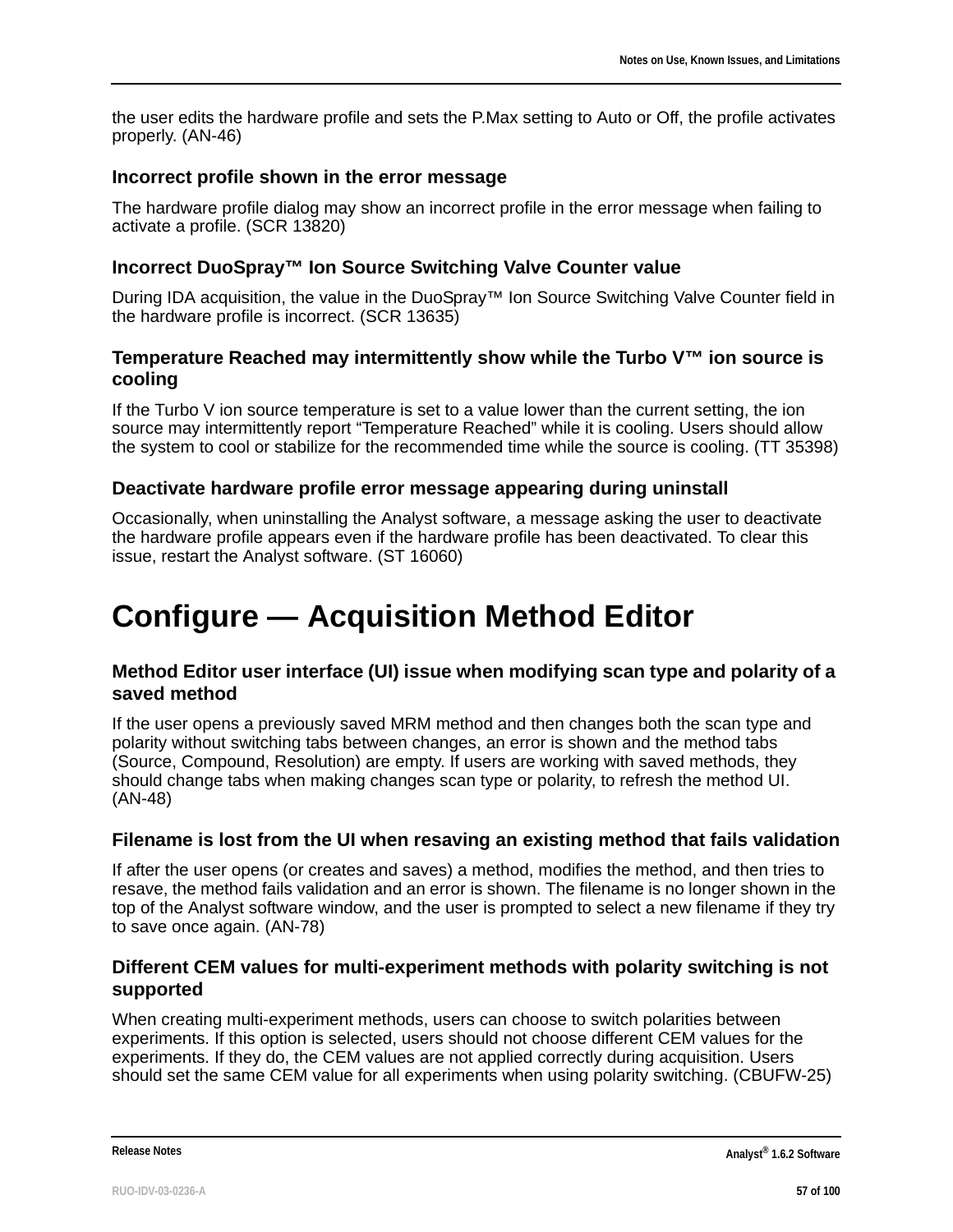# **Ionspray (IS) values should be the same for all experiments in the same polarity**

When creating a multi-experiment method with a single polarity, users should set the lonspray (IS) voltage to the same value for all experiments. If users select differing IS voltages, the voltages are not applied correctly during acquisition. (CBUFW-25)

# **Tune and Calibrate — Compound Optimization**

## **Transitions with the same name may not optimize correctly during Compound Optimization**

When using the automatic Compound Optimization option, use a different name for each transition to be optimized. If the same name is selected for more than one transition, some parameters will not optimize correctly for the duplicate transition. (SCR 9450)

#### **Use of Shimadzu and Tempo MDLC devices when performing infusion Compound Optimization**

The software will not optimize if the Shimadzu and Tempo™ MDLC devices are included in the hardware profile. Remove them from the hardware profile before performing this operation or create a second hardware profile that includes only the mass spectrometer that you can use for infusion Compound Optimization.

## **The Compound Optimization report shows that DP is ramped between 0 and 400 Volts**

On the 5500 series of instruments, the actual range for the DP ramp used during the optimization is 0 and 300 Volts. (ST 9248)

## **Compound Optimization does not start the integrated syringe pump for an API 3200™ system**

Users can either start the syringe pump using Manual Tuning or they can use an external syringe pump. (ST 11130)

# **Tune and Calibrate — Instrument Optimization**

# **Unable to switch to Tune mode**

After performing Instrument Optimization, the Analyst software may not be able to switch to Tune mode. The Tune button on the toolbar may be disabled. If this occurs, deactivate and then reactivate the hardware profile again and then switch to Tune mode. (ST 7002)

# **Empty subfolders in Instrument Optimization folder**

Empty subfolders are created in Analyst Data\Projects\API Instrument\Data\Instrument Optimization if Instrument Optimization is cancelled on the final page of the wizard (instead of clicking GO!). (ST 3767)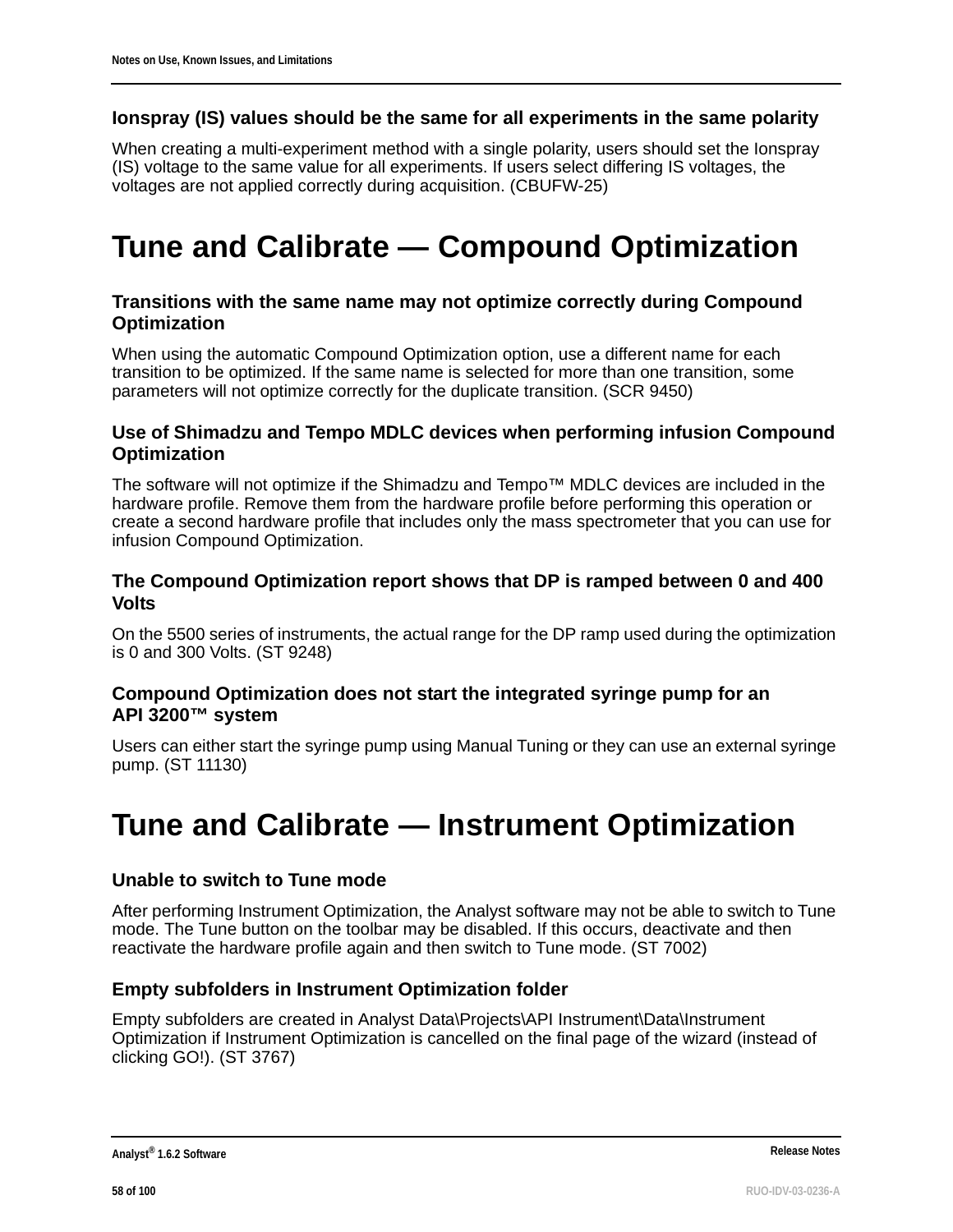# **Additional 1 Da on Results Graph**

When viewing the results summary, the graph shows an additional 1 Da on either side of the xaxis. This does not affect the accuracy of the graph. (ST 3775)

# **Click More Options to see More Tuning Options**

When in the Select the scan mode screen, clicking More Options allows you to set additional Instrument Optimization parameters. This does not pause the Instrument Optimization wizard and the wizard can continue while this screen is open. (ST 3763)

# **Instrument Optimization stops responding when the Start Over button is pressed**

Occasionally Analyst software stops responding if you press the Start Over button after you have run Instrument Optimization several consecutive times. Restart Instrument Optimization from the Analyst Navigation bar instead of using the Start Over button. (ST 8029)

#### **On rare occasions, the Queue Manager is inaccessible after running Instrument Optimization**

To correct this issue, deactivate the hardware profile, restart the Analyst software, and then activate the hardware profile. (ST 9678)

## **Instrument Optimization fails to run after installation**

Occasionally, after removing and reinstalling the Analyst software, Instrument Optimization fails to run and returns the error, "The current hardware profile is not supported by Instrument Optimization." To run Instrument Optimization, remove the Analyst software and then reinstall.

## **Correct masses are occasionally not selected when using the Alternate Tuning option**

If you are using Instrument Optimization to tune a system, it is highly recommended that you use the approved tuning solution. If you use an unapproved solution, some masses may not be correctly calibrated.

## **Occasionally, calibration shifts are observed after optimization of the 12 000 Da/s scan speed on the 5500 series of instruments using Instrument Optimization**

If this occurs after Instrument Optimization, you can restart the optimization process, or manually calibrate the masses that are out of calibration.

#### **Occasionally, Instrument Optimization becomes unresponsive during tuning**

If this happens, do not close or restart the Analyst software. Use the Task Manager program to close Instrument Optimization and then restart Instrument Optimization. (ST 13044)

## **Typing a negative value for the IonSpray source voltage in Negative mode causes the optimization to fail**

When running Instrument Optimization in Negative mode, type IonSpray™ source voltages as absolute (positive) values. (ST 3778)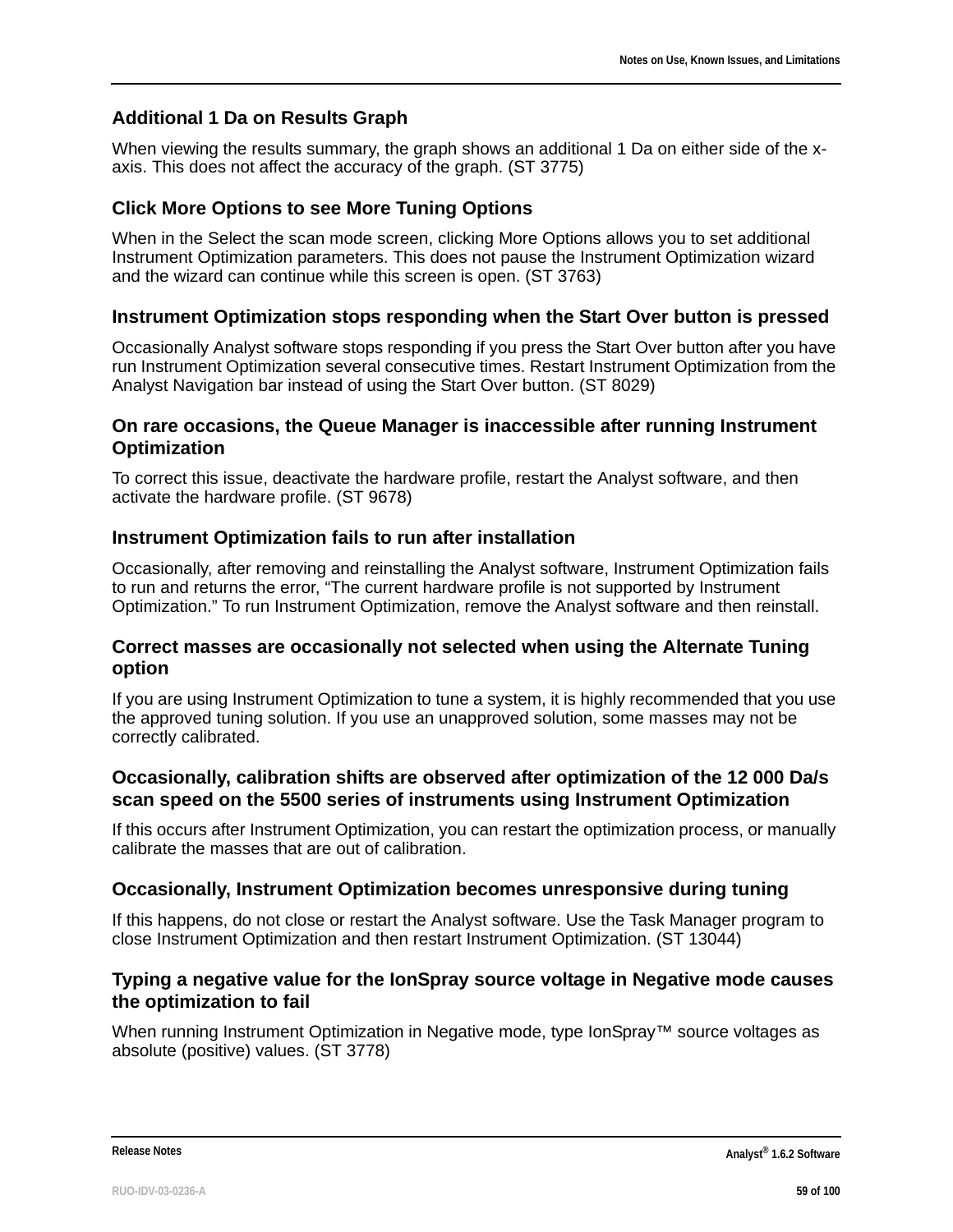# **Poor data quality during instrument optimization tuning**

Occasionally, the Analyst software will scan less than the number of MCA scans selected in an acquisition method. For example, the software will only return 3 scans for a Q1 scan when 10 MCA scans are specified. This MCA issue may affect Instrument Optimization. If this occurs during Instrument Optimization, restart the optimization process. (ST 13460)

# **Tune and Calibrate — Manual Tuning**

# **Application Event Log errors generated while operating QTRAP® 4500 LC/MS/MS system in Manual Tune**

When the QTRAP 4500 LC/MS/MS system is operated in the Manual Tuning mode, the Windows Application Event Log shows the following error: "DDMSMassSpec, Process.cpp, Line 2399, EF:0x20000016=Unknown word <DPF> read". This error can be ignored and it has no affect on system operation. (AN-265)

## **GS2 is available when the APCI probe is in use (specific to the 3200 series of instruments)**

When the APCI probe is installed, the GS2 parameter is available, but should not be. When using the APCI probe, set and leave the GS2 value at 0. (SCR 14506)

#### **Display of metrics for mass calibration**

Metrics for mass calibration do not show all the masses used if the calibration peak list is not in numerical order. (SCR 8483)

#### **Instability in Manual Tune**

If the Graph Information pane is open in Manual Tune, the system may stop responding if one run is terminated and a new one started. Closing the Graph Information pane may prevent this. (SCR 8879)

## **Possibility of incorrect TIC data when ramping parameters using negative step size**

Ramp parameters with a positive step size only. Negative step sizes, may yield incorrect TIC data.

#### **Offset drop from unit resolution for the API 3200 instrument**

For the API 3200™ instrument, when tuning, set the correct Offset Drop from Unit Resolution values in the Tuning Options Resolution tab.

- In the Low Resolution group, in the Offset Drop from Unit Resolution box, type 0.03.
- In the Open Resolution group, in the Offset Drop from Unit Resolution box, type 0.5.

#### **Syringe diameter does not change during acquisition**

On the 5500 series of instruments, if you change both the syringe pump diameter and flow rate while the syringe pump is running and then click Set Flow Rate, the flow rate changes but the

```
Analyst® 1.6.2 Software Release Notes
```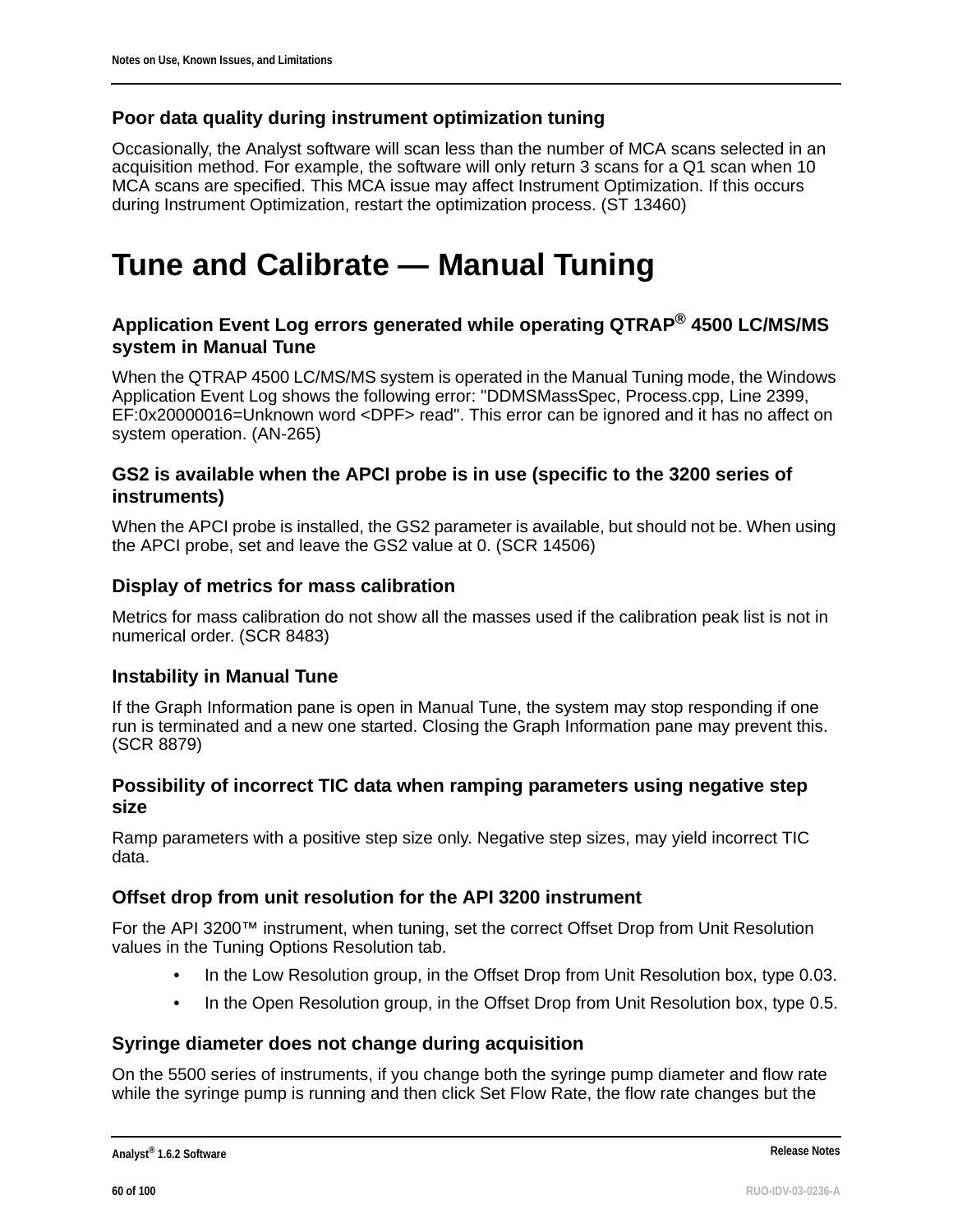diameter does not. You must stop the pump and then restart it for the changes to be applied. (ST 8291)

#### **Data is not being recorded for the same number of cycles as requested when MCA is selected**

Occasionally, the Analyst software will scan less than the number of MCA scans selected in an acquisition method. For example, the software will only return 3 scans for a Q1 scan when 10 MCA scans are specified. To correct this issue, restart the scan or toggle between scan speeds and then restart the scan. (ST 13460)

## **Windows not refreshing in Manual Tune**

In Manual Tune, the user interface is not refreshed when the Resolution table editor is moved. Click between the tabs to refresh the user interface. (SCR 9327)

## **Changing the Resolution Table can cause a loss of communication**

Changing the Resolution Table on-the-fly in Manual Tune during a *Scheduled* MRM™ algorithm acquisition causes communication to be lost with the instrument. You must restart the Analyst software and AnalystService to regain communication. (ST 9771)

# **Syringe pump error not clearing if ignored**

On the 5500 series of instruments, when the syringe pump reaches the stopper, a syringe pump error appears. If you ignore the error for an extended period of time, and you continue clicking through the Analyst software, the error will return but you may not be able to clear it as the Clear Error button may be unavailable. To clear the error and regain communication with the syringe pump, you can deactivate and reactivate the hardware profile. If the error is not cleared, then restart the computer. In rare cases, you will have to deactivate the hardware profile and then restart the computer and the instrument. (ST 9880)

## **Display graphs may be slow to update when running the 12 000 Da/s scan speed in Manual Tuning mode**

When running the 12 000 Da/s scan speed in Manual Tuning mode, the displayed graphs can be slow to update and the Analyst software may appear to stop responding. This is especially true if the user switches applications and then switches back. However, the data is collected successfully and the program will update when the scan stops.

# **On the QTRAP® 5500 LC\MS\MS system, masses greater than 1000 Da can be entered in the Isolation and Excitation tables**

Although the mass range for the linear ion trap is 50 to 1000 Da, the software allows you to enter values for masses greater than 1000 Da in the Isolation and Excitation tables. The effect of entering additional rows for masses above 1000 Da is unknown but will likely affect the quality of data for the entire mass range and users are encouraged to avoid doing this. (ST 11622)

## **On the QTRAP 5500 LC\MS\MS system, after performing a fresh installation of the Analyst software, reference tables may appear empty**

To avoid this issue, activate a hardware profile before attempting to edit a reference table.

(ST 8788)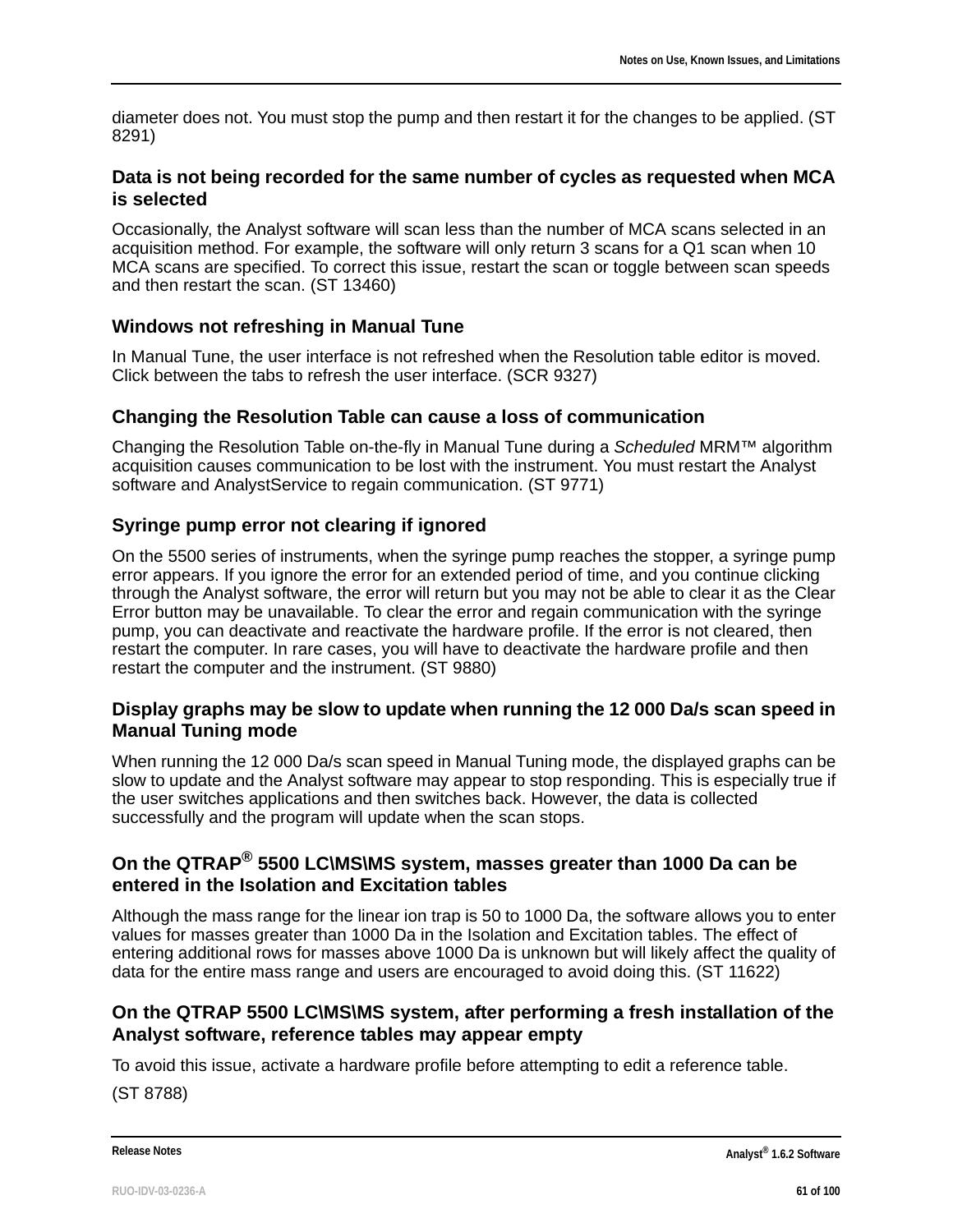# **Acquire — IDA and IDA Method Wizard**

# **IDA not triggering properly for Scheduled MRM basic methods**

If a *Scheduled* MRM basic method is created from a *Scheduled* MRM advanced method, the information from the additional columns in the advanced method remain and are stored in the basic method. If the *Scheduled* MRM advanced method contained information in the Group column, this information will be used by the IDA algorithm in the *Scheduled* MRM basic method even though it should not be applied.

To avoid this, create a new *Scheduled* MRM basic method. If you want to convert an existing advanced method into a basic method, copy all the mass table parameters from the advanced method into a spreadsheet (such as Excel), delete the unnecessary columns, save the spreadsheet in .csv format, and then import the .csv file into a new basic method. (AN-300)

# **MS3 isolation always uses the new LIT resolution table**

In the IDA (Information Dependent Acquisition) Method wizard, although the choices for the Resolution Q3 field (High, Unit, Low, and Open) are available for the MS3 scan type, the MS3 scan type always uses the LIT resolution table for Resolution Q3. The choices available for Resolution Q3 are ignored. (SCR 11378)

## **Set to never exclude former target ions from IDA**

If a quadrupole mass spectrometer profile is activated in the IDA wizard and you want to set the Exclude Former Target Ions of IDA Criteria page to Never, select the For 0 secs option. (SCR 11762)

#### **IDA not triggering on specific charge state**

In the second level IDA, MS3 can be triggered by an ion of unknown charge state although the charge states are specified as the criteria at this level. (SCR 11551)

# **DP and CE values not stored in final method**

When IDA methods including MS3-dependent scans are generated using the IDA Method wizard, DP and CE values specified for the survey and other dependent scans are not applied to MS3 experiments. Type DP and CE values for MS3 experiments in the acquisition Method Editor after you have created the method. (SCR 12463)

#### **Doubly charged ions are sometimes incorrectly recognized as singly charged ions**

Doubly charged ions are sometimes incorrectly recognized as singly charged ions in an EMS survey scan of an IDA experiment. (ST 14677)

#### **Singly charged masses are occasionally misidentified**

In IDA experiments, singly charged ions are occasionally identified as undefined charges. (17100)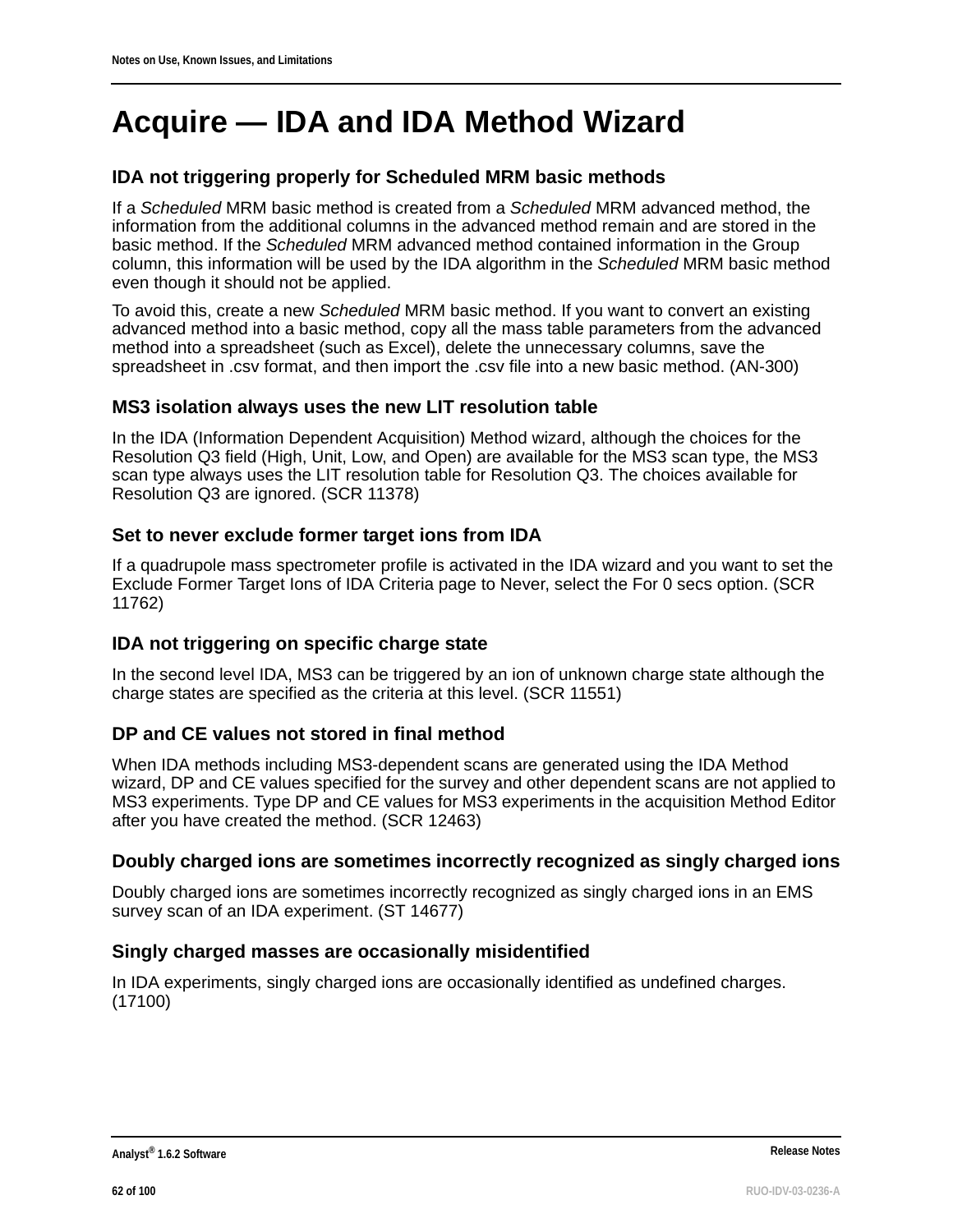# **Undefined charge states are sometimes incorrectly recognized as singly charged charge states**

Undefined charge states are sometimes incorrectly recognized as singly charged charge states in an EMS survey scan of an IDA experiment. (ST 17100)

## **In an IDA method, if a dependent scan experiment is deleted, an additional mass range may be added to the survey scan**

Refreshing the UI by clicking in a different field, switching between the experiments, or saving the method will delete the added mass ranges. (ST 17047)

# **On the AB SCIEX QTRAP 5500 system, ER scans in IDA methods must have a mass range less than 1000 Da**

When you create an IDA method with a quadrupole survey scan and a confirmation scan (Enhanced Resolution), you cannot have a survey quadrupole mass range greater than 1000 Da. You will be prompted to lower the mass range or remove the confirmation scan.

# **On the AB SCIEX QTRAP 5500 system, occasionally this message appears "No dependent parameters are found in the IDA method the file will open using Explorer" when opening non IDA samples in data files collected at 12000 Da/s**

The data file opens normally so you can ignore the message. (ST 13169)

## **Survey scan mass ranges are duplicated when users create an IDA method using the IDA wizard**

To prevent this issue from occurring, do not go back to previous pages in the wizard. Alternatively, delete any duplicate ranges in the final method. (ST 17059)

# **IDA Method Wizard does not allow the user to select RF/DC scan rates for the AB SCIEX Triple Quad™ 5500 system**

The RF/DC scan rates are currently unavailable in the wizard. The final method that the wizard creates uses the preset scan speed of 200 Da/s. This method is editable and can be saved with the new scan speeds. (ST 9272)

# **Mass shifts of up to 1 Da may be observed for data generated using the IDA Wizard for AB SCIEX Triple Quad 5500 system users only**

When creating a method through the IDA Wizard, the scan speeds are not available for selection; however, the scan time is available and is editable and is populated in the final method. The final method defaults to 200 Da/s, however, the specified scan time may not necessarily correspond to this scan speed. As a result, data collected with these methods may result in an observed mass shift in the data. To overcome this issue, you can select a different scan speed, or if you want to use the 200Da/s scan speed, select a different scan speed, switch back to 200 Da/s if required, and then save the method before running it. (ST 19703)

# **Looping opposite polarity EMS experiments as survey scans in an IDA experiment sometimes results in dependent data to not be triggered**

The following scenarios prevent dependent data from being acquired: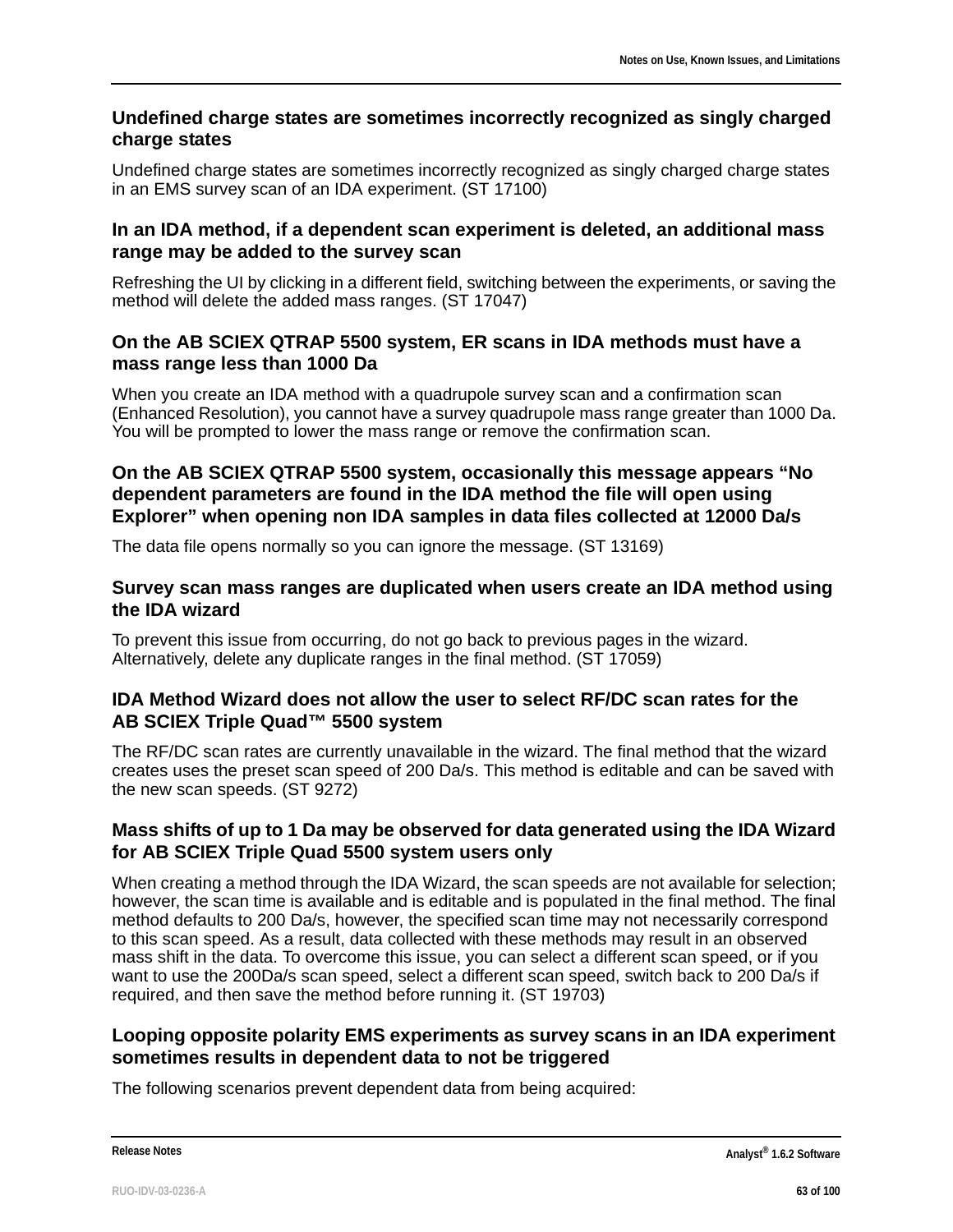- EMS+ve > EMS-ve > ER > IDA Criteria > Dependent scans
- EMS+ve > EMS–ve > IDA Criteria where charge state confirmation is selected to NOT include unknowns > Dependent scans

Therefore, to allow dependent data to be acquired, either remove the ER scan type from the method or check the IDA criteria to allow acquisition of unknowns. The latter scenario, however, allows dependent scans to be performed only on undefined charge states. The peaks with the specified charged states are ignored even if they satisfy all the other IDA criteria. (ST 17045)

# **No dependent scans are performed for an IDA method which includes a quadrupole (–ve) > EMS (+ve) > dependent scan (+ve)**

No dependents scans are triggered for data acquired with this type of method with or without a confirmation (Enhanced Resolution) scan type and with or without "Unknowns" selected for charge state confirmation. (ST 18132)

# **Incorrect ions selected for confirmation scan**

An IDA method with a *Scheduled* MRM algorithm scan type as a survey scan and a confirmation scan type does not work as expected if the intensity threshold in the IDA Criteria is set to 0. The IDA method selects the ions from a future retention time window for the confirmation scan during the acquisition over the ions that were satisfying all the IDA Criteria. To avoid this issue, set the Intensity threshold > 0. The IDA method will work as expected. (ST 18941)

# **IDA acquisition fails if the hardware profile contains an ADC device**

Restart all the peripheral devices and restart the Analyst service. To avoid this issue, do not include an ADC device in the hardware profile if you will be performing IDA acquisitions. (ST 16102.)

# **Acquire — Method / Batch Editor/Queue Manager**

## **File Information might show** *Scheduled* **MRM experiments as MRM if they are not the primary experiment**

If the user creates a multiple-experiment method with *Scheduled* MRM as not the primary experiment (for example, EMS > *Scheduled* MRM > IDA > EPI), the File Information might show the *Scheduled* MRM algorithm method as being an MRM method. Because of this, the *Scheduled* MRM field will show "No," the Target Scan Time field will not be shown, and Dwell Time will be shown instead of Retention Time. (AN-232)

## *Scheduled* **MRM Pro: File Information shows 0.0 if Window field left blank in the method**

When creating a *Scheduled* MRM Pro method, users can enter a value for Window to supersede the MRM Detection Window set in the method. If users choose to leave this field blank (the transition will use the MRM Detection Window), the File Information will show 0.0 in the Window column for that particular transition. (AN-270)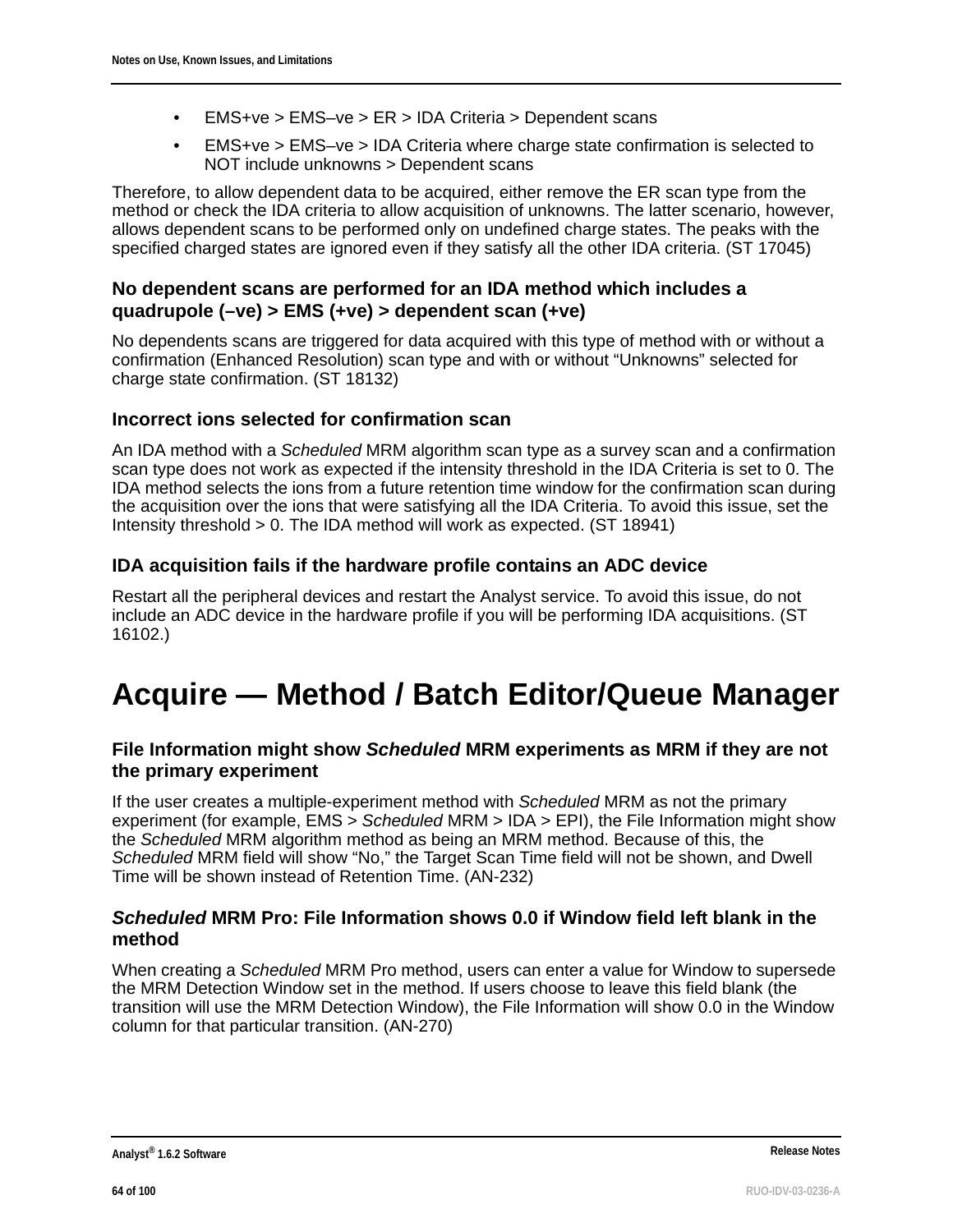# **Users should not turn on the SelexION™ system during an acquisition**

If the user turns on the SelexION system during acquisition, the currently acquiring sample is aborted and the system briefly goes to an Error status. When the system recovers to the Ready status, if users attempt to reacquire their sample, there is no indication that the system has changed. Because of this, there might be a mismatch between the status of the system as shown in File Info and the actual status of the system. Users should refrain from turning on or off the SelexION system during acquisition. If this happens, new acquisition batches should be submitted, rather than using the 'reacquire' function in the software. (AN-115)

# **Error is shown when using invalid characters in sample names**

If the user enters a forward slash in a sample name within a batch, upon attempting to submit the batch the error: "Invalid character found in path (/)." If the user enters other invalid characters (:, ", <, >,?, |), the error will be "Invalid character found in path (: "< >? |)" is shown. (AN-94)

# **Pasting data into the batch editor**

While the Batch editor supports copying and pasting from and to applications such as Microsoft Excel, users should be aware that the batch editor contains columns that are hidden by default, for example, Sample ID, Dilution Factor, and so on. When text is pasted from a spreadsheet into the Batch editor, all columns are populated in sequence, whether visible or not. Therefore, it is possible for data to be pasted to an unintended column.

If users want to paste data in to the Batch editor, they should manually expose all columns first, to make sure that data is pasted as intended. Alternately, the user must make sure that the data they are pasting in the Batch editor contains information for all columns, visible and hidden. (AN-216).

# **TDF Scans removed for the 5500 instruments**

TDF scans are no longer supported for the 5500 series of instruments. The 4500 series of instruments do not support this scan type either. If users attempt to submit a batch in the Analyst 1.6.1 software, which uses methods containing TDF scans (created in a previous version of the software), the acquisition will fail and an error will be logged in the Event Log.

# **Method duration may change when cycling between tabs**

When users switch tabs in the Acquisition Method Editor, fields are recalculated. As a result, if the user sets a method duration and then cycles between the Advanced MS and MS tabs, the duration may change slightly as the number of cycles is recalculated. This results in a method duration that best fits the number of actual cycles. (TT 34574**)**

## **Analyst software may stop responding if external valve is in hardware profile but is not used in method**

When configuring an external valve in the Hardware Profile, users must make sure that the valve is assigned a proper switching method in the acquisition method. If users submit a method that does not contain a valid valve switching method, the Analyst software may stop responding during acquisition. If the valve will not be used during acquisition, it should be removed from the hardware profile. (TT 34645**)**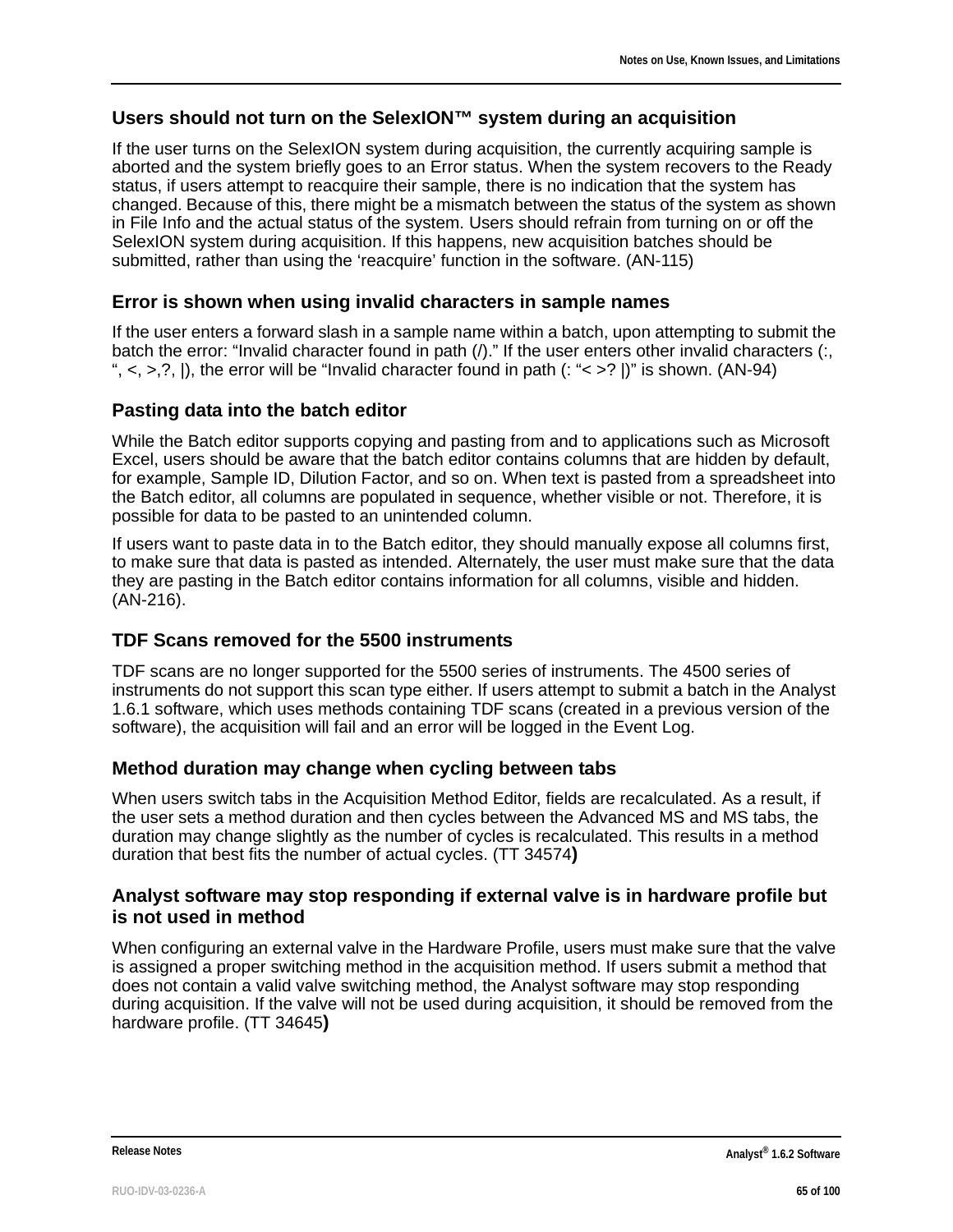# **Number of Scans to Sum may be reset to 1**

When using the MCA data collection, if the user sets the Number of Scans to Sum field and then switches to the Advanced MS tab and back, the field may reset to 1. When using the MCA data collection, users should set the Number of Scans to Sum field as their last step before saving the method. (TT 34787)

## **DFT scans may fail to maintain targets**

In some cases, users may see Dynamic Fill Time (DFT) scans overshooting the target intensity. In these cases, users should switch to fixed fill times. (TT 34872)

#### **Method Editor: Calculated Cycles not immediately updated**

When changing the parameters that affect the method duration, the Calculated Cycles field is not immediately updated. If users switch to the Advanced MS tab and back, they will see the field updated. (TT 34884)

#### **Simulation mode: Some methods may not end at expected times**

When running acquisitions in the simulation mode (for testing new methods and so on), some methods may not end at the expected time. The mass spectrometer should never be simulated for real LC data acquisition. (TT 34893)

## **Dynamic Fill Time may not work in Manual Tune**

When users run Manual Tune with DFT enabled, changes to compound parameters may not trigger DFT to recalculate fill times. Therefore, when running Manual Tune, users should use Fixed LIT fill times. (TT 34905)

#### **DBS is not applied when a single MRM is acquired**

When running an experiment containing a single MRM transition, Dynamic Background Subtraction (DBS) is not applied, whether or not the feature is turned on. (TT 35242)

#### **Queue: Waiting samples are treated as Acquired when the Queue stops**

When the queue stops (acquisition completed, acquisition error, and so on), any samples that are in the Waiting state are treated as acquired. If the Queue Options are set to show only a limited number of completed samples, these waiting samples may be deleted from the queue. To avoid this, increase the number of completed samples shown in the queue. (TT 35286)

#### **Queue: Pause Sample Now ion not available**

The Pause Sample Now icon on the Queue toolbar is inactive and will not affect acquiring samples. (TT 35287)

#### **Queue: Next Period button not available**

The Next Period icon on the Queue toolbar is inactive and will not affect acquiring samples. (TT 35288)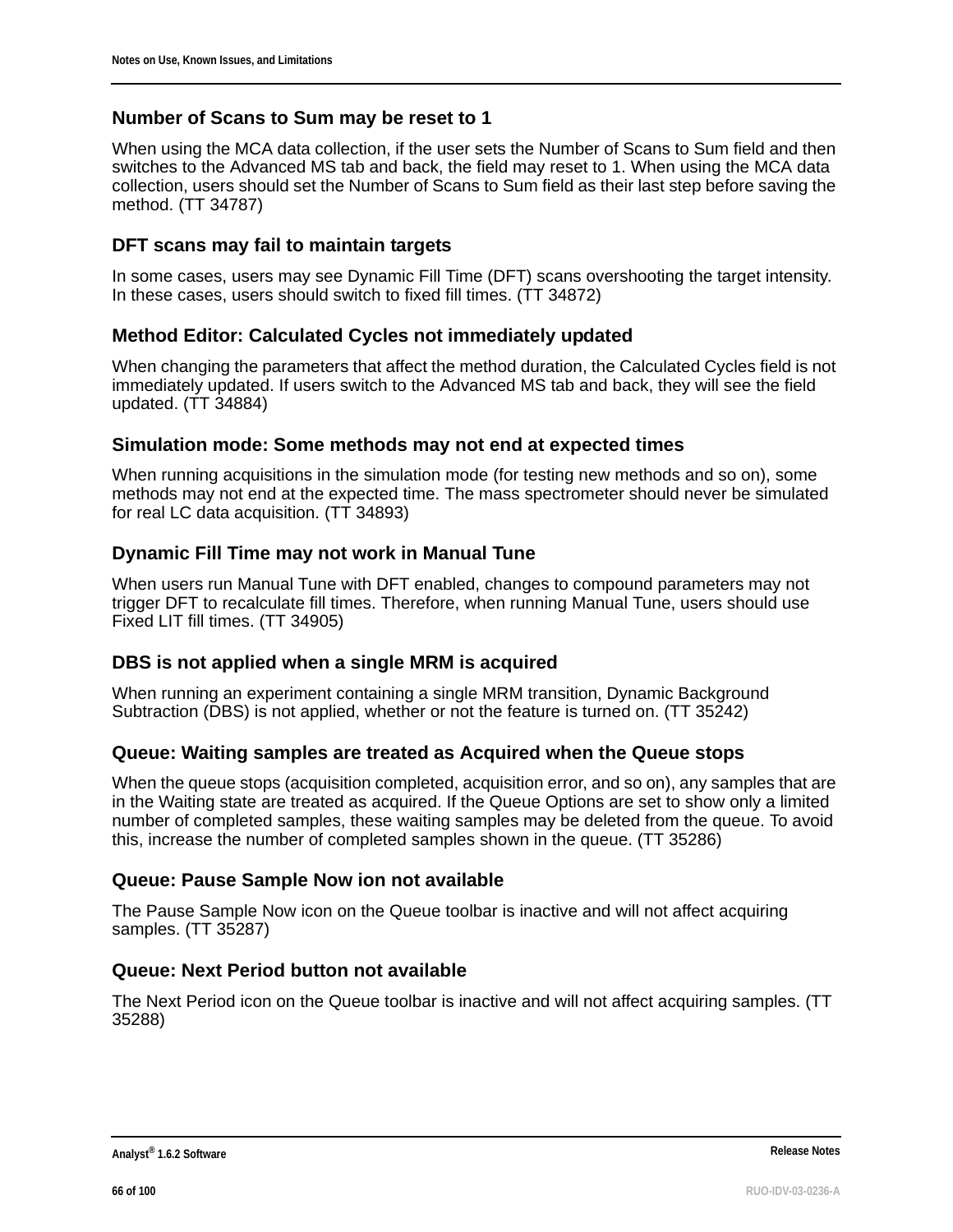# **Sample Details from right-click menu show incorrect information**

Selecting Sample Details from the right-click menu shows incorrect information (Sample Name, Status) for samples with the status of Terminated or Partial. Sample details are available for waiting and acquired samples. To see the correct information for terminated or partially acquired samples, double-click the row. (ST 31086)

# **Columns cleared in the Queue Manager cannot be selected again**

If users right-click in the Queue Manager, select Column Settings, and then clear the check boxes, the columns are removed from the Queue Manager. However, the right-click menu is subsequently not available and the columns cannot be restored to the Queue Manager. To avoid this issue, do not remove columns from the Queue Manager. (ST 031088)

## **Moving and then deleting a batch causes the Analyst software to stop responding**

In the Queue Manager, if a batch is moved and then deleted, the Analyst software will stop responding. To avoid this issue, delete the batch without moving it. (ST 31098)

#### **Unable to delete the last row when there are more than the maximum limit of MRM transitions in the acquisition method**

When pasting more than the maximum limit of MRM transitions in the acquisition method, you cannot delete the last row. You can delete row n-1 and then edit the last row to include the information that was just deleted. (ST 6968)



**Note:** For systems other than 4500, 5500, and 6500 series of instruments, 300 MRM transitions are the limit when acquiring MRM data and 1000 MRM transitions are the limit when acquiring *Scheduled* MRM algorithm data. For the 4500, 5500, and 6500 series of instruments, 1250 transitions are the limit when acquiring MRM data and 4000 is the limit when acquiring *Scheduled* MRM algorithm data. (ST 6968)

# **Copying and pasting acquisition methods**

Copying compound dependent cells that are partially exposed in a mass ranges table may cause the pasting action to result in an error. Highlight all cells completely (drag the mouse all the way to the right) before copying them. Also make sure to copy into the same column for which the selection has been made, otherwise incorrect data and/or errors might result.

# **Copying and pasting to mass table**

See the Help for instructions when copying and pasting to the mass ranges table from one acquisition method to another or from an external file to an acquisition method.

#### **Unable to modify and save number of cycles**

If you edit any previous version of method (.dam) files, you may not be able to modify and save the number of cycles the first time. Repeat the process again to save this information.

#### **Scans unexpectedly set to sum to 1**

If you set the scans to sum to greater than 1, clicking the Advanced MS tab and then clicking the MS tab resets the scans to sum to 1. To store the value properly, type the value and save without clicking the Advanced MS tab. (SCR 11446)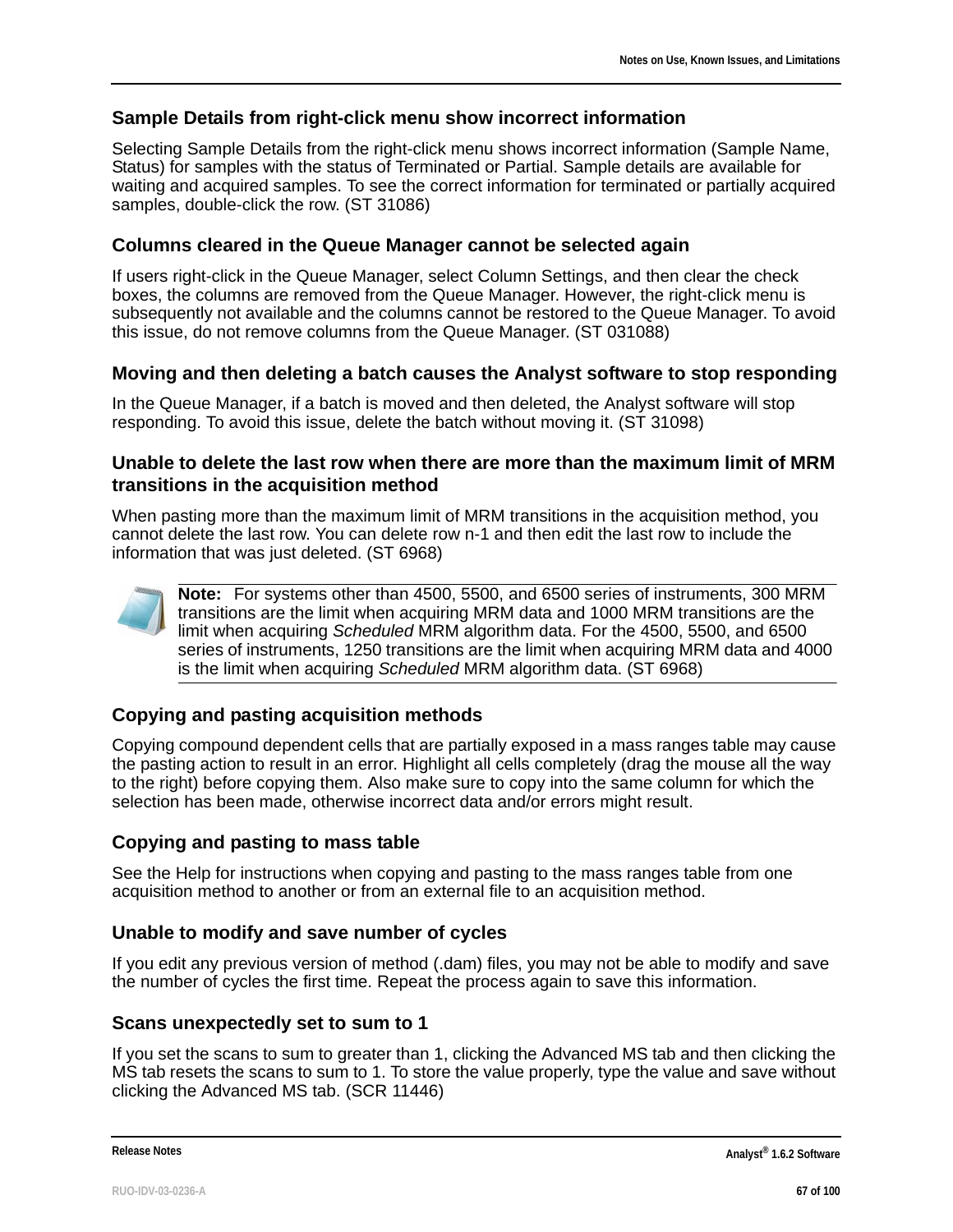# **Missing column headers in previous versions of batch files**

If you open a batch file created from an earlier version of the Analyst software, column headers may disappear in the Batch Editor. (SCR 11578)

#### **Source/gas information may not reflect values set as defaults in parameter settings**

When you create an acquisition method manually or through the IDA Method wizard, review and update the Source/Gas parameters as appropriate. (SCR 11662, SCR 11711)

#### **Unable to save or submit batch with long file path**

You cannot save or submit an acquisition batch if its project path is longer than 126 characters. When you submit this type of file, you will receive the following error message: "Failed to set Header data". When you save this file, you will receive the following error message: "Failed to save BatchName".

#### **Pasting columns in mass ranges table**

Pasting of individual column of values for compound dependent parameters in MRM and *Scheduled* MRM algorithm methods from an external .csv or .txt value may not always work. You must copy and paste the whole Excel sheet with updated dependent parameter values.

#### **Pasting rows in mass ranges table**

Pasting more than 300 lines into an MRM mass table could take several minutes.

#### **Issue with importing file with MRM transitions**

Make sure that the imported file is either a .txt (tab-delimited text file) or a .csv (comma separated value) file. Make sure that the number of columns in the file is equal to the number of columns revealed in the Analyst software method editor and that the column order matches. Also, make sure that there are no empty cells in the file that you are importing. (ST 2717)

## **Error message appears when importing a text file into an MRM or** *Scheduled* **MRM acquisition method**

When importing a text file into an MRM or *Scheduled* MRM algorithm method, a message may appear reading: "Invalid value entered into table. Please ensure only numeric values are entered". Although this message appears, the file is imported correctly. This issue is not observed when importing .csv files or when copying and pasting from an external file regardless of its format. (ST 019141)

#### **Pasting into a mass ranges table during acquisition can cause the system to stop responding**

When pasting into a mass ranges table during acquisition, the Analyst software could stop responding. You can only copy and paste into an MRM or *Scheduled* MRM algorithm table either before or after acquisition.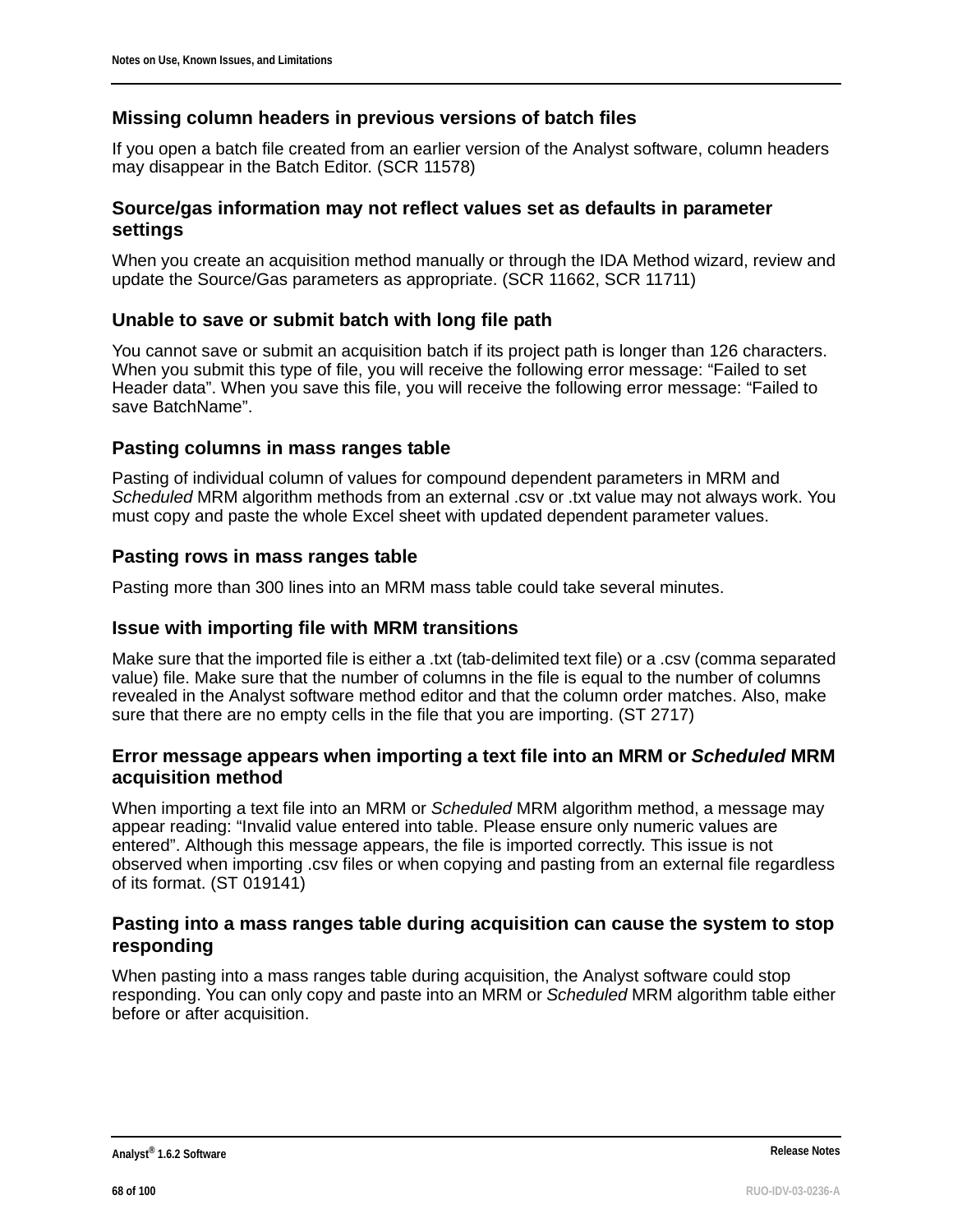# **Switching valve tables must be populated before using method**

When using a method containing a switching valve, make sure that the table is populated before saving and using the method. If this method is used for acquisition, the system will stop responding and you will have to restart the instrument. (ST 9431)

# **Pause time doubles when creating a quadrupole experiment after switching between LIT and quadrupole scan types in the Method Editor**

When users create a method containing a quadrupole scan type with a mass range of, for example, 1000 to 1250 Da and then switches to an LIT scan type and then back to the original quadrupole scan type, the pause time nearly doubles. To prevent the pause time from doubling, do not change scan types during method creation. (ST 11465)

# **During batch creation, pressing Tab creates another row**

When you create a batch, if you go to the last row in the Batch Editor and then press the Tab button, another row is created. After the row is created, the Auto-Increment or Fill-Down functionality does not work with this row. Also, any rows appended to your batch will appear before this one. When you submit your batch, this phantom row will not be submitted. If a user creates a batch with this extra row, the sample specified in this row will not be collected. Avoid the use of the tab button to add rows to the batch; use the Add Samples button instead. (ST 14024)

# **Samples in a batch remain suspended after instrument error is corrected**

The batch must be resubmitted to the queue to continue. (ST 16247)

# **Invalid ion energy in EMS scans**

Although Ion Energy 1 is accessible in EMS scans, it is not applicable and should not be used. (SCR 11764)

# **Acquire —** *Scheduled* **MRM Algorithm**

# *Scheduled* **MRM algorithm experiment limit**

For mass spectrometers other than 4500, 5500, and 6500 series of instruments, to maintain optimum system performance, a *Scheduled* MRM algorithm, non-IDA experiment should not exceed 1000 transitions and three dependent parameters. A *Scheduled* MRM algorithm, IDA experiment should not exceed 1000 transitions and two dependent parameters. If the experiment exceeds these limits, the Analyst software may stop responding and you will need to restart the instrument and reactivate the hardware profile. You may reduce the number of transitions if you want to increase the number of dependent parameters.

For the 4500, 5500, and 6500 series of instruments, the limit is 4000 transitions with four parameters (CE, DP, EP, CXP).

#### **Multi-period Scheduled MRM™ algorithm experiments not supported**

Multiple period *Scheduled* MRM algorithm experiments are not supported in the Analyst software. You cannot create these methods.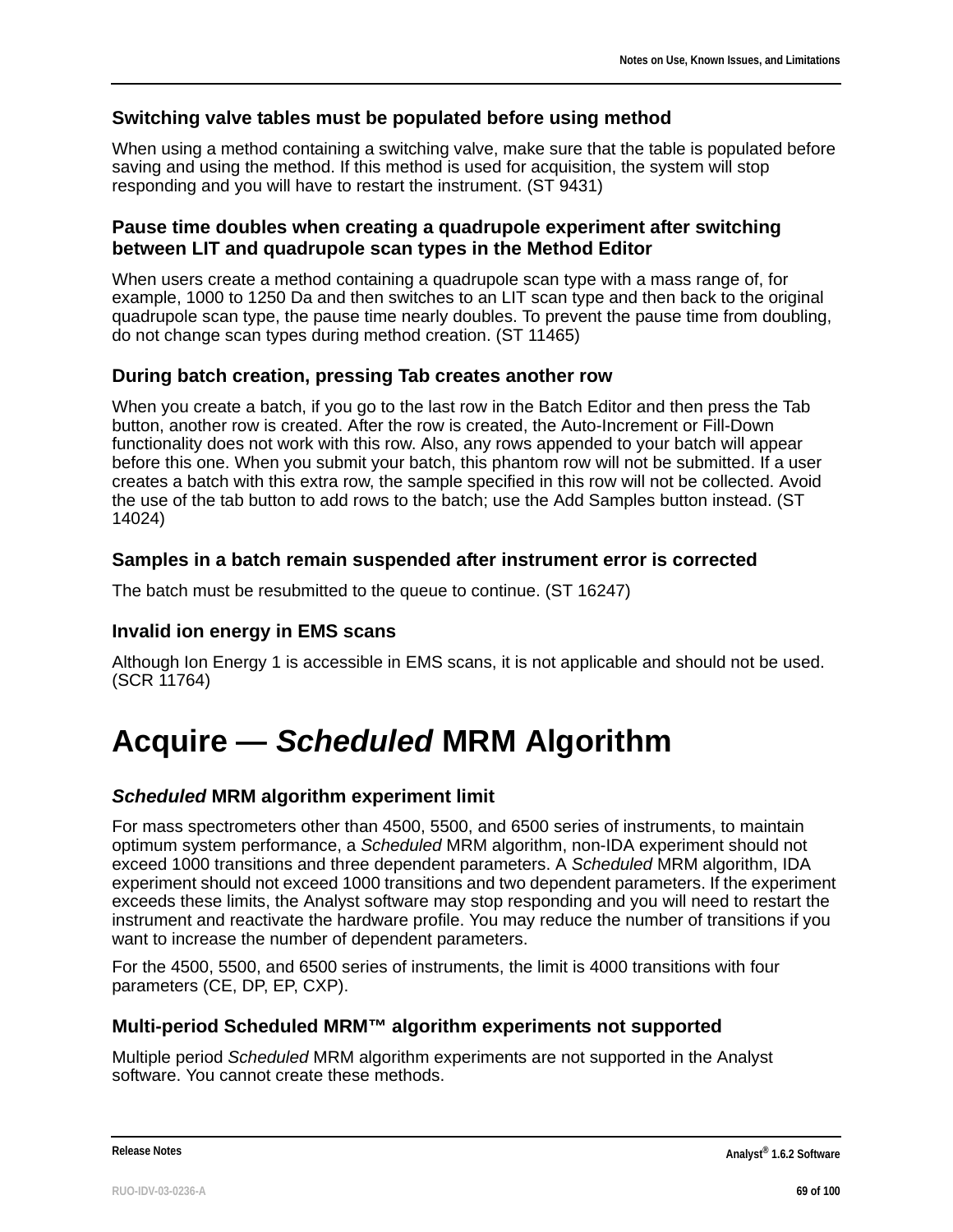# **In certain cases there may be a decrease in sensitivity on the API 5000 instrument when using** *Scheduled* **MRM algorithm as compared to MRM**

This issue may be observed for experiments covering a wide range of Q1 masses over several hundred Da. Keep this in mind when using the *Scheduled* MRM algorithm functionality on the API 5000™ instrument. (ST 15149)

# **Batches containing the maximum number of** *Scheduled* **MRM algorithm transitions and three mass dependent parameters where one of them is EP causes the system to stop responding**

Batches containing the maximum number of *Scheduled* MRM algorithm transitions and 3 mass dependent parameters, DP, CE, and EP, causes the system to stop responding. To avoid this occurring, do not include EP as one of the mass dependent parameters. (ST 16066)

# *Scheduled* **MRM algorithm parameters cannot be changed on-the-fly**

Compound-dependent parameters for an acquisition method using the *Scheduled* MRM algorithm may not be applied when changed in real time in Manual Tuning. When changing parameters for a *Scheduled* MRM algorithm method in Manual Tuning under Tune and Calibrate mode, the method should be stopped between adjustments and then restarted. (ST 9436)

# **Modifying** *Scheduled* **MRM algorithm mass ranges table can take several minutes**

Modifying a *Scheduled* MRM algorithm mass ranges table with 2500 MRM transitions could take several minutes. (ST 5251)

# **Acquire — Network Data Acquisition**

# **Copy data to a network location before validating the checksum**

If the user attempts to validate the checksum of a large file that is being acquired to a network location, it is possible that the Analyst software will stop responding or will result in a failed checksum. This is because network interruptions might cause a delay in writing the full file to the network and require the AnalystService and client to be restarted. Alternately, the file itself might become corrupted. Users should make sure that the file has been fully copied to the network location before attempting to validate the checksum. (AN-202)

# **Potential loss of data when acquiring from multiple instruments to same data file**

Do not acquire data concurrently from multiple acquisition workstations to the same network data file.

#### **Windows reporting Delayed Write Failed**

On Windows XP, while the Analyst software is acquiring data to a network computer, Windows may display an error dialog stating Delayed Write Failed at the bottom right corner of the screen when there is a network interruption. This error does not prevent files from eventually being transferred. Do not restart your computer at this time because Windows is still transferring files. For more information, see the Microsoft Web site at:

#### **http://support.microsoft.com/default.aspx?scid=kb;en-us;330174**.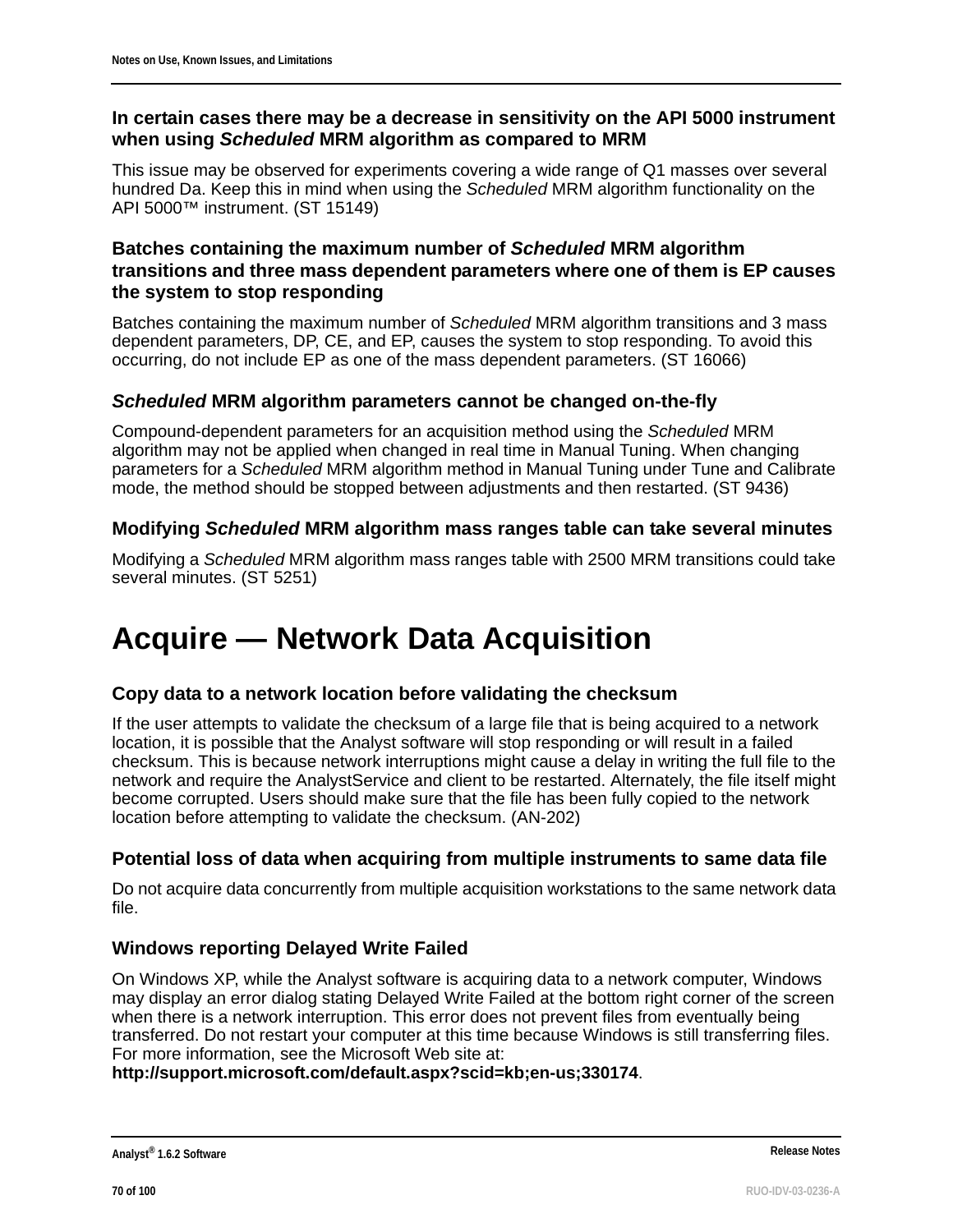# **The Analyst software prompts you to re-enter root directory path**

The root directory must follow the Universal Naming Convention (UNC) format: \\computer name\drive name. Now mapped drives are converted automatically to full UNC paths. Full network path lengths must be limited to 128 characters.

#### **Network data security mode**

For network data acquisition, work in Mixed Mode or Integrated Mode security. If you use Single User Mode, make sure that you are a network domain user with read/write access to the project folder. (SCR 11781)

#### **Cannot access current data**

If you are using network acquisition, you cannot see the acquired data from a remote workstation until the sample is finished.

#### **No audit trail record when the network is down**

When the network is down, the data file creation and other non-processing activities performed during data acquisition only are not recorded in the audit trail database, which is not accessible. You can add steps to your Standard Operation Process (SOP) to check with your IT department regularly if there has been any network interruption during previous data acquisition processes and to avoid data acquisition during network maintenance work. You can also review the Windows application event log to check for any network disconnection warning events. All relevant acquisition data is still logged in the data file even if the network is down. (SCR 11648)

#### **Slight time delay due to file transferring**

When data files are acquired to the network, the time reported in File Info in Explore mode for Last Sample Finished is the actual time the file was copied to the network, which may differ from the time of acquisition of the last sample. This is due to the delay when transferring files to the network. (SCR 9523)

#### **Verify checksum after file transfer complete**

When you click Verify Checksum on a file that has just finished acquisition, checksum may intermittently fail if the data file transfer to the network is in progress. Checksum will work after the transfer is complete. (SCR 11419)

#### **Invisible subset file**

When you make a subset of a sample file on the network, the file name may not be visible until after you restart the Analyst software. (SCR 11729)

#### **Long wait period if you have no write access**

If you do not have write access to a network project and try to open a data (.WIFF) file, you may experience a long waiting period while the audit trail process tries unsuccessfully to update the information. (SCR 9906)

#### **File transferring fails due to limited space on the network**

When acquiring to the network server with user-specific space limitations, the Analyst software may not be able to detect the remaining space available. As a result, the data transfer process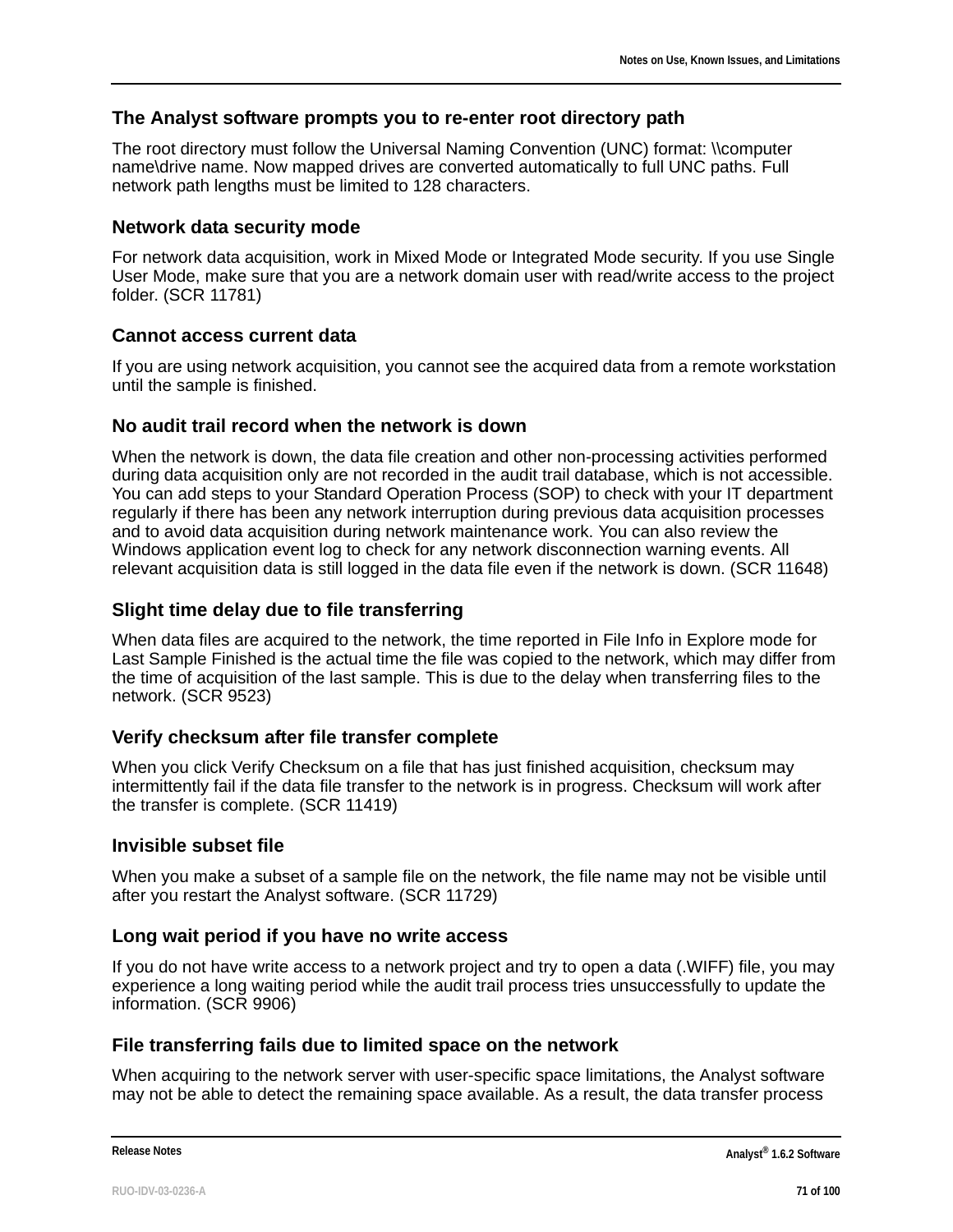may fail, but acquisition is not impaired. The data remains on your local acquisition workstation. (SCR 11420)

#### **Spectral arithmetic output file not saved**

If the root directory is on the network, select Open the New File Immediately in the Analyst software under the Output Filename section in the Spectral Arithmetic Wizard–step 4. Otherwise, the output file may not be saved. (SCR 11746)

# **Explore**

#### **CAD gas setting displayed incorrectly in file information**

If a data file was acquired using simplified CAD gas settings and opened in the Analyst software without the correct hardware profile active, the CAD gas setting in the file information will be displayed incorrectly. A CAD gas setting of Low will be displayed as –1, Medium as –2 and High as –3. (AN-299)

#### **Processing large data while performing long data acquisition**

Avoid processing (for instance, performing XIC) a large data file that has more than 600 MRM transitions while performing a long data acquisition. Doing so may cause the software to become unstable and data to be lost. Use another computer to process such data. If you need to open the currently acquiring data, the display for currently acquiring *Scheduled* MRM algorithm data defaults to TIC to open the file faster. Processing these files should still be kept to a minimum during acquisition.

#### **Processing Options truncates non-Integer values**

The Analyst software Processing Options / Integration screen (Tools > Settings > Processing Options, Integration tab), allows you to enter decimal values between 0 and 100. However, once the screen is closed and reopened, these values truncate to their integer values.

#### **"Subtract Range Locked" option appears to be active; menu item in the rightmouse menu does not update**

When right-clicking on a chromatogram, the feature appears to be enabled whether or not it actually is. To see whether or not the feature is enabled, see either the Menu bar (Explore > Background Subtract > Subtract Range Locked) or the Explore Toolbar. If the icon is displayed as depressed, the feature is enabled.

#### **Unable to sort Peak Lists properly**

In rare instances, the Peak List does not sort properly. To restore functionality, close the Peak List (deleting the pane) and re-open it.

#### **Cursor does not correspond to the time point of the spectral data**

Occasionally, the cursor is incorrectly allowed to be placed between data points. The time in the header of the spectrum of the active chromatogram is always correct.

```
Analyst® 1.6.2 Software Release Notes
```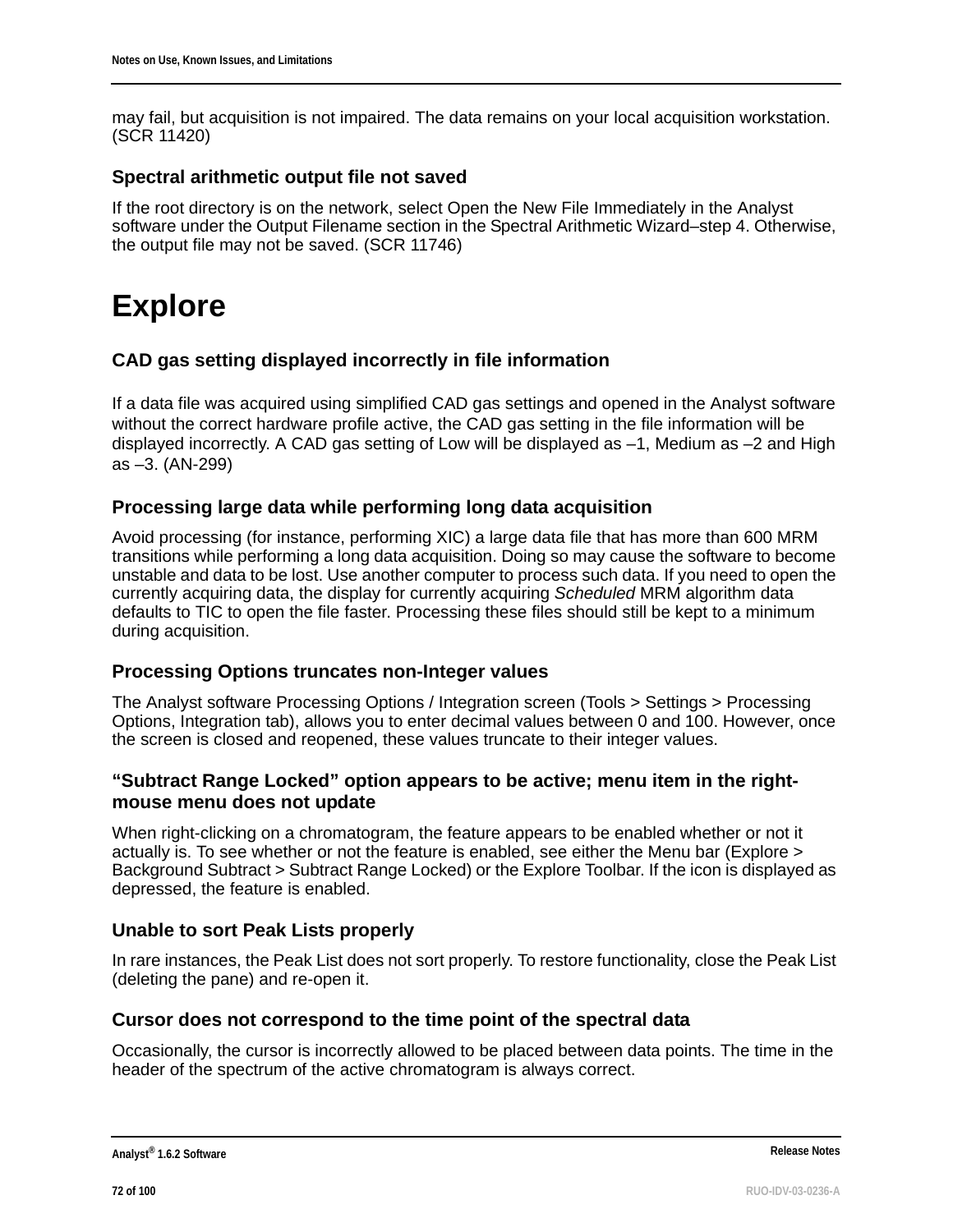## **Missing data when exporting to PDF format**

When the Analyst software is active with several panes open, exporting the active window to a PDF file may not export all data from the window. Use Export when there are only a few panes in the window.

## **Time range discrepancy for Contour plot**

When saving a processed data file (PDT) with a Contour plot shown, the saved file displays a different time range from the original Contour.

## **X-axis not extended**

After offsetting a chromatogram, the x-axis (time) range is not extended to include the shifted data.

## **DAD margin for negative absorbance not functioning**

The diode array detector (DAD) margin for negative absorbance does not function.

### **Performance degradations due to large number of scans**

Processing data can be slow when the data file contains a very large number of scans resulting from the use of short dwell times. Keep the number of scans below 30,000. (SCR 7964)

## **Viewing IDA data files**

If you open an IDA experiment data file while acquiring, it displays in Explore mode even if the IDA Explorer is set as the default viewer in the Appearance Options dialog. If you open the data file after acquisition, it displays in the IDA viewer. Samples that were opened in Explore mode during acquisition do so by default when the acquisition is complete as well. You can open the sample in the IDA Viewer if you reopen the file. (SCR 9805)

## **Integrated Harvard syringe pump not in file info**

In some cases the File Info in Explore mode indicates that the integrated Harvard syringe pump was not used even though it was used. (SCR 8643)

## **Smoothing does not consider 0 intensity points**

The Smoothing function does not consider 0 intensity points. Holes might appear in the spectrum after smoothing if there are intensities of 0 in the data file. (SCR 13204)

## **Show File Information**

Opening the File Information pane using the Show File Information command may cause the software to stop responding or to omit information from the display. This is an intermittent display problem and no data is lost. If this occurs, configure the Audit Trail Manager settings to No Audit Map or alternatively deselect the Closed Module event in the Audit Map Editor to view or save the File Information to a file. The original audit trail settings should be restored. Only an Analyst software Administrator has the privilege to configure the audit trail settings.

## **Overlay on plot for isotopic distribution in calculator**

Occasionally, this feature does not function as expected, however, the text will still be accurate.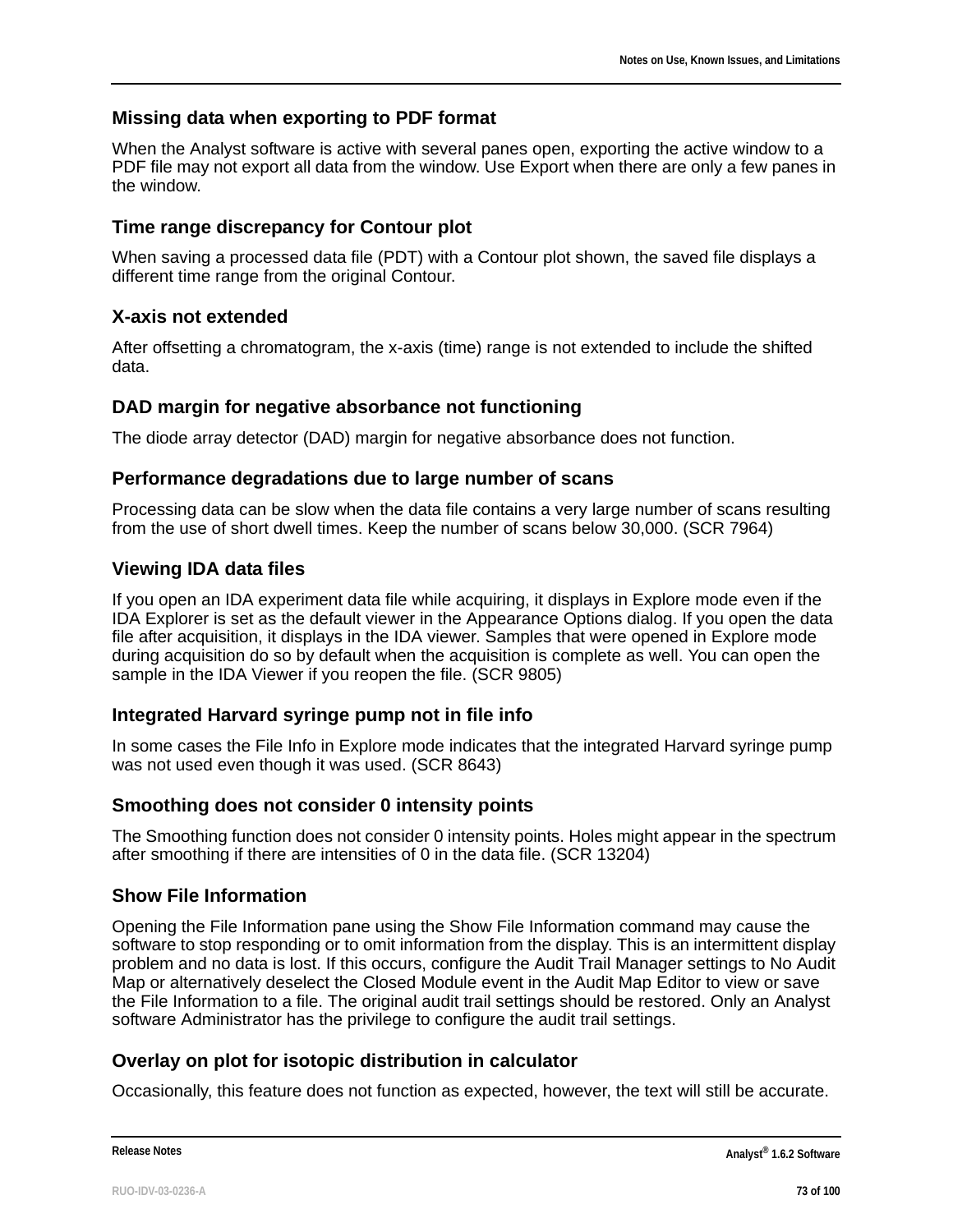#### **Incorrect status in File Information**

On the 5500 series of instruments, the file information incorrectly shows the status as "Bad" for the Curtain Gas™ flow and interface pump. There is no interface pump on the 5500 systems. Also, although the file information will read "Bad" for the Curtain Gas flow, this does not necessarily reflect the status at the time of acquisition. If during acquisition, the Curtain Gas flow status develops to a true "Bad" state, then acquisition for that sample will stop with an error. (ST 8853)

### **Delay in displaying sample list**

On the 5500 series of instruments, it takes more than 90 seconds to populate the sample list for a data file acquired with more than 1000 samples. Allow for at least 90 seconds to populate the entire sample list. If you acquire more than 1000 samples into a .wiff file, it will take at least 90 seconds to populate the sample list. The Analyst software will be able to open the file; however, we recommend that you acquire the samples into different data files, if possible.

### **Syringe pump method information missing from the File Info**

On the 5500 series of instruments, the syringe pump details used to collect the data are not displayed in the File Information pane for data where a syringe pump was used. You should note which flow rate and syringe diameter were used during acquisition. Alternatively, the user can obtain this information from the data file by recreating the acquisition method from the file information by right-clicking on the file information to select Save Acquisition Method. You are required to have the same devices in your hardware profile to recreate the method completely. (ST 7861)

## **Explore History file not displaying properly**

The Explore History File does not display properly. The description of all the changes is sometimes merged into one cell but it is often still legible. In some instances, some information may be missing. (ST 9481)

#### **Changes to offset in History pane not appearing**

You must reopen the History pane to show changes to the offset. (ST 9486)

#### **Reviewing MRM data changes the active XIC**

When opening a saved Explore History File (.eph) from a Total Wave Chromatogram (TWC) where the data from the mass spectrometer is MRM data, the displayed data is the overlaid XICs but reviewing the changes will change the active XIC. The listed history, however, is correct and can be used to manually apply those settings to the original data.

#### **Occasionally, samples in data files collected at 12 000 Da/s cannot be opened**

If this occurs, open the previous or any subsequent sample and use the forward and back arrows to navigate to the sample that will not open. (ST 13169)

### **If you expand data in the IDA viewer while a sample is acquiring to the same data file, data from an acquired sample is not displayed**

No data is displayed in Explore mode for an acquired sample if you expand data from the IDA Viewer while a second sample is being acquired to the same .wiff file. (ST 18228)

```
Analyst® 1.6.2 Software Release Notes
```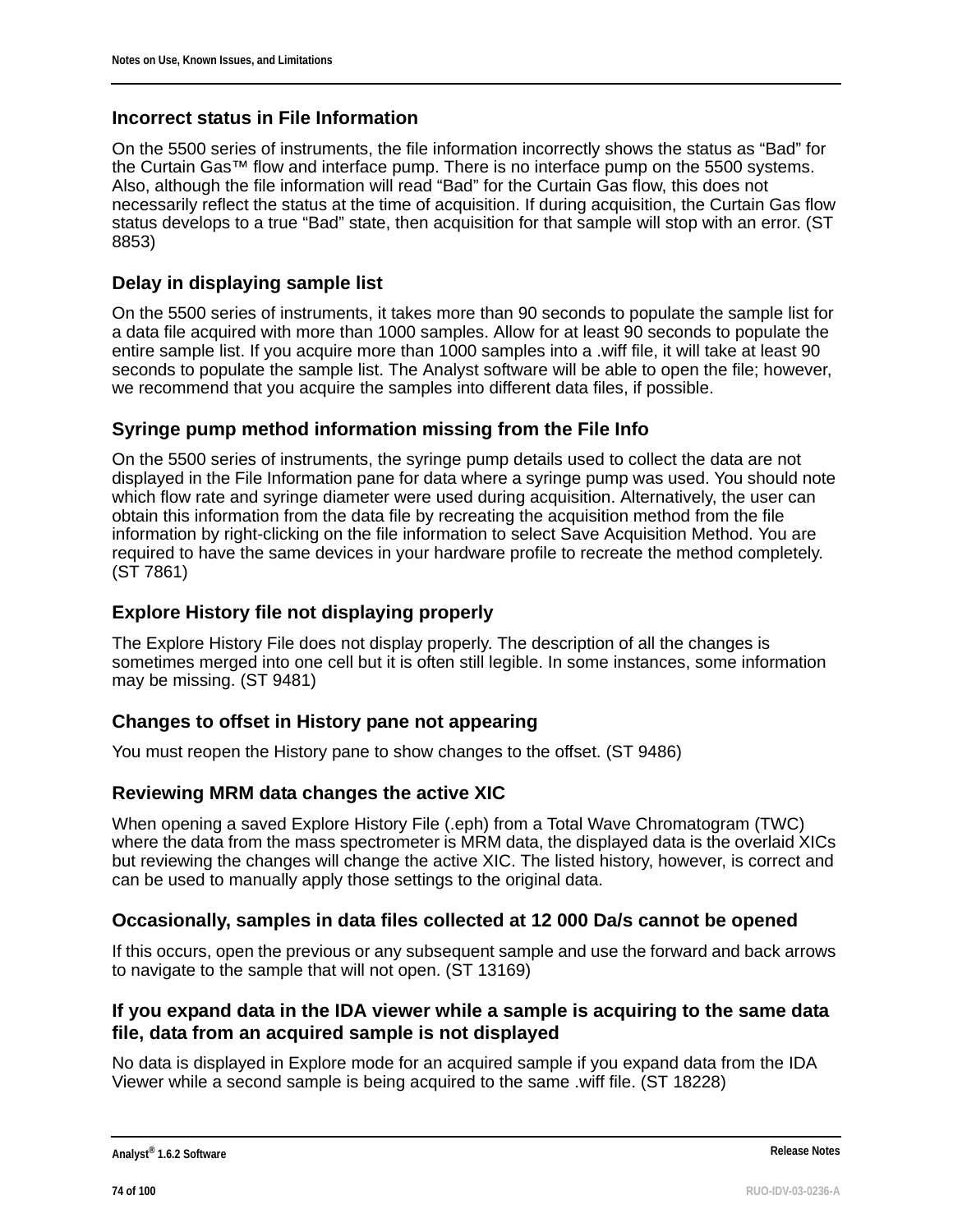## **Undocked Graph Information Window may cause the software to stop responding**

Occasionally when the Graph Information Window is opened and undocked the software stops responding. This is especially the case when the window is left open and undocked for several hours while acquisition and processing take place. To avoid this issue, keep the Graph Information Window docked. (ST 16700)

### **The Q1 resolution offset table at 10 Da/s is missing in the File Information**

The Q1 resolution offset table at 10 Da/s is missing in the File Information for a negative ER scan type. This does not affect the data or any future acquisition. To retrieve this information, you may look into a data file acquired in Q1 negative mode. (ST 13331)

#### **Sections of ions appear to be missing in EPI scans**

On the 5500 series of instruments, when you use Q0 trapping, a fill time of at least 20 ms is required. EPI spectra acquired with a Fill Time less than 2 ms will result in a missing range of ions in the second mass range when Q0 trapping is On. In general, you can expect to see an overall decrease in sensitivity even with one mass range under these conditions. (ST 8200)

#### **Compound Library databases with over 20 000 entries fail to display full information**

When opening Compound Library databases that have over 20 000 entries, the individual fields will not display the full information used to populate the original database; "NA" is populated instead. The recommendation to overcome this issue is to re-save the original database into two separate databases in order to be able to view all entries and then populate future entries in a new database. For example, delete the last 10,000 entries and save this database as "Part 1" and then reopen the original database, delete the first 10,000 entries and save this database as "Part 2". **Note**: Deleting entries and then adding new ones is not recommended. (ST 19297)

#### **The Analyst software stopped responding during real-time XIC data extraction**

When large numbers of ions were extracted in real-time during acquisition using an MRM or Scheduled MRM method, the Analyst software may have become unresponsive. This issue has been corrected. However, users should be aware that there may be cases where extracting large numbers of chromatograms will still cause the software to slow or become unresponsive. For example, having multiple XIC panes open simultaneously, or acquiring data from multiple methods to the same .wiff file. In these cases, users should refrain from extracting chromatograms in real-time. (AN-292)

## **Make Subset File feature and script do not support checksums**

When using the Make Subset file in the Explore menu or the Make Subset File script, the checksum of the file being used is not checked and the resulting file will have a valid checksum even if the starting file has an invalid checksum. (AN-297)

# **Explore — Library Search**

#### **Blank results in new field**

When performing a Library Search from an open spectrum, if you click View Manager from the Search Results window and add a new field, the results for this new field might appear blank.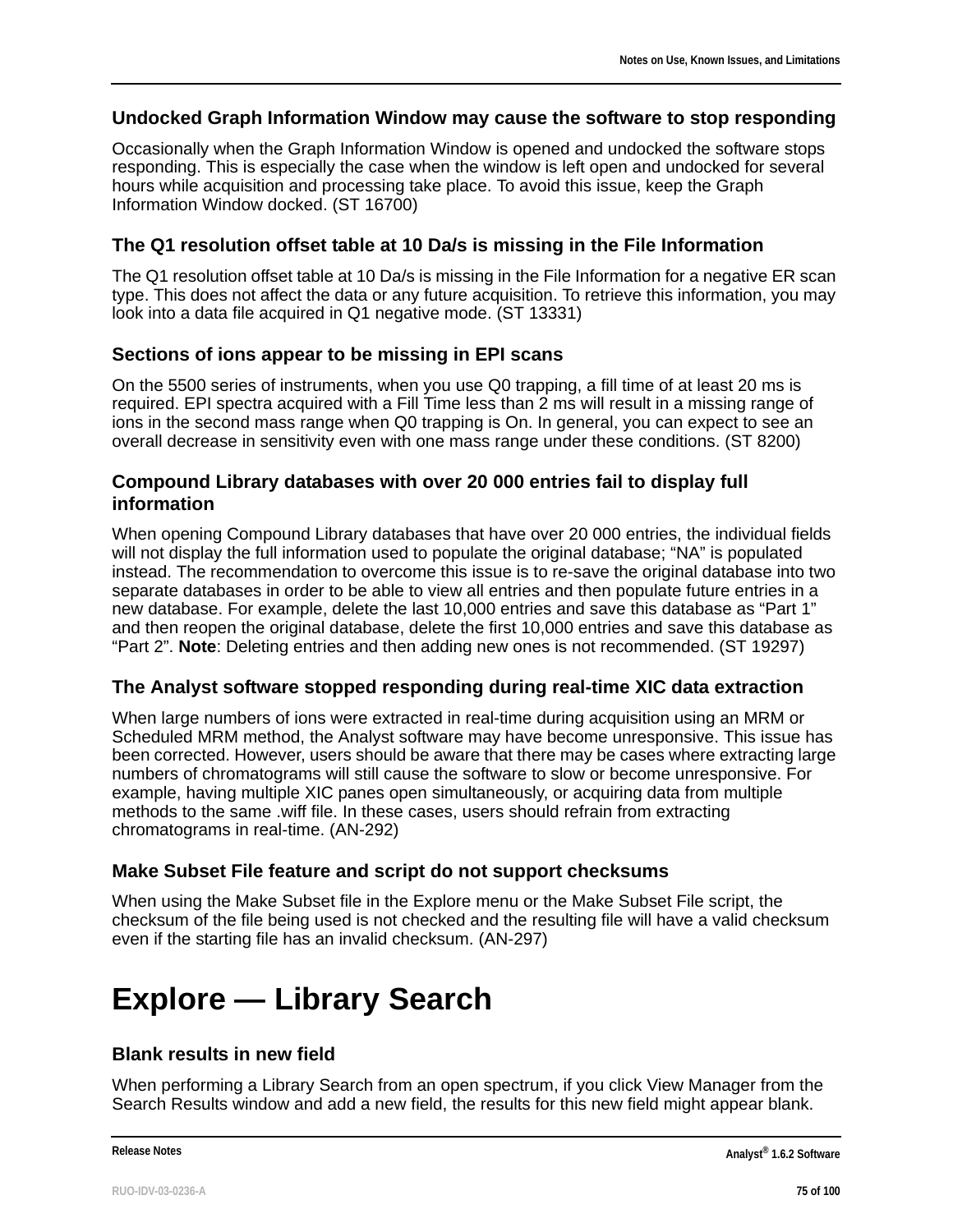Clicking on the field a few times, will cause the results to appear. This is a graphical issue and does not affect functionality.

#### **Hidden column in Compound Library view**

When viewing the Compound Library, increasing the width of the last column may uncover a column named Hidden, with populated values. This is a graphical issue and does not affect functionality. Do not modify the data in this column. (ST 3165)

#### **Editing the compound name twice may cause the Analyst software to stop responding**

If you edit the name of a compound in the library, click OK, and then attempt to edit the compound again, the Analyst software stops responding. To avoid this, after clicking OK to change the compound name, close and re-open the library before attempting to change the same compound. (ST 2283)

#### **Opening a library record in the default library may show a blank spectrum**

If this occurs, reconnect the library database (Tools > Settings > Optimization Options > Library Manager) to correct the issue. (ST 1860)

## **Explore — WIFF Data File**

#### **Analyst software file compatibility**

The Analyst software is fully backward compatible. However, it is not forward compatible, that is, Analyst 1.5 software data files, for example, do not consistently open in Analyst 1.4.2 software or older versions. If you upgrade acquisition computers to the newer Analyst software, you should also upgrade processing computers to the same version.

#### **Flat file size limit**

The software can display data in the flat file (.WIFF.scan) for files up to 2 GB in size. Any data stored beyond this limit may not display properly. In addition, larger file sizes may degrade overall performance. Begin acquiring data to a new data file if your file size nears this limit (for example at 1.5 GB).

## **Quantitate**

#### **Accuracy values may be different between different versions of the Analyst software**

In the Results Table, the Accuracy values may be different between Analyst software versions 1.5.x and 1.6, for the results created using same samples – data files. In the Analyst 1.6 software, accuracy values are rounded to 13 decimals. In some cases, the difference on the10th decimal may be observed. (ST 33935)

**Analyst® 1.6.2 Software Release Notes**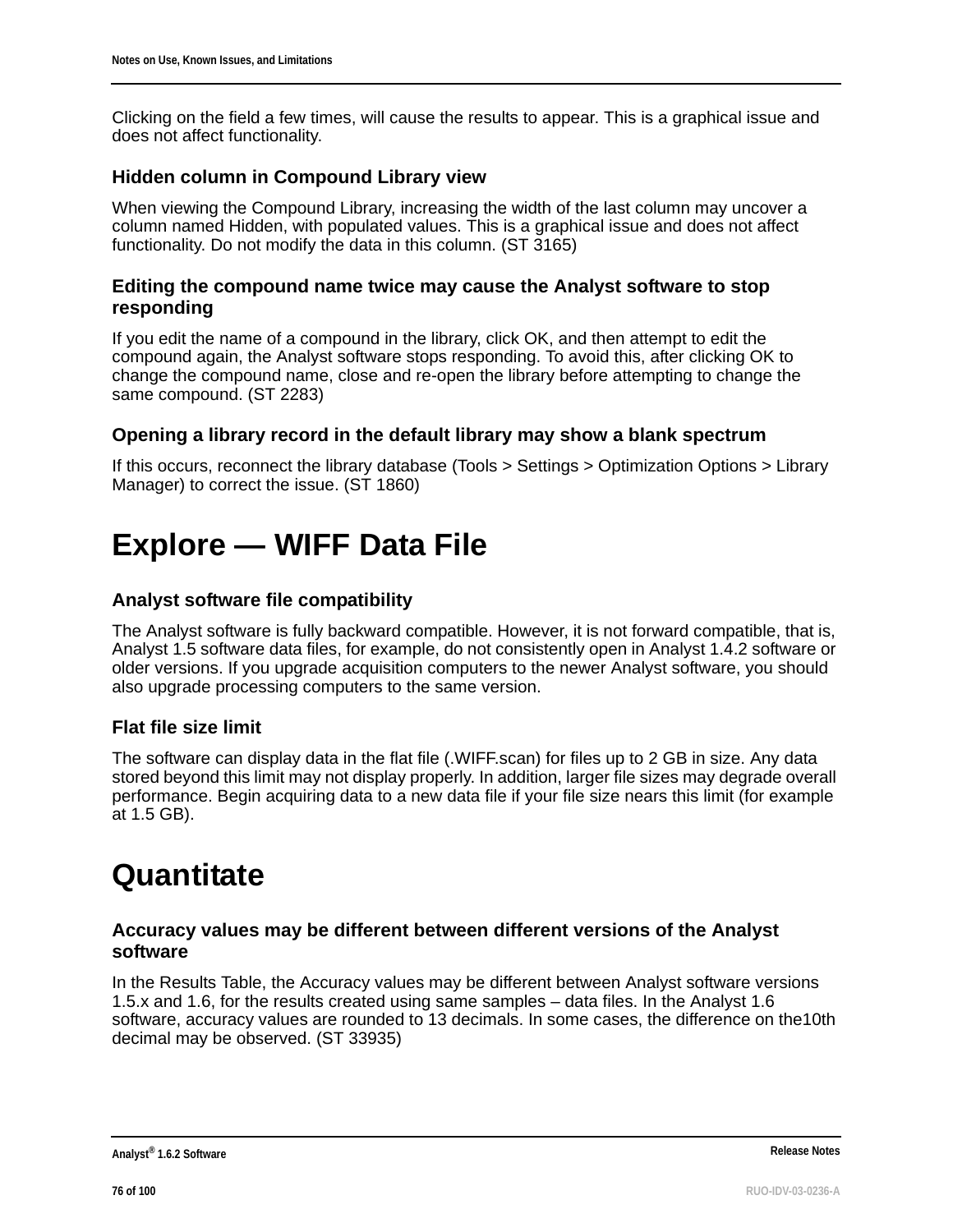## **Zero Accuracy values display as N/A in previous versions of the software**

Zero Accuracy values 0.00 were displayed as "N/A" in previous software versions. In the Analyst 1.6 software, if the calculated accuracy value is 0.00 (up to 13 decimals), that value will be displayed as a number (0.00). (ST 33935)

## **Discrepancy in Results Table file size**

Depending on the number of samples, the Results Table file size may be larger than in the previous version of the Analyst software. (ST 33496)

### **Incorrect printouts if manual integrations are not accepted**

If the user performs a Manual Integration and attempts to print the window or workspace without first "accepting" the changes (or completing an e-Signature if required), the resulting printout may be incorrect. The user will see two Results Tables printed showing the areas before and after the manual integration, instead of the selected Results Table and chromatogram. If after performing a manual integration, the user "accepts" the change (or completes an e-Signature) or navigates to a different selection, the Print > Window and Print > Workspace commands will function as intended.

## **Algorithm compatibility**

*Scheduled* MRM algorithm data cannot be analyzed with Analyst Classic or previous versions of the IntelliQuan (IQA/MQ II) algorithms. For this reason, the IntelliQuan integration algorithms have been improved to support *Scheduled* MRM algorithm data, and have been renamed IQA II and MQ III. For more information, see [Technical Information Regarding Integration on page 99.](#page-98-0) Due to this change, several behaviors will be observed in the software:

- When creating a new quantitation method with Analyst Classic as the preset algorithm, the software warns about algorithm incompatibility and the new method uses IntelliQuan-MQ III instead. This operation has no affect on the preset algorithm. (ST 5388)
- IntelliQuan Results Tables from versions of the Analyst software earlier than version 1.5 will continue to use the previous versions of the algorithms in the Analyst 1.5 software so that the results presented are consistent. This is the only situation in which previous IntelliQuan algorithms are used in the Analyst 1.5 software.
- The Quantitation wizard cannot create a quantitation method for a data file that contains more than 94 transitions. Before you can use the Quantitation Wizard to generate a Results Table, you must first create the quantitation method using the Build Quantitation Method feature. Select this quantitation method on the Create Quantitation Set - Select Method page of the Quantitation Wizard. (ST 5919)
- Previously generated quantitation methods with the Analyst Classic algorithm cannot be used to analyze *Scheduled* MRM algorithm data. To carry forward the information, export the method as text using the Create Text File from Quan Method script and then re-import it using the Create Quan Methods from Text Files script. Both scripts are provided on <drive>:\Program Files\Analyst\Scripts\All Mass Spectrometers folder.
- You cannot add *Scheduled* MRM algorithm data to Results Tables using Analyst Classic or older IntelliQuan algorithms.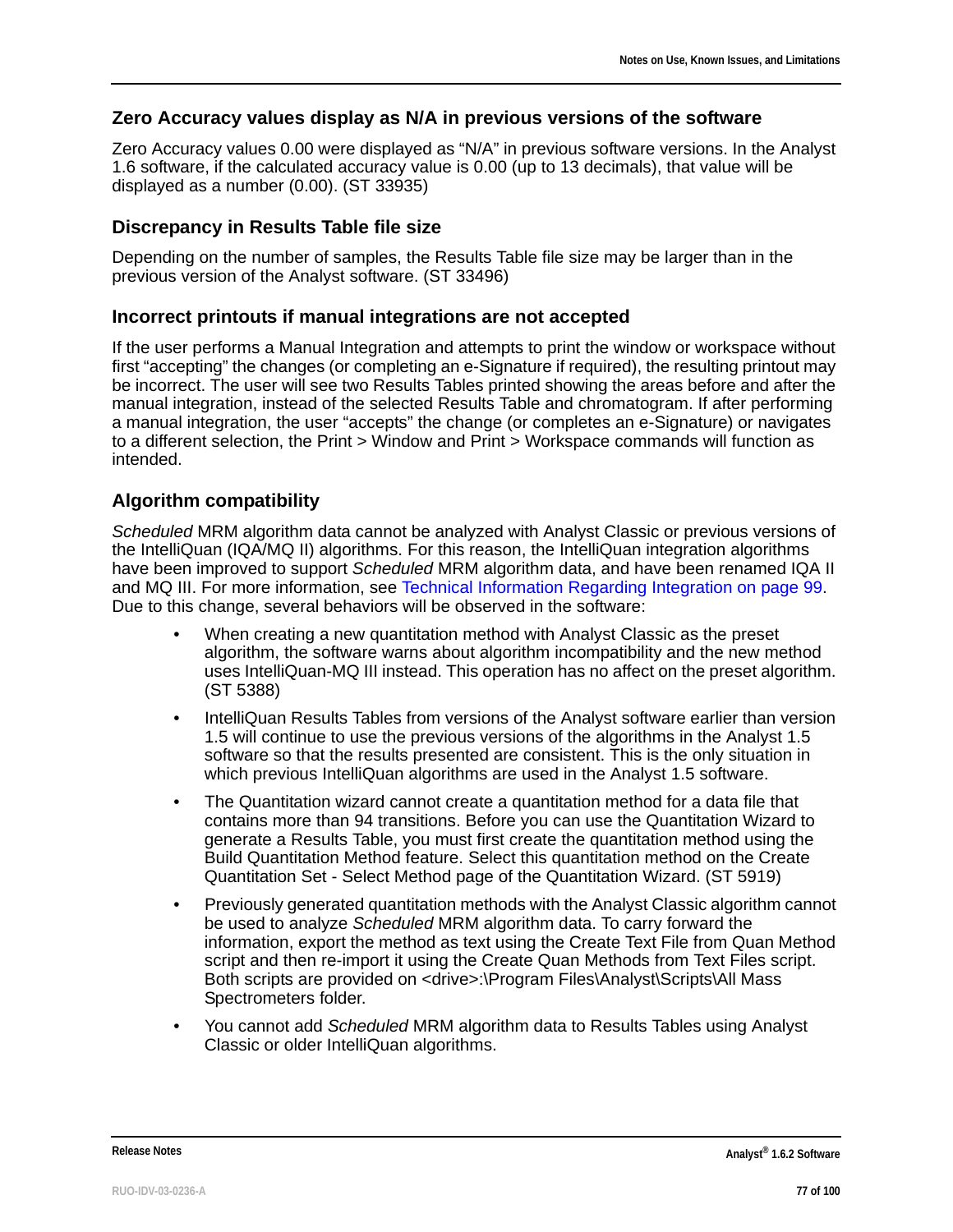### **IQA II Integration algorithm occasionally does not find peaks on** *Scheduled* **MRM algorithm data**

For *Scheduled* MRM algorithm data, it is highly recommended that you use IntelliQuan - MQ III as the default integration algorithm, as the peak is sometimes not found in the retention time window when using *Scheduled* MRM algorithm with IQA ll.

### **IntelliQuan - IQA ll parameter-free integration algorithm not set by default**

For regular MRM data, IntelliQuan - IQA II is the preferred default algorithm. For fresh Analyst 1.5 software installations, this must be set manually, as the MQ III algorithm is set by default. For instructions, see the Help.

### **Default integration algorithms**

Newly created projects always copy the default integration settings from the Default project. For fresh Analyst 1.5 software installations, this preset is now IntelliQuan - MQ III. If you are reusing your Analyst Data folder from a previous version, the preset from that Default Project will carry forward to the Analyst 1.5 software.

#### **Large signal-to-noise values sometimes reported in the Results Table**

Occasionally, when very low or no noise is selected for a background, very large values to over 20 digits are reported. This might occur because there is no baseline noise for these cases. The signal-to-noise should be reported as N/A in these cases. Readjust the selection of the baseline to make sure that some baseline noise is applied to the signal-to-noise calculation.

#### **Baseline Sub window**

The IntelliQuan Baseline Sub window is actually a half window. The window used is twice the width that is entered. This applies both to the Integration tab of the Processing Options and the IntelliQuan Parameters dialogs opened by right-clicking in a data list. (SCR 12984)

#### **Exporting with Sum Multiple Ions produces bad text file**

Exporting a Results Table built with the Sum Multiple Ions option produces data in separate columns. The values appear under incorrect headers and the text file may be incorrect. (SCR 10947)

#### **Diode array detector results not removed**

In a DAD Results Table, even when all DAD data is removed and an ADC data sample is added, the DAD information remains in the Results Table. (SCR 7998)

#### **Analyte mass range column displays N/A**

If an automatic quantitation method is used to build a new Results Table, the Analyte Mass Ranges column displays N/A instead of the actual mass range for the corresponding sample and analyte (potentially all different). (SCR 8790)

#### **Peak asymmetry error**

When you create a Results Table and display Peak Asymmetry, the column shows 0.00 if no peak is found. (SCR 10688)

**Analyst® 1.6.2 Software Release Notes**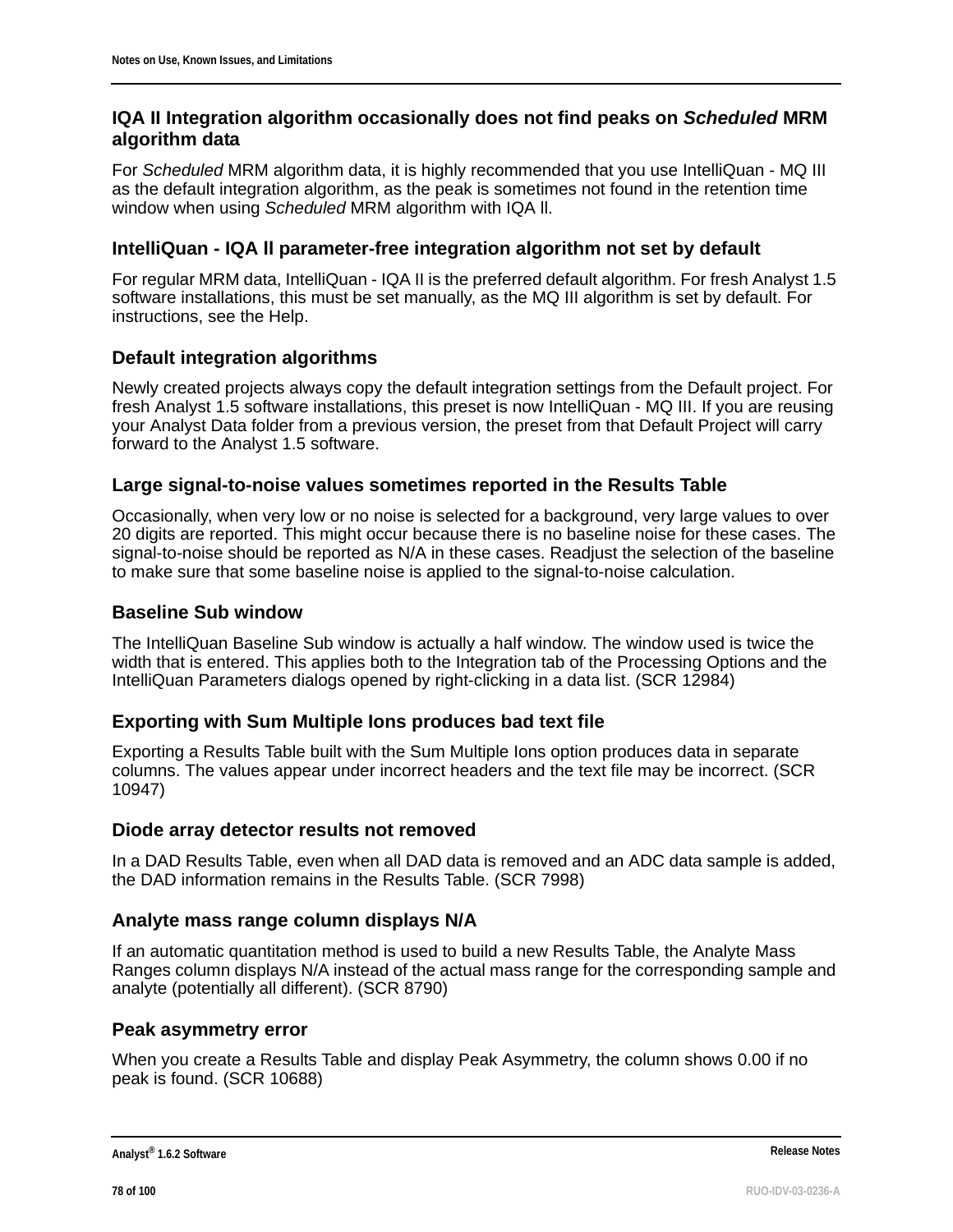### **Inconsistent last decimal digit**

When opening a Statistics table for two Results Tables (by selecting Group By Concentration from the Conc. as Rows box and selecting Area or Height from the Statistics Metric box), the last digit for some of the statistical results (Mean) could be different depending on the order of opening the data files. The same issue is seen in mean calculations as well. (SCR 13198)

#### **Quantitation integration mass tolerance**

The algorithm for selecting a particular MRM transition from the Q1 and Q3 masses stored in the quantitation method operates as follows:

- **Analyst 1.4 software:** The first transition ordered from lowest to highest for which both the Q1 and Q3 masses are within a tolerance of 0.1 Da is selected. For example, given two separate transitions, one with Q1 140.0 and Q3 of 134.0 and another transition with Q1 of 140.1 and Q3 of 134.1, a quantitation method will not be able to distinguish between the two transitions. Since the algorithm finds the first transition within the 0.1 tolerance, the 140.0/134.0 transition will be selected both times.
- **Analyst 1.4.1 software:** This was changed to use a smaller tolerance of 0.0001 Da. The reason for the change in the Analyst 1.4.1 software was to allow two transitions with both Q1 and Q3 masses within 0.1 Da, but more than 0.0001 Da, of one another to be quantitated. If you use the same example as in the previous version, 140.0/ 134.0 and 140.1/134.1 are now valid. This allows two close transitions to be distinguished; however, this did not take into account the mass tolerance values used by users who apply the same quantitation method across instruments, each with their own unique calibration.
- **Analyst 1.4.2 and newer software:** The transition whose masses are closest to the values from the quantitation method, but still within a tolerance of 0.1 Da, is used. The software determines which transition is closest by summing the Q1 mass variation and the Q3 mass variation (between the quantitation method and the acquisition method) and then selecting the transition whose variation sum is the smallest.

## **Quantitation of a sample with a large number of transitions will appear slow**

For example:

- Generating a Results Table on the recommended computer using one sample containing 2500 transitions can take about three minutes. (ST 9944)
- Creating or saving a quantitation method using *Scheduled* MRM algorithm data that contains 2500 transitions can take up to 15 minutes. (ST 9944)

## **Adding a Formula Column causes the software to stop responding**

If the user performs an operation using a Formula Column in a Summary Page in a Results Table the software stops responding. To prevent this behavior, remove the 500s in the brackets in the column names in the Formula field. (ST 12940)

#### **Cancel button unresponsive when closing an unsaved quantitation method**

When closing a workspace with an open, unsaved quantitation method, the Cancel button is not responsive. To close the window without saving the method, click No instead of Cancel. (ST 15477)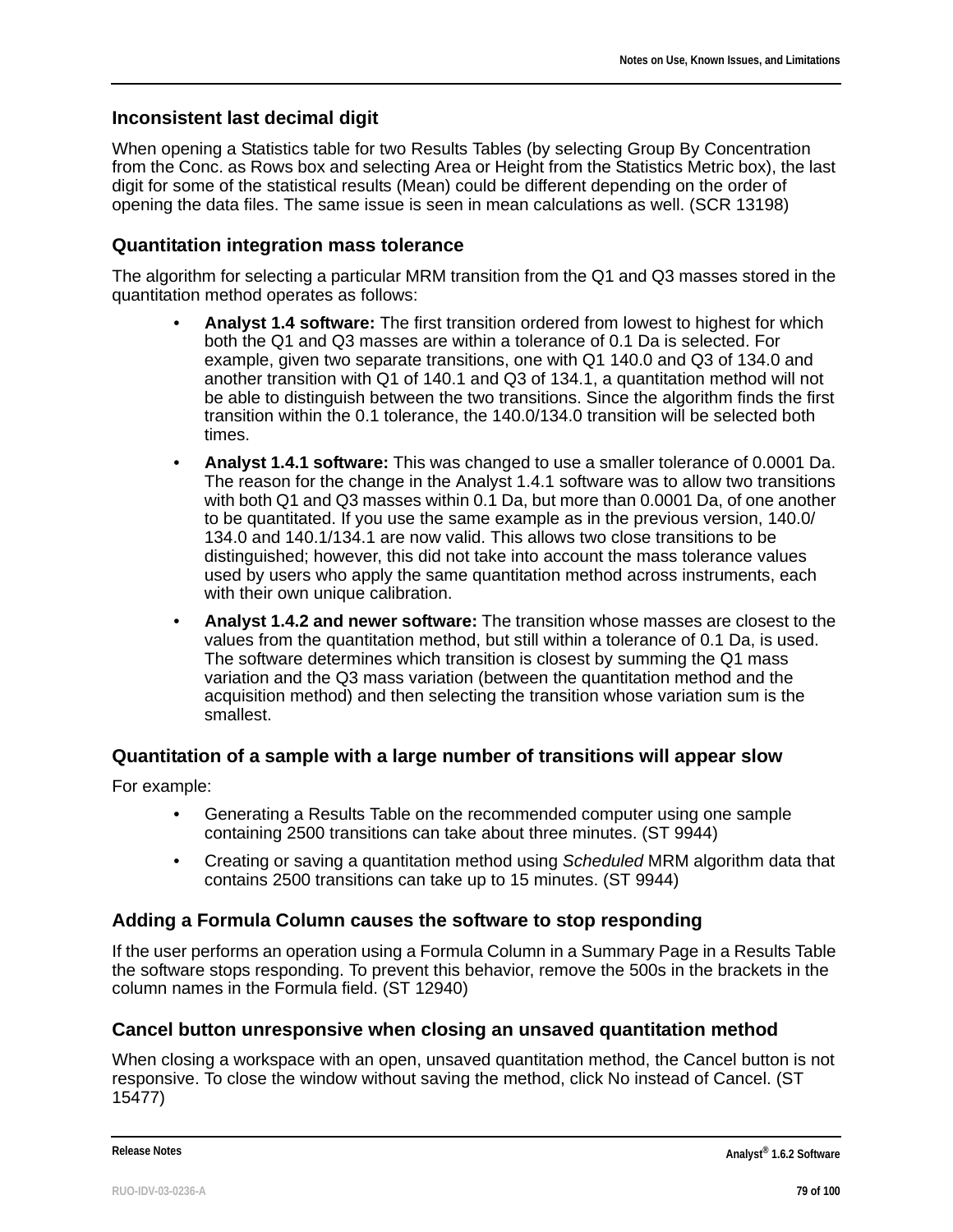#### **Analyst software stops responding when you export a Results Table to a nonexistent directory**

This occurs when the user specifies the incorrect path in the "File name" list by typing in the path. Make sure that the path specified exists and is correct. (ST 15992)

### **Save As dialog points to incorrect folder**

When users save a quantitation method that required a data file to open, the Save As dialog points to the folder were the data file was located instead of the Quantitation Methods folder. Browse to the appropriate folder before saving the quantitation method. (ST 16129)

#### **A peak is not integrated as expected when increasing the RT window beyond 40 seconds**

When you use the IQA II algorithm, RT windows larger than 40 seconds are ignored; even if the user sets a window larger than this, a window of +/-20 seconds is effectively used. Either adjust the expected retention time for the shifted peak or for batches where this is happening for many samples, switch to the MQ III algorithm. (ST 17676)

#### **Older versions of Quantitation methods may cause the software to stop responding**

When selecting a Quantitation method in a batch that was created with the Analyst 1.4.2 software, the Analyst software stops responding. To use quantitation methods from previous versions of the Analyst software, save the methods using the Analyst 1.5.1 software and then select them. (ST 18026)

#### **Error when quantitating using TIC as Q1/Q3 selection**

If you use the Quantitation wizard and specify the TIC as the Q1/Q3 selection, the Analyst software displays an error when you advance the wizard. Click OK to successfully continue with the wizard. (ST 3242)

#### **Column sorting**

Occasionally, sorting columns in tables does not produce repeatable results. Sort the index column to make sure that sorting is always correct.

#### **Quick Quant with full scan methods**

In the Acquisition Batch Editor, creating a Quick Quant method causes inconsistent behavior if the acquisition method selected is a full scan method. After saving this method, you cannot open it. Quick Quant works as expected with all other scan types. It is recommended that you do not use Quick Quant with full scan methods. (SCR 9866)

#### **New Quick Quant methods do not apply new quantitation default values**

New Quick Quant methods generated through Build Acquisition Batch do not use the modified quantitation default values specified through the Quant Method Editor Settings dialog.

(SCR 6997)

**Analyst® 1.6.2 Software Release Notes**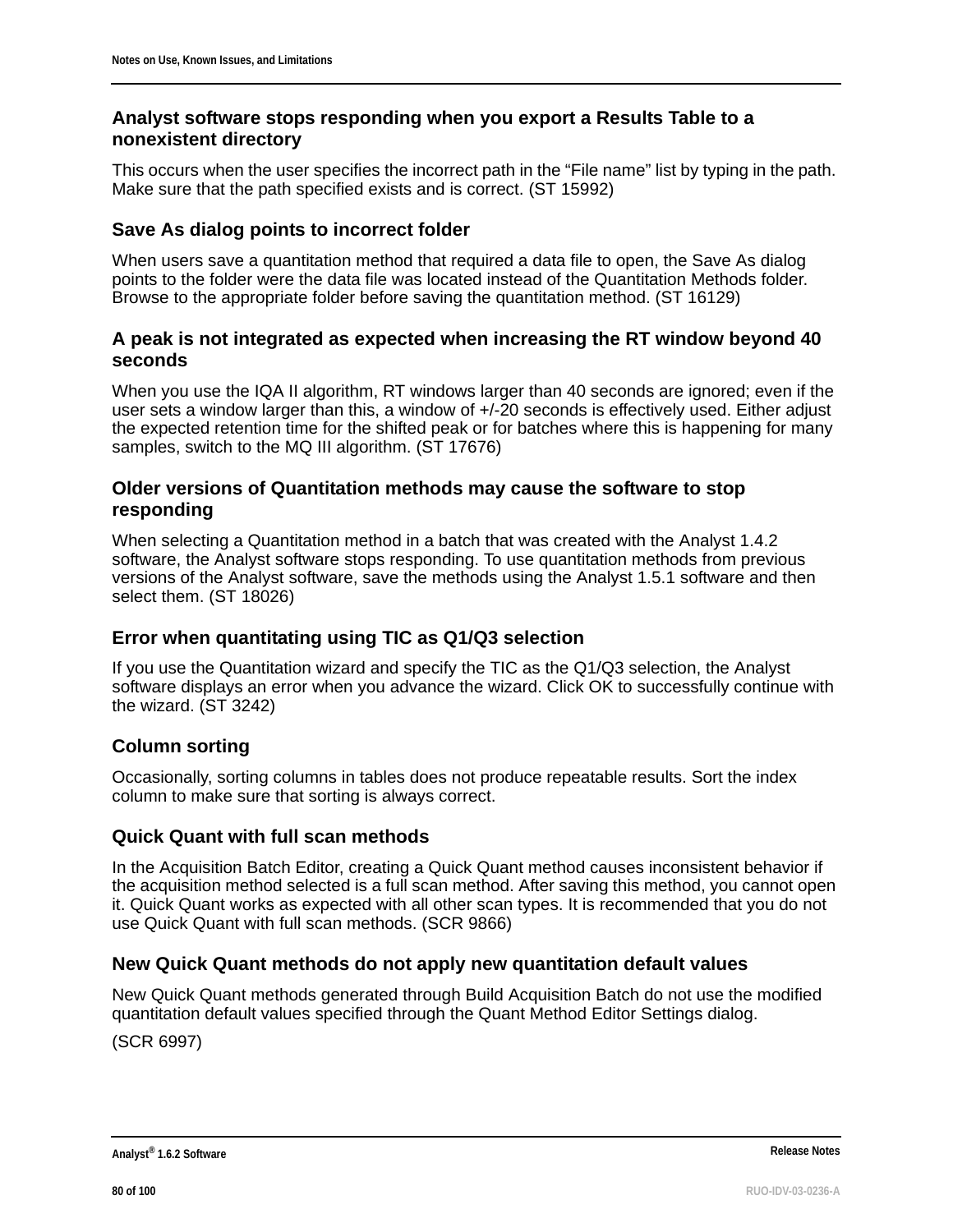### **An intensity drop may be observed if running a** *Scheduled* **MRM algorithm experiment with masses greater than 1000 Da**

Avoid using masses above 1000 Da in *Scheduled* MRM algorithm experiments. In these instances, we recommend using the MRM scan type. (ST 11772)

### **Some items unavailable under the Administrator role for the Quantitate module are not honoured**

Although the "Change default number of smooths (in Wizard)" and "Change concentration units (in Wizard)" are not available for the Administrator under role-based security, a user with the Administrator role still has access to these features in the wizard. (ST 19149)

### **The concentration units specified when building a quantitation method do not propagate to the Results Table if different units are used per analyte**

Although a user can enter different units for different analytes when building a quantitation method, only the first set of units is used in the Results Table. (ST 19151)

## **Correct data displayed in the calibration window**

The data in the calibration window may not be consistent with the Results Table if few peaks are found in the Results Table. To correct this, refresh the window by saving it. (SCR 11282)

# **Analyst Software Reporter**

## **Reporter Template Editor might not show the Tags panel for the Blank Template**

When editing the Blank Template in Reporter, the tags panel might not be shown by default, depending on the version of Microsoft Office used. If the panel is not visible, users can make it visible by selecting View > Document Editor, followed by View > Document Actions. (AN-250)

## **Chromatograms are not shown if the Label field contains information**

When creating a Reporter template, if the user adds a chromatogram and then types anything in the label field for the tag, the printed report will not display the chromatogram. Make sure that the label field is empty. (AN-255)

## **Reporter Template Converter: Unable to convert four templates**

The Reporter Template Converter is unable to convert the following templates: Select Analyst 20 percent Report.xml, Sample Report with MRM ratios.xml, Sample Report with MRM ratios2.xml and Sample Report with MRM ratios EU.xml. Users will receive an error message when attempting to convert any of these templates. (AN-258)

## **Chinese characters might be unreadable in Reports**

When using the Reporter 3.2 software to print reports using Chinese fonts, the spacing between characters might be too small to allow the report to be easily readable. This might happen when printing to Word or PDF formats. If this happens, select the option to print to HTML format, as this format spaces the characters appropriately. (AN-131)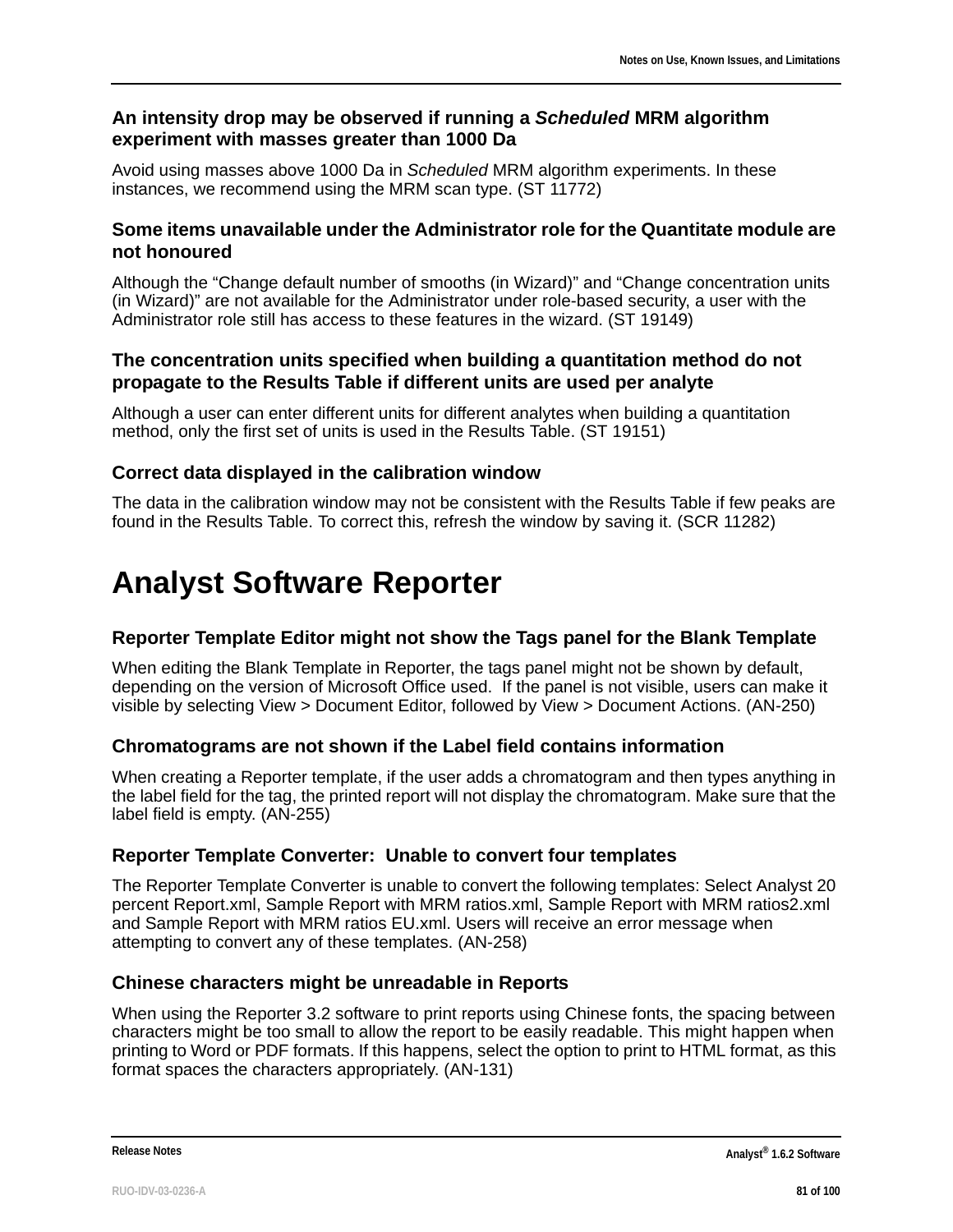## **Adobe Acrobat may stop responding after printing to PDF**

If the user selects both options to Print to PDF and Print Automatically, after generating the report, Adobe Acrobat will launch but will stop responding. If the user manually closes Adobe Acrobat, the report will open automatically as a PDF. This is a workflow defect and does not affect the generation of the actual report. (ST 35621)

#### **Report names containing periods may cause the Reporter to crash**

When creating a report, if the user specifies a filename that contains periods ('dots'), they must also specify the file extension. Failing to do so will cause an error to be generated: "Failed to process the report file. Unsupported format requested." For example, specifying a report as "report 1.2.3" will cause a crash; whereas, specifying "report 1.2.3.docx" will generate the report as intended. Note that the extension must match the format selected in the Reporter software. (ST 35636).

#### **Generating a PDF report might be slower for Windows 7 users**

On Windows 7, if you are not an Administrator then the report will take longer to run. (ST 033975)

#### **MS Office Requirements**

For the Analyst 1.6.2 software, MS Office 2007, 2010, or 2013 is required to use the Reporter functionality included with the Analyst software to edit reports.

## **Installer**

#### **Message appears during installation advising users to downgrade the firmware on the 5500 series of instruments**

If you have the 5500 Components Patch installed and you are installing Analyst 1.5.1 software, you will receive a message instructing you to downgrade the firmware. Ignore this message and continue with the installation procedure. Follow the instructions in the installation guide to upgrade your application firmware. The installer will automatically uninstall the 5500 Components Patch for you.

#### **Smart Services runtime error**

Occasionally, a Smart Services runtime error appears when installing or uninstalling the HotFixes. Click through the error; the error does not affect the installation or removal of the HotFixes.This error occurs only when Smart Services Mass Spec Gateway v 4.1 is installed. (ST 11498)

## **Other**

#### **Screen flickering**

There may be some flickering when switching between modes and between windows in the Analyst software. The flickering does not indicate a serious problem or potential shut down and will not affect data. (ST 3614)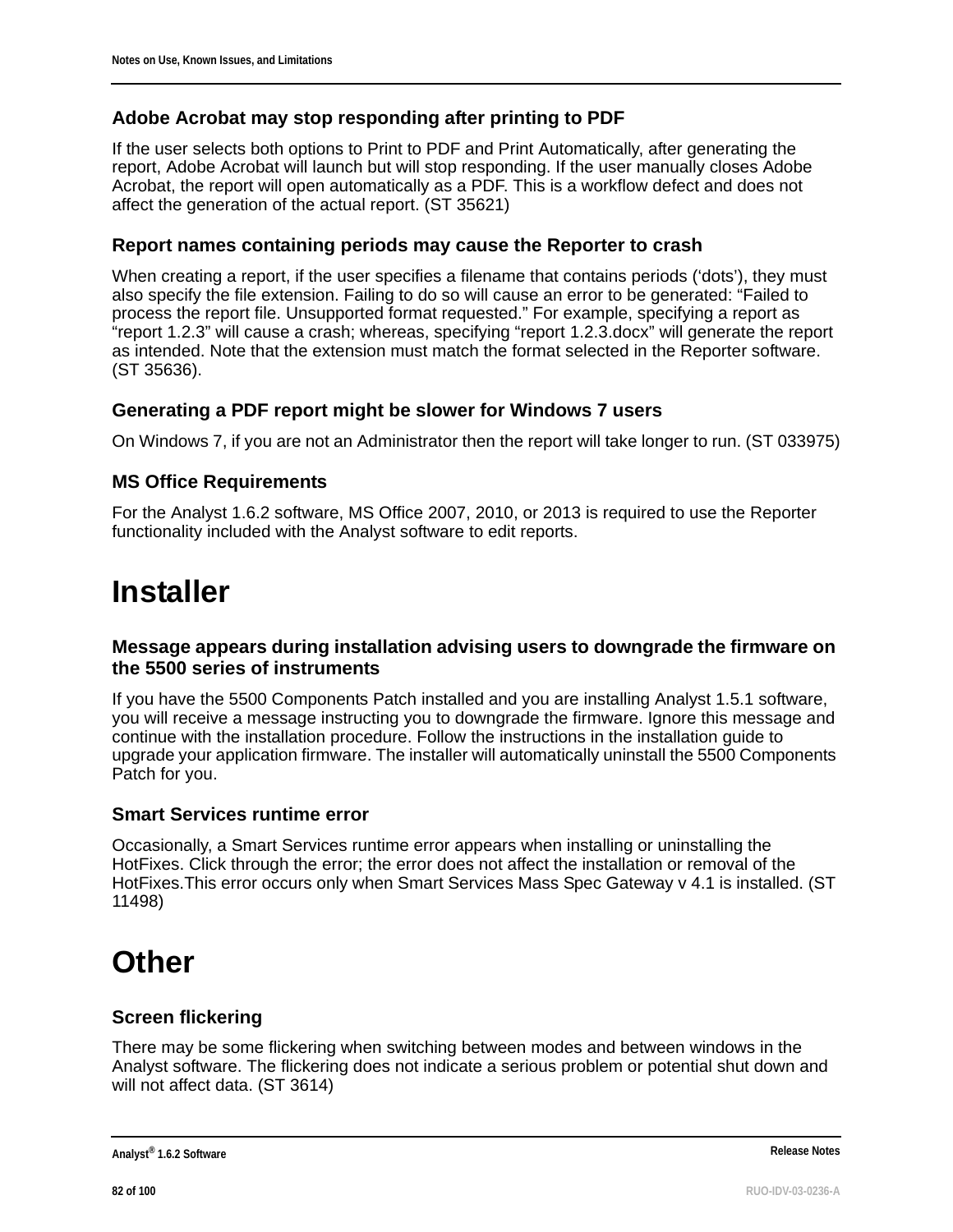## **File Translator utility**

The File Translator utility does not support the translation of Agilent MSD data to .wiff.

### **Changing power management settings on the Optiplex 960 is not recommended**

Long delays (up to five hours has been observed) between samples in the batch may be seen on the Optiplex 960 if the power management settings (C-State control) in the BIOS are changed. This has not been observed for all scan types. (ST 18017)

### **Nebulizer Current status is not displayed correctly in the Detailed Status window**

On the 5500 series of instruments, the Analyst software does not display the Nebulizer Current correctly in the Detailed Status window while the instrument is in operation. A value of 0 appears but this does not accurately reflect the actual applied current. Contact your FSE if no change in performance is observed when you change the nebulizer current in the method or if you suspect a problem with your nebulizer current.

# **Compatible Software**

## **Automaton support discontinued**

The Analyst software does not support the Automaton software. The Automaton software package is replaced by the DiscoveryQuant™ software.

### **Some LightSight software versions cannot create GSH precursor ion IDA methods**

LightSight software for metabolite identification is unable to create GSH precursor ion IDA methods when the molecular weight of the molecule is above 550 Da. In version 2.0 and 2.1, the LightSight software cannot create GSH Prec IDA methods and in version 2.2, the software cannot create GSH Prec IDA and GSH Prec/NL IDA methods. LightSight software can create GSH Prec methods for molecules with a molecular weight above 550 Da only if you do not create an IDA method.

## **AAO Development Kit**

For third party developers to develop with this version of AAO, they can find the AAO Development Kit on the Analyst 1.6.2 software DVD in the \Extras\AAO folder. The kit contains a User's Guide, Release Notes, Source Files, Sample Code, and so forth.

#### **When setting up a root directory for the Analyst Administrator Console, make sure that the path name does not include the word "Projects"**

When setting up a root directory for AAC (Analyst Administrator Console), make sure that the path name does not include the word "Projects". If the path name includes the word "Projects", a series of messages are returned to the user that prevent the user from logging into the Analyst software through the AAC. The messages may indicate that the user does not have access to the projects in the Workgroup to which they belong or that the projects included in the Workgroup do not exist. Contact your administrator to rectify this issue. (ST 19394)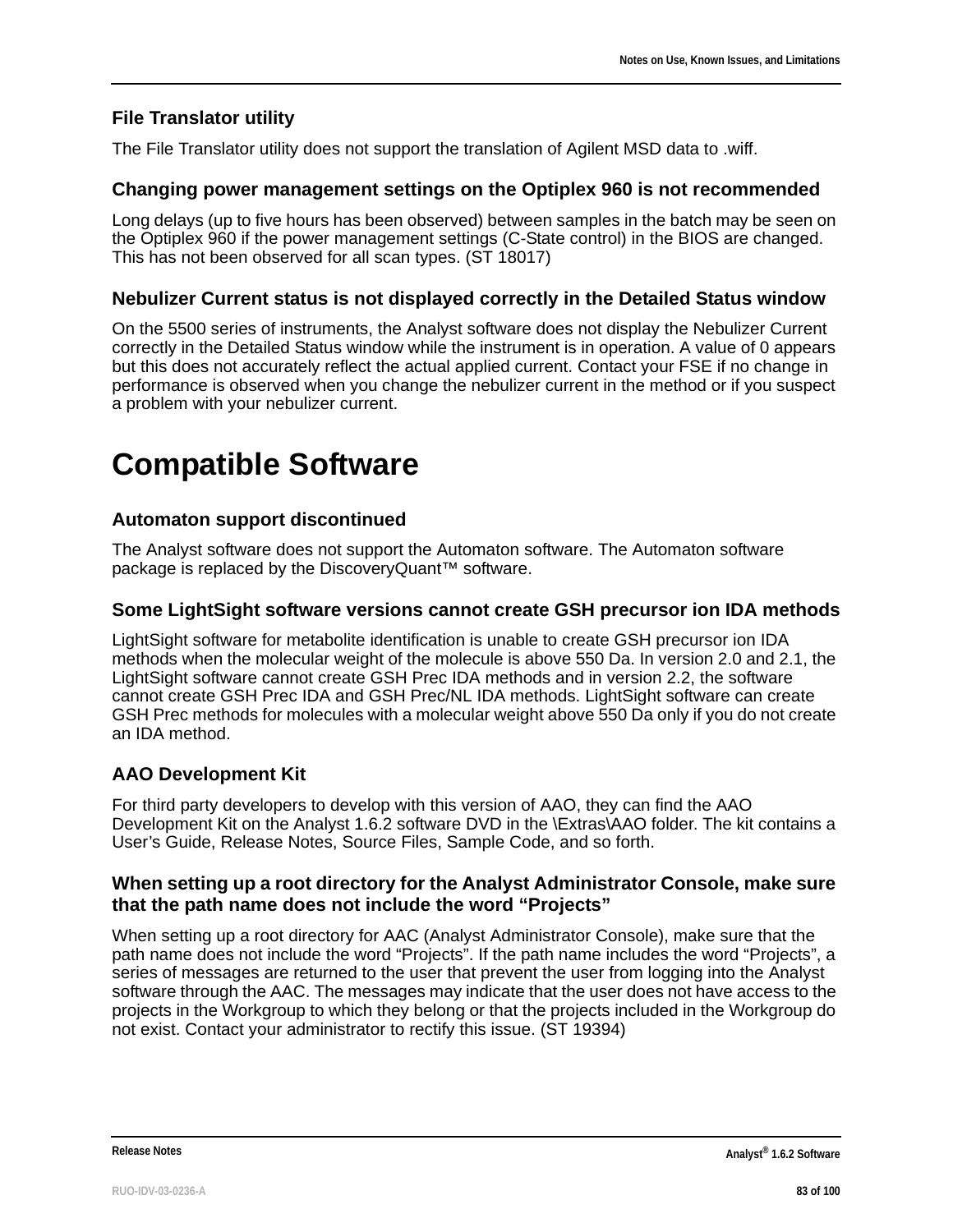## **Connection from AAC to the AAC server**

Connection from the AAC to the AAC server should be made using the IP address and not the AAC server name. (ST 31068)

# **Scripts**

#### **Users should not launch scripts from the Analyst software folder in Windows Explorer**

Some Analyst software scripts are available as .exe files within the Analyst software folders. However, these scripts should not be launched manually. They should only be launched from within the Analyst software. (AN-120).

#### **Make Subset Script: Decompose function does not work**

The Make Subset script has an option to decompose a file with multiple samples into individual samples. This feature no longer works. (TT 35062)

#### **On Windows 7, the Mascot script does not populate the file name automatically**

On Windows 7 with Internet Explorer 8, the Mascot script does not populate file name automatically. Users will need to select the file name manually using the Browse button. (ST 33797)

#### **Moving the cursor over the graph can cause the MRM3 Optimization script to stop responding**

If you move the cursor over a graph that is not displaying correctly, the MRM3 Optimization script stops responding. To avoid this issue, do not move the cursor until the script has finished running. (ST 33987)

#### **AutoQuant with Automatic Reports.dll script does not support** *Scheduled* **MRM algorithm data**

When running the BatchScriptDriver Script, if you select a *Scheduled* MRM algorithm data file to be processed with the AutoQuant with Automatic Reports.dll script, an error message indicating that samples are not compatible with the quantitation method appears. You can process MRM data successfully. (ST 9052)

#### **Label XICs script labels traces with zeroes**

If you run the LabelXICs script using *Scheduled* MRM algorithm data, the XIC trace is labeled with zeroes. The mass corresponding to each XIC can be found in the header of the data file. (ST 6109)

#### **Mascot script fails to run for single EPI spectra**

The Mascot script fails to run for single EPI spectra or for summed EPI spectra acquired with MCA turned on. On the Explore menu, click Show TIC, highlight the entire TIC or highlight a small region around the peak of interest and then run the Mascot script. By default, the search option All MS/MS spectra from selected region(s) in TIC is selected. This option will run correctly. (ST 8856)

```
Analyst® 1.6.2 Software Release Notes
```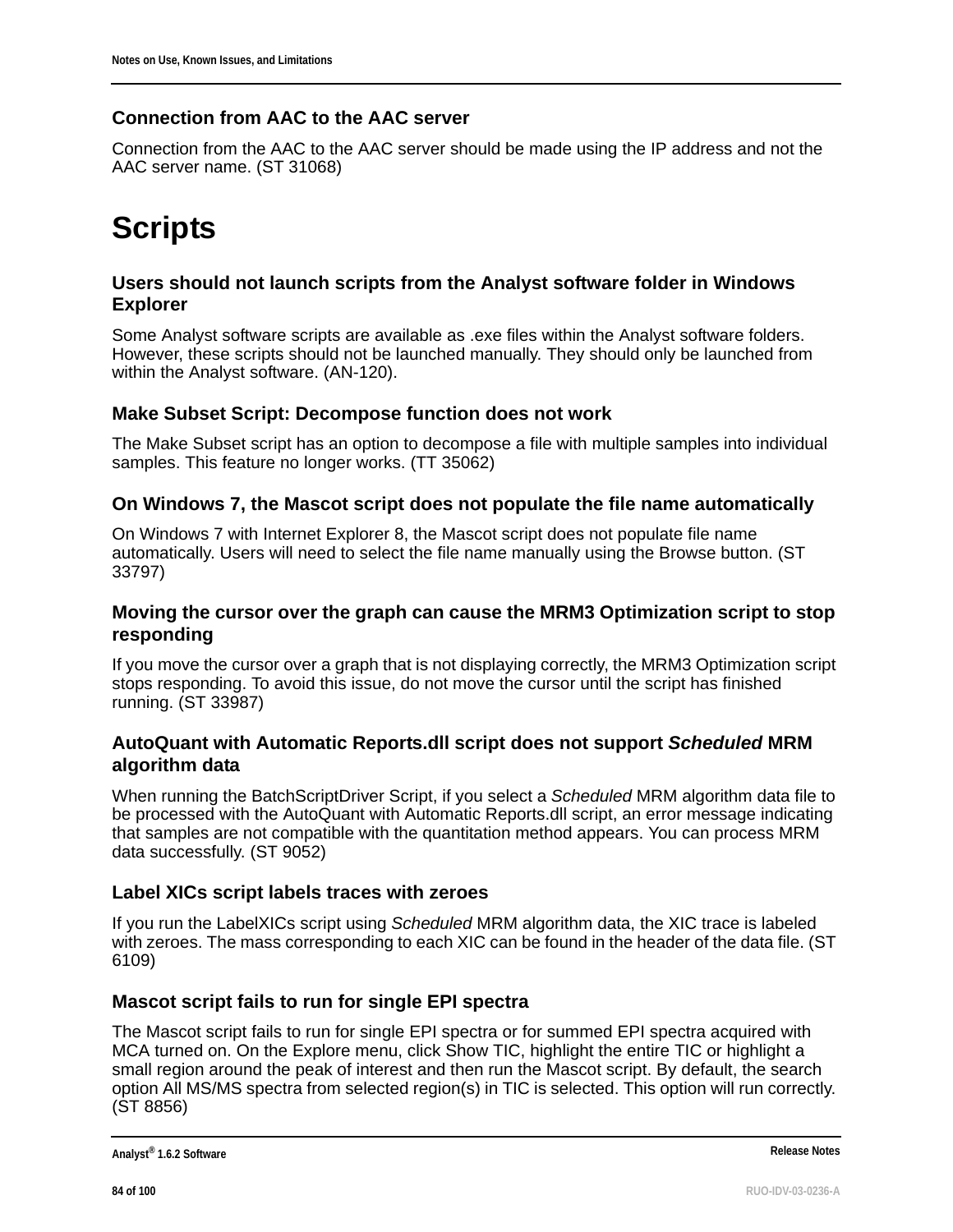## **Exclusion List cannot be imported into an IDA Method**

The Exclusion List created from the Make Exclusion List From Spectrum script cannot be imported in an IDA method. To make this work, you must enter headers in the list in the format provided by the returned error message. (ST 2027)

### **Mass range for Q1 and Q3 scan data is not extracted**

Occasionally, the XIC From Table script does not extract the entire mass range for Q1 and Q3 scan data. An error message appears indicating the mass ranges that can be extracted can provide further guidance. Reopening the data file and restarting the script may also correct this issue. (ST 9646)

### **Subsequent integrated area not appearing**

When running the Manually Integrate Script to integrate consecutive peaks, the blue integrated area is visible only for the first run of the script for the first peak; subsequent integrations using the script do not show the blue area and the caption from the last integration remains. Reopen the data file and run the script again to see the integrated area. (ST 9650)

#### **Incorrect ramp information given for AF2 parameter**

On the 5500 series of instruments, the MS3QuantOptimization Script reports the incorrect ramp information for the AF2 parameter. The report shows that the AF2 parameter is ramped from 0 to 100 mV with a step size of 2 mV. The actual ramp range is 0 to 0.3 V with a 0.025 V step size. (ST 9821)

## **AF2 graph is not always legible**

Occasionally, the AF2 graph produced while running the MS3QuantOptimization script is illegible during acquisition in the script user interface. This occurs only for graphs for which there is no resulting spectral information. This does not affect the operation of the script. (ST 9822)

### **Starter method must have a syringe pump enabled for the MS3QuantOptimization script**

Make sure that the starter method has a syringe pump enabled. Open the starter method, if the syringe pump has a cross, right-click to select Use to enable it and save the method. If the syringe pump is not enabled, then the syringe pump will not run when the script is executed.

### **The Merge MRM Methods script causes the Analyst software to stop responding if the hardware profiles being merged do not match**

The Merge MRM Methods script causes the Analyst software to stop responding if the hardware profile does not match the hardware profile used to create the methods being merged or if the matching hardware profile is not active. To avoid this issue, make sure the hardware profile activated in the Analyst software matches the active hardware profile for the MRM methods being merged. (ST 17455)

## **Merge MRM methods script does not merge the Compound ID**

Enter the Compound ID manually. (ST 2474)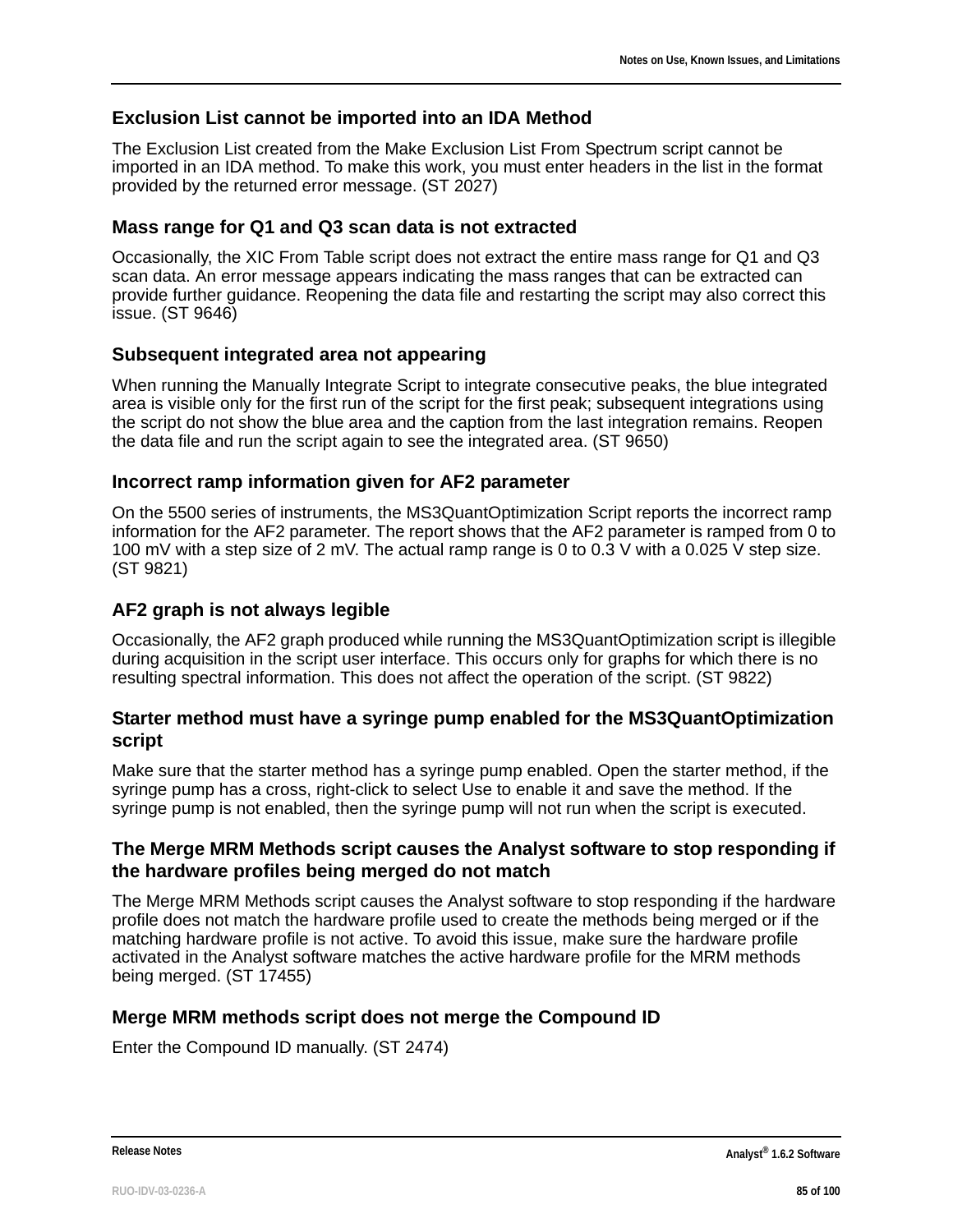## **Error when selecting "Subtract Control Data from Sample Data" on the Scripts menu**

Hold down the Shift key while selecting the script. An About dialog displays and the script runs. (ST 6208)

## **The XIC from BPC script causes the Analyst software to stop responding**

Do not use this script. (ST 6209)

## **Opening data created with Make Subset File script occasionally causes the Analyst software to stop responding**

Opening data created with the Make Subset File script occasionally causes the Analyst software to stop responding when attempting to subset large data files. This is especially an issue when trying to subset a data file with many samples and many MRM transitions. Do not use this script with files acquired at the acquisition limits of 100 samples per data file and 1000 transitions in a *Scheduled* MRM algorithm data file. (ST 6849)

### **Occasionally, error messages appear when running the Make Subset File script**

Close the error messages if they appear; the script will still run correctly. (ST 18961)

#### **Inclusion and Exclusion lists are not copied when IDA methods are converted using the Convert Methods script**

To avoid this issue, edit the masses in the Inclusion and Exclusion lists of the original method to fit within the accepted range of the destination method. (ST 18986)

### **Methods with LIT scan types that have mass ranges over 1000 Da cannot be converted to AB SCIEX QTRAP 5500 methods using the Convert Methods script**

To avoid this issue, change the mass range of the original method to fit within the acceptable range of the destination method. (ST 18670)

## **Convert Methods script**

After you have created your method using this script, review the new method to make sure that the method has been converted to your satisfaction.

# **Peripheral Devices**

## **CTC PAL / Leap Devices**

#### **CTC software update**

If you have applications that are using CTC SDK (for example, CTC Cycle Composer or CTC Cycle Editor) that are older than 1.6.0.3, they may not work after the Analyst 1.6 software is installed. Contact the manufacturer for the latest versions of the CTC software. (ST 32245, ST 33375)

```
Analyst® 1.6.2 Software Release Notes
```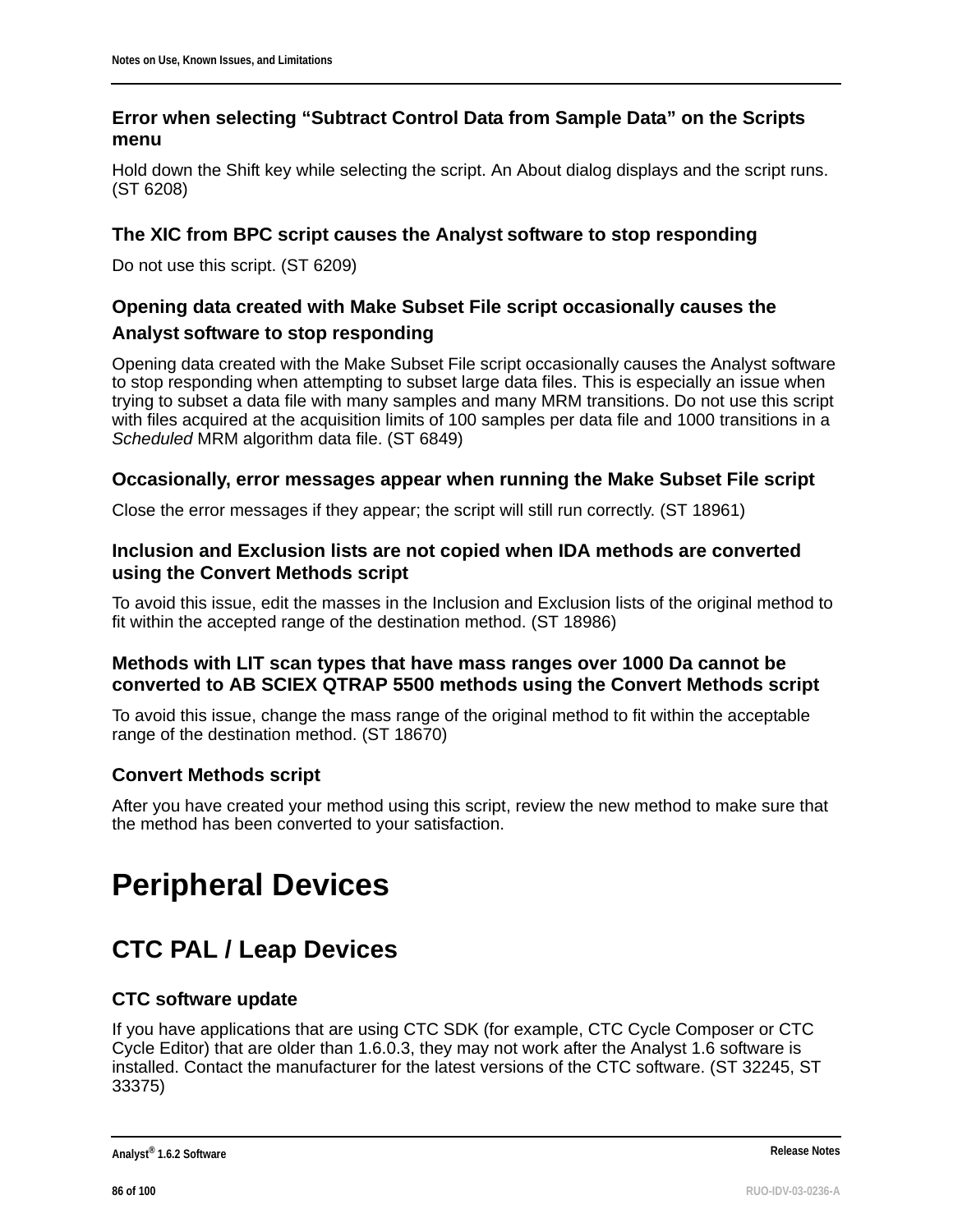## **Enabling/disabling barcode reading**

The CTC PAL Autosampler Method Editor now contains an "Enable Barcode Reading" check box. Selecting this check box (flag ON) will activate the barcode reading/storing feature. Clearing this check box will disable barcode reading.



**Figure 3-1 Enable Barcode Reading check box**

## **Failed barcode readings**

If a barcode reading is attempted but fails (due to torn, misplaced or missing labels and so on), the barcode information for that particular sample will be displayed and stored as "N/A".

## **Barcode reading disabled**

If the user disables the barcode reading feature, no barcode information will be added to the data file and results tables created from these files will not show a "Scanned Barcode' column. If a "mixed" group of samples (some with barcode information and others without) are used to create a Results Table, the samples lacking barcode information will display "N/A" in the "Scanned Barcode" column.

## **Backward and forward method compatibility**

Methods created using the Analyst 1.6 software have not been fully tested with previous versions of the Analyst software. All methods created with previous versions (1.5.x) can be used in the Analyst 1.6 software.

The changes introduced in the Analyst 1.5.2 Software with HotFixes to February 2011 to the CTC PAL Autosampler Method Editor are transparent to previous versions of the Analyst software. That is, if an acquisition method is created with the Analyst 1.5.2 Software with HotFixes to February 2011 and opened with a previous (supported) version of the Analyst software, the user will not see the Enable Barcode Reading check box. Users will be able to modify, save, and use these methods in previous (supported) versions of the Analyst software. Conversely, if users create and save a CTC PAL method in a previous version of the Analyst software and open it in the Analyst 1.5.2 Software with HotFixes to February 2011, they will see the Enable Barcode Reading check box added to the method, defaulted to OFF. Users will then be able to enable barcode reading, save the method, and use that method to scan and store barcode information.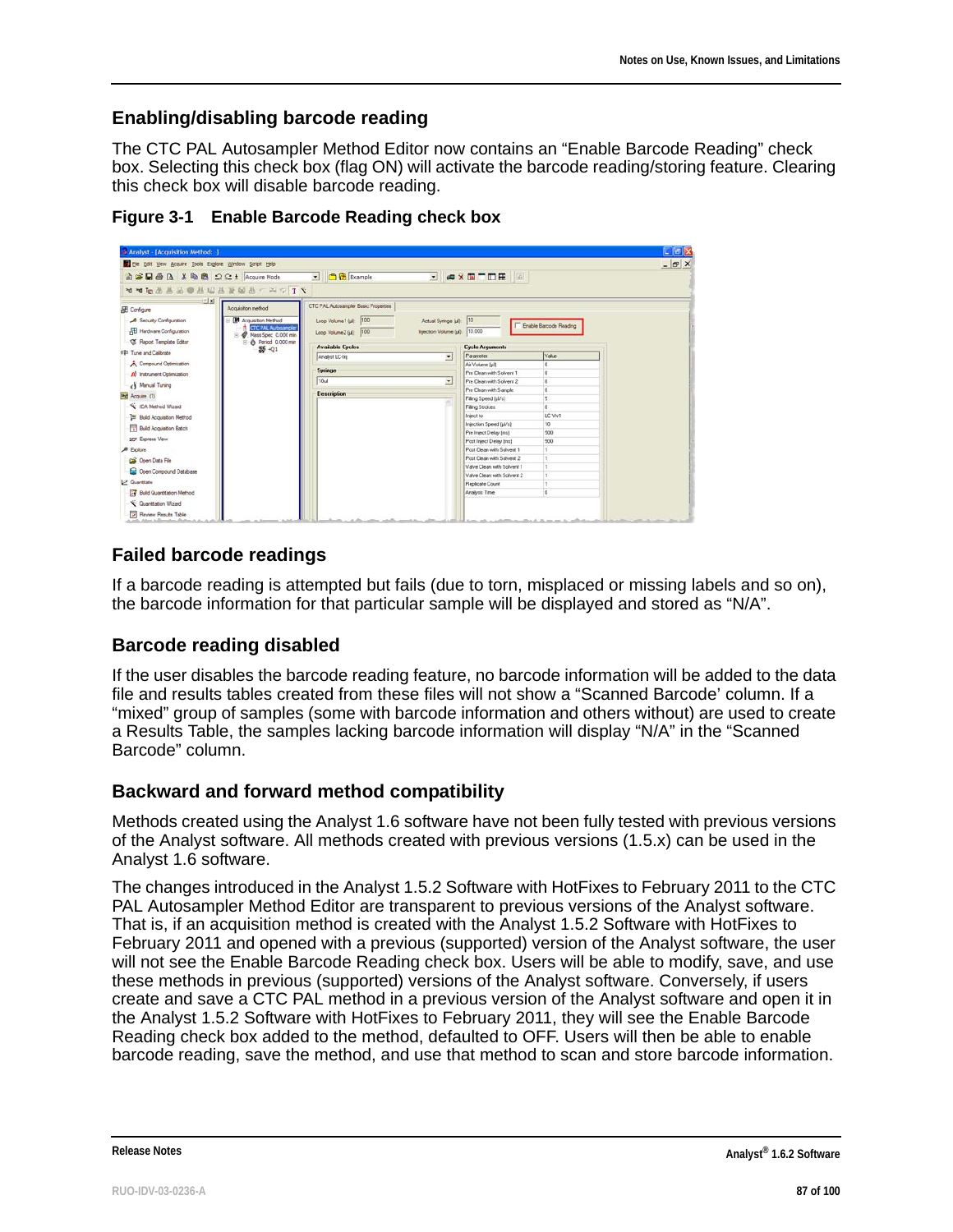## **Problem with multiple trays assignment**

CTC Batch Editor Location tab sample assignments do not work properly if a tray position has multiple trays assigned. Set the sample tray and vial positions from the Sample tab instead. (SCR 12921, SCR 12923)

### **Message appears when uninstalling CTC cycle editor (v 2.0.7)**

When uninstalling the CTC Cycle Editor, a message Remove Shared Files? appears. Click No. If you click Yes, some required files installed by the Analyst software are removed, and the Analyst software fails to activate the hardware profile that contains the CTC PAL autosampler.

#### **Hardware profile must be reactivated to use the new custom cycles**

Reactivate the hardware profile to view the new custom cycles created using the Cycle Editor. (SCR 13501)

#### **Injection valve switches when CTC method is aborted**

The CTC injection valve switches after abort during injection. This can affect chromatography of the subsequent analyses.

#### **Terminal unlocks when CTC method is aborted**

The CTC PAL terminal unlocks when the CTC method is aborted. To re-lock the CTC, reactivate the hardware.

#### **Network data folder**

The CTC PAL data folder must be on a local drive. If it is on a network drive, the hardware profile does not activate. (SCR 11665)

## **Shimadzu Devices**

#### **Layout of the 1.5 mL Cooled rack has been changed**

A new High Capacity 1.5 mL Cooled rack has been introduced for the Shimadzu LC 30 series autosampler. The layout has been changed to accommodate the 105 vials and therefore cannot be selected using the existing 1.5 mL Cooled rack option from the Location tab in the Batch Editor. To use this new rack, select the 1.5 mL Standard rack. The new rack will still be cooled. (ST 34061)

#### **IP address must be entered manually to establish an Ethernet connection**

For Windows 7 users, when establishing an Ethernet connection, the Shimadzu device search function cannot retrieve the IP address from the Shimadzu CBM. Users must manually enter the IP address. (ST 29400)

### **If a different user logs on to the Analyst software, the Shimadzu AAO may stop responding**

In Mixed Mode, if a different user logs on to the Analyst software, the Shimadzu AAO may stop responding. If this issue occurs, stop the AnalystService.exe and the ShimadzuAAO.exe using Task Manager and then start the Analyst software. (ST 33331)

```
Analyst® 1.6.2 Software Release Notes
```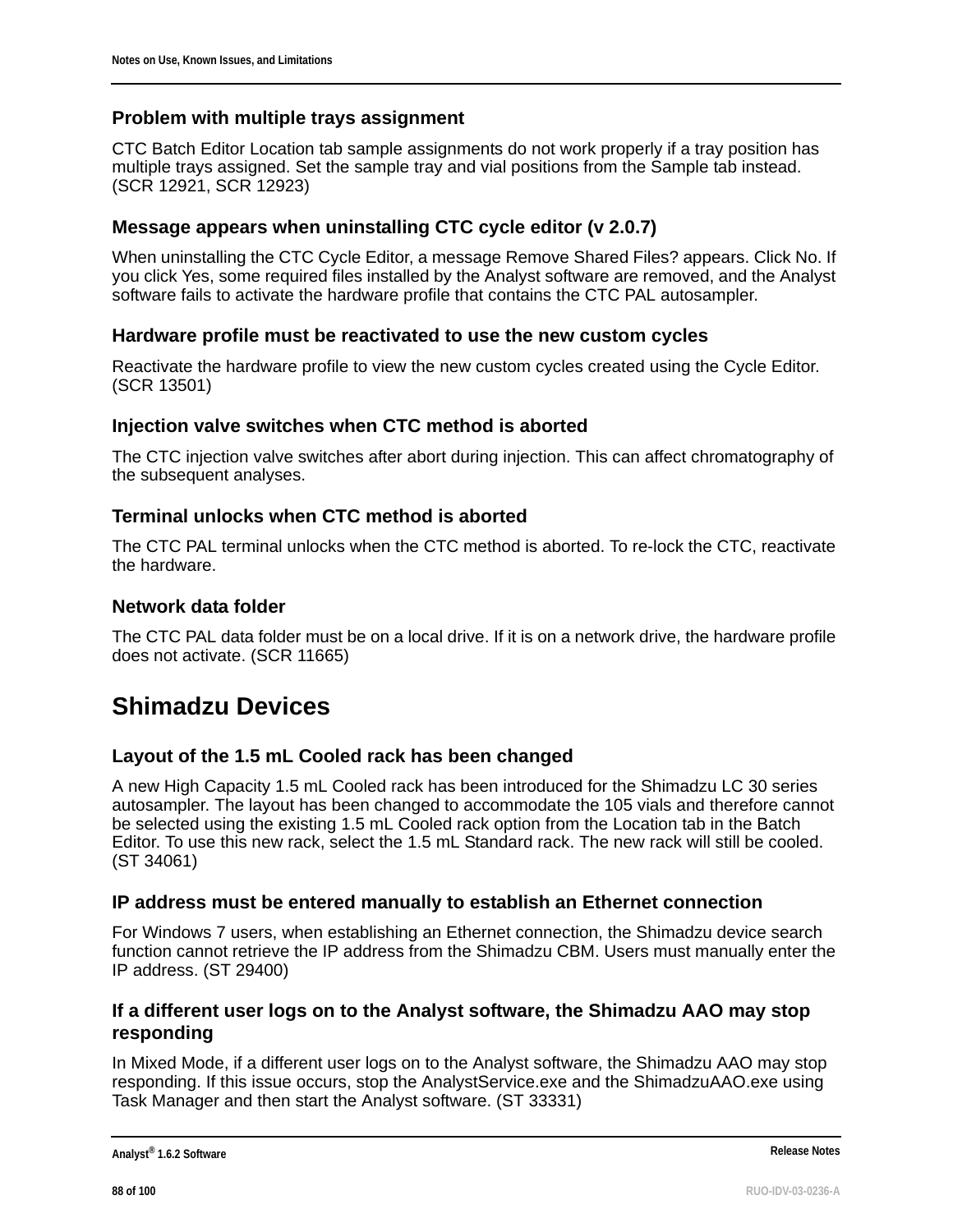### **Batches can fail if post treatment cycle does not complete before sample acquisition has completed**

For the Shimadzu LC 30 series autosampler, when creating an acquisition method, do not select After Acquisition from the Rinsing Start Time list on the Internal Rinse dialog. Select Specify Start Time or do not use this option in the acquisition method. The internal rinse must be completed before the sample acquisition has completed. (ST 33825)

## **Loss of queue functionality**

Performing an abort when a Shimadzu device is in the Equilibrate mode (by manually putting the device in the Standby or Ready mode before Equilibration has completed) results in a loss of queue functionality. To regain control of the queue, stop the AnalystService and power-cycle the Shimadzu stack. (SCR 9588)

## **No forward compatibility of Shimadzu hardware profiles created before Analyst® 1.4.2 HotFixes to November 2006**

All profiles containing Shimadzu devices created before Analyst 1.4.2 HotFixes to November 2006 need to be recreated. However, all previously created methods will work with re-created hardware profiles.

## **Shimadzu SIL-10AF and SIL-10Axl autosamplers are not supported**

The Shimadzu SIL-10AF and SIL-10Axl autosamplers are not supported even though the option exists in the Analyst software hardware configuration editor. Do not select these autosamplers as you may not be able to activate the hardware profile.

## **Enabling additional devices in the Shimadzu Prominence stack**

When additional devices are enabled in the Shimadzu Prominence stack (such as the Rack Changer), a full reboot of the stack may be required to make sure that a hardware profile can be successfully activated in the Analyst software.

## **Loss of synchronization when specifying short acquisition times with Shimadzu Prominence stack**

A loss of synchronization between the Analyst software and the Shimadzu Prominence stack may occur if the acquisition time specified is shorter than the time necessary for the autosampler to complete its rinse washes. Make sure your Mass Spec acquisition method is at least 1 to 2 minutes long.

#### **Pump pressure maximum limit may need to be increased when creating Shimadzu methods**

The default pump pressure maximum limit may be too low and lead to pressure errors on the hardware and subsequent acquisition errors. Therefore, the default limit may need to be increased when creating Shimadzu methods.

#### **No error message when missing Shimadzu deep-well plate**

If a deep-well plate is missing in the Shimadzu autosampler, the autosampler fails to detect it and the run proceeds without the software being notified of any error.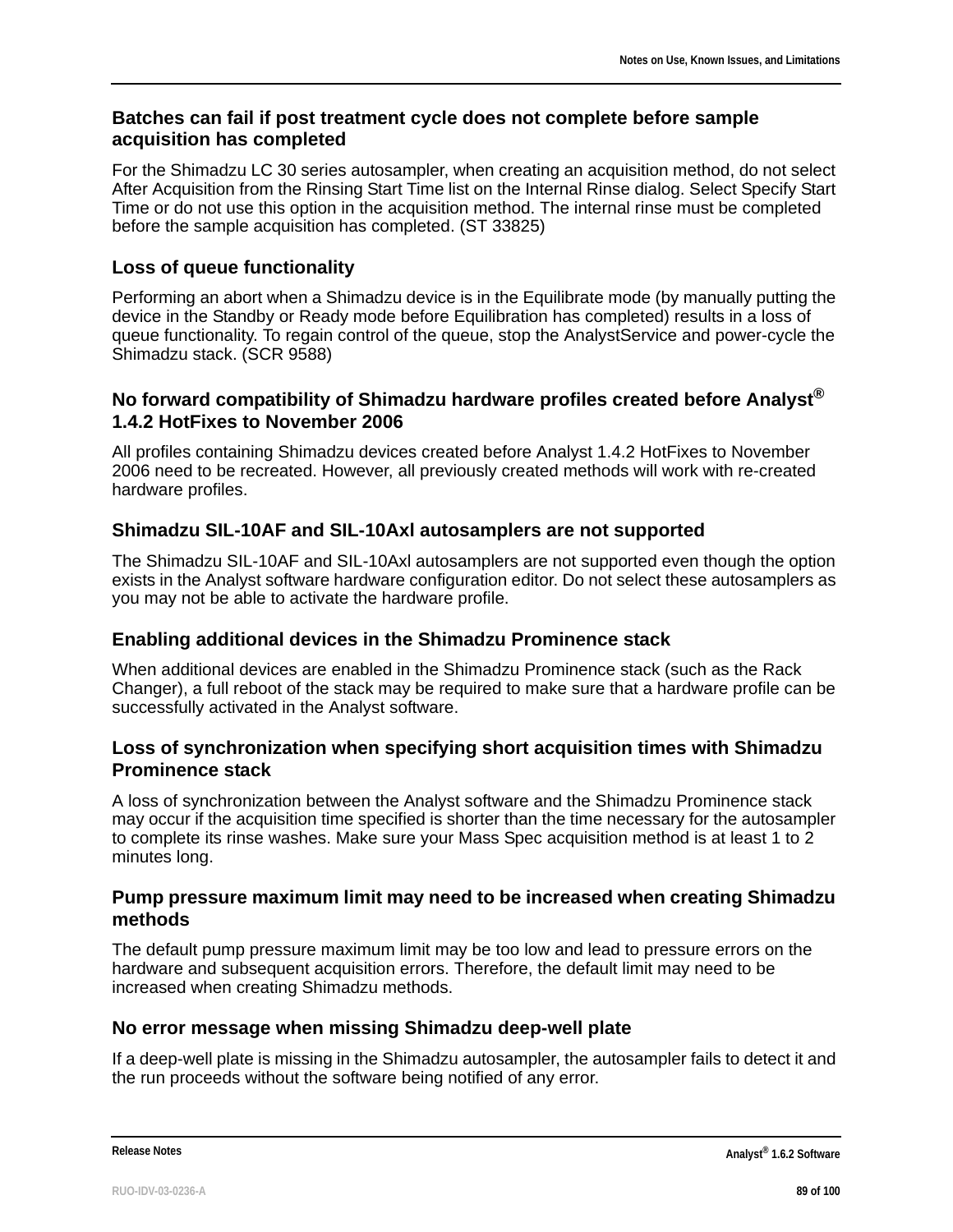### **Issue when restarting AnalystService**

If you reboot the computer or restart the AnalystService.exe (through the Windows Services screen), the system may stop responding. Power cycle the Shimadzu controller and then activate the hardware profile in the Analyst software to help restore the system. (SCR 13266)

#### **Need Windows local administrator rights to modify hardware profile**

To create or modify hardware profiles that include Shimadzu devices, you must be a Windows Local Administrator or have equivalent permissions. When the Analyst software is installed, previously existing Shimadzu profiles will not be usable until a Windows Local Administrator activates the profile. (SCR 11858, SCR 13261)

#### **Wrong vial number**

When you use Shimadzu devices, the wrong vial number is sent to the autosampler when rack type 4 is in use. (SCR 12010)

#### **Reset the device from the controller manually**

Reset the Shimadzu autosampler from the controller after an abort or failure. Currently, there is no way for the Analyst software to do this automatically. (SCR 10532, SCR 12921)

#### **Loss of queue functionality**

Performing an abort during Shimadzu Equilibrate results in a loss of queue functionality. To regain control of the queue, stop the Analyst Service software. (SCR 9588)

#### **Issues due to mismatch of duration time**

The default duration for Shimadzu methods is 90 minutes. When tuning with a mass spectrometer scan duration shorter than the Shimadzu time program duration (as in the default tune method), you will not be able to stop the tune run using the Analyst software once the mass spectrometer has finished scanning. Press Run on the controller to stop the run or change the default Shimadzu run duration to match the MS duration in the Shimadzu method editor. (SCR 9515)

#### **Clearing "Fail whole batch in case of missing vial" does not work**

Clearing this feature as found in Tools > Settings > Queue Options does not work. The batch fails regardless of whether the user has selected this check box.

#### **Shimadzu Rack Changer racks are incorrectly labeled**

Currently, the Shimadzu Rack Changer racks are labeled as follows: 1.5 mL Vial Cooled, MTP 96 Cooled, MTP 384 Cooled, Deep Well MTP 96 Cooled, and Deep Well MTP 384 Cooled. The Shimadzu Rack Changer racks are not offered in the cooled format but are incorrectly labeled with the "Cooled" suffix. Ignore the "Cooled" suffix; these trays do not provide the cooling capability. (ST 18032)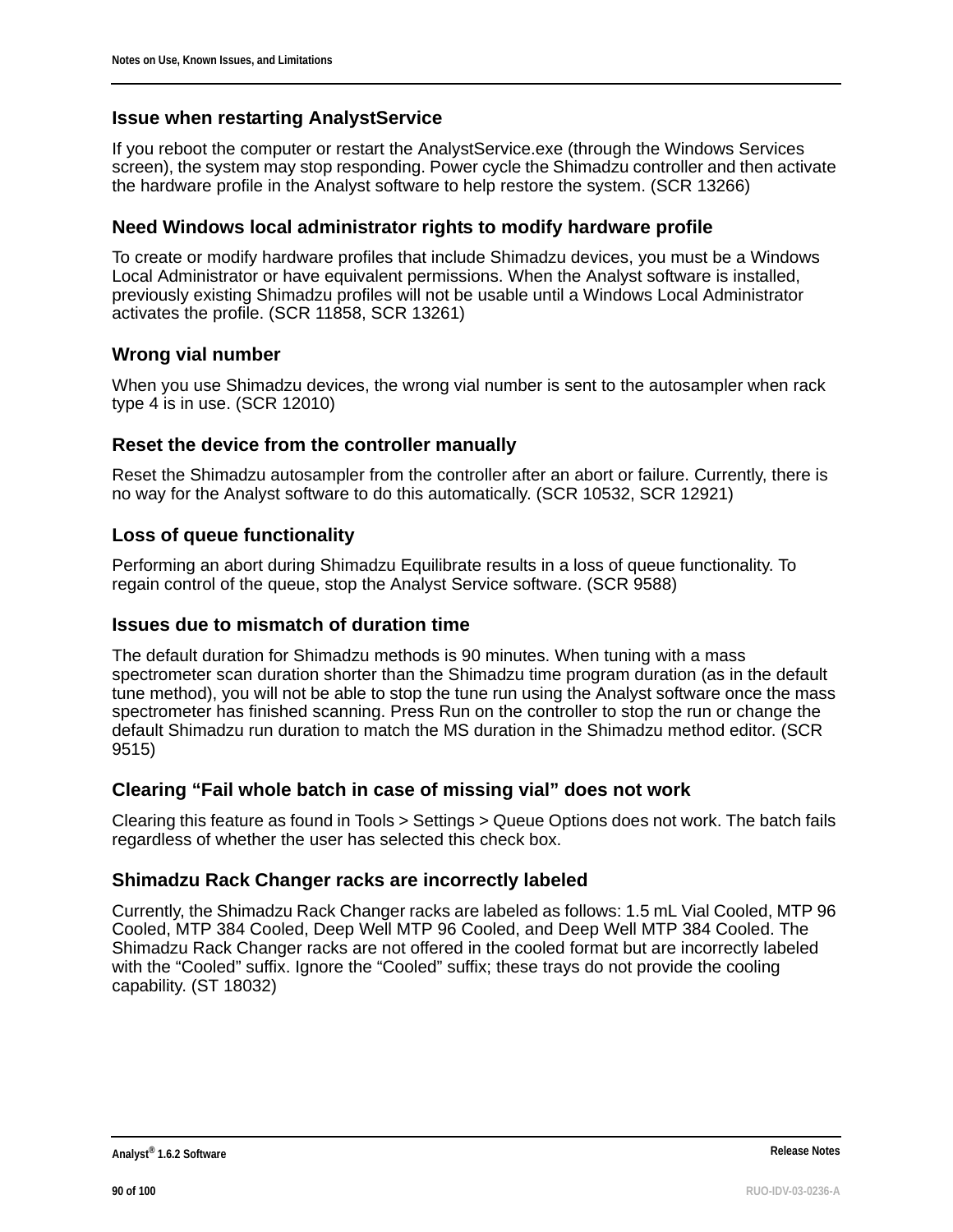## **LC Packings Devices**

## **Problem locating reagent vial positions**

Famos Autosampler User Defined Program (UDP) does not properly locate Reagent Vial positions. (SCR 12204)

## **Define pressure in bar units**

When using the UltiMate Integrated System, select the pressures in bar units. (SCR 9257, SCR 13863)

## **Missing vials**

Acquisition problems may occur if there are missing vials in a large batch with LC Packings devices (both Famos and UltiMate). (SCR 9353)

## **DAD Devices**

## **Single .wiff file for large data**

Acquiring a large amount of data with a DAD (Diode Array Detector) device to a single .wiff file may result in file corruption. To prevent this from happening, always acquire DAD data to multiple .wiff files if you have a large number of samples.

## **Agilent Devices**

## **All Agilent DAD should be <= 20Hz**

Previously, it was recommended to acquire DAD data at acquisition rates of 40Hz and below. With the Analyst 1.6.1 software, this guidance was lowered to 20Hz and below. Using higher acquisition rates will cause the acquisition to take much longer than expected. The same guidance applies to the Analyst 1.6.1 software. (ST 25396, ST 35524)

## **The Agilent 1260 DAD G4220B is not supported (ST 33318)**

## **Agilent 1260 and 1290 pumps**

The Agilent 1260 and 1290 pumps cannot be used in the same hardware profile. (ST 33313)

## **Agilent 1260 G1329B configuration**

The Agilent 1260 G1329B autosampler must be configured as an Agilent 1200 G1329A autosampler to operate. (ST 34104)

## **Compatibility with Agilent 1200 Methods**

Acquisition methods that were created for Agilent 1200-series devices can be opened and used if the current hardware profile includes Agilent 1260-series devices that are functionally equivalent to the 1200-series device(s) used in the method. The following devices are functionally equivalent: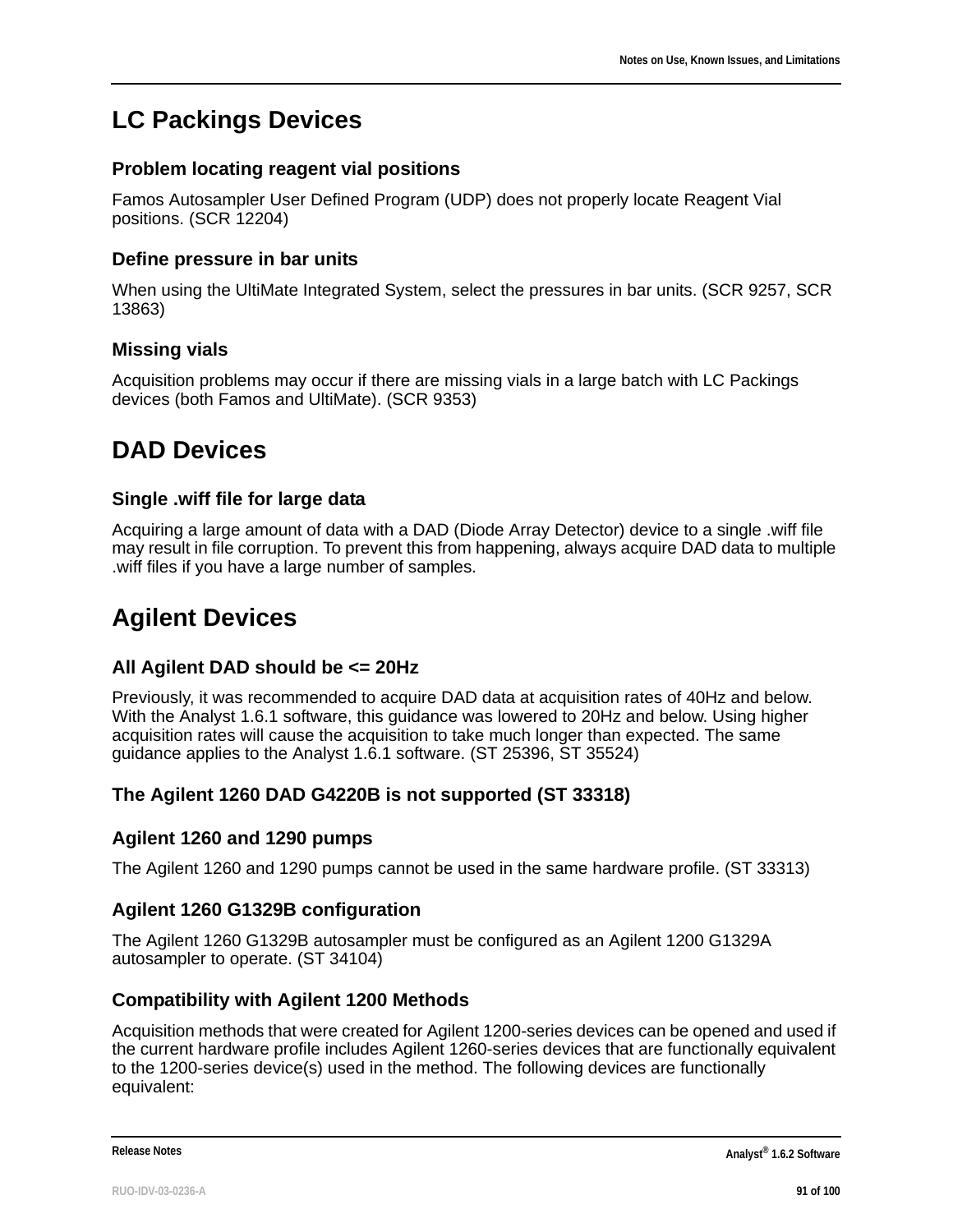- 1200 G1312B Binary Pump SL and 1260 G1312B Binary Pump
- 1200 G1316A Column Oven and 1260 G1316A Column Oven



**Note:** In order for methods to be compatible, all of the devices in the currently active hardware profile must be the same as, or functionally equivalent to the devices used in the original method.



**Note:** If a previously created (1200) acquisition method is used to acquire data with a functionally equivalent 1260-series device, the File Information will show that the acquisition method was created with a 1200-series device. To avoid this, open the acquisition method with the new 1260-series device active in the hardware profile and resave it (or save as a new method and use the new method for acquisition).

#### **Purging and Priming using the Analyst software**

The 4220A Binary Pump now uses an integrated software-controlled purge valve. Previously, users were responsible for manually purging and priming via a manual valve.

The Analyst software now supports this new functionality in both the Acquisition Method Editor and Manual Tuning through a new Purge option.

| Analyst - [Acquisition Method: ]                                                                                                           |                                                                                                                                         |                                                            |                                                                                                               |                              |       |          |             |             |               |              |
|--------------------------------------------------------------------------------------------------------------------------------------------|-----------------------------------------------------------------------------------------------------------------------------------------|------------------------------------------------------------|---------------------------------------------------------------------------------------------------------------|------------------------------|-------|----------|-------------|-------------|---------------|--------------|
| File Edit View Acquire Tools Explore Window Script Help                                                                                    |                                                                                                                                         |                                                            |                                                                                                               |                              |       |          |             |             |               |              |
| 省后日每日 * 4 的 201  Acquire Mode<br>D B MONew<br><b>JØXDED</b> ⊞                                                                              |                                                                                                                                         |                                                            |                                                                                                               |                              |       |          |             |             |               |              |
| ***后丞昌岳●岳昭岳至回岳←网☆Tヾ                                                                                                                        |                                                                                                                                         |                                                            |                                                                                                               |                              |       |          |             |             |               |              |
| $\mathbb{E}[\mathbf{x}]$<br><b>RB</b> Configure                                                                                            | Acquisition method                                                                                                                      | LC Pump Gradient   Limits   Limits (Advanced)   Micro Mode |                                                                                                               |                              |       |          |             |             |               |              |
| Security Configuration                                                                                                                     | <b>E-RI Acquisition Method</b><br>S-@ Mass Spec 0.000 min                                                                               |                                                            | <b>Total Time</b><br>(min)                                                                                    | <b>Flow Rate</b><br>(pl/min) | A (%) | B(5)     | <b>TE#1</b> | <b>TE#2</b> | TE#3          | <b>TE #4</b> |
| Hardware Configuration<br>X Report Template Editor<br>伸 Tune and Calibrate<br>- A Compound Optimization<br>A Instrument Optimization       | e & Period 0.000 min<br><b>第 +Q1</b><br>Agient 1290 Infinity A<br>Ay Agilent 1290 G4212A I<br>Agient 1290 Binary Pu<br>* Run (0.0 mins) | 3<br>$\overline{4}$<br>$\overline{\phantom{a}}$            | 0.00                                                                                                          |                              | 0.0   | 100.0    |             |             |               |              |
| <b>Kanual Tuning</b><br><sup>in</sup> d Acquire (1)<br>V IDA Method Wizard<br>Build Acquisition Method<br><b>F</b> Build Acquisition Batch |                                                                                                                                         | $\triangledown$ Purge<br><b>New Purge Control</b>          | de la demonstració de la debaración de la cada de destructura en la debaración de la debaración de la casa en |                              |       | Add Step | Remove Step |             | Show Graph >> |              |

#### **Figure 3-2 New Purge option in the Acquisition Method editor**

**Figure 3-3 New Purge option in Manual Tuning**



**Analyst® 1.6.2 Software Release Notes**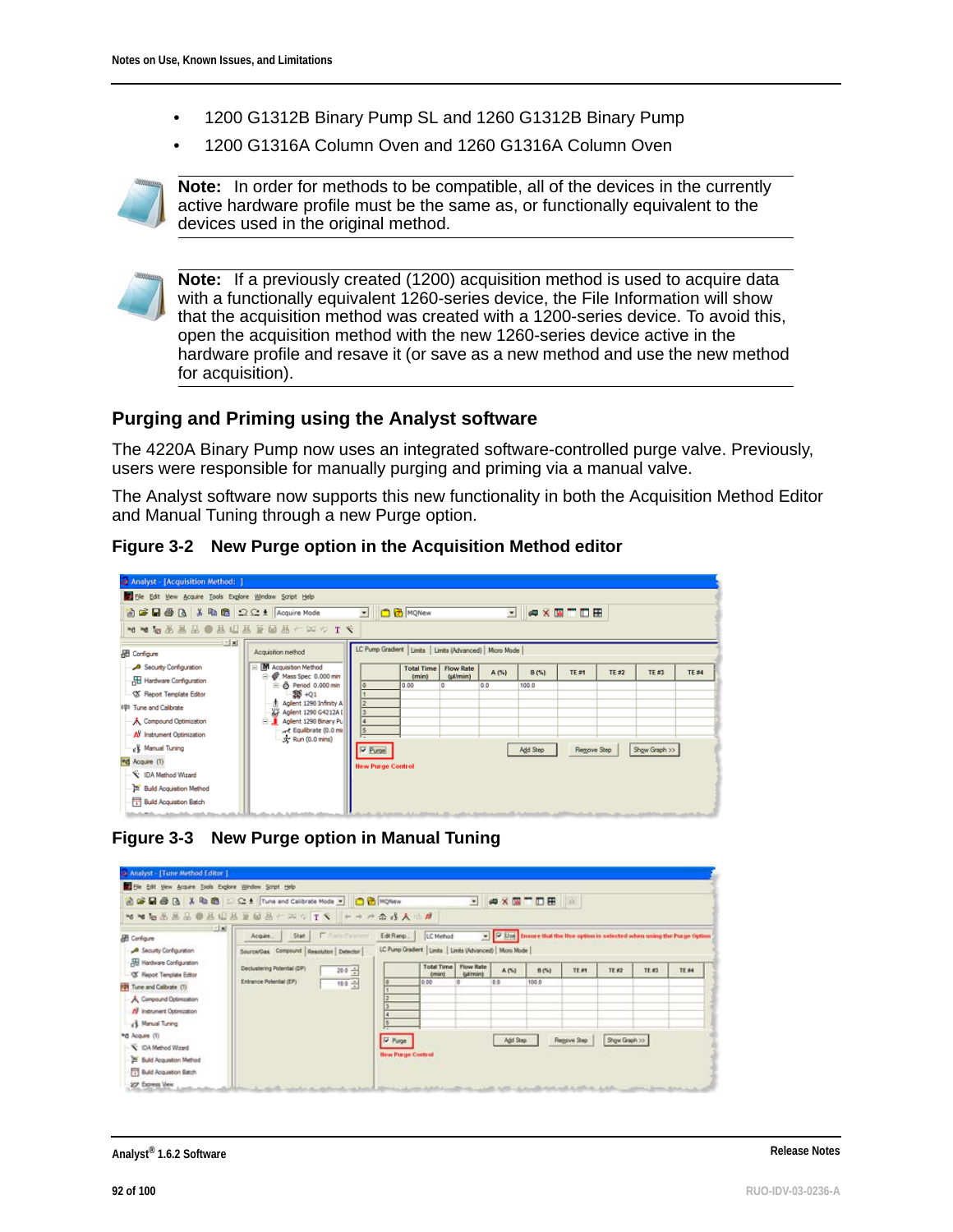When the Purge option is activated, the Agilent 1290 Binary Pump will open the purge valve, allowing system purging.

When creating a purging method, only the Total Time, Flow Rate and A/B(%) fields are used. Anything entered into the Limits, Limits (Advanced) and Micro Mode tabs will be ignored.

Users can either use Manual Tuning to purge or prime their system, or they can create an acquisition method that will be used exclusively for purging. This method can be submitted via the Acquisition Batch Editor in the same manner as acquisition methods. Note that in this scenario, the mass spectrometer will acquire data to the specified .wiff file.

**Figure 3-4 Example acquisition batch with a purge method before acquisition**

| Analyst - [Batch Editor: [MQNew - New Batch]]          |                         |                                            |                   |                                                                                                |       |    |                           |                                                |                 | $\Box$ e $\mathbf{x}$ |
|--------------------------------------------------------|-------------------------|--------------------------------------------|-------------------|------------------------------------------------------------------------------------------------|-------|----|---------------------------|------------------------------------------------|-----------------|-----------------------|
| Ele Edit View Acquire Tools Explore Window Script Help |                         |                                            |                   |                                                                                                |       |    |                           |                                                |                 | $ B$ $\times$         |
| 首は日毎凡 ※ 4 歳 2 Ω± Acquire Mode                          |                         |                                            |                   | D B MONew                                                                                      |       |    | ◘ ◎ ◎ ◎ □ □ ⊞             |                                                |                 | a.                    |
| MMたる三品●县山县至南县←河乡工长                                     |                         |                                            |                   |                                                                                                |       |    |                           |                                                |                 |                       |
| <b>x</b>                                               |                         |                                            |                   |                                                                                                |       |    |                           |                                                |                 |                       |
| <b>All Configure</b>                                   |                         | Sample   Locations   Quantitation   Submit |                   |                                                                                                |       |    |                           |                                                |                 |                       |
| Security Configuration                                 |                         | Select Method for Sample Set               |                   |                                                                                                |       |    |                           |                                                |                 |                       |
| Hardware Configuration                                 | Quantitation            |                                            |                   |                                                                                                |       |    |                           |                                                |                 |                       |
|                                                        |                         | Set: SET1                                  |                   | ▼                                                                                              | none  |    |                           | $\overline{\phantom{0}}$<br><b>Quick Quart</b> |                 |                       |
| X Report Template Editor                               |                         |                                            |                   |                                                                                                |       |    |                           |                                                |                 |                       |
| <sup>018</sup> Tune and Calibrate                      |                         | Add Set                                    | <b>Remove Set</b> | Acquisition                                                                                    |       |    |                           |                                                |                 |                       |
| - A Compound Optimization                              |                         |                                            |                   | Use as Template                                                                                | Inone |    |                           | Method Editor<br>$\mathbf{r}$                  |                 |                       |
| A Instrument Optimization                              |                         | <b>Add Samples</b>                         | Del Samples       | V Use Multiple Methods                                                                         |       |    |                           |                                                |                 |                       |
| R Manual Tuning                                        |                         |                                            |                   |                                                                                                |       |    |                           |                                                |                 |                       |
| Fig. Acquire (1)                                       | Batch Script:           |                                            |                   |                                                                                                |       |    | Select Script             |                                                |                 |                       |
| V: IDA Method Wizard                                   |                         |                                            |                   | Sample Name Rack Code Rack Position Plate Code Plate Position Vial Position Acquisition Method |       |    |                           | <b>Data File</b>                               | Inj.Volume (µl) |                       |
| <b>B</b> Build Acquisition Method                      |                         | <b>System Purge</b>                        | 2 Well Plates 1   | "384Agilent" 1                                                                                 |       | ١o | <b>Purge Method</b>       | Acquisition 1 2010                             | 0.100           |                       |
|                                                        | $\overline{2}$          | Sample 1                                   | 2 Well Plates 1   | "384Agilent" 1                                                                                 |       | l. | <b>Acquisition Method</b> | Acquisition 1 2010                             | 10,000          |                       |
| <b>D</b> Build Acquisition Batch                       | $\overline{\mathbf{3}}$ | Sample 2                                   | 2 Well Plates 1   | "384Agilent" 1                                                                                 |       | 2  | <b>Acquisition Method</b> | Acquisition 1_2010                             | 10,000          |                       |
| 27 Express View                                        | 4                       | Sample 3                                   | 2 Well Plates 1   | *384Agilent* 1                                                                                 |       | 13 | <b>Acquisition Method</b> | Acquisition 1 2010                             | 10.000          |                       |
|                                                        | 5                       | Sample 4                                   | 2 Well Plates 1   | "384Agilent" 1                                                                                 |       | l4 | <b>Acquisition Method</b> | Acquisition_1_2010                             | 10,000          |                       |
| <b>R</b> Explore                                       | 6                       | Sample 5                                   | 2 Well Plates 1   | "384Agilent" 1                                                                                 |       | 5  | <b>Acquisition Method</b> | Acquisition_1_2010                             | 10.000          |                       |
| Call Open Data File                                    | 7                       | Sample 6                                   | 2 Well Plates 1   | *384Agilent* 1                                                                                 |       | 16 | <b>Acquisition Method</b> | Acquisition 1_2010                             | 10,000          |                       |
|                                                        | 8                       | Sample 7                                   | 2 Well Plates 1   | "384Agilent" 1                                                                                 |       | 17 | <b>Acquisition Method</b> | Acquisition_1_2010                             | 10.000          |                       |
| Coen Compound Database                                 | g.                      | Sample 8                                   | 2 Well Plates 1   | *384Agilent* 1                                                                                 |       | 8  | <b>Acquisition Method</b> | Acquisition 1_2010                             | 10,000          |                       |
| <b>Z</b> Quantitate                                    | 10                      | Sample 9                                   | 2 Well Plates 1   | "384Agilent" 1                                                                                 |       | l9 | <b>Acquisition Method</b> | Acquisition 1 2010                             | 10.000          |                       |
| <b>EV</b> Build Quantitation Method                    | 11                      | Sample 10                                  | 2 Well Plates 1   | "384Agilent" 1                                                                                 |       | 10 | <b>Acquisition Method</b> | Acquisition 1 2010                             | 10.000          |                       |
| Cuantitation Wizard                                    |                         |                                            |                   |                                                                                                |       |    |                           |                                                |                 |                       |
|                                                        |                         |                                            |                   |                                                                                                |       |    |                           |                                                |                 |                       |
| Review Results Table                                   |                         |                                            |                   |                                                                                                |       |    |                           |                                                |                 |                       |

## **Changes to DAD acquisition**

The Agilent 4212A and 4212B DADs have a single lamp source, rather than two lamps as in previous DAD models. As a result, the usable wavelength range has been changed to 190–640 nm. Additionally, the 4212A DAD supports slit widths up to 8 nm, and the 4212B has a fixed slit width of 4nm.

## **Baud Rate for Serial communication**

If the Agilent 1290 or 1260 stack is configured for Serial (RS232) communication, ensure that the baud rate is set in the Analyst software to 19 200.

## **Fractional injection volumes are not supported for Agilent autosamplers**

When fractional injection volumes are requested, the decimal portion will be truncated and only the integer value will be injected. For example, if an injection of 2.5 µL is attempted, the actual injection will be 2 µL. (ST 28340)

## **Hardware profile containing an Agilent DAD 1315 D**

When attempting to activate a hardware profile containing an Agilent DAD 1315 D that has an incorrect IP address assigned to it, the Analyst software stops responding. Make sure that the entered IP address is the actual address of the DAD.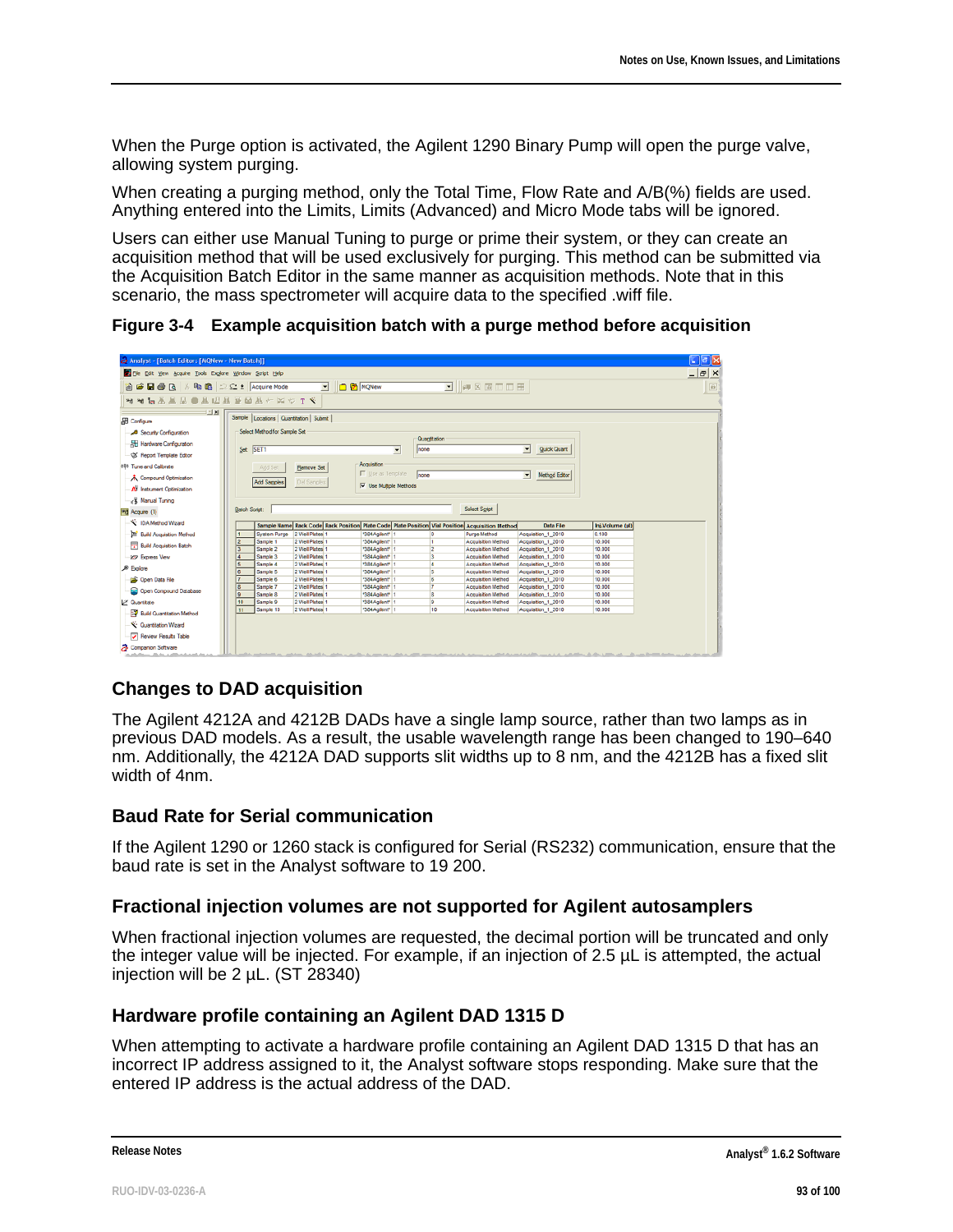## **Agilent wellplate**

Agilent wellplate autosamplers generate a fault when a vial is missing. Reactivate the hardware profile and device to recover. (SCR 12060)

### **Missing last decimal number in the status dialog**

The flow rate of a PerkinElmer pump reported in the status dialog during acquisition is missing the last decimal number. For example, if the pump flow rate is 0.075 ml/minute, the report shows 70 µl/minute instead of 75 µl/minute. (SCR 11370)

### **Agilent 1100 and 1200 peripheral devices cannot use CAN connections over Ethernet**

To use these peripheral devices, configure each peripheral independently using an Ethernet connection through an Ethernet hub or connect each using an RS-232 cable. (ST 16108)

## **Tempo MDLC System**

### **Acquisition with the Tempo™ MDLC system occasionally stalls**

Occasionally, a sample in a batch submitted to the Queue shows as "acquiring" even after the acquisition time is complete and the remaining samples show a status of "waiting"; the batch never advances to the next sample. This issue is intermittent. If it occurs, resubmit the remaining samples.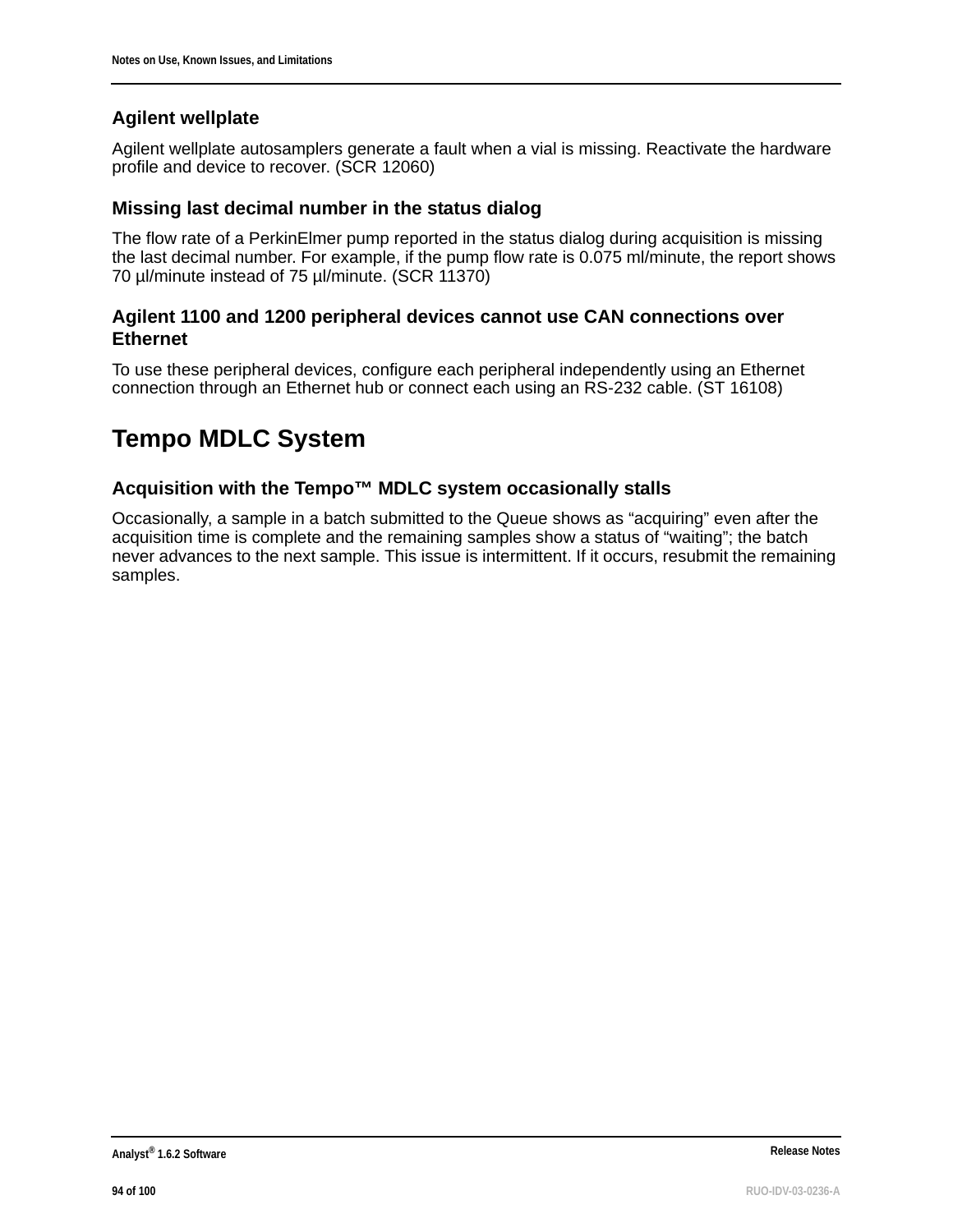

You can use the Analyst<sup>®</sup> 1.6.2 software to make sure that your site complies with the 21 CFR Part 11 Electronic Records and Electronic Signatures regulations. This compliance relies on an administrator's ability to create a secure environment for generating, analyzing, and storing data. Compliance often involves the software of many different vendors for functions ranging from LIMS to data acquisition and from processing to archiving. The Analyst 1.6.2 software has the necessary features for creating and maintaining an electronic record system by providing valid electronic records of the acquisition and quantitative processing of data.

The Analyst 1.6.2 software is designed to be used as part of a 21 CFR Part 11 compliant system and can be configured to support 21 CFR Part 11 compliance. Whether or not the usage of the Analyst 1.6.2 software is 21 CFR Part 11 compliant is dependent on the actual usage and configuration of the Analyst 1.6.2 software in the lab.

Validation services are available through AB SCIEX Global Services - Regulated and Clinical Markets. For more information, contact **softwarevalidation@absciex.com**.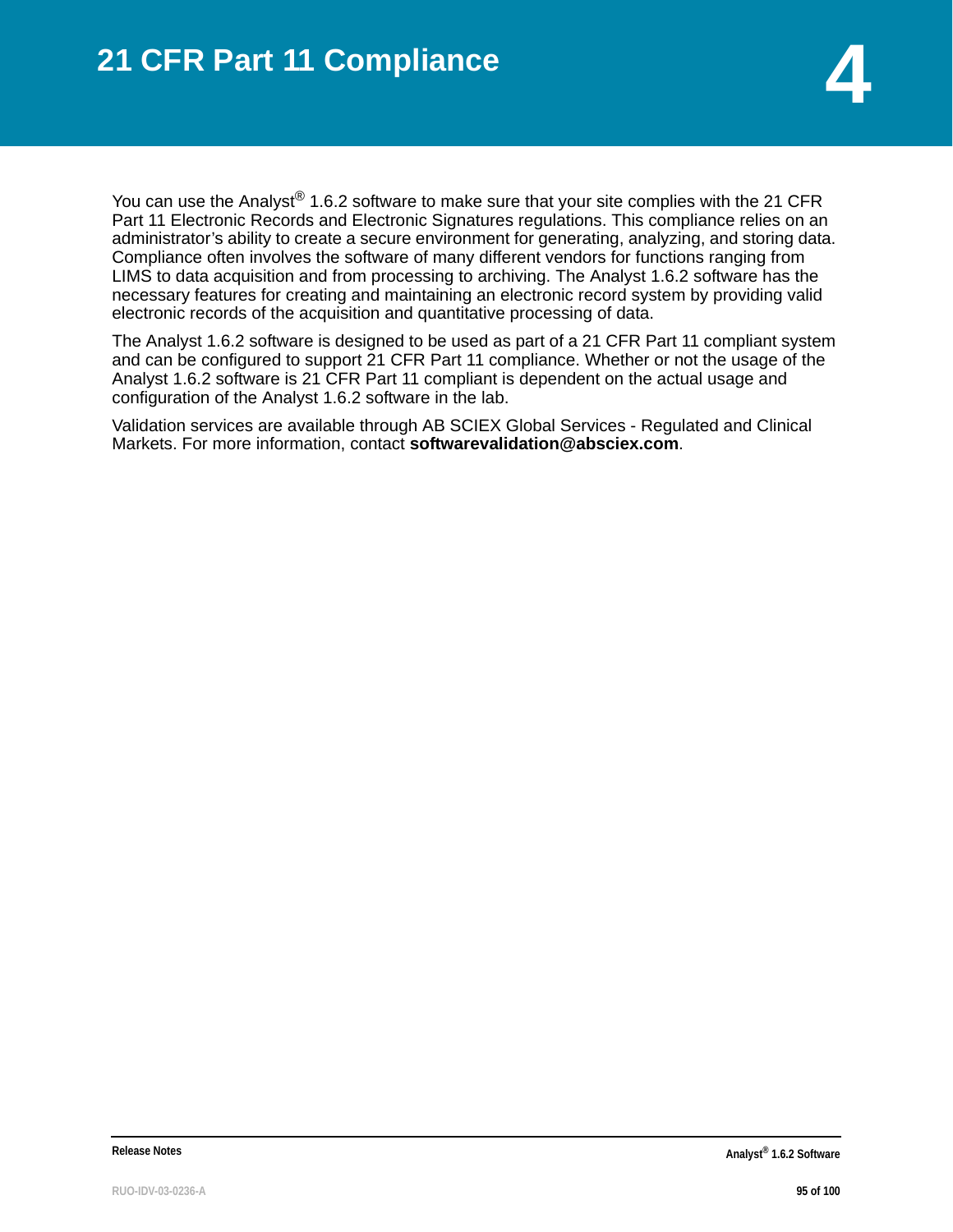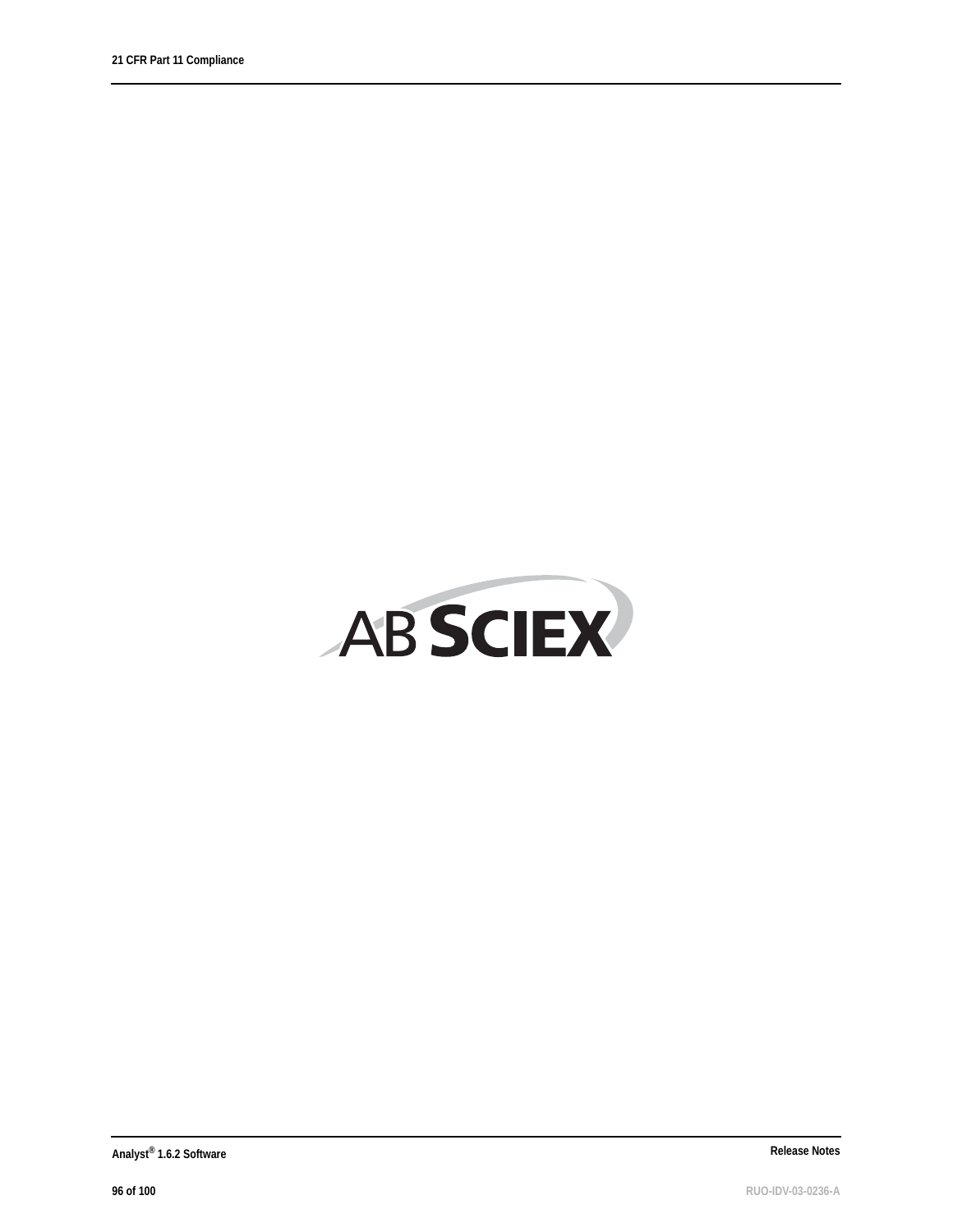

The following utilities are installed with the Analyst $^\circledR$  software. They can be found in the **\Program** Files\Analyst\Bin\ folder.

### **Table A-1 Utilities**

| Program                  | <b>Description</b>                                                                                                                                                                                                                                              |
|--------------------------|-----------------------------------------------------------------------------------------------------------------------------------------------------------------------------------------------------------------------------------------------------------------|
| Translat.exe             | Utility to convert Agilent data files to the Analyst software data<br>format and Macintosh Library files to the Analyst software library<br>format. Enables creation of databases on SQL Server. Translat.exe<br>does not work over a network for Agilent data. |
| <b>CFR FileCheck.exe</b> | Utility to rerun the installation qualification test. It is accessible from<br>the Windows Start menu.                                                                                                                                                          |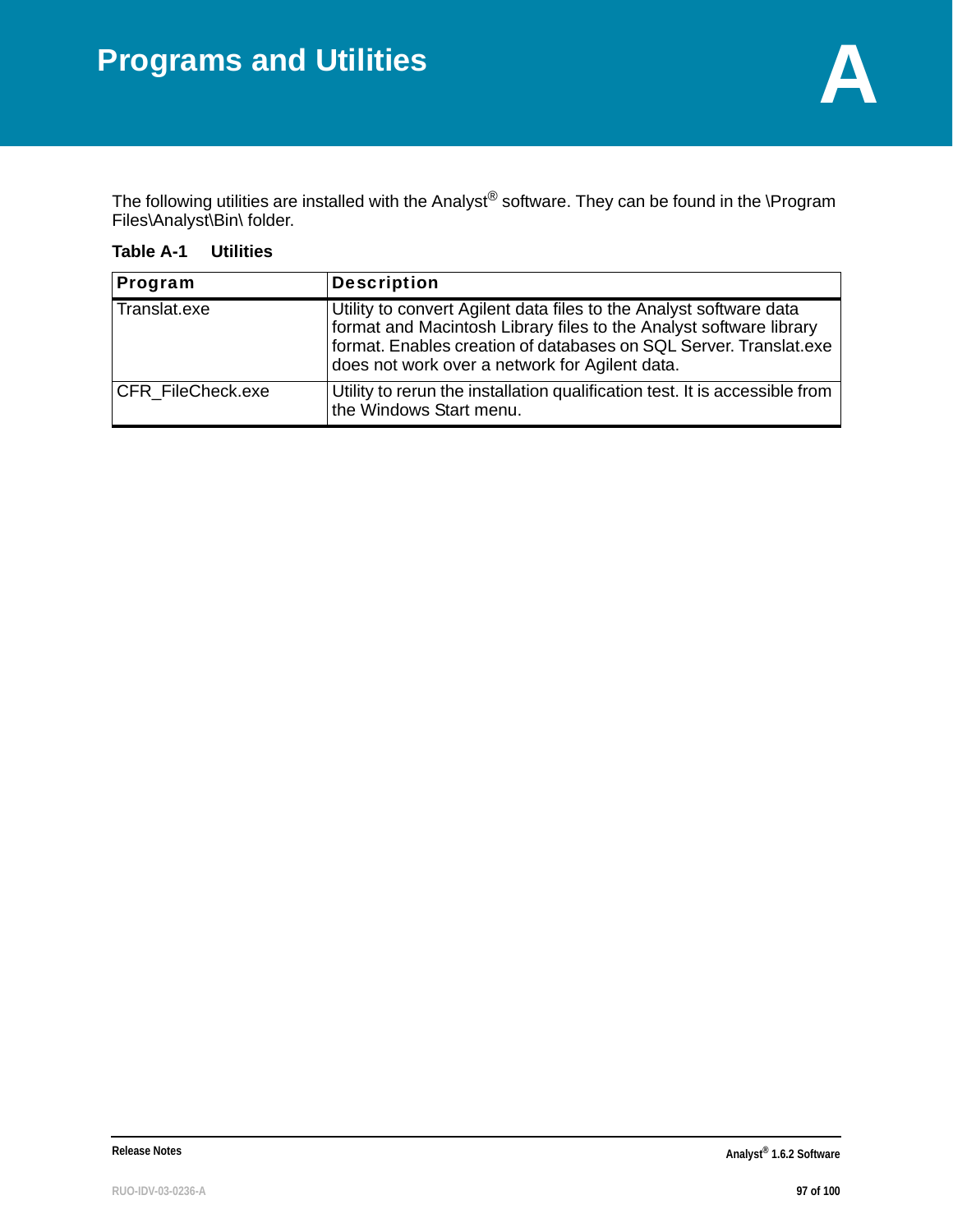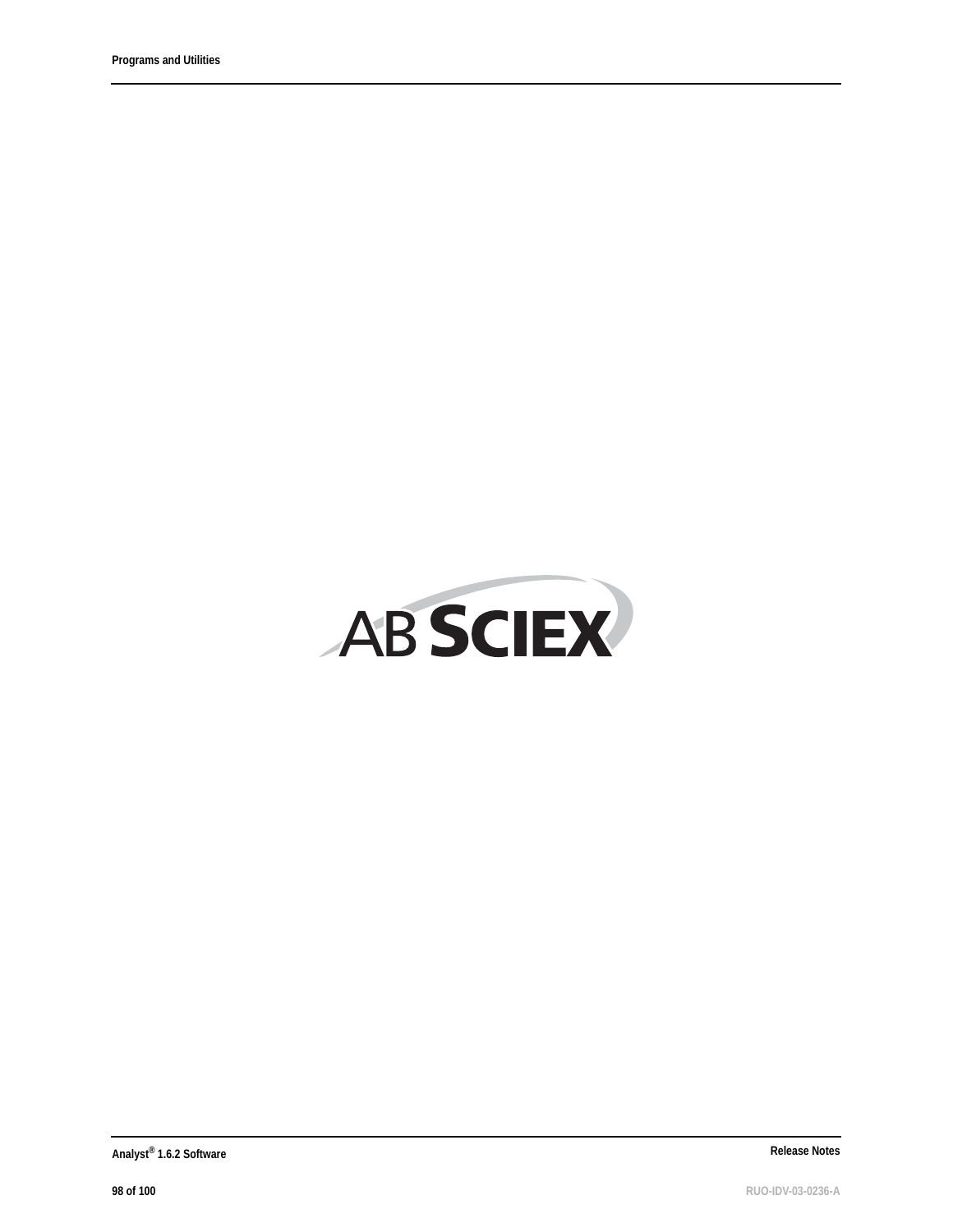# <span id="page-98-0"></span>**Integration Issue Addressed in the Analyst® 1.4.2 Software**

This issue is found using the manual-parameter portion of the IntelliQuan Algorithm (named MQII). In the MQII portion of the IntelliQuan algorithm, a "Specify Parameters – MQII" mode exists when the Show /Hide Parameters button is pressed twice. The issue has only been observed when the "Specify Parameters — MQII" mode has been selected when reviewing the results table and the associated peak review panes. The results were calculated independently for the two displays and as a result conflicting data is observed.

The noise threshold calculation affects integration. During the process, the chromatogram is first baseline-subtracted. The resulting chromatogram is then used to calculate the Noise Percent: a method of setting the noise threshold by sorting all points by intensity, taking a point at the Noise Percent percentile, and using its intensity level as a basis for the noise threshold.

Normally when the Noise Percent point falls on zero-signal sections of the baseline-subtracted chromatogram, the noise threshold is calculated as zero and the noise percentage (Noise Percent point) is automatically increased to more accurately reflect the noise in the baseline. This results in the noise threshold recalculated to a more appropriate value and a lower peak area. The issue occurs when the "Noise Percent" point falls on a point with a very small near zero value, a numeric residual left after various numerical conversions and subtraction, that is usually evaluated as zero. In this case, the noise percentage is calculated as a non zero number and is therefore considered valid. The original noise threshold of approximately zero is chosen, instead of increasing the Noise Percent point and recalculating the noise threshold. This results in a near zero baseline and a slightly greater area under the peak being integrated.

The noise threshold value is lower than when the issue does not occur, leading to a higher integration value.

# **Changes Introduced in the Analyst 1.5 Software**

Scheduled MRM<sup>™</sup> algorithm functionality has been added to the Analyst<sup>®</sup> 1.5 software. As part of this functionality, the IntelliQuan integration mode has been adjusted for all integrations to support unequal spacing of data points collected during acquisition. In addition, some smoothing functionality has been updated in response to customer feedback. However, they do have a minor affect on the way in which the area under the curve and peak height are calculated, regardless as to whether the *Scheduled* MRM algorithm functionality is used.

These include:

- Updating the IQA II and MQ III algorithms to use the trapezoidal area-under-thecurve method already used in the software with manual integration.
- In the specific case of smoothing of data with a 5-point smooth or greater (7-point, 9 point, for example), the interaction between the Savitsky-Golay smoothing algorithm and the count values for the peak start and end has been adjusted to correctly account for negative values created by the Savitsky-Golay smooth.